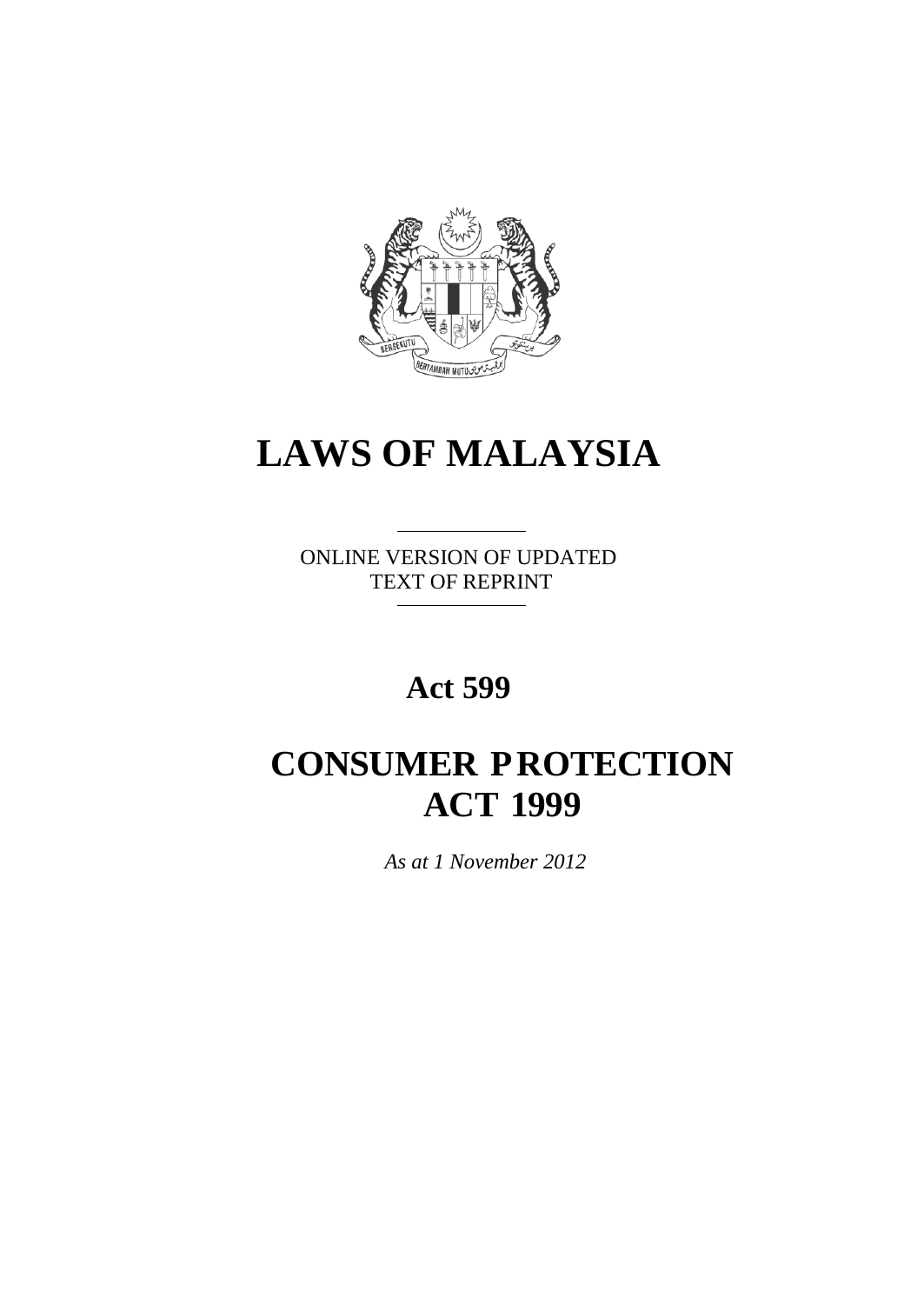## **CONSUMER PROTECTION ACT 1999**

| Date of Royal Assent      27 August 1999               |  |  |
|--------------------------------------------------------|--|--|
| Date of publication in the Gazette    9 September 1999 |  |  |
| Latest amendment made by<br>Act A1381 which came       |  |  |
| into operation on      1 February 2011                 |  |  |

#### *PREVIOUS REPRINTS*

| <b>First Reprint</b>  | $\ddotsc$ | $\ddotsc$ | $\ddotsc$ | $\ddotsc$ | $\ddotsc$ | 2001 |
|-----------------------|-----------|-----------|-----------|-----------|-----------|------|
| <b>Second Reprint</b> |           | $\ddotsc$ | $\ddotsc$ | $\ddotsc$ | $\ddotsc$ | 2006 |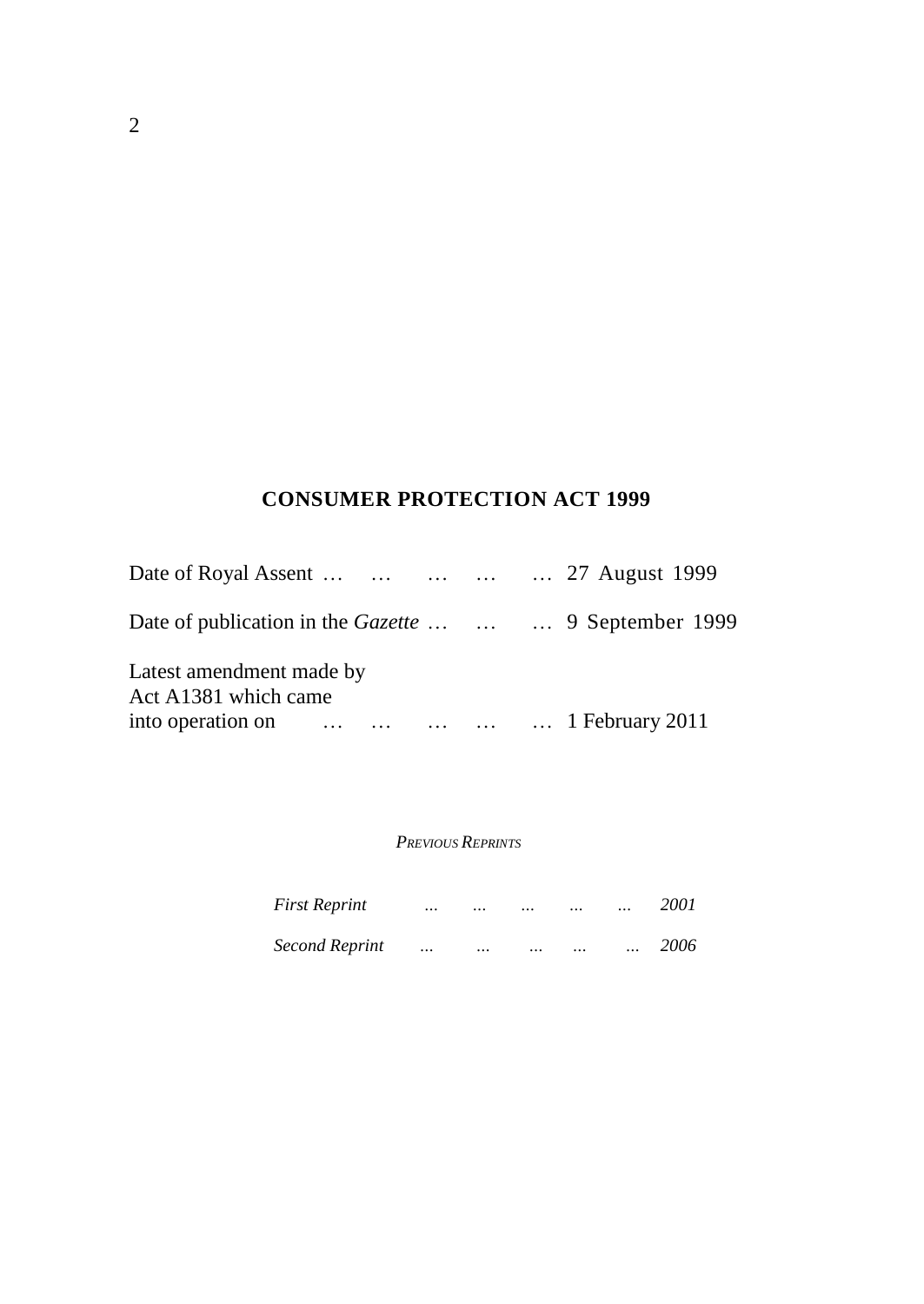## **LAWS OF MALAYSIA**

## **Act 599**

## **CONSUMER PROTECTION ACT 1999**

#### ARRANGEMENT OF SECTIONS

#### PART I

#### PRELIMINARY

Section

- 1. Short title and commencement
- 2. Application
- 3. Interpretation
- 4. Ouster of choice of law
- 5. Savings for other relevant legislation
- 6. No contracting out
- 7. Appointment of Controller, Deputy Controllers, *etc.*

#### PART II

#### MISLEADING AND DECEPTIVE CONDUCT, FALSE REPRESENTATION AND UNFAIR PRACTICE

- 8. Interpretation
- 9. Misleading conduct
- 10. False or misleading representation
- 11. False representation and other misleading conduct in relation to land
- 12. Misleading indication as to price
- 13. Bait advertising
- 14. Gifts, prizes, free offers, *etc*.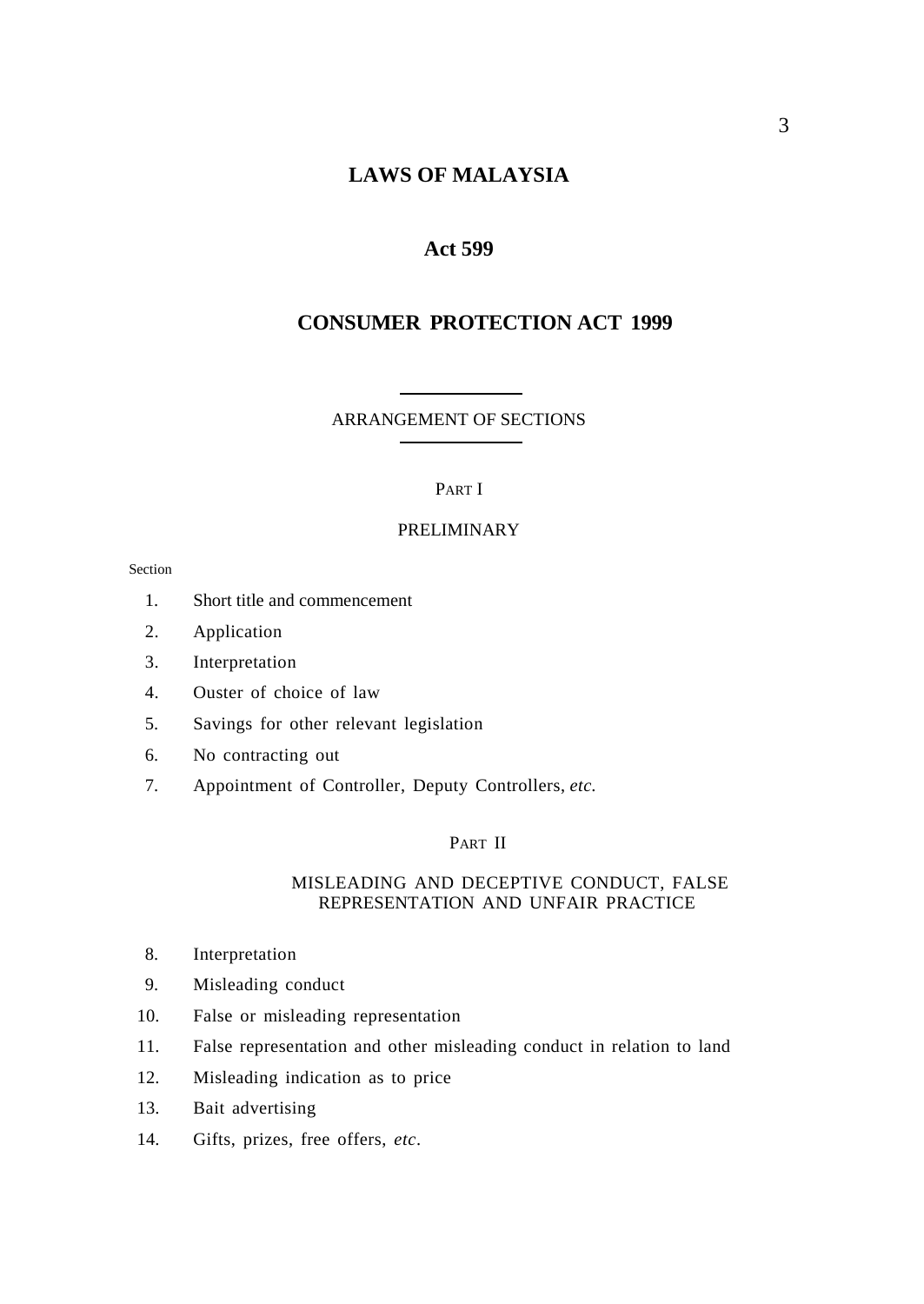#### Section

- 15. Claim that goods are limited
- 16. Demanding or accepting payment without intending to supply
- 17. Future services contract
- 18. Presumption of liability for advertisement

#### PART III

#### SAFETY OF GOODS AND SERVICES

- 19. Safety standards
- 20. Compliance with safety standards
- 21. General safety requirement for goods
- 21A. General safety requirement for services
- 22. Defences
- 23. Prohibition against unsafe goods and services
- 24. Prohibition of importation of goods or services

## PART IIIA

#### UNFAIR CONTRACT TERMS

- 24A. Interpretation for purposes of Part IIIA
- 24B. Application of Part IIIA
- 24C. General procedural unfairness
- 24D. General substantive unfairness
- 24E. Burden of proof
- 24F. Power to raise an issue of unfairness
- 24G. Effect of unfair terms
- 24H. Executed contracts
- 24I. Contravention of Part IIIA to be an offence
- 24J. Regulations relating to unfair contract terms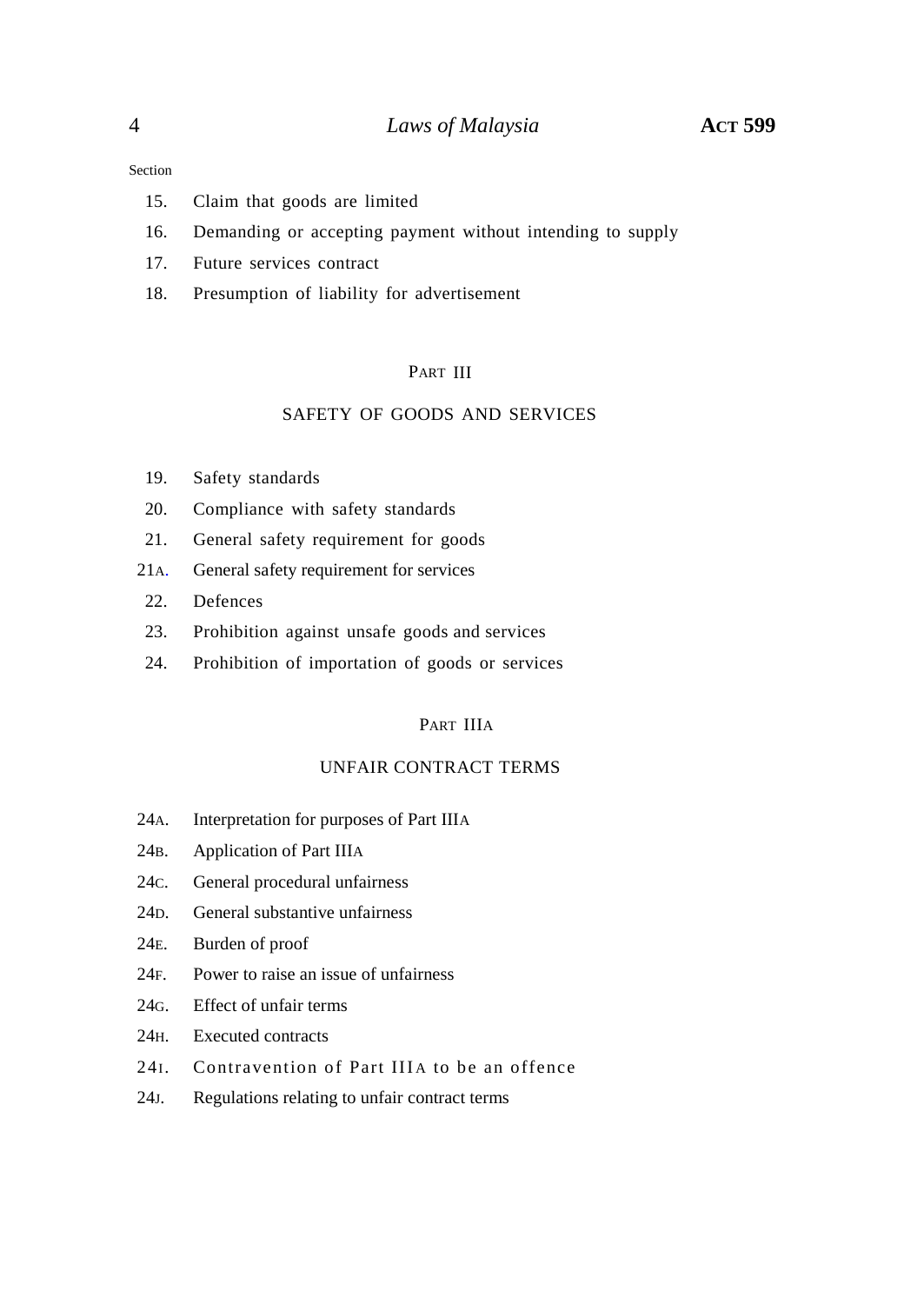#### PART IV

#### OFFENCES, DEFENCES AND REMEDIES IN RELATION TO PARTS II AND III

#### Section

- 25. Contravention of Parts II and III to be an offence
- 26. Offence caused by act or default of another person
- 27. Defence of mistake, accident, *etc*.
- 28. Defence of innocent publication of advertisement
- 29. Power of court to grant ancillary relief

#### PART V

#### GUARANTEES IN RESPECT OF SUPPLY OF GOODS

- 30. Application
- 31. Implied guarantee as to title
- 32. Implied guarantee as to acceptable quality
- 33. Implied guarantee as to fitness for particular purpose
- 34. Implied guarantee that goods comply with description
- 35. Implied guarantee that goods comply with sample
- 36. Implied guarantee as to price
- 37. Implied guarantee as to repairs and spare parts
- 38. Manufacturer's express guarantee

#### PART VI

#### RIGHTS AGAINST SUPPLIERS IN RESPECT OF GUARANTEES IN THE SUPPLY OF GOODS

- 39. Consumer's right of redress against suppliers
- 40. Exception in respect of implied guarantee as to acceptable quality
- 41. Options against suppliers where goods do not comply with guarantees
- 42. Satisfaction of requirement to remedy a failure
- 43. Loss of right to reject goods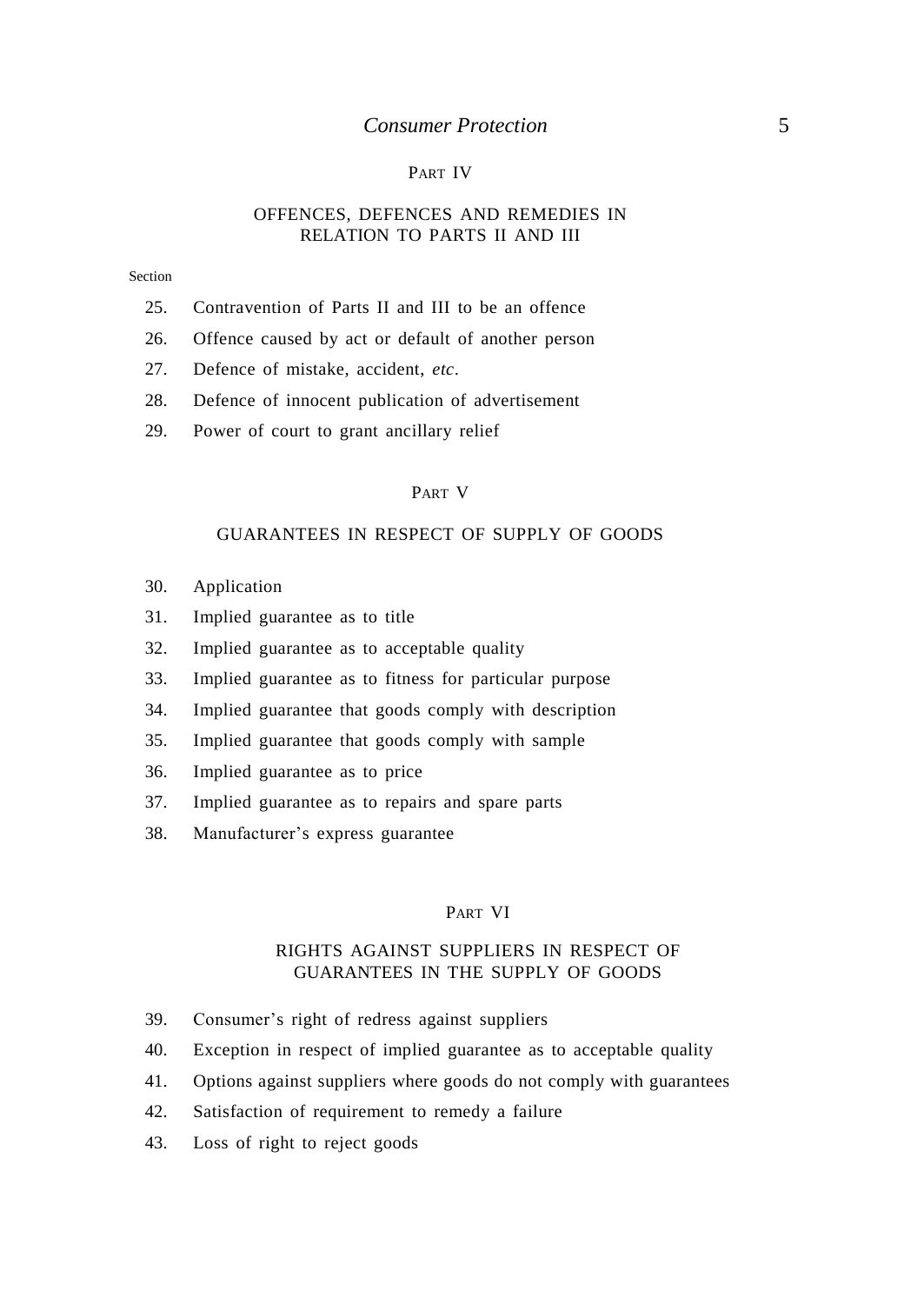Section

- 44. Failure of substantial character
- 45. Manner of rejecting goods
- 46. Consumer's option of refund or replacement
- 47. Assessment of damages in case of hire-purchase agreements
- 48. Liability for representation
- 49. Liability of assignees and financiers

#### PART VII

#### RIGHTS AGAINST MANUFACTURERS IN RESPECT OF GUARANTEES IN THE SUPPLY OF GOODS

- 50. Consumer's right of redress against manufacturers
- 51. Exceptions to right of redress against manufacturers
- 52. Options against manufacturers where goods do not comply with guarantees

#### PART VIII

## GUARANTEES IN RESPECT OF SUPPLY OF SERVICES

- 53. Implied guarantee as to reasonable care and skill
- 54. Implied guarantee as to fitness for particular purpose
- 55. Implied guarantee as to time of completion
- 56. Implied guarantee as to price

#### PART IX

#### RIGHTS AGAINST SUPPLIERS IN RESPECT OF GUARANTEES IN THE SUPPLY OF SERVICES

- 57. Consumer's right of redress against suppliers
- 58. Exceptions to right of redress against supplier in relation to services
- 59. Contracts of work and materials
- 60. Options against suppliers where services do not comply with guarantees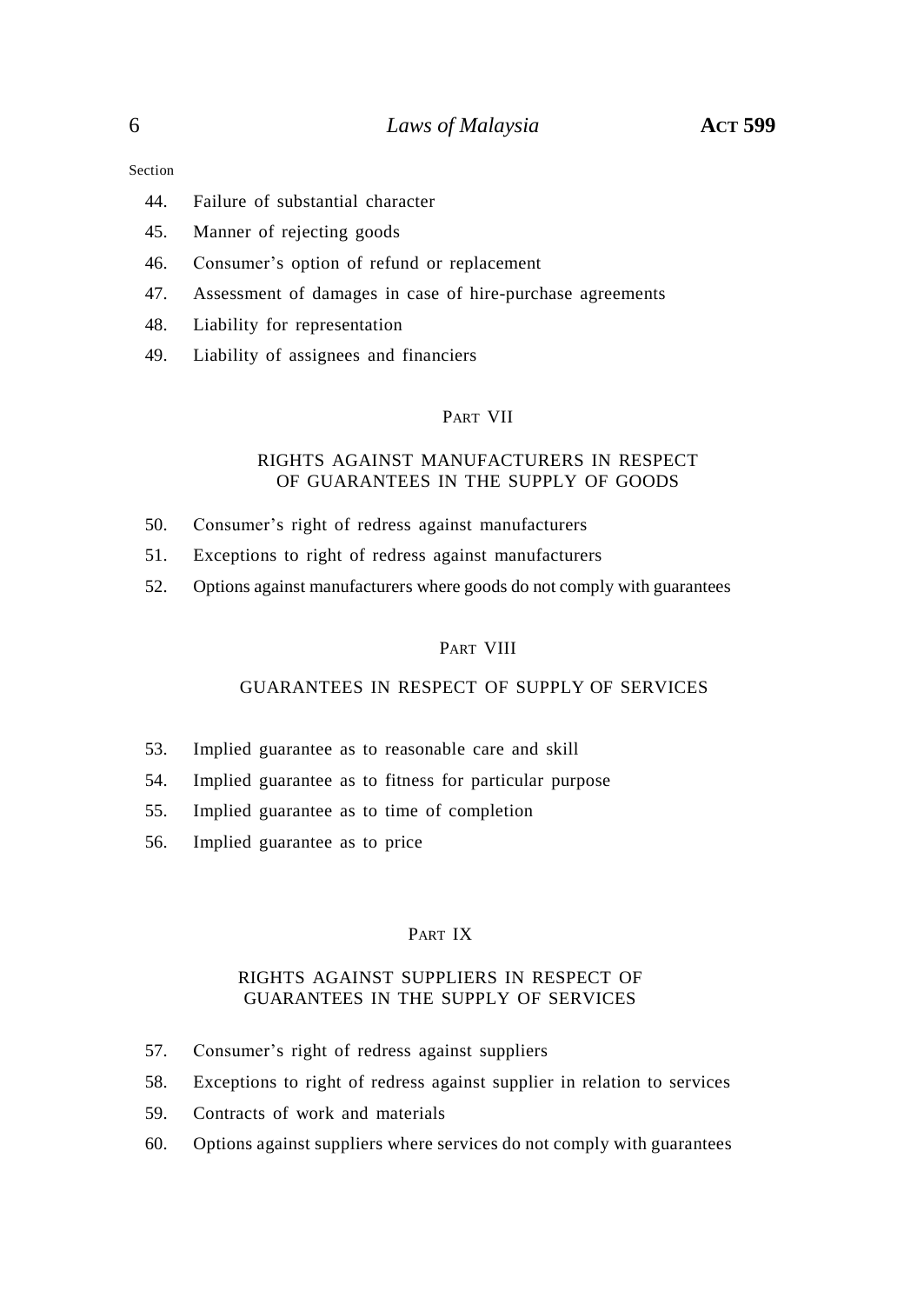#### Section

- 61. Loss of right to cancel contract
- 62. Failure of substantial character
- 63. Rules applying to cancellation of contract
- 64. Effect of cancellation of contract
- 65. Power of court to grant ancillary relief

#### PART X

#### PRODUCT LIABILITY

- 66. Interpretation
- 67. Meaning of "defect"
- 68. Liability for defective products
- 69. Extent of liability for loss or damage
- 70. Application of other written law
- 71. Prohibition on exclusion from liability
- 72. Defences

#### PART XI

#### THE NATIONAL CONSUMER ADVISORY COUNCIL

- 73. Establishment of the National Consumer Advisory Council
- 74. Membership of Council
- 75. Temporary exercise of functions of Chairman
- 76. Vacation of office
- 77. Revocation of appointment
- 78. Resignation
- 79. Filling of vacancy
- 80. Secretary to Council and other officers
- 81. Allowance
- 82. Council may invite others to meetings
- 83. Validity of acts and proceedings
- 84. Regulations relating to the Council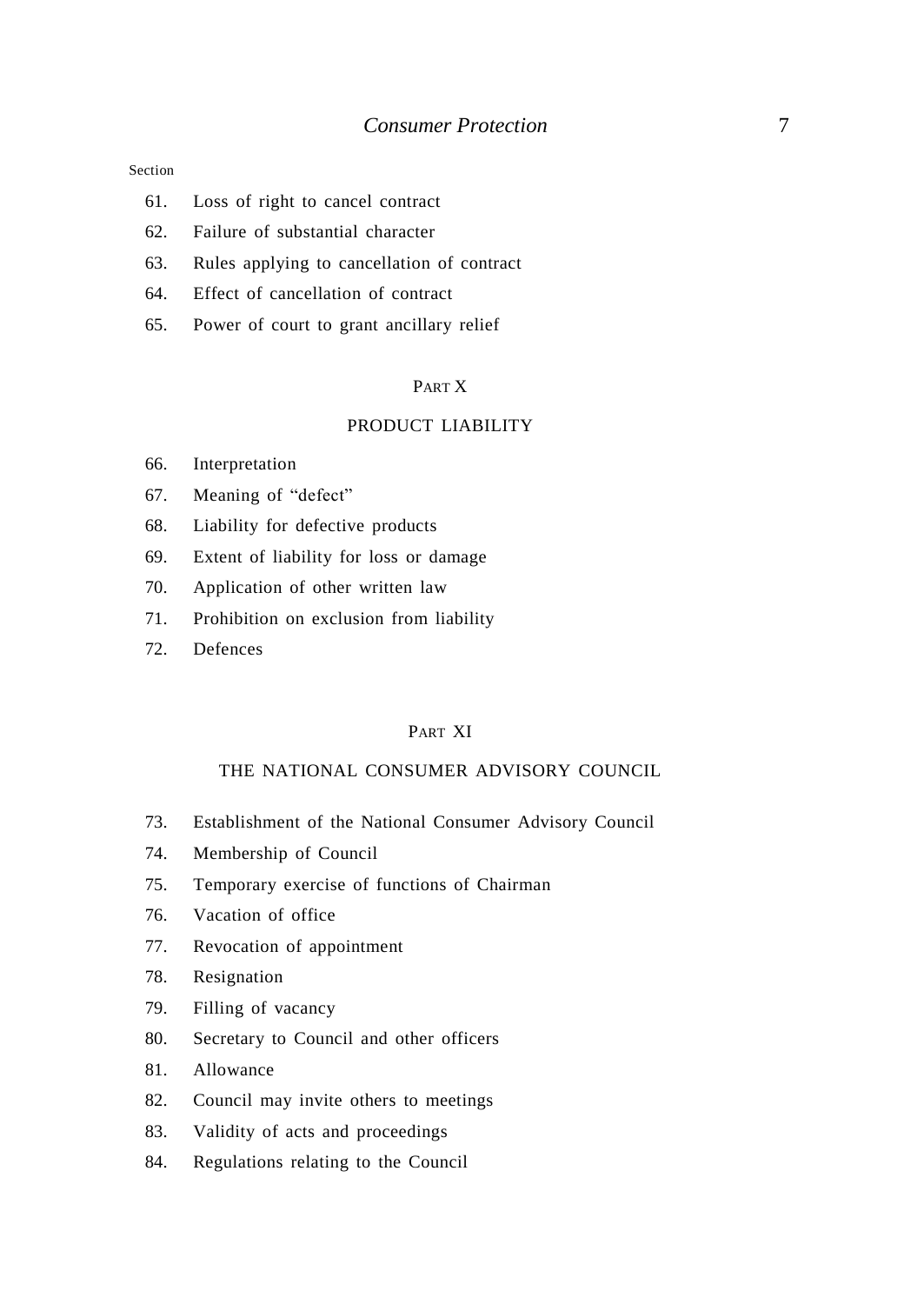#### PART XIA

## COMMITTEE ON ADVERTISEMENT

Section

- 84A. Committee on Advertisement
- 84B. Membership of Committee on Advertisement
- 84C. Provisions of Schedule to apply to Committee on Advertisement
- 84D. Regulations relating to the Committee on Advertisement

#### PART XII

#### THE TRIBUNAL FOR CONSUMER CLAIMS

- 85. Establishment of the Tribunal for Consumer Claims
- 86. Membership of Tribunal
- 87. Temporary exercise of functions of Chairman
- 88. Vacation of office
- 89. Revocation of appointment
- 90. Resignation
- 91. Filling of vacancy
- 92. Remuneration
- 93. Secretary to Tribunal and other officers
- 94. Public servant
- 95. No action to lie against Tribunal
- 96. Sittings of Tribunal
- 97. Commencement of proceedings
- 98. Jurisdiction of Tribunal
- 99. Limitation of jurisdiction
- 100. Extension of jurisdiction by agreement
- 101. Abandonment to bring claim within jurisdiction
- 102. Cause of action not to be split
- 103. (*Deleted*)
- 104. Exclusion of jurisdiction of court
- 105. Disposal of perishable goods
- 106. Notice of claim and hearing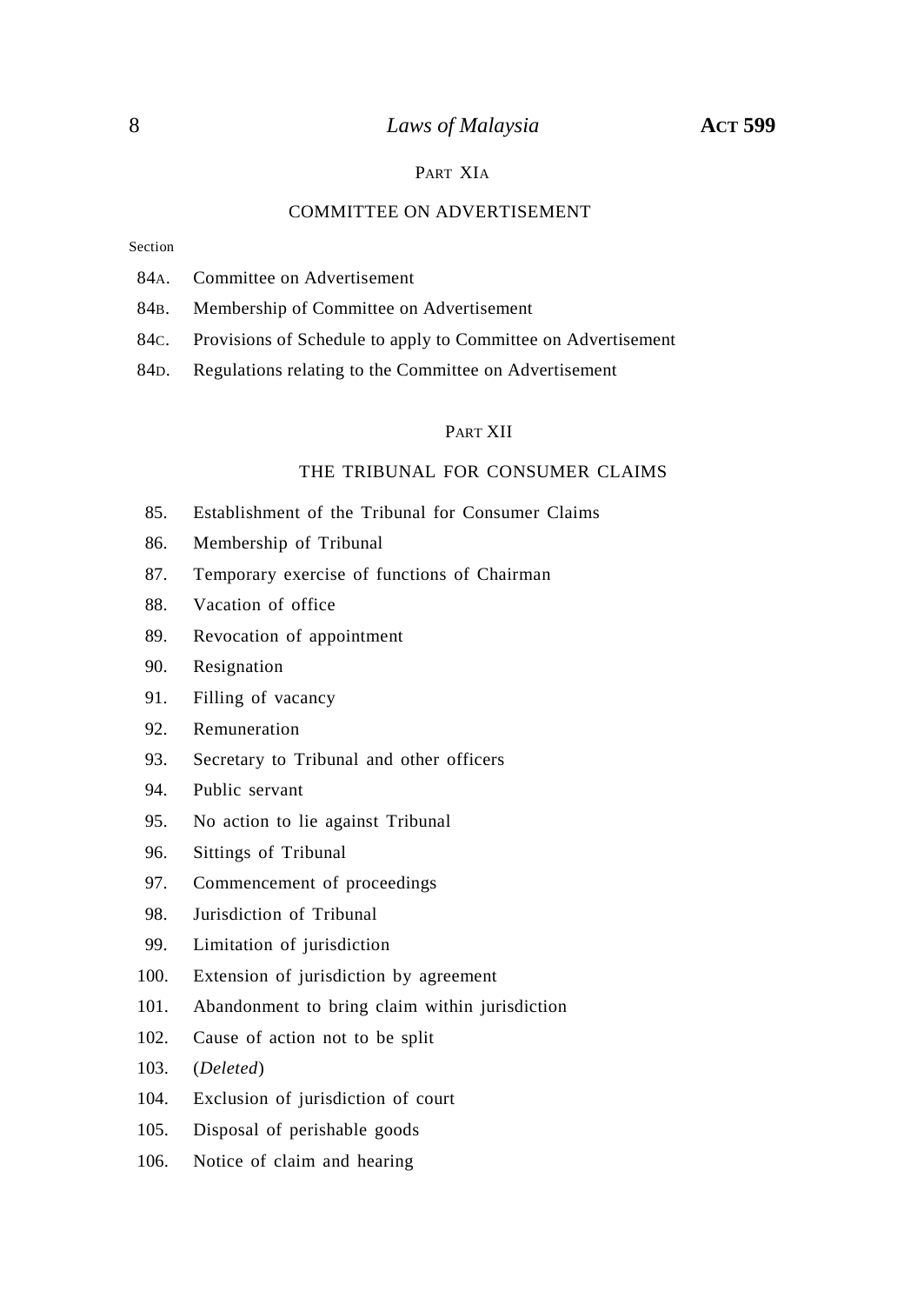#### Section

- 107. Negotiation for settlement
- 108. Right to appear at hearings
- 109. Proceedings to be public
- 109A. Procedure to be reduced into writing
	- 110. Evidence
	- 111. Tribunal may act in absence of party
	- 112. Awards of Tribunal
	- 113. Reference to a Judge of the High Court on a question of law
	- 114. Reasons for decision
	- 115. Orders and settlements to be recorded in writing
	- 116. Decisions of Tribunal to be final
	- 117. Criminal penalty for failure to comply
	- 118. Procedure where no provision is made
	- 119. Want of form
	- 120. Disposal of documents, *etc*.
	- 121. Act or omission done in good faith
	- 122. Regulations in respect of the Tribunal

#### PART XIII

#### ENFORCEMENT

- 123. Power of investigation
- 124. Authority cards
- 125. Search by warrant
- 126. Search and seizure without warrant
- 127. List of things seized
- 128. Power to require attendance of person acquainted with case
- 129. Examination of person acquainted with case
- 130. Statement to be admissible in evidence
- 131. Forfeiture of goods, *etc*., seized
- 132. Cost of holding goods, *etc*., seized
- 133. No costs or damages arising from seizure to be recoverable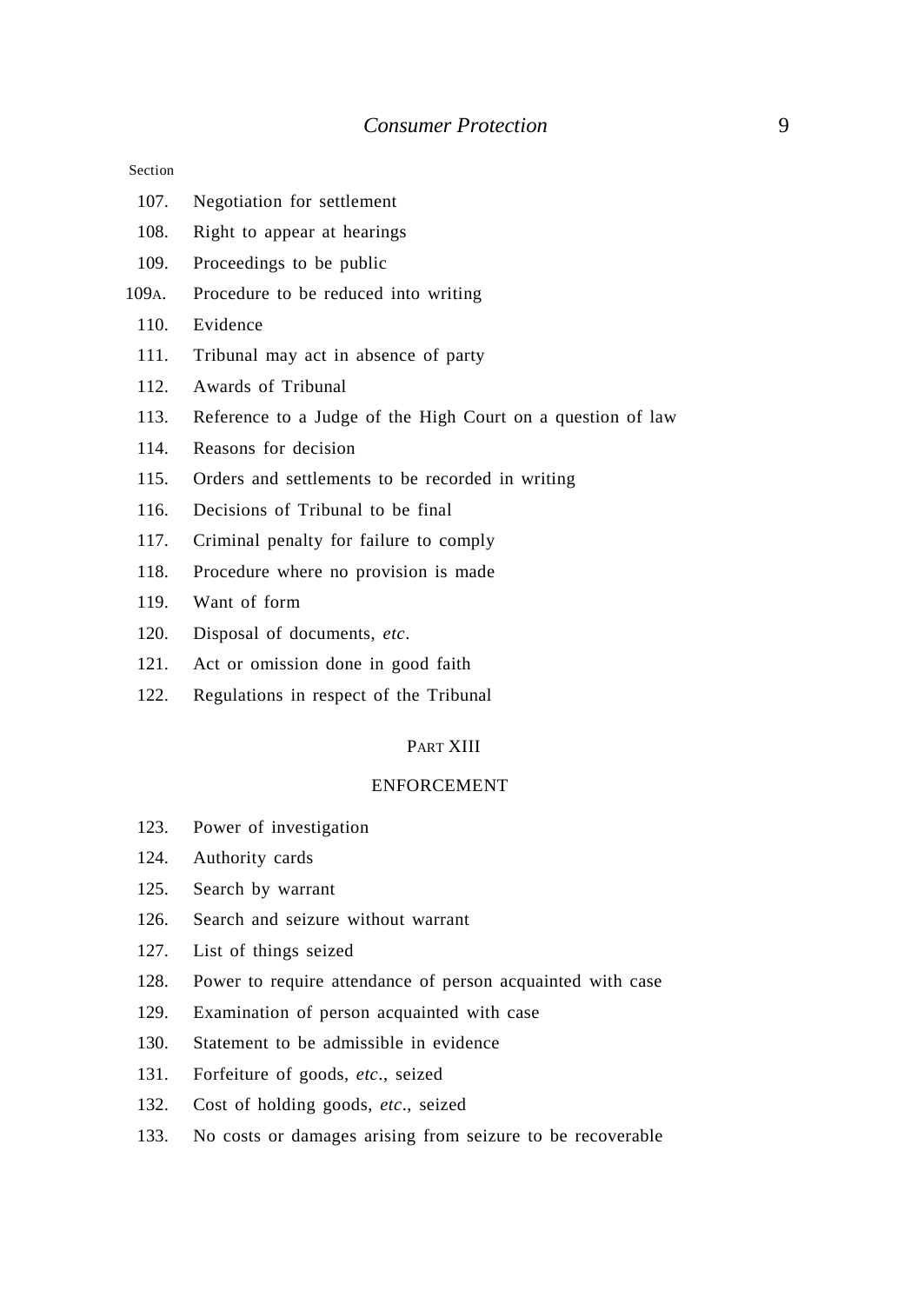Section

- 134. Protection of informers
- 135. Reward for information
- 136. Disappearance or destruction of goods, *etc*., to be seized
- 137. Offences with respect to information
- 138. Obstruction of Assistant Controller
- 139. Use of confidential information

## PART XIV

#### GENERAL AND MISCELLANEOUS

- 140. Receipts
- 141. Power to order compliance
- 142. Failure to comply with lawful order
- 143. Offences by body corporate
- 144. Offences by employees, agents or employees of agents
- 145. General penalty
- 146. Compounding of offences
- 147. Institution of prosecution
- 148. Jurisdiction to try offences
- 149. Protection of officers
- 150. Regulations **SCHEDULE**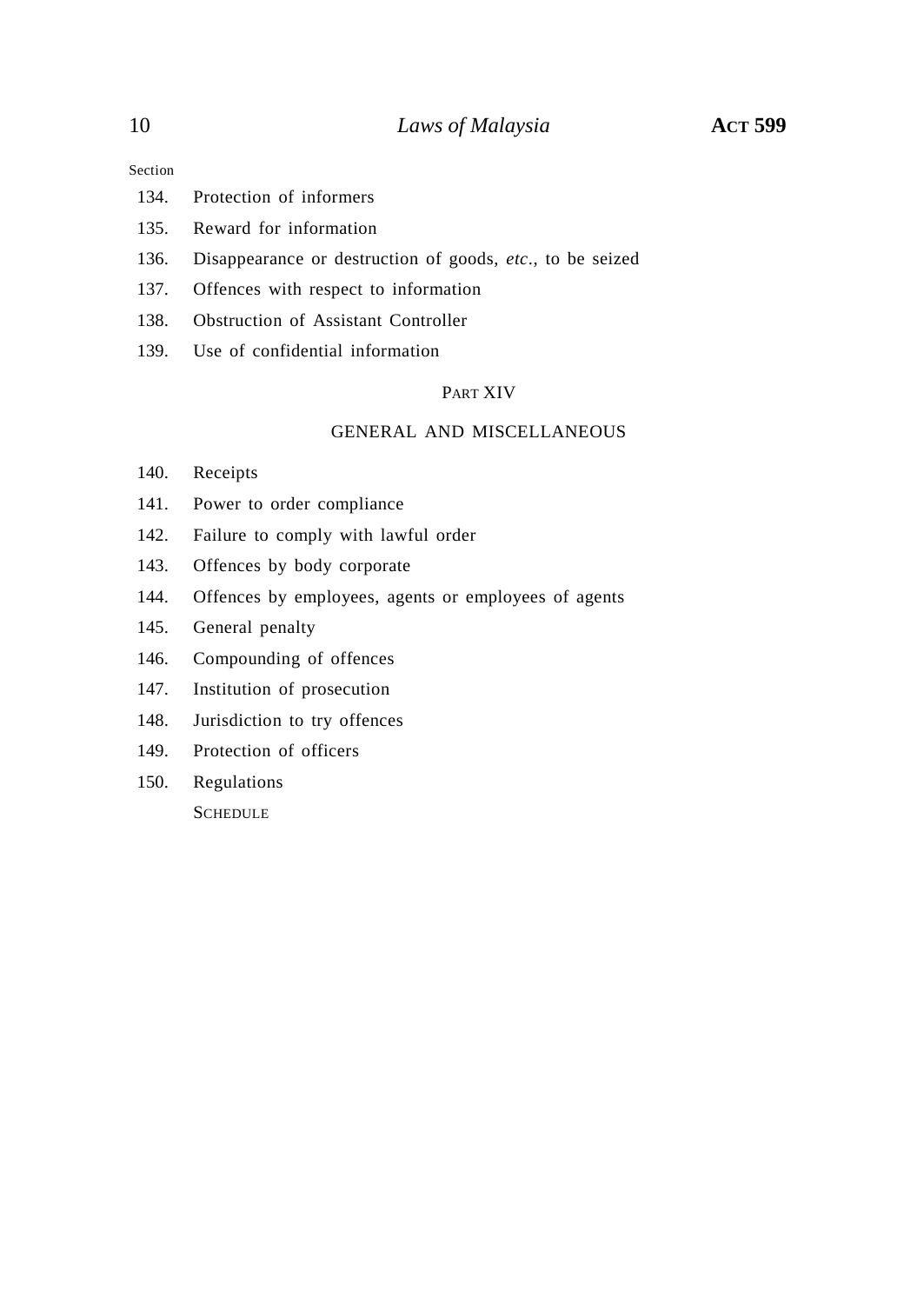## **Act 599**

## **CONSUMER PROTECTION ACT 1999**

An Act to provide for the protection of consumers, the establishment of the National Consumer Advisory Council and the Tribunal for Consumer Claims, and for matters connected therewith.

[*15 November 1999, P.U. (B) 415/1999*]

**BE IT ENACTED** by the Parliament of Malaysia as follows:

## PART I

## PRELIMINARY

## **Short title and commencement**

**1.** (1) This Act may be cited as the Consumer Protection Act 1999.

(2) This Act shall came into operation on a date to be appointed by the Minister, by notification in the *Gazette*, and the Minister may appoint different dates for different provisions of this Act.

## **Application**

**2.** (1) Subject to subsection (2), this Act shall apply in respect of all goods and services that are offered or supplied to one or more consumers in trade including any trade transaction conducted through electronic means.

(2) This Act shall not apply—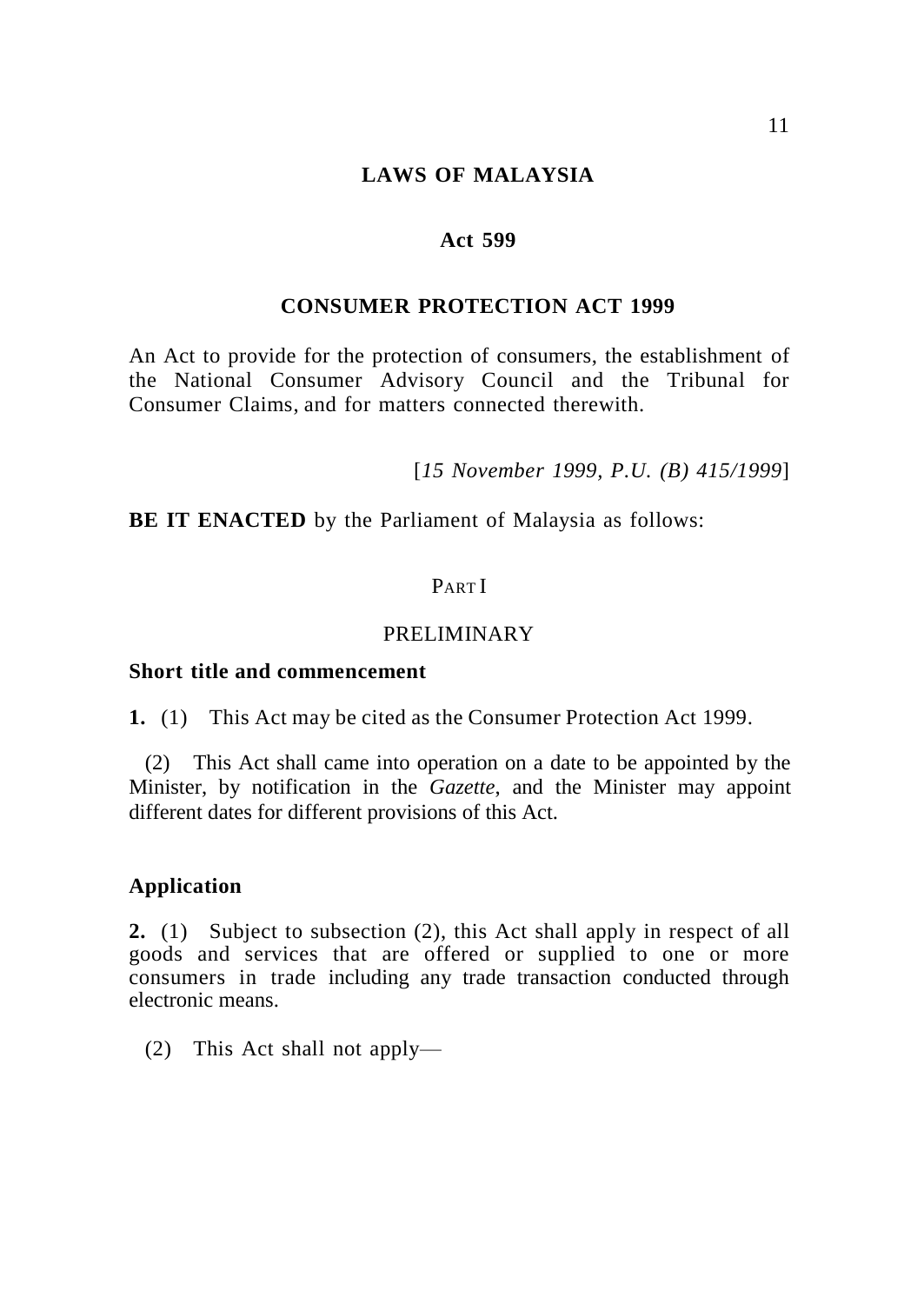- *(a)* to securities as defined in the \* Securities Industry Act 1983 [*Act 280*];
- *(b)* to futures contracts as defined in the \* Futures Industry Act 1993 [*Act 499*];
- *(c)* to contracts made before the date on which this Act comes into operation;
- *(d)* in relation to land or interests in land except as may be expressly provided in this Act;
- *(e)* to services provided by professionals who are regulated by any written law; and
- *(f)* to healthcare services provided or to be provided by healthcare professionals or healthcare facilities.
- *(g)* (*Deleted by Act A1298*).
- (3) (*Deleted by Act A1381*).

(4) The application of this Act shall be supplemental in nature and without prejudice to any other law regulating contractual relations.

## **Interpretation**

֧֪֚֞֝֬֝֬֝֬֝֬֝֬֝

**3.** (1) In this Act, unless the context otherwise requires—

"acquiring", in relation to-

- *(a)* goods, includes obtaining goods by way of purchase, exchange or taken on lease, hire or hire-purchase;
- *(b)* services, includes accepting a service in any manner,

<sup>\*</sup> *NOTE*—This Act has since been repealed by Capital Market and Services Act 2007 [*Act 671*] which comes into operation on 28 September 2007 except Division 2 of Part VI which comes into operation on 1 April 2010–*see* subsection 381(2) Act 671, P.U. (B) 342/2007 and P.U.B 143/2010.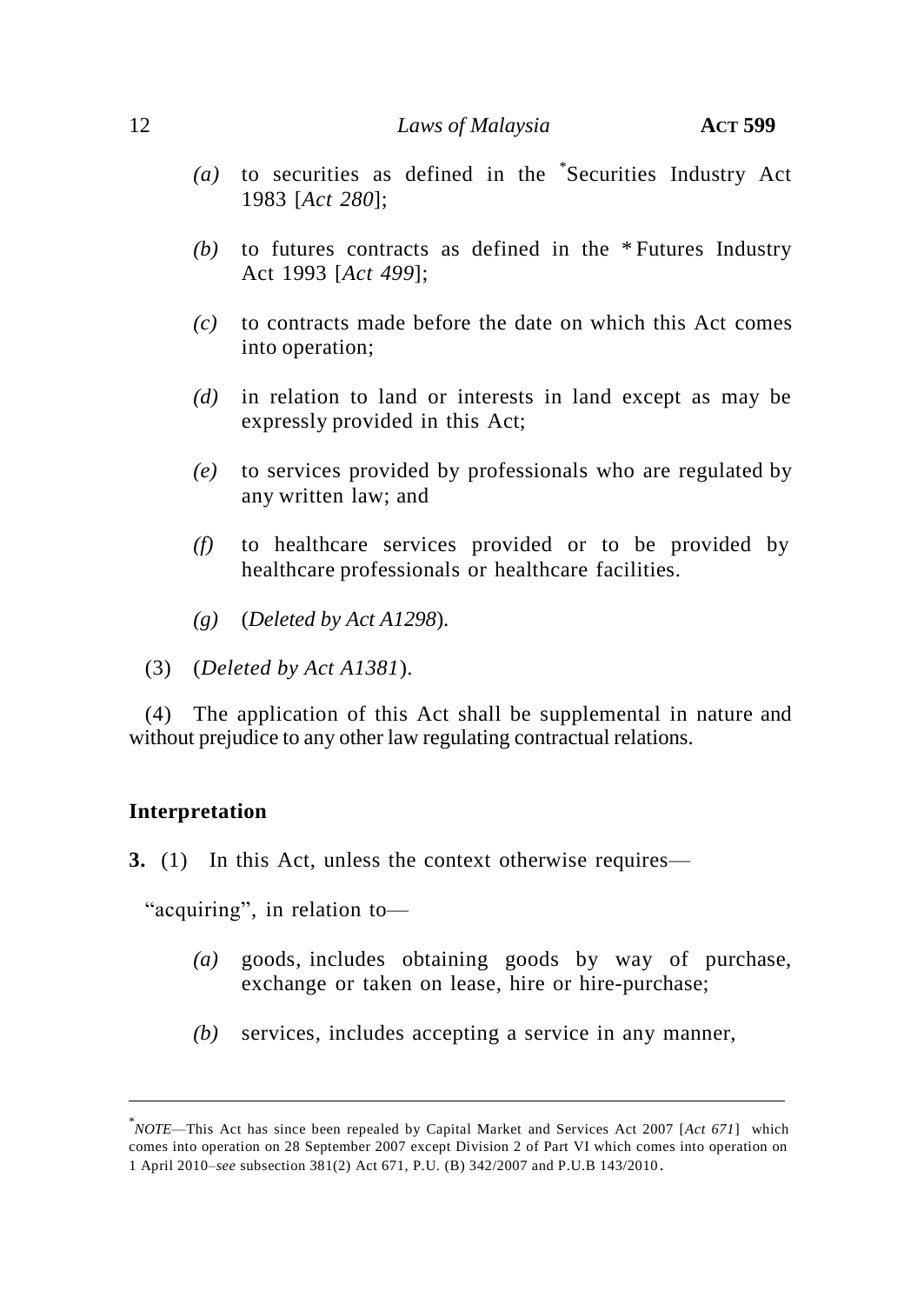and "acquire" and "acquisition" shall be construed accordingly;

"advertisement" includes every form of advertisement, whether or not accompanied by or in association with spoken or written words or other writing or sounds and whether or not contained or issued in a publication, and includes advertisement—

- *(a)* by the display of notices;
- *(b)* by means of catalogues, price lists, circulars, labels, cards or other documents or materials;
- *(c)* by the exhibition of films or of pictures or photographs; or
- *(d)* by means of radio, television, telecommunication or any other similar means;

"business" means any undertaking that is carried on whether for gain or reward or not and in the course of which goods or services are acquired or supplied whether at a price or otherwise;

"consumer" means a person who—

- *(a)* acquires or uses goods or services of a kind ordinarily acquired for personal, domestic or household purpose, use or consumption; and
- *(b)* does not acquire or use the goods or services, or hold himself out as acquiring or using the goods or services, primarily for the purpose of—
	- (i) resupplying them in trade;
	- (ii) consuming them in the course of a manufacturing process; or
	- (iii) in the case of goods, repairing or treating, in trade, other goods or fixtures on land;

"Controller", "Deputy Controller" and "Assistant Controller" mean persons appointed as such under section 7;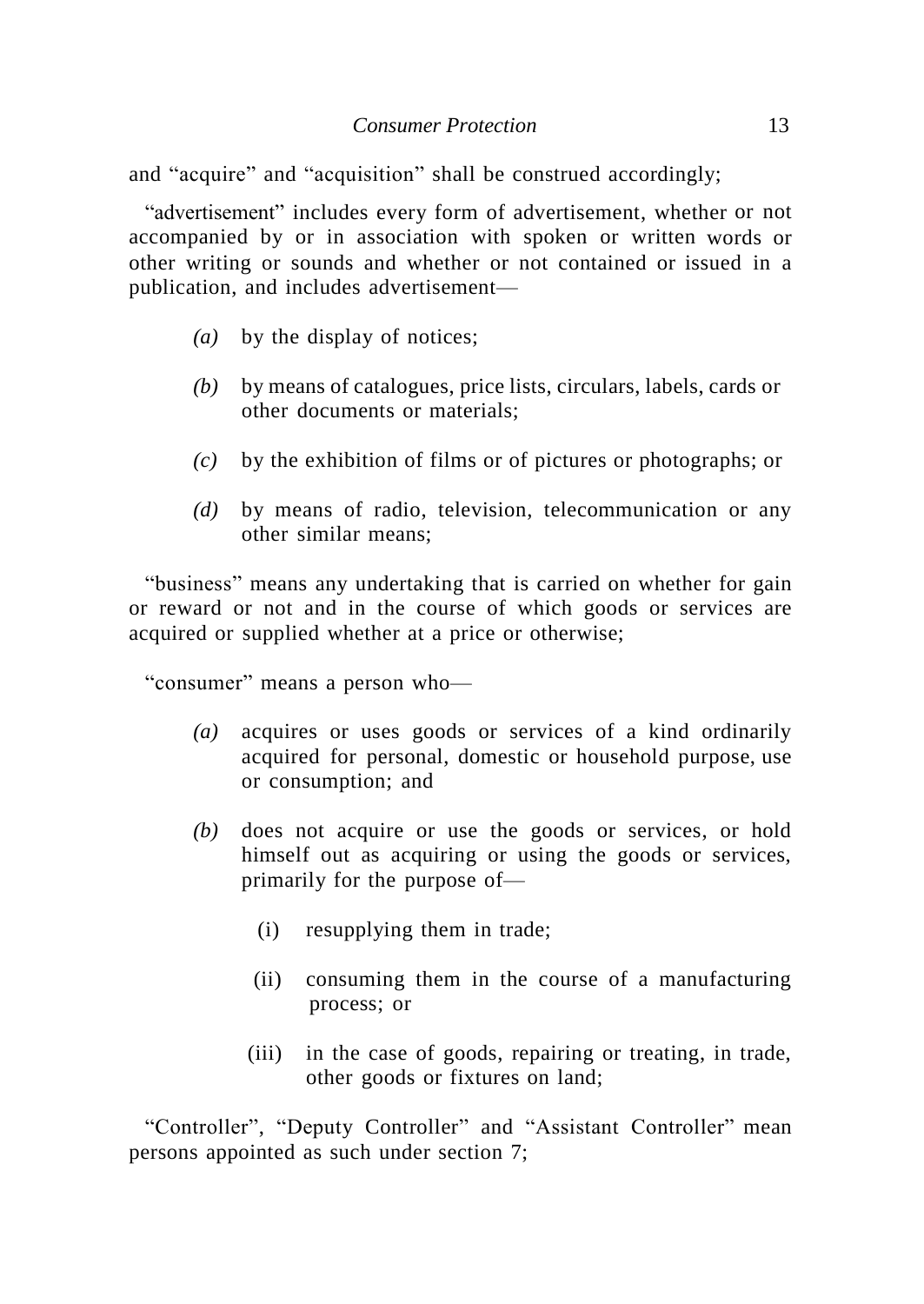―Council‖ or ―National Consumer Advisory Council‖ means the council established under section 73;

"credit instrument" means any agreement, oral or written, acknowledging an obligation to pay a sum or sums of money on demand, or at any future time or times;

"goods" means goods which are primarily purchased, used or consumed for personal, domestic or household purposes, and includes—

- *(a)* goods attached to, or incorporated in, any real or personal property*;*
- *(b)* animals, including fish;
- *(c)* vessels and vehicles;
- *(d)* utilities; and
- *(e)* trees, plants and crops whether on, under or attached to land or not*,*

but does not include *choses in action*, including negotiable instruments, shares, debentures and money;

"healthcare facility" means any premises in which one or more members of the public receive healthcare services;

"healthcare professional" includes a medical practitioner, dental practitioner, pharmacist, clinical psychologist, nurse, midwife, medical assistant, physiotherapist, occupational therapist and other allied healthcare professional and any other person involved in the giving of medical, health, dental, pharmaceutical or any other healthcare services;

"healthcare services" includes—

*(a)* medical, dental, nursing, midwifery, allied health, pharmacy, and ambulance services and any other service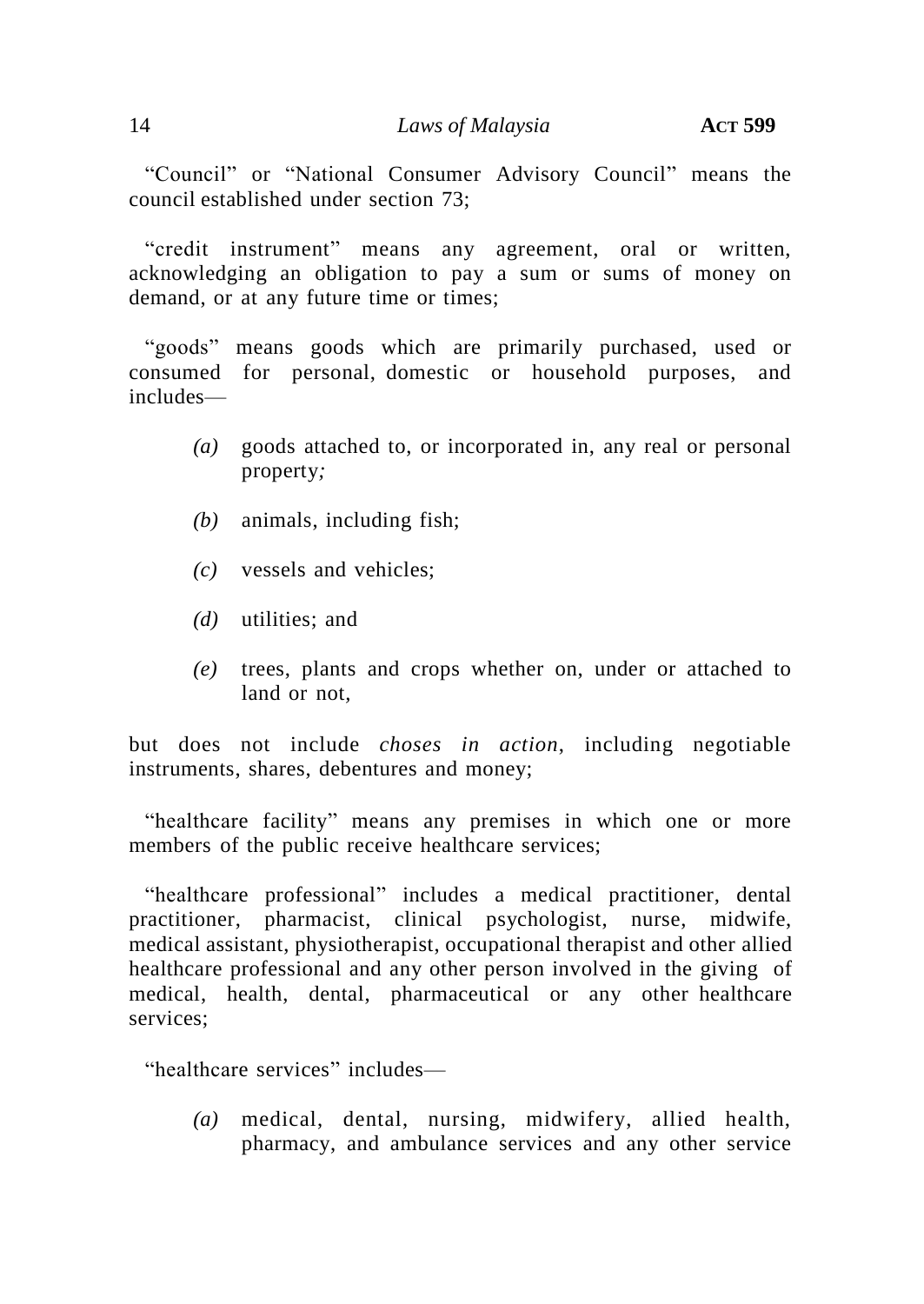provided by a healthcare professional;

- *(b)* accommodation for the purpose of any healthcare service;
- *(c)* any service for the screening, diagnosis or treatment of persons suffering from, or believed to be suffering from any disease, injury or disability of mind or body;
- *(d)* any service for preventive or promotive health purpose;
- *(e)* any service by any healthcare para-profesional;
- *(f)* any service for curing or alleviating any abnormal condition of the human body by the application of any apparatus, equipment, instrument or device or any other medical technology; or
- *(g)* any health related services including alternative and traditional medical services;

"manufacturer" means a person who carries on a business of assembling, producing or processing goods, and includes—

- *(a)* any person who holds himself out to the public as a manufacturer of the goods;
- *(b)* any person who affixes his brand or mark, or causes or permits his brand or mark to be affixed, to the goods; and
- *(c)* where goods are manufactured outside Malaysia and the foreign manufacturer of the goods does not have an ordinary place of business in Malaysia, a person who imports or distributes those goods;

"premises" means any place, building or vehicle, whether permanent or temporary;

"prescribed" means prescribed by or under this Act or any regulations made under this Act, and where no mode is mentioned, means prescribed from time to time by order published in the *Gazette;*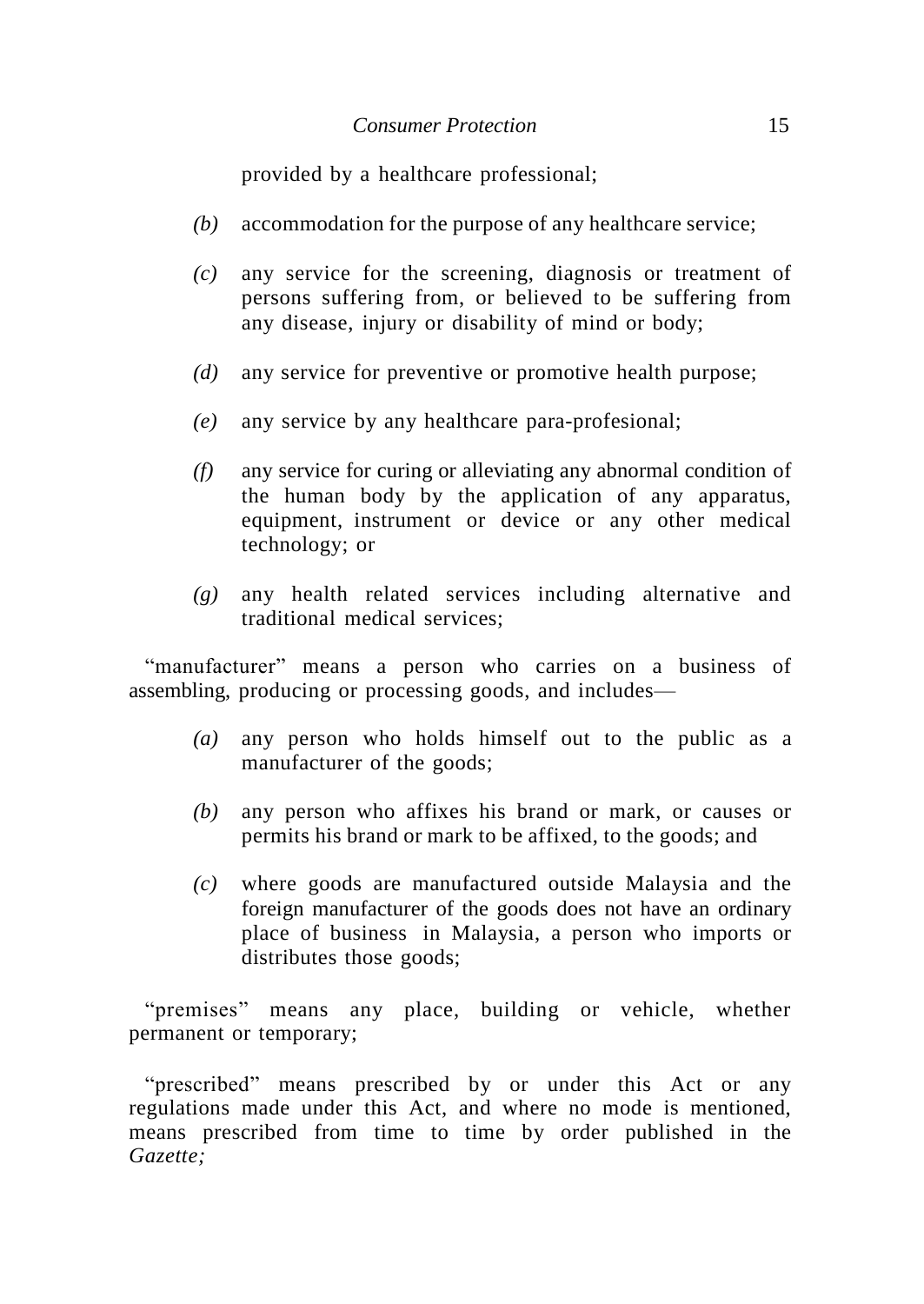"price" includes consideration in any form, whether direct or indirect, and includes any consideration that in effect relates to the acquisition or supply of goods or services although ostensibly relating to any other matter or thing;

"publication" includes advertisement to the public or any member of the public by any means, and "publish" shall be construed accordingly;

"record" includes account books, bank books, vouchers, receipts, correspondence and any other document regardless of whether the record is on paper or is in electronic, photographic or other form but does not include patient medical record;

"regulations" means regulations made under this Act;

"security" includes any charge or encumbrance;

"services" includes any rights, benefits, privileges or facilities that are or are to be provided, granted or conferred under any contract but does not include rights, benefits or privileges in the form of the supply of goods or the performance of work under a contract of service;

―subsidiary‖ has the same meaning as given in the Companies Act 1965 [*Act 125*];

"supplier" means a person who, in trade—

- *(a)* supplies goods to a consumer by transferring the ownership or the possession of the goods under a contract of sale, exchange, lease, hire or hire-purchase to which that person is a party; or
- *(b)* supplies services to a consumer, and includes—
	- (i) where the rights of the supplier have been transferred by assignment or by operation of law, the person for the time being entitled to those rights;
	- (ii) a financier who has lent money on the security of goods supplied to a consumer, if the whole or any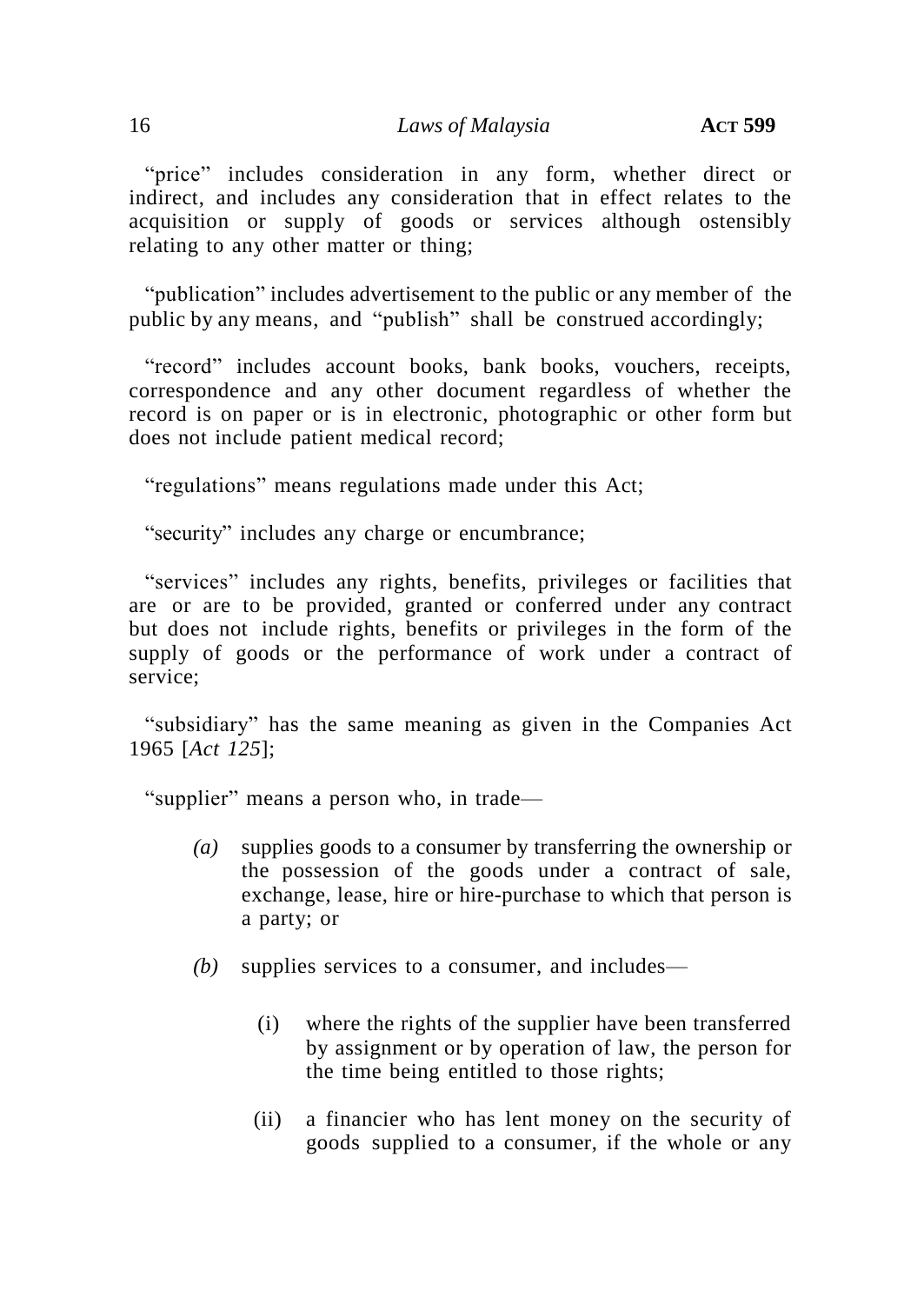part of the price of the goods is to be paid out of the proceeds of the loan and if the loan was arranged by a person who, in trade, supplied the goods;

- (iii) a person who, in trade, assigns or procures the assignment of goods to a financier to enable the financier to supply those goods, or goods of that kind, to the consumer; and
- (iv) a person who, in trade, is acting as agent for another person where that other person is not supplying in trade;

"supply", in relation to-

- *(a)* goods, means to supply or resupply by way of sale, exchange, lease, hire or hire purchase;
- *(b)* services, means to provide, grant or confer;

"this Act" includes any subsidiary legislation made under this Act;

"trade" means any trade, business, industry, profession, occupation, activity of commerce or undertaking relating to the supply or acquisition of goods or services;

―Tribunal‖ means the Tribunal for Consumer Claims established under section 85.

- (2) In this Act, a reference to—
	- *(a)* engaging in a conduct shall be read as a reference to doing or refusing to do an act, and includes—
		- (i) omitting to do an act; or
		- (ii) making it known that an act will or, as the case may be, will not, be done;
	- *(b)* the acquisition of goods includes a reference to the acquisition of property in or rights in relation to goods pursuant to a supply of the goods;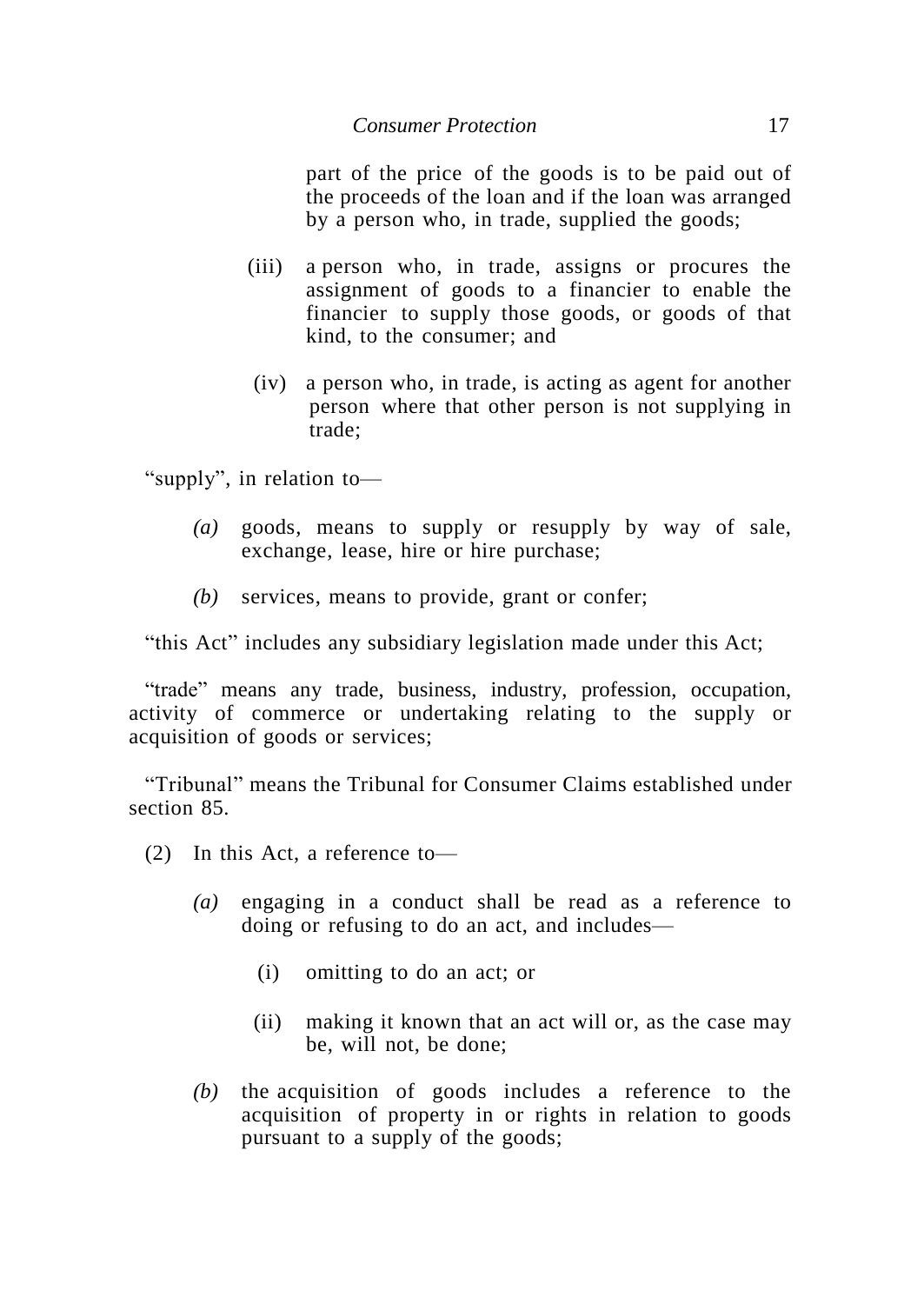- *(c)* the supply or acquisition of goods or services includes a reference to the agreement to supply or acquire goods or services;
- *(d)* the supply or acquisition of goods includes a reference to the supply or acquisition of goods together with other goods or services or both;
- *(e)* the supply or acquisition of services includes a reference to the supply or acquisition of services together with other goods or services or both;
- *(f)* the resupply of goods acquired from a person includes a reference to—
	- (i) a supply of goods to another person in an altered form or condition; and
	- (ii) a supply to another person of other goods in which the acquired goods have been incorporated.

(3) In this Act, where it is necessary to determine the time at which a guarantee commences to apply—

- *(a)* goods shall be treated as supplied at the time when the consumer acquires the right to possess the goods;
- *(b)* services shall be treated as supplied at the time when the services are provided, granted or conferred.

(4) For the purposes of this Act, an undertaking, assertion or representation by any name shall be deemed to be an express guarantee if it has the same or substantially the same effect as an express guarantee.

## **Ouster of choice of law**

**4.** This Act shall have effect notwithstanding any contract term which applies or purports to apply the law of another country where the term appears to the court to have been imposed wholly or mainly for the purpose of enabling the party imposing it to evade the operation of this Act.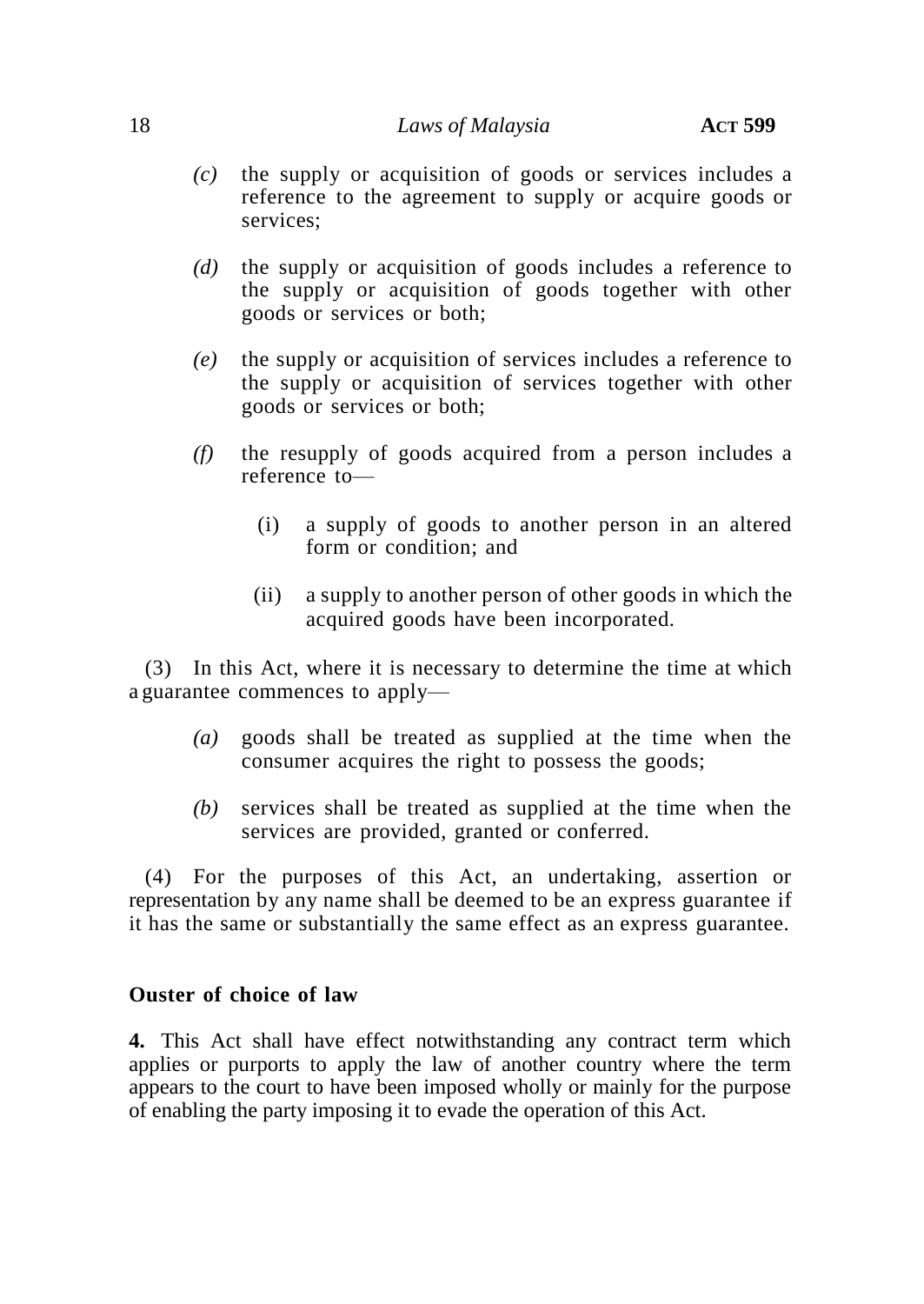## **Savings for other relevant legislation**

**5.** Nothing in this Act shall remove or restrict the effect of, or prevent reliance on—

- *(a)* any written law which imposes on the supplier a duty stricter than that imposed under this Act;
- *(b)* any written law by which any term not inconsistent with this Act is to be implied in a contract for the supply of any goods or services;
- *(c)* any written law relating to contracts of employment or contracts of apprenticeship; or
- *(d)* any term in any agreement in writing between a supplier and a consumer to the extent that the term—
	- (i) imposes a stricter duty on the supplier than that imposed under this Act; or
	- (ii) provides a remedy more advantageous to the consumer than the remedies provided under this Act.

## **No contracting out**

**6.** (1) The provisions of this Act shall have effect notwithstanding anything to the contrary in any agreement.

(2) Every supplier and every manufacturer who purports to contract out of any provision of this Act commits an offence.

(3) Nothing in subsection (1) shall prevent a consumer who has a claim under this Act from agreeing to settle or compromise that claim.

## **Appointment of Controller, Deputy Controllers,** *etc.*

**7.** (1) The Minister may appoint, from among public officers, a Controller of Consumer Affairs and such number of Deputy Controllers of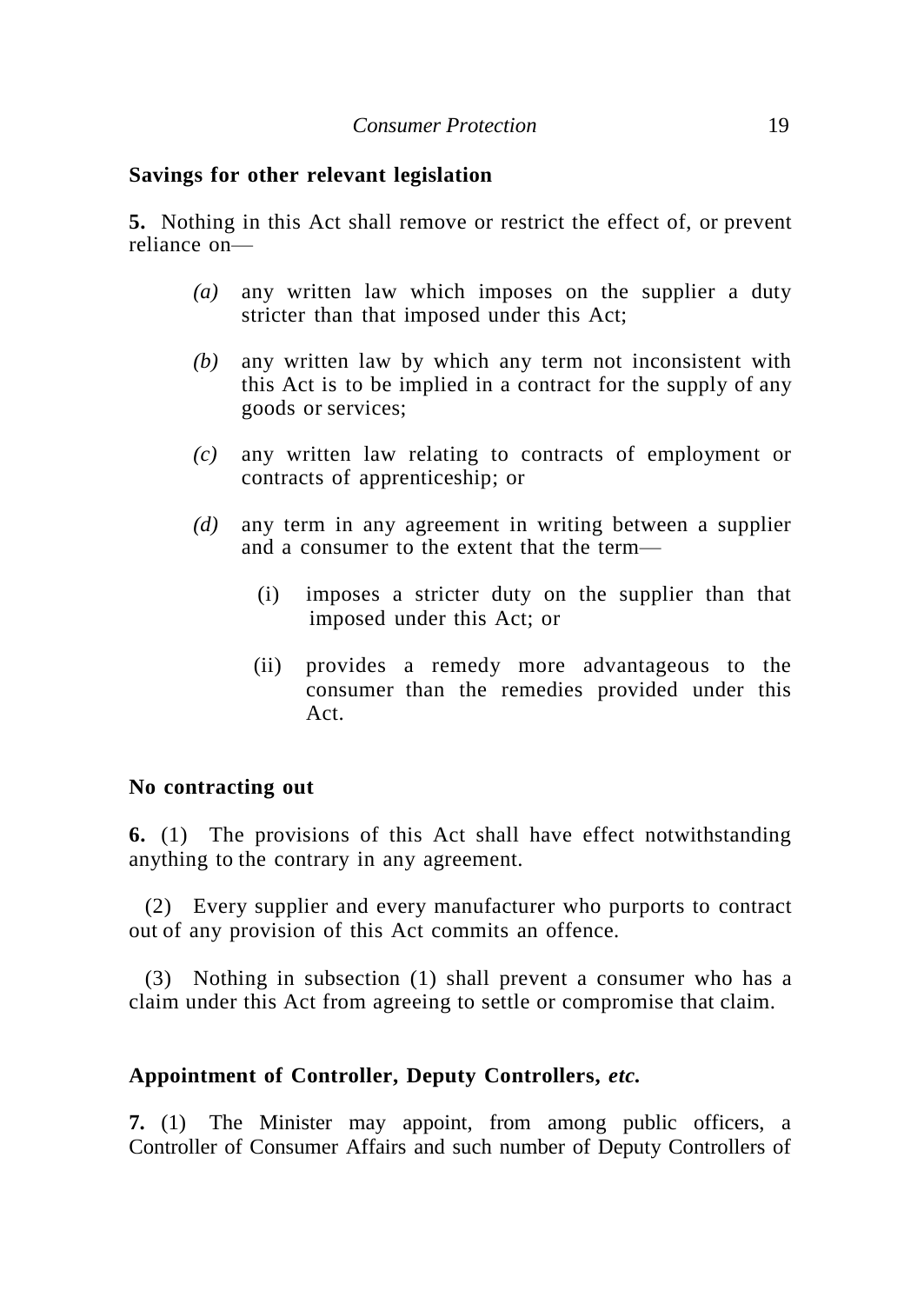Consumer Affairs, Assistant Controllers of Consumer Affairs and other officers as may be necessary for the purposes of this Act.

(2) The Controller shall, subject to the general direction and control of the Minister, perform the functions and duties imposed and exercise the powers conferred upon him under this Act.

(3) The Deputy Controllers, Assistant Controllers and other officers appointed under subsection (1) shall be under the direction and control of the Controller.

(4) A Deputy Controller may perform all the functions and duties imposed and exercise all the powers conferred upon the Controller under this Act.

(5) All officers appointed under this section shall be deemed to be public servants within the meaning of the Penal Code [*Act 574*].

## PART II

### MISLEADING AND DECEPTIVE CONDUCT, FALSE REPRESENTATION AND UNFAIR PRACTICE

## **Interpretation**

**8.** For the purposes of this Part—

- *(a)* "false", "misleading" or "deceptive", in relation to conduct, representation or practice, includes conduct, representation or practice which is capable of leading a consumer into error; and
- *(b)* "price", in relation to any goods or services, in addition and without prejudice to the generality of the definition of "price" in section 3, means—
	- (i) the aggregate of the sums required to be paid by a consumer for or otherwise in respect of the supply of the goods or services; or
	- (ii) except in subsections 12(3) and (4), any method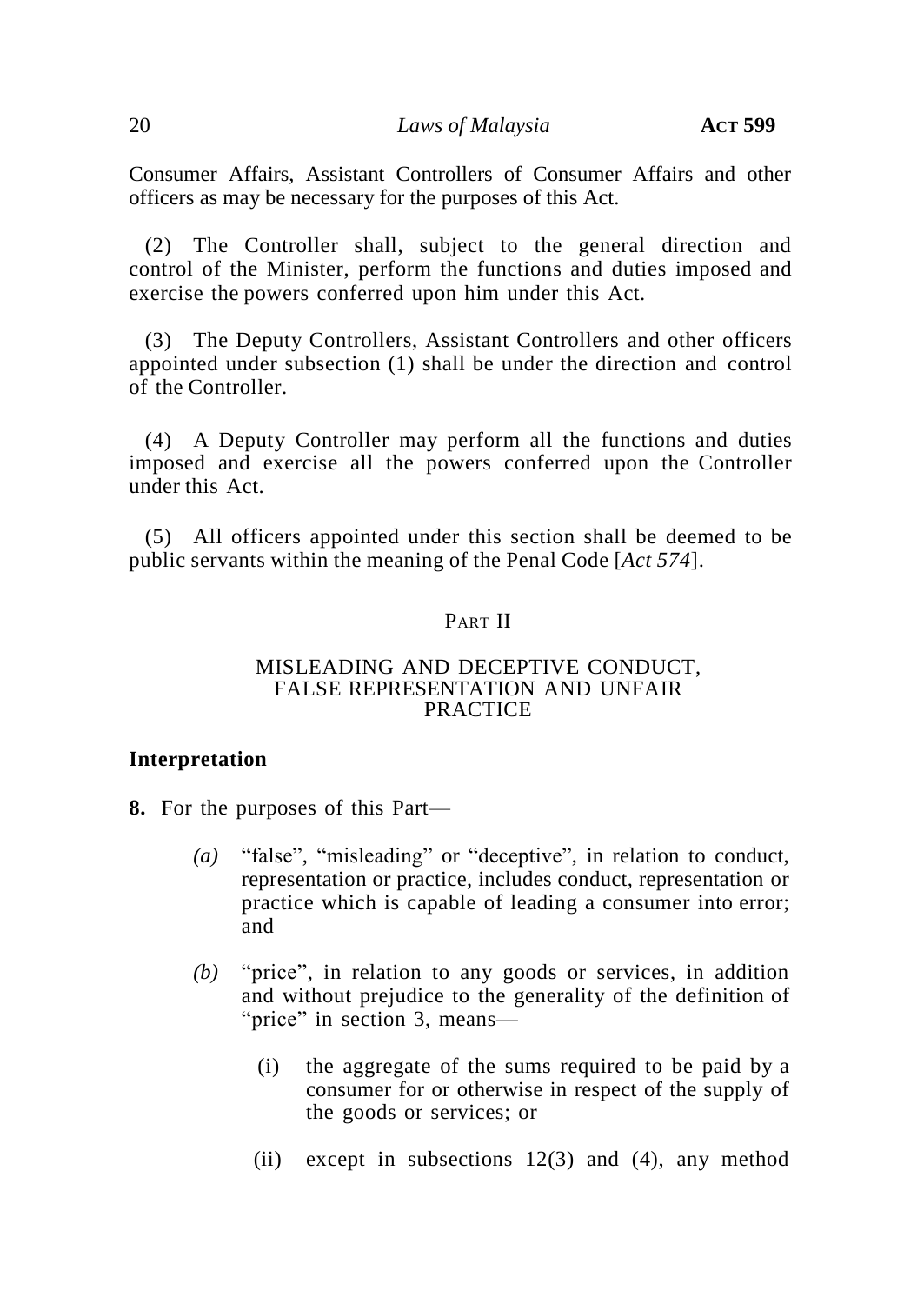which will be or has been applied for the purpose of determining the aggregate.

## **Misleading conduct**

**9.** No person shall engage in conduct that—

- *(a)* in relation to goods, is misleading or deceptive, or is likely to mislead or deceive, the public as to the nature, manufacturing process, characteristics, suitability for a purpose, availability or quantity, of the goods; or
- *(b)* in relation to services, is misleading or deceptive, or is likely to mislead or deceive, the public as to the nature, characteristics, suitability for a purpose, availability or quantity, of the services.

## **False or misleading representation**

**10.** (1) No person shall make a false or misleading representation that—

- *(a)* the goods are of a particular kind, standard, quality, grade, quantity, composition, style or model;
- *(b)* the goods have had a particular history or particular previous use;
- *(c)* the services are of a particular kind, standard, quality or quantity;
- *(d)* the services are supplied by any particular person or by any person of a particular trade, qualification or skill;
- *(e)* a particular person has agreed to acquire the goods or services;
- *(f)* the goods are new or reconditioned;
- *(g)* the goods were manufactured, produced, processed or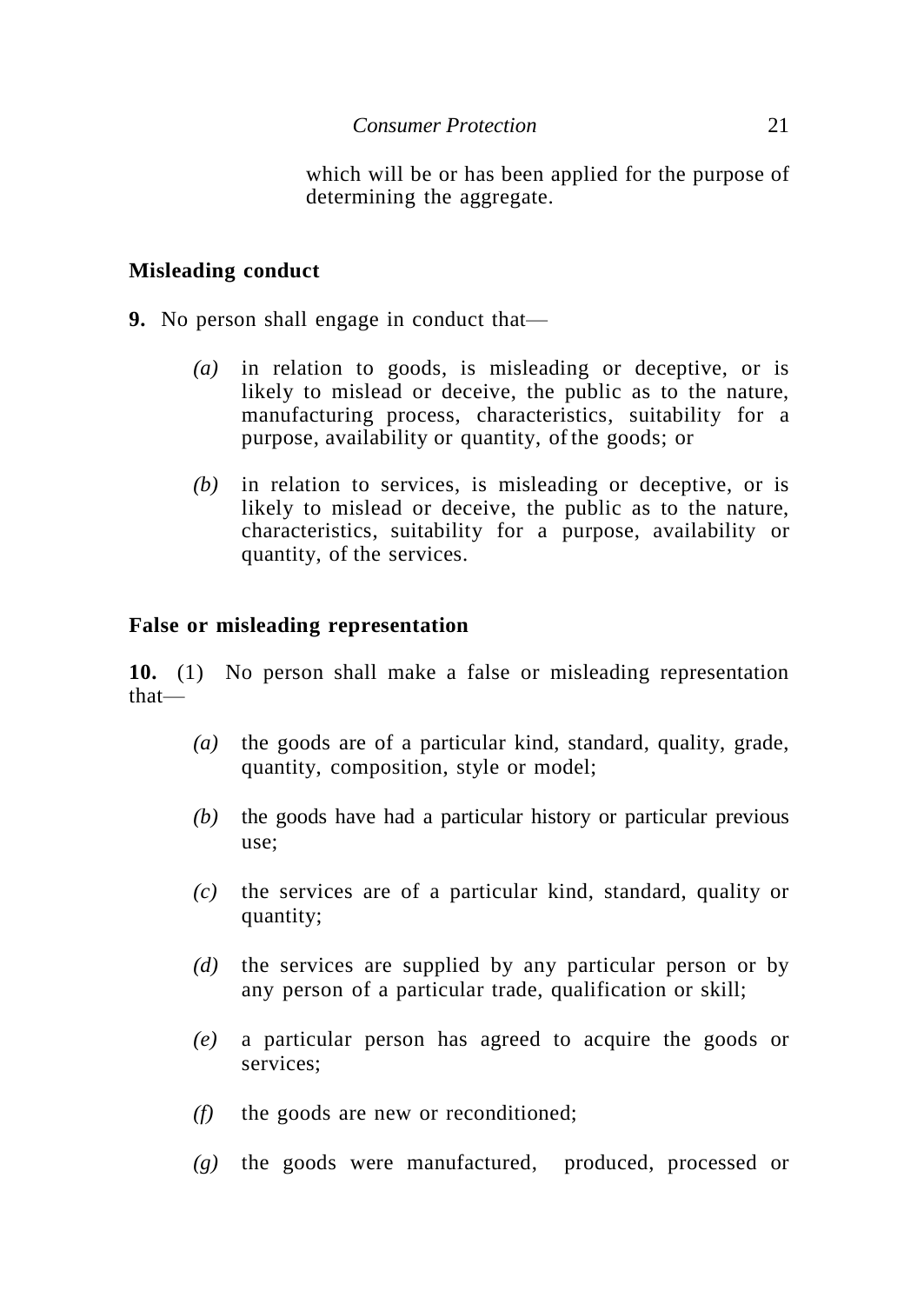reconditioned at a particular time;

- *(h)* the goods or services have any sponsorship, approval, endorsement, performance characteristics, accessories, uses or benefits;
- *(i)* the person has any sponsorship, approval, endorsement or affiliation;
- *(j)* concerns the need for any goods or services;
- *(k)* concerns the existence, exclusion or effect of any condition, guarantee, right or remedy; or
- *(l)* concerns the place of origin of the goods.

 $(2)$  In this section, "quantity" includes length, width, height, area, volume, capacity, weight and number.

## **False representation and other misleading conduct in relation to land**

**11.** (1) No person shall in connection with the sale or grant or possible sale or grant of an interest in land or with the promotion by any means of the sale or grant of an interest in land—

- *(a)* falsely represent that any person has any sponsorship, approval, endorsement or affiliation; or
- *(b)* make a false or misleading representation concerning any or all of the following:
	- (i) the nature of the interest in the land;
	- (ii) the price payable for the land;
	- (iii) the location of the land;
	- (iv) the characteristics of the land;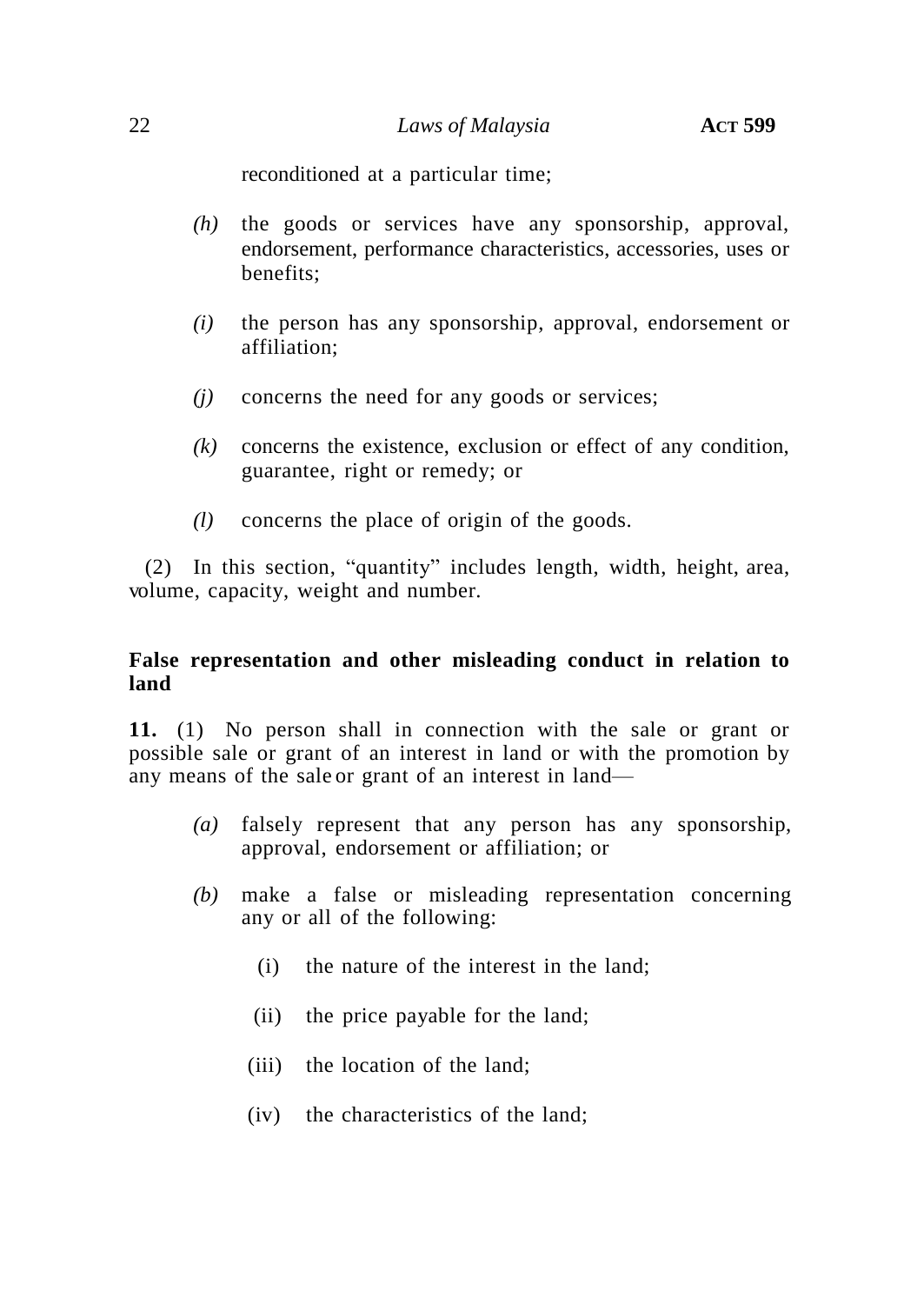- (v) the use to which the land is capable of being put or may lawfully be put;
- (vi) the existence or availability of facilities associated with the land.

(2) In this section, "interest", in relation to land, means a registered or registrable interest in the land, and includes—

- *(a)* a right of occupancy of the land or of a building or part of a building erected on the land, arising by virtue of the holding of shares or by virtue of a contract to purchase shares in a company that owns the land or building; or
- *(b)* a right, power or privilege over or in connection with the land.

(3) This section does not apply to housing accommodation as provided under the Housing Developers (Control and Licensing) Act 1966 [*Act 118*].

## **Misleading indication as to price**

- **12.** (1) A person commits an offence—
	- *(a)* if he gives to a consumer an indication which is misleading as to the price at which any goods or services are available; or
	- *(b)* if an indication given by him to a consumer as to the price at which any goods or services are available becomes misleading and he fails to take reasonable steps to prevent the consumer from relying on the indication.
	- (2) For the purposes of subsection (1), it shall be immaterial—
		- *(a)* whether the person who gives the indication is acting on his own behalf or on behalf of another;
		- *(b)* whether or not the person who gives the indication is the person or included among the persons from whom the goods or services are available;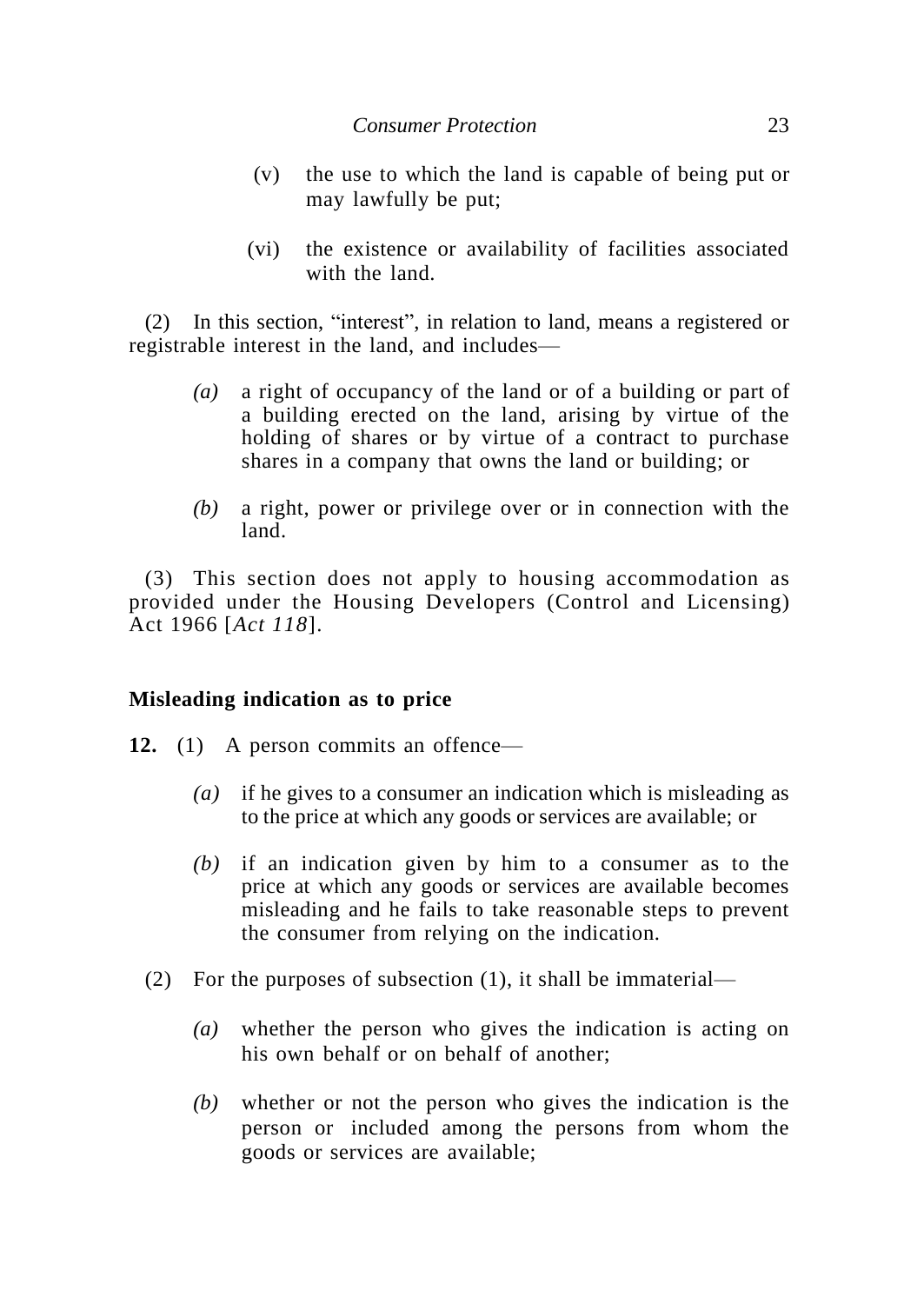*(c)* whether the indication is or becomes misleading in relation to all the consumers to whom it is given or only in relation to some of them.

(3) For the purposes of this section, an indication given to a consumer is misleading as to a price or a method of determining a price if what is conveyed by the indication, or what the consumer may reasonably be expected to infer from the indication or any omission from it, includes any of the following:

- *(a)* that the price or method is not what in fact it is;
- *(b)* that the applicability of the price or method does not depend on facts or circumstances on which it does in fact depend;
- *(c)* that the price covers or the method takes into account matters in respect of which an additional charge is in fact made;
- *(d)* that a person who in fact has no such expectation, expects—
	- (i) the price to be increased or reduced, whether or not at a particular time or by a particular amount;
	- (ii) the price, or the price as increased or reduced, as the case may be, to be maintained, whether or not for a particular period;
	- (iii) the method to be altered, whether or not at a particular time or in a particular respect; or
	- (iv) the method or the method as altered, as the case may be, to remain unaltered, whether or not for a particular period;
- *(e)* that the facts or circumstances by reference to which the consumer may reasonably be expected to judge the validity of any relevant comparison made or implied by the indication are not what they in fact are.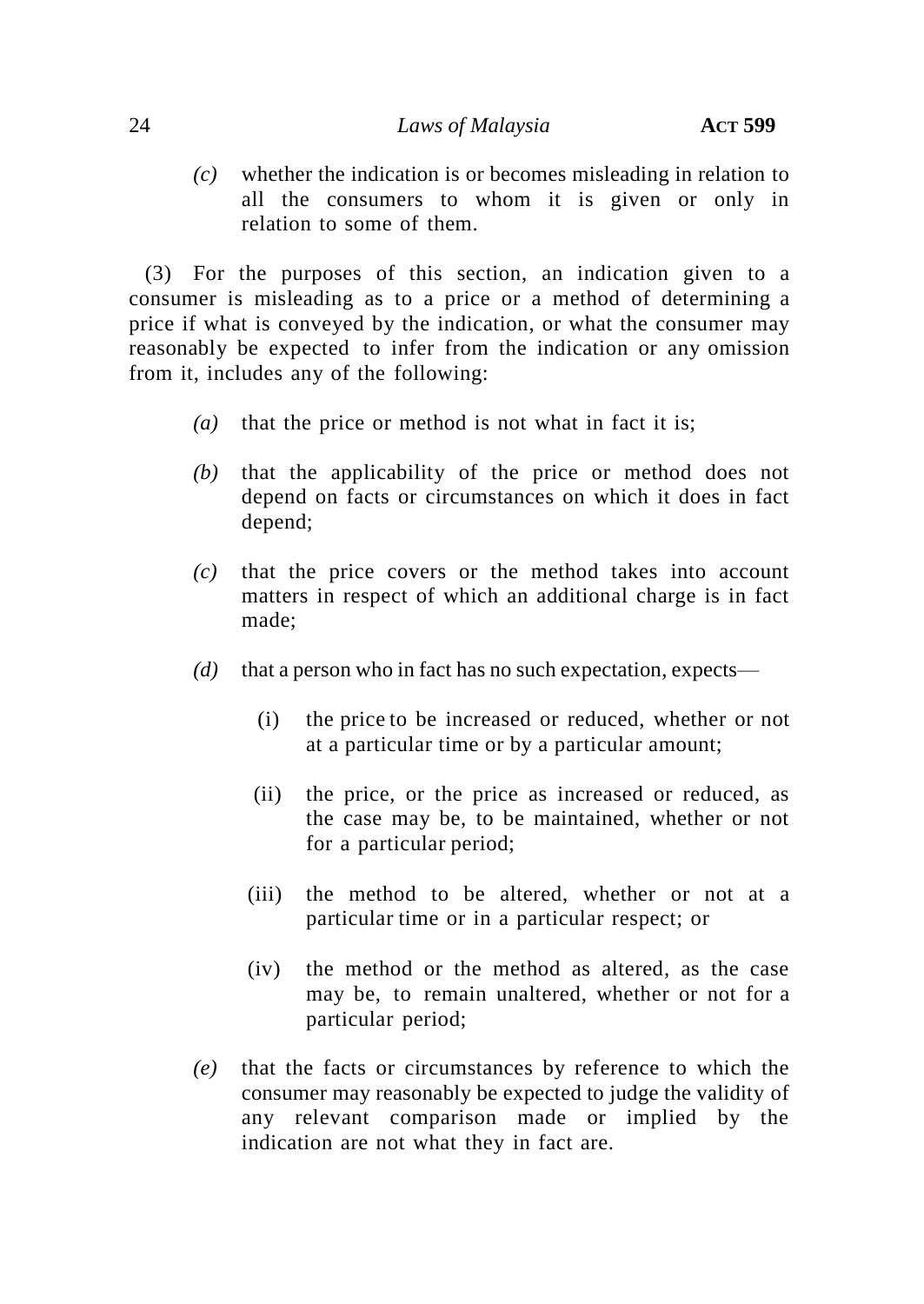(4) For the purposes of paragraph (3)*(e)*, a comparison is a relevant comparison in relation to a price or a method of determining a price, as the case may be, if the comparison is made between that price or method or any price which has been or may be determined by that method, and—

- *(a)* any price or value that is stated or implied to be or to have been or to be likely to be attributed or attributable to the goods or services in question, or to any other goods or services; or
- *(b)* any method or other method that is stated or implied to be or to have been or to be likely to be applied or applicable for the determination of the price or value of the goods or services in question, or of the price or value of any other goods or services.

## **Bait advertising**

**13.** (1) No person shall advertise for supply at a specified price goods or services which that person—

- *(a)* does not intend to offer for supply; or
- *(b)* does not have reasonable grounds for believing can be supplied,

at that price for a period that is, and in quantities that are, reasonable having regard to the nature of the market in which the person carries on business and the nature of the advertisement.

(2) In a prosecution for a failure to offer goods or services to a consumer in accordance with subsection (1), it shall be a defence if the person charged proves that—

*(a)* he offered to supply or to procure another person to supply, to the consumer, within a reasonable time, goods or services of the kind advertised, in a reasonable quantity and at the advertised price, and where the offer is accepted by the consumer, that the person has so supplied or procured another person to supply, the goods or services; or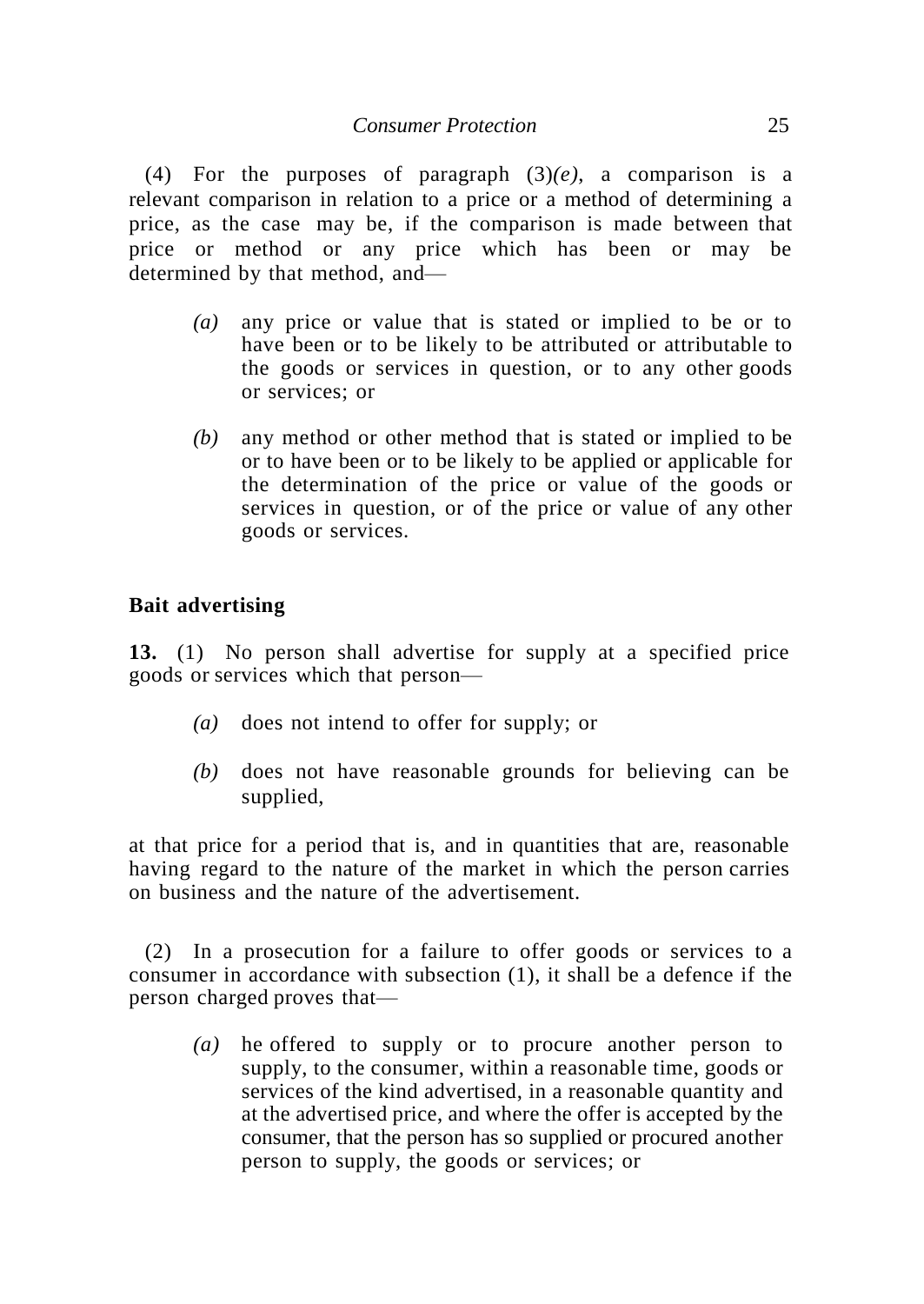*(b)* he offered to supply to the consumer immediately, or to procure another person to supply to the consumer within a reasonable time, equivalent goods or services, in a reasonable quantity and at the advertised price, and where the offer is accepted by the consumer, that the person has so supplied or procured another person to supply, such equivalent goods or services.

## **Gifts, prizes, free offers,** *etc.*

**14.** (1) No person shall offer any gift, prize or other free item—

- *(a)* with the intention of not providing it; or
- *(b)* with the intention of not providing it as offered.

(2) No person shall in offering any gift, prize or other free item with the purchase of any goods or services, whether or not contingent on the purchase of other goods or services—

- *(a)* charge more than the regular price for the goods or services to be purchased; or
- *(b)* reduce the quantity or quality of the goods or services to be purchased.

(3) A person who offers a gift, prize or other free item may impose any reasonable condition on the offer.

- (4) Where a person imposes a condition on the offer, he shall—
	- *(a)* describe the condition clearly;
	- *(b)* ensure that the description of the condition is conspicuously placed near the expression "free" or "free offer", as the case may be; and
	- *(c)* ensure that the print of the description of the condition is at least half as large as the print used for the expression "free" or "free offer"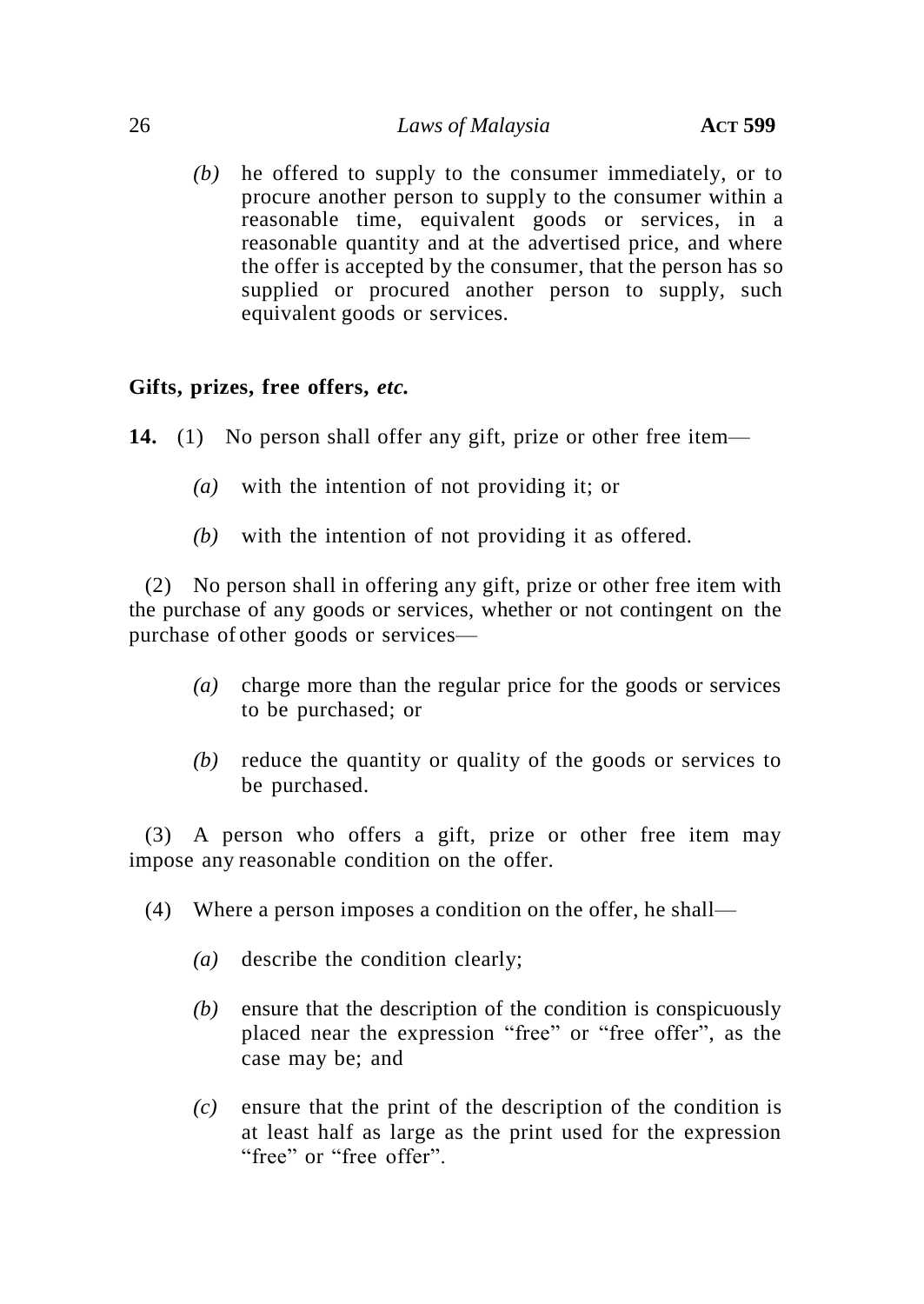(5) For the purposes of this section—

"free" or "free offer" includes any expression of similar meaning;

"regular price" means the price at which similar goods or services are regularly sold on the market.

## **Claim that goods are limited**

**15.** (1) No person shall, in supplying or offering to supply goods for sale to consumers, describe the goods as limited unless their edition, printing, minting, crafting or production is restricted to—

- *(a)* a pre-determined maximum quantity; or
- *(b)* the actual quantity ordered or subscribed to within a specified and reasonably short period of time.
- (2) A claim that goods are limited shall state clearly—
	- *(a)* the maximum quantity of goods which are offered for sale; and
	- *(b)* the specific time period or dates for which the goods are offered for sale.

(3) The statements required under subsection (2) shall be conspicuously placed near the claim.

## **Demanding or accepting payment without intending to supply**

**16.** No person shall demand for or accept, any payment or other consideration for goods or services, if at the time of the demand or acceptance that person—

- *(a)* does not intend to supply the goods or services;
- *(b)* intends to supply goods or services materially different from the goods or services in respect of which the payment or other consideration is demanded for or accepted; or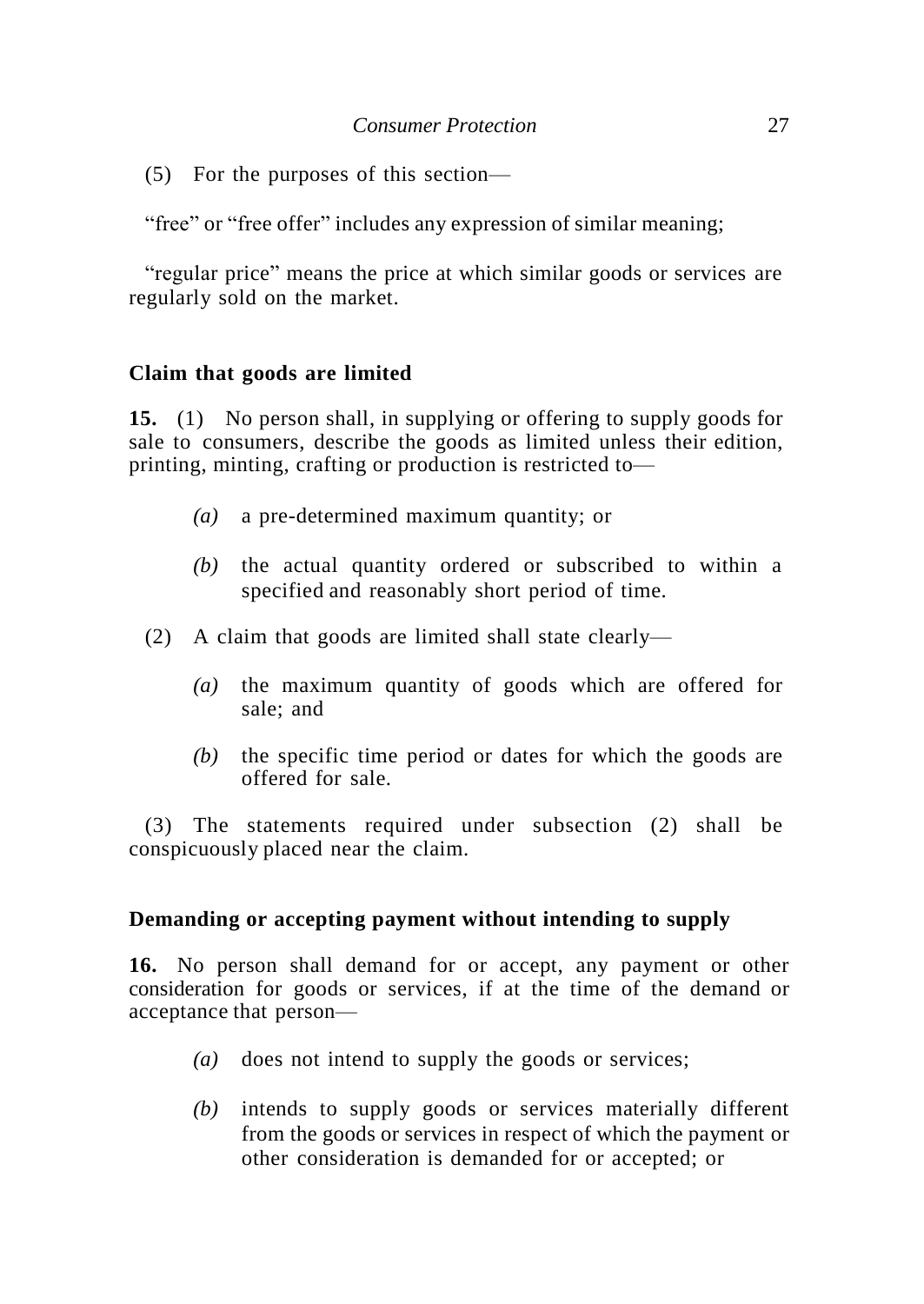*(c)* does not have reasonable grounds to believe he will be able to supply the goods or services within any specified period, or where no period is specified, within a reasonable time.

## **Future services contract**

**17.** (1) For the purposes of this section, "future services contract" means a contract for consumer services that will be provided on a continuing basis and as prescribed by the Minister from time to time.

(2) A consumer who cancels a future services contract may be charged by the supplier the following amount:

- *(a)* five percent of the full contract price;
- *(b)* the cost of any goods the consumer used or is keeping; or
- *(c)* the portion of the full contract price representing services received by the consumer.

(3) Where the consumer has paid the supplier more money than the supplier is entitled to charge under paragraph  $(2)(a)$ ,  $(b)$  or  $(c)$ , the supplier shall refund the extra payment or make a refund available, within fourteen days of cancellation.

- (4) A cancellation of a future services contract shall take effect—
	- *(a)* at the time at which the cancellation is communicated to the supplier; or
	- *(b)* where it is not reasonably practicable to communicate with the supplier, at the time at which the consumer indicates to the supplier, by means which are reasonable in the circumstances, his intention to cancel the future services contract.

(5) Subject to subsection (6), a cancellation of the future services contract may be communicated by words or conduct or both which indicate the intention of the consumer to cancel the contract, and it shall not be necessary to use any particular form of words, as long as the intention to cancel is clear.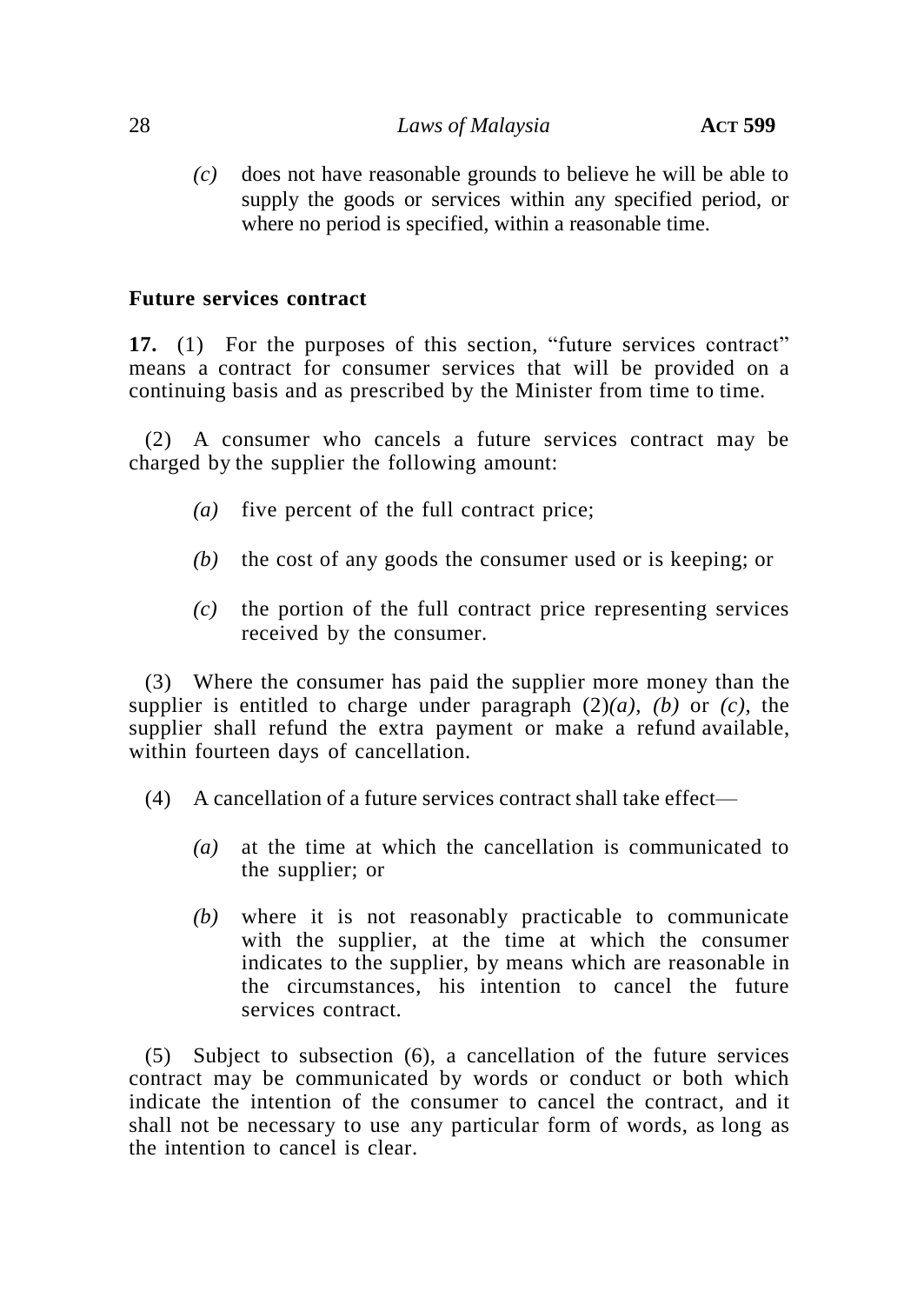(6) Where it is reasonably practicable to communicate with the supplier, subsection (5) shall take effect subject to any express provision in the future services contract requiring notice of cancellation to be in writing.

## **Presumption of liability for advertisement**

**18.** Where the conduct or representation in relation to any goods or services is made or published in an advertisement, the advertisement shall be deemed to have been made by—

- *(a)* the person who directly or indirectly claims to supply the goods or services;
- *(b)* the person on whose behalf the advertisement is made; or
- *(c)* both of them,

as the case may require, unless the contrary is proved.

### PART III

## SAFETY OF GOODS AND SERVICES

#### **Safety standards**

**19.** (1) The Minister may by regulations prescribe the safety standards in respect of—

- *(a)* any goods or class of goods; and
- *(b)* any services or class of services,

and may prescribe different safety standards for different goods or services, or classes of goods or services.

(2) The safety standard in relation to goods may relate to any or all of the following matters: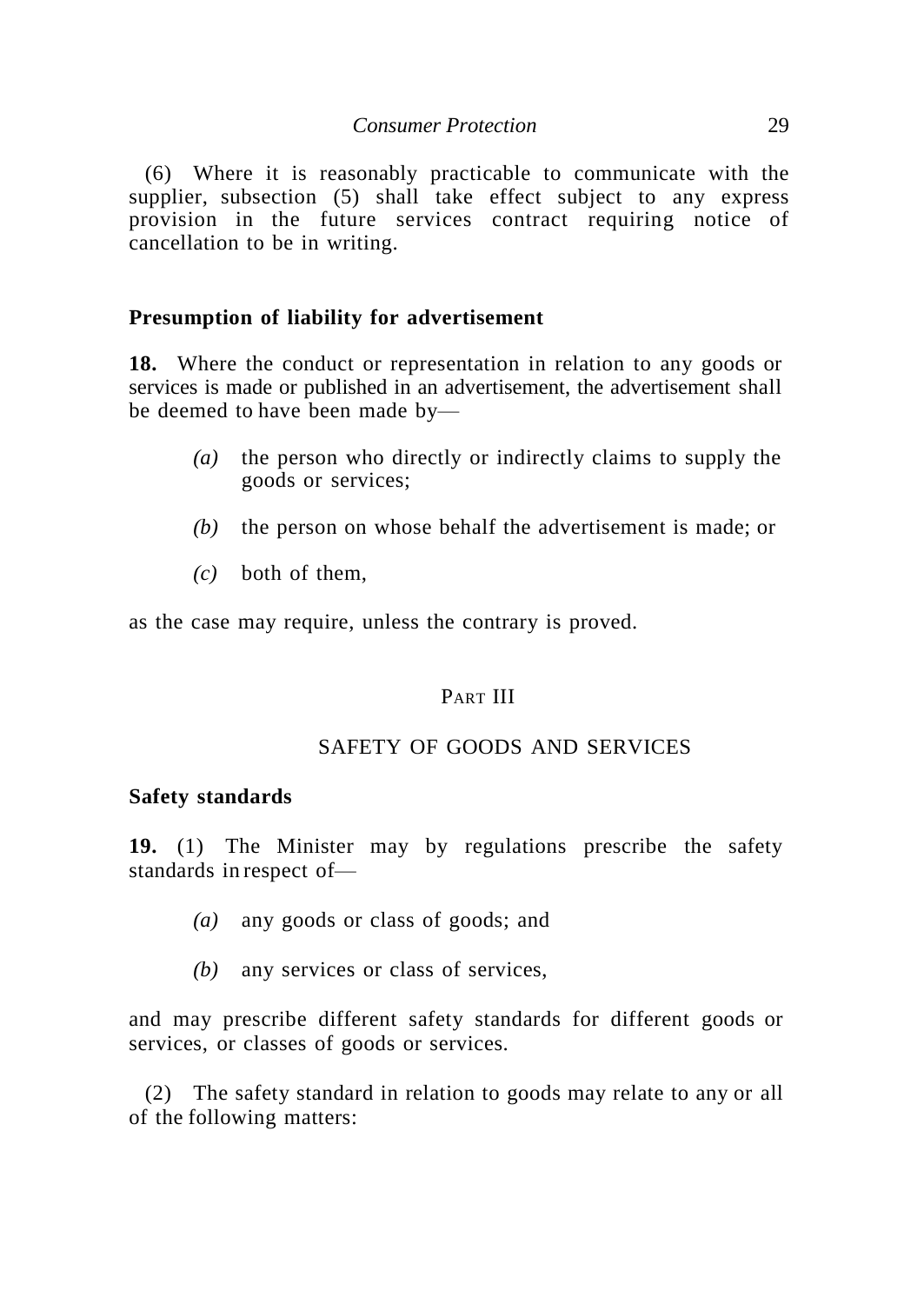- *(a)* the performance, composition, contents, manufacture, processing, design, construction, finish or packaging of the goods;
- *(b)* the testing of the goods during or after manufacture or processing;
- *(c)* the form and content of markings, warnings or instructions to accompany the goods.

(3) For the purposes of subsection (1), the Minister may, on the recommendation of the Controller and with consultation with the competent agency—

- *(a)* adopt in whole or in part the safety standard used by the competent agency; or
- *(b)* obtain advice from experts in the relevant field.

(4) Where no safety standard has been prescribed under subsection (1), the person supplying or offering to supply the goods or services shall adopt and observe a reasonable standard of safety to be expected by a reasonable consumer, due regard being had to the nature of the goods or services concerned.

(5) In this section, "competent agency" means any person, body or authority that has determined or has the expertise to determine safety standards for any goods or services.

(6) This Part shall not apply to healthcare goods and food.

(7) For the purpose of this Part, "healthcare goods" means any goods used or intended to be used, provided or intended to be provided or prescribed or intended to be prescribed in the provision of healthcare services.

## **Compliance with safety standards**

**20.** No person shall supply, or offer to or advertise for supply, any goods or services which do not comply with the safety standards determined under section 19.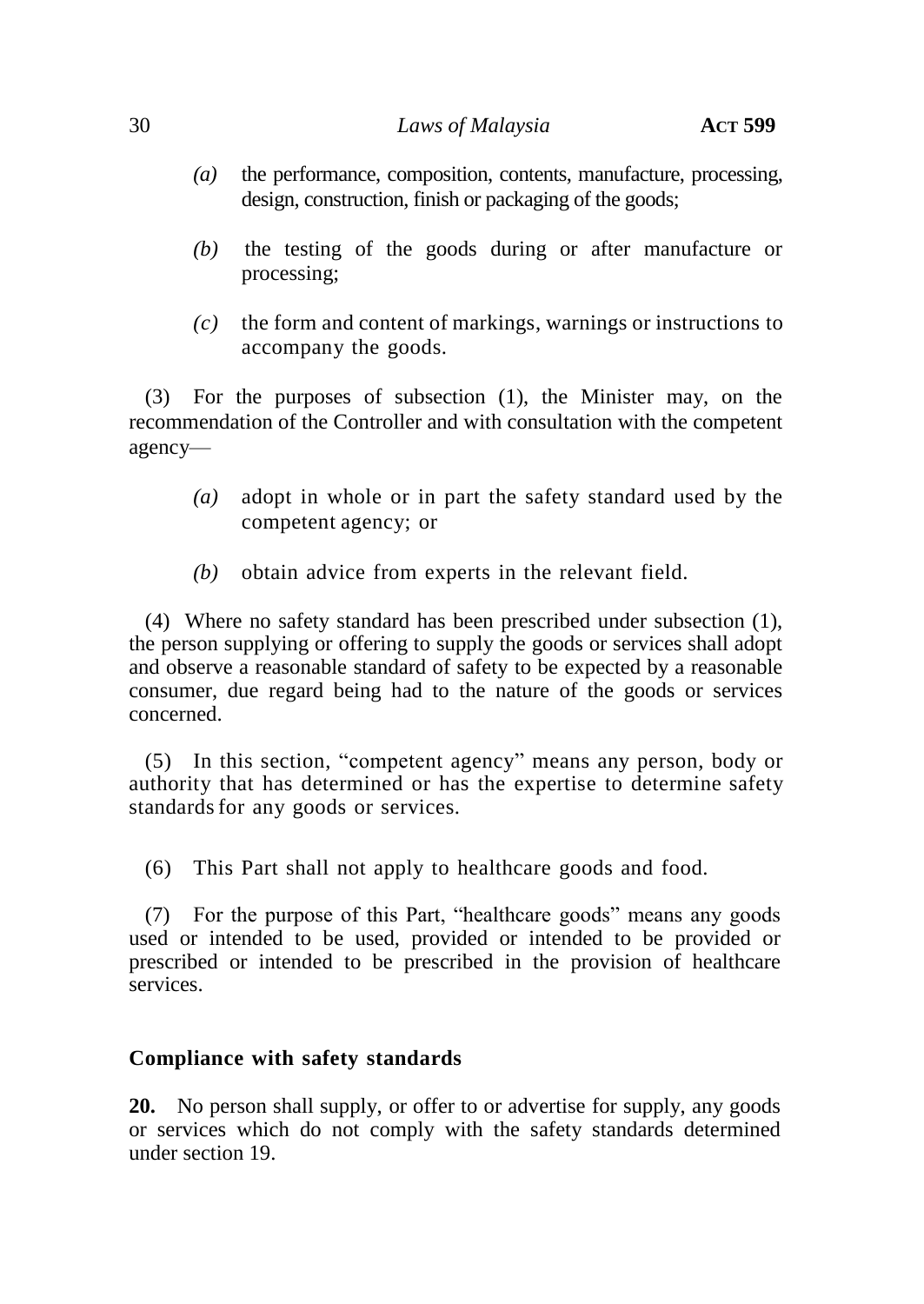## **General safety requirement for goods**

**21.** In addition and without prejudice to section 20, no person shall supply, or offer to or advertise for supply, any goods which are not reasonably safe having regard to all the circumstances, including—

- *(a)* the manner in which, and the purposes for which, the goods are being or will be marketed;
- *(b)* the get-up of the goods;
- *(c)* the use of any mark in relation to the goods; and
- *(d)* instructions or warnings in respect of the keeping, use or consumption of the goods.

## **General safety requirement for services**

**21A.** In addition and without prejudice to section 20, no person shall supply, or offer to or advertise for supply, any services which are not reasonably safe having regard to all the circumstances, including—

- *(a)* the nature of the service, and composition and mode of provision;
- *(b)* its effect on human life and health, and property;
- *(c)* the appearance, design, labelling, instructions for installation or use, warnings, instructions for disposal of the property relating to the service and other information provided by the service provider; and
- *(d)* whether there are any categories of persons who may be at risk when using the service.

## **Defence**

**22.** (1) Goods or services shall not be regarded as failing to comply with the requirements of section 20 or 21, or both, as the case may be,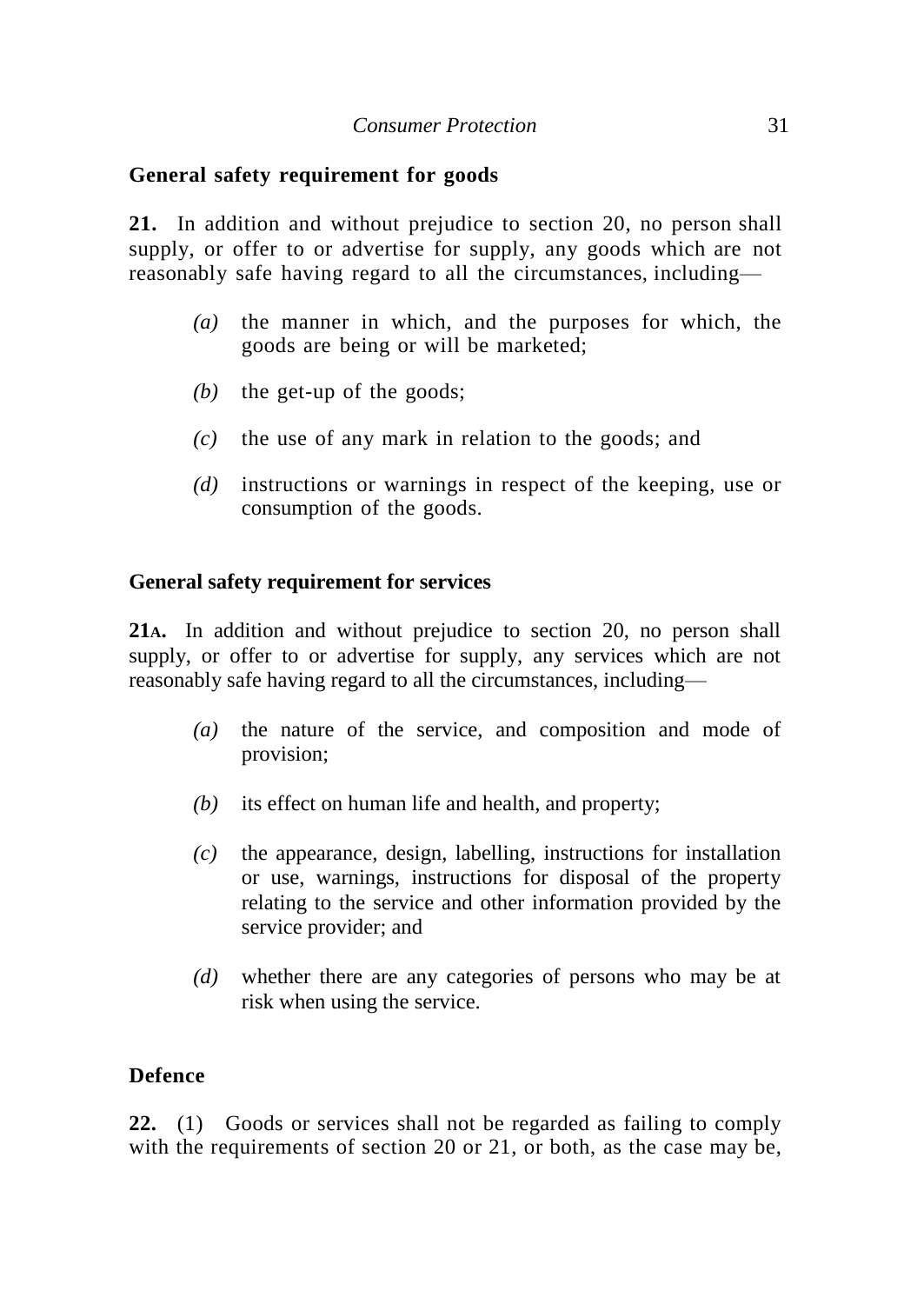where it is shown that—

- *(a)* the alleged failure is attributable to compliance with a requirement imposed under any written law; or
- *(b)* the alleged failure is a failure to do more in relation to any matter than may be required under sections 20 and 21.

(2) In any proceedings for an offence under this Part, it shall be a defence for the person charged to show that at the time he supplied, or offered or agreed to supply, or exposed or possessed for supply, the goods or services, he—

- *(a)* had no knowledge; and
- *(b)* had no reasonable ground to believe,

that the goods or services failed to comply with the requirements of section 20 or 21, or both, as the case may be.

(3) Subsection (2) shall not apply in relation to manufacturers.

## **Prohibition against unsafe goods and services**

**23.** (1) The Minister may, on the recommendation of the Controller, by order published in the *Gazette*, declare any goods or any class of goods to be prohibited goods or any services or class of services to be prohibited services, where the goods or goods of that class or services or services of that class have caused or are likely to cause injury to any person or property or is otherwise unsafe.

(2) An order made under subsection (1) may require the supplier, in such manner and within such period as may be specified in the order, and at the supplier's own expense, to do any or all of the following:

- *(a)* recall the prohibited goods;
- *(b)* stop the supply of, or the offer to supply, the prohibited goods or prohibited services;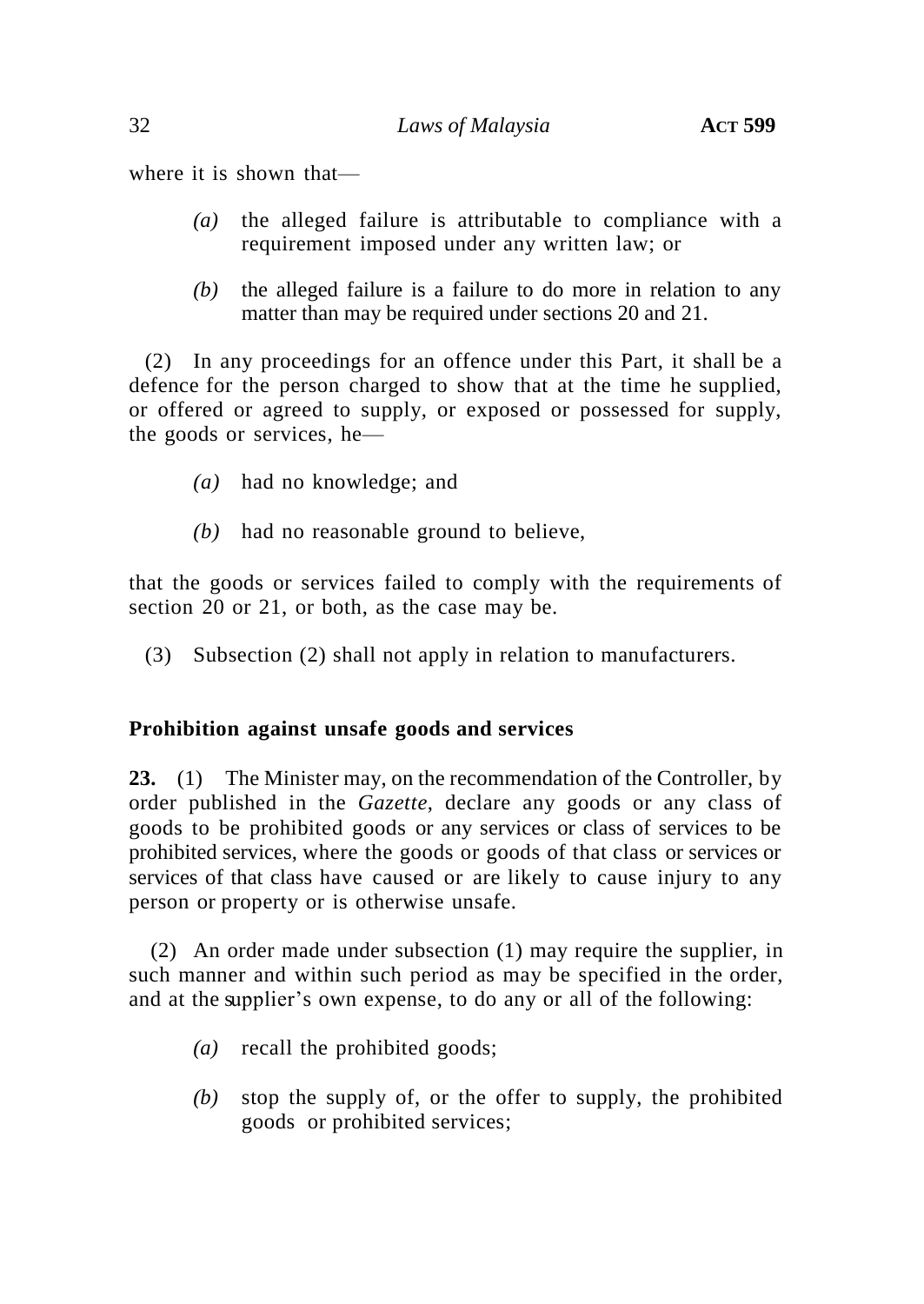- *(c)* stop the advertisement of the prohibited goods or prohibited services;
- *(d)* disclose to the public any information relating to—
	- (i) the characteristics of the prohibited goods or prohibited services which render them unsafe;
	- (ii) the circumstances in which use of the prohibited goods or prohibited services are unsafe;
	- (iii) any other matter relating to the prohibited goods or prohibited services or the use of the prohibited goods or prohibited services as may be specified;
- *(e)* repair or replace the prohibited goods or prohibited services;
- *(f)* refund to any person to whom the prohibited goods or prohibited services were supplied the price paid or the value of the consideration given for the prohibited goods or prohibited services or any lesser amount as may be reasonable having regard to the use that that person has had of the prohibited goods or prohibited services.

(3) Where an order is made under subsection (1), the Controller shall, by notice to the supplier, require the supplier to take any or all of the actions referred to in the order.

(4) A notice under subsection (3) need not be provided directly to the supplier and may be provided by general methods, including placing notices in the public news media, as the Controller thinks fit, provided that the notice is clear and reasonable.

(5) The supplier shall comply with all the requirements of any order and notice made under this section.

(6) Further and without prejudice to the foregoing, where an order under subsection (1) is in effect—

*(a)* no person shall supply, or offer to or advertise for supply, any prohibited goods or prohibited services; and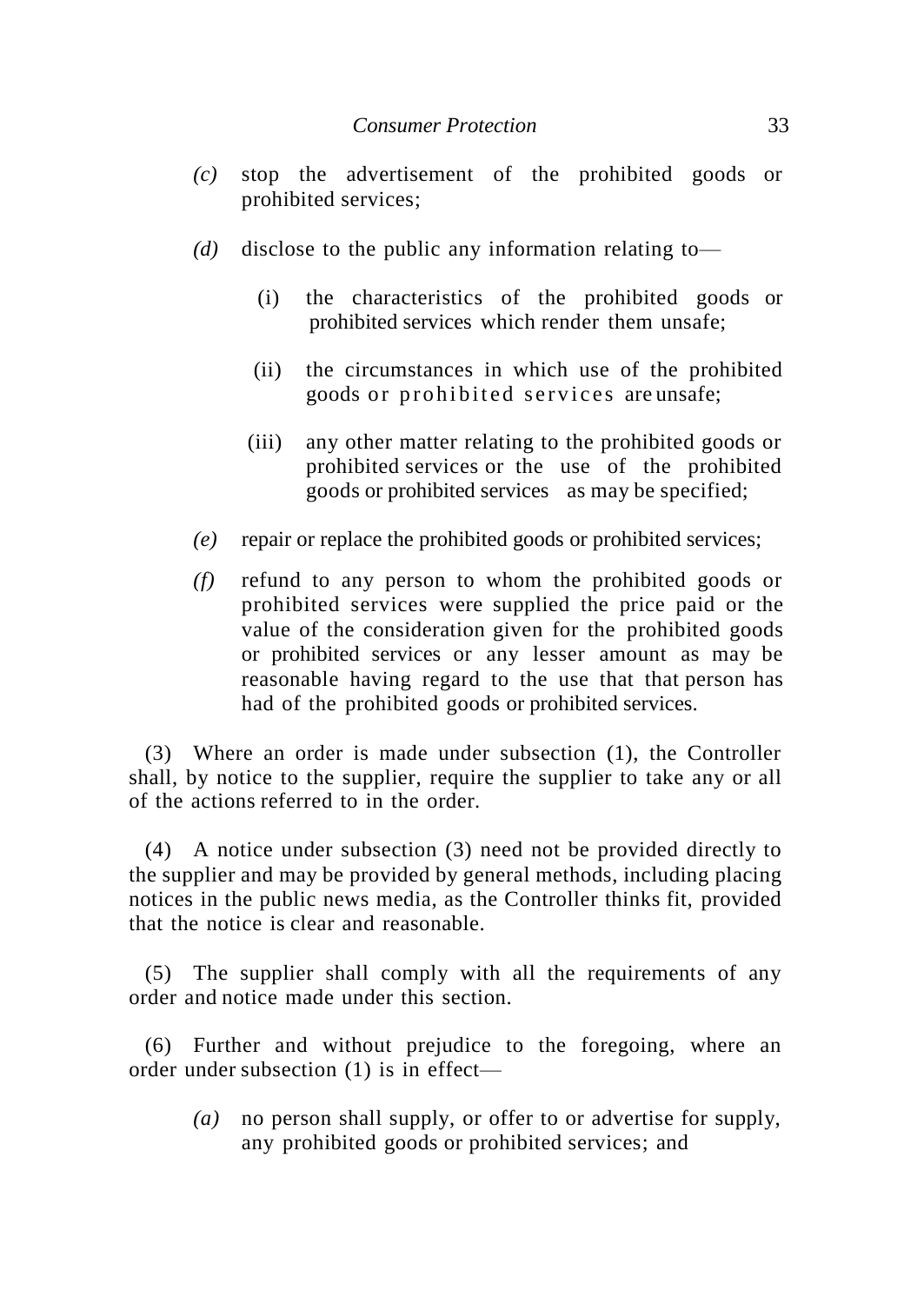- *(b)* no supplier shall—
	- (i) where the notice identifies a defect in, or a dangerous characteristic of, the prohibited goods or prohibited services, supply goods or services of a kind to which the order relates which contain the defect or have the characteristic; or
	- (ii) in any other case, supply goods or services of a kind to which the order relates.

## **Prohibition of importation of goods or services**

**24.** The importation of any goods or services or any class of goods or services which do not comply with the provisions of this Part is prohibited.

## PART IIIA

## UNFAIR CONTRACT TERMS

### **Interpretation for purposes of Part IIIA**

**24A.** In this Part—

- $(a)$  "contract" has the same meaning as assigned to it in section 2 of the Contracts Act 1950 [*Act 136*];
- *(b)* "standard form contract" means a consumer contract that has been drawn up for general use in a particular industry, whether or not the contract differs from other contracts normally used in that industry; and
- $(c)$  "unfair term" means a term in a consumer contract which, with regard to all the circumstances, causes a significant imbalance in the rights and obligations of the parties arising under the contract to the detriment of the consumer.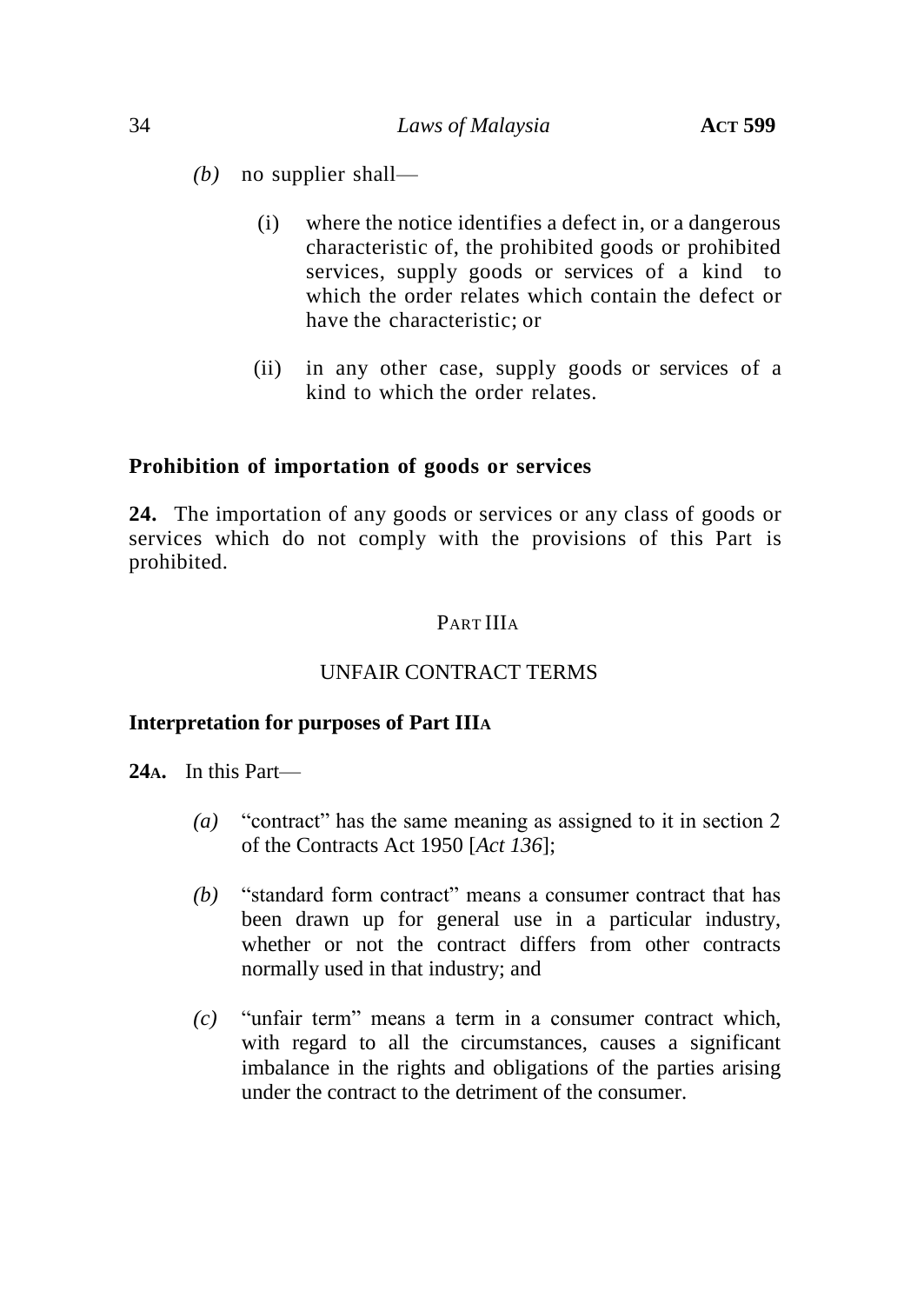## **Application of Part IIIA**

**24B.** Without prejudice to the provisions in the Contracts Act 1950, the Specific Relief Act 1950 [*Act 137*], the Sale of Goods Act 1957 [*Act 382*] and the provisions of any other law for the time being in force, the provisions of this Part shall apply to all contracts.

## **General procedural unfairness**

**24C.** (1) A contract or a term of a contract is procedurally unfair if it has resulted in an unjust advantage to the supplier or unjust disadvantage to the consumer on account of the conduct of the supplier or the manner in which or circumstances under which the contract or the term of the contract has been entered into or has been arrived at by the consumer and supplier.

(2) For the purposes of this section, a court or the Tribunal may take into account the following circumstances:

- *(a)* the knowledge and understanding of the consumer in relation to the meaning of the terms of the contract or their effect;
- *(b)* the bargaining strength of the parties to the contract relative to each other;
- *(c)* reasonable standards of fair dealing;
- *(d)* whether or not, prior to or at the time of entering into the contract, the terms of the contract were subject to negotiation or were part of a standard form contract;
- *(e)* whether or not it was reasonably practicable for the consumer to negotiate for the alteration of the contract or a term of the contract or to reject the contract or a term of the contract;
- *(f)* whether expressions contained in the contract are in fine print or are difficult to read or understand;
- *(g)* whether or not, even if the consumer had the competency to enter into the contract based on his or her capacity and soundness of mind, the consumer—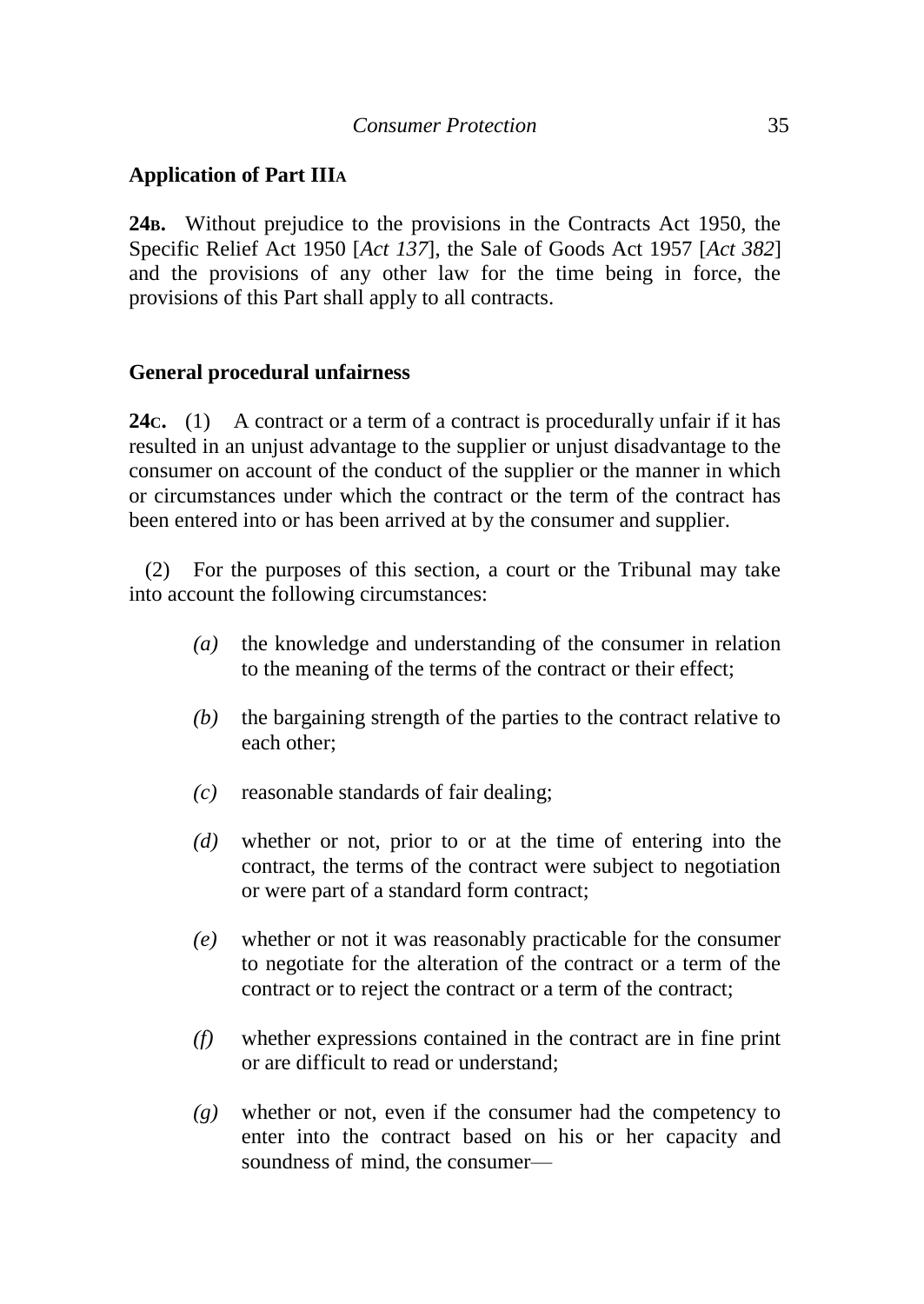- (i) was not reasonably able to protect his or her own interests or of those whom he or she represented at the time the contract was entered; or
- (ii) suffered serious disadvantages in relation to other parties because the consumer was unable to appreciate adequately the contract or a term of the contract or its implications by reason of age, sickness, or physical, mental, educational or linguistic disability, or emotional distress or ignorance of business affairs;
- *(h)* whether or not independent legal or other expert advice was obtained by the consumer who entered into the contract;
- *(i)* the extent, if any, to which the provisions of the contract or a term of the contract or its legal or practical effect was accurately explained by any person to the consumer who entered into the contract;
- *(j)* the conduct of the parties who entered into the contract in relation to similar contracts or courses of dealing between them; and
- *(k)* whether the consumer relied on the skill, care or advice of the supplier or a person connected with the supplier in entering into the contract.

## **General substantive unfairness**

**24D.** (1) A contract or a term of a contract is substantively unfair if the contract or the term of the contract—

- *(a)* is in itself harsh;
- *(b)* is oppressive;
- *(c)* is unconscionable;
- *(d)* excludes or restricts liability for negligence; or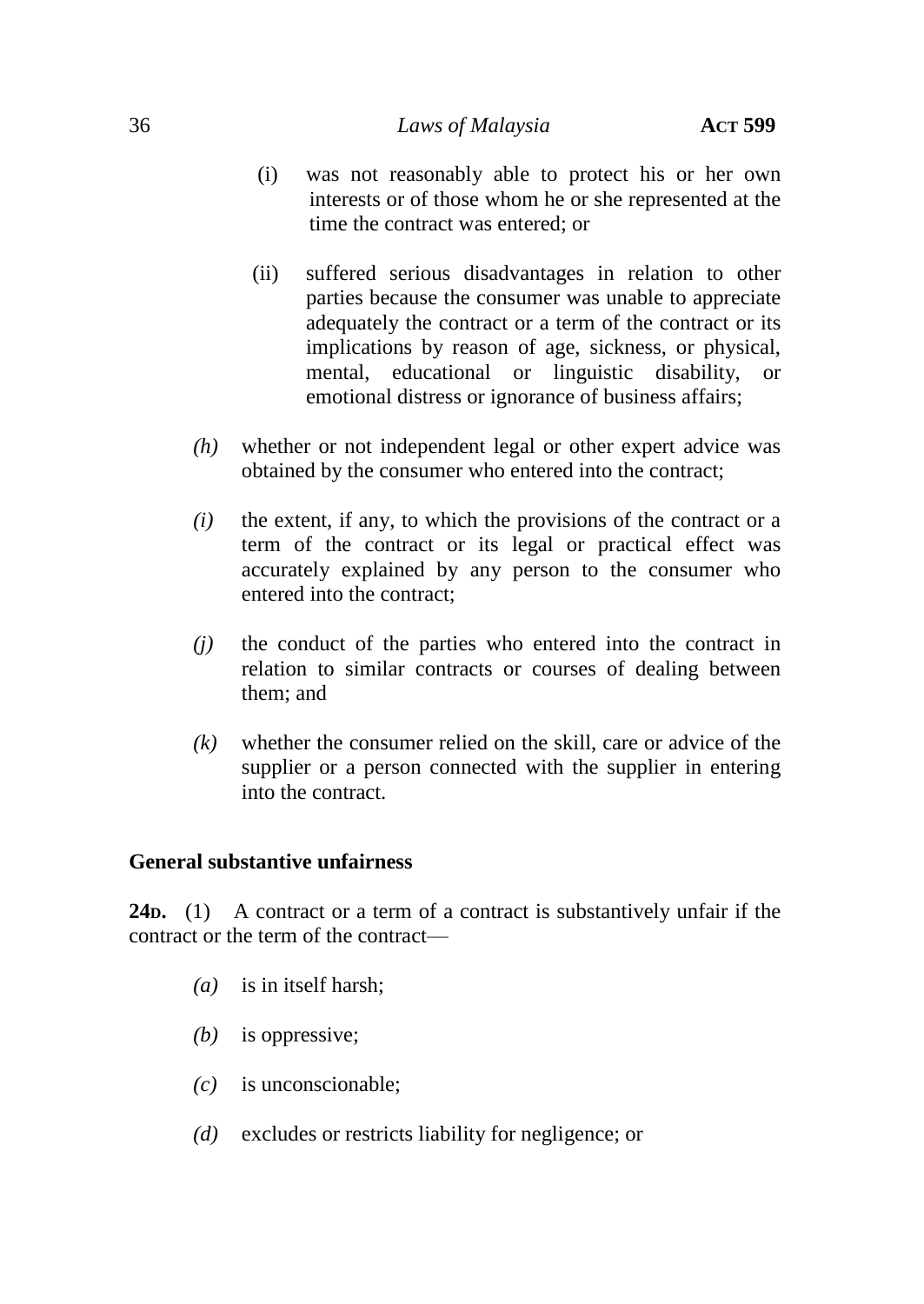*(e)* excludes or restricts liability for breach of express or implied terms of the contract without adequate justification.

(2) For the purposes of this section, a court or the Tribunal may take into account the following circumstances:

- *(a)* whether or not the contract or a term of the contract imposes conditions—
	- (i) which are unreasonably difficult to comply with; or
	- (ii) which are not reasonably necessary for the protection of the legitimate interests of the supplier who is a party to the contract;
- *(b)* whether the contract is oral or wholly or partly in writing;
- *(c)* whether the contract is in standard form;
- *(d)* whether the contract or a term of the contract is contrary to reasonable standards of fair dealing;
- *(e)* whether the contract or a term of the contract has resulted in a substantially unequal exchange of monetary values or in a substantive imbalance between the parties;
- *(f)* whether the benefits to be received by the consumer who entered into the contract are manifestly disproportionate or inappropriate, to his or her circumstances;
- *(g)* whether the consumer who entered into the contract was in a fiduciary relationship with the supplier; and
- *(h)* whether the contract or a term of the contract—
	- (i) requires manifestly excessive security for the performance of contractual obligations;
	- (ii) imposes penalties which are disproportionate to the consequences of a breach of contract;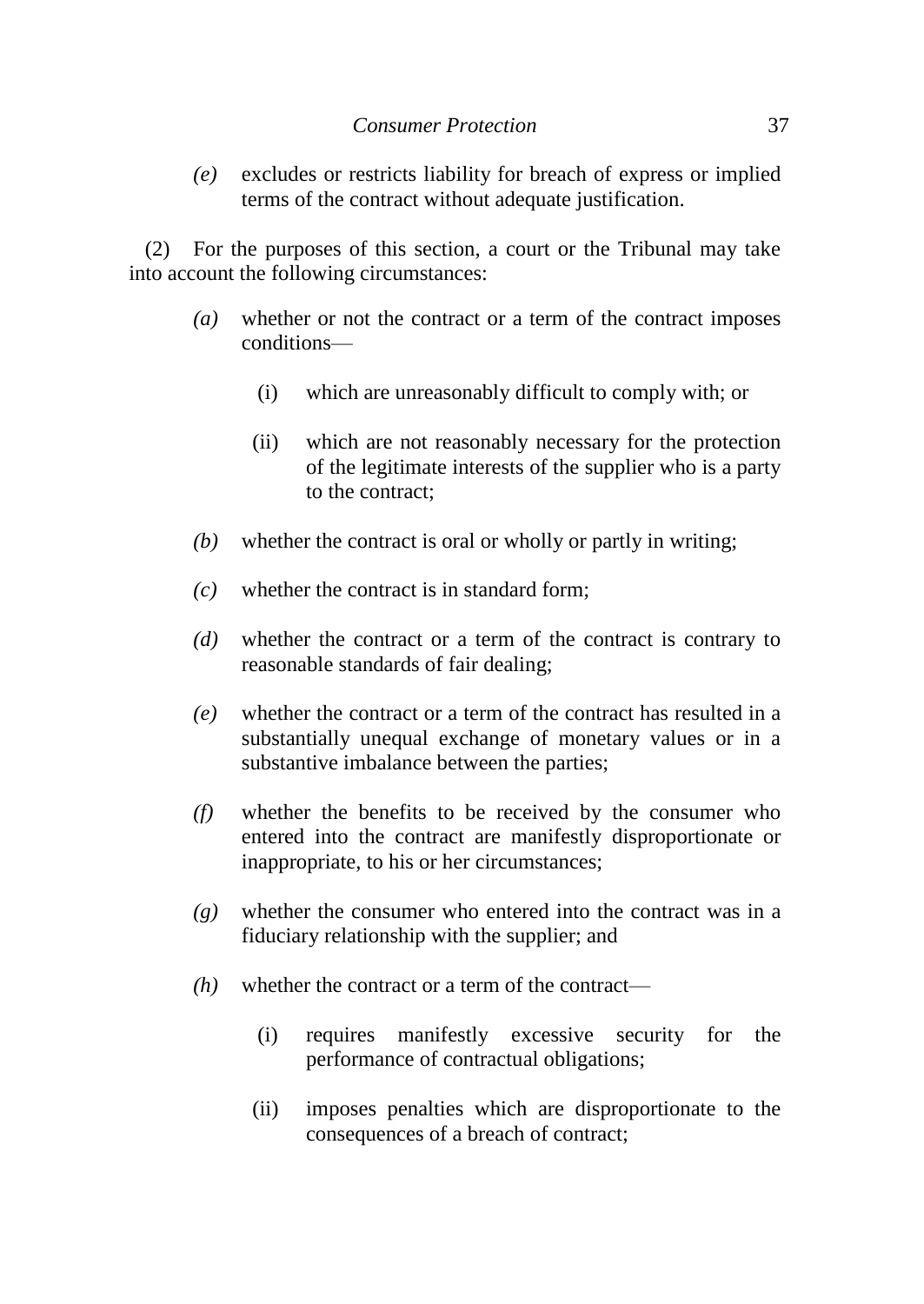- (iii) denies or penalizes the early repayment of debts;
- (iv) entitles the supplier to terminate the contract unilaterally without good reason or without paying reasonable compensation; or
- (v) entitles the supplier to modify the terms of the contract unilaterally.

### **Burden of proof**

**24E.** If a contract or a term of a contract excludes or restricts liability, or excludes rights, duties and liabilities, it is for the supplier relying on such exclusion or restriction to prove that it is not without adequate justification.

### **Power to raise an issue of unfairness**

**24F.** A court or the Tribunal may, in proceedings before it, raise an issue as to whether a contract or its terms are unfair under sections 24C and 24D, even if none of the parties has raised the issue in its pleadings.

### **Effect of unfair terms**

**24G.** (1) In this Part, where a court or the Tribunal comes to the conclusion, having regard to sections 24C and 24D that a contract or a term of a contract is either procedurally or substantively unfair or both, the court or the Tribunal may declare the contract or the term of the contract as unenforceable or void and the court may grant judgment, and the Tribunal may make an award as provided for under section 112 of this Act.

(2) A court or the Tribunal may determine if any of the terms of the contract which are either procedurally or substantially unfair, or both, are severable, and whether and to what extent and in what manner, the remaining terms of the contract can be enforced or given effect to.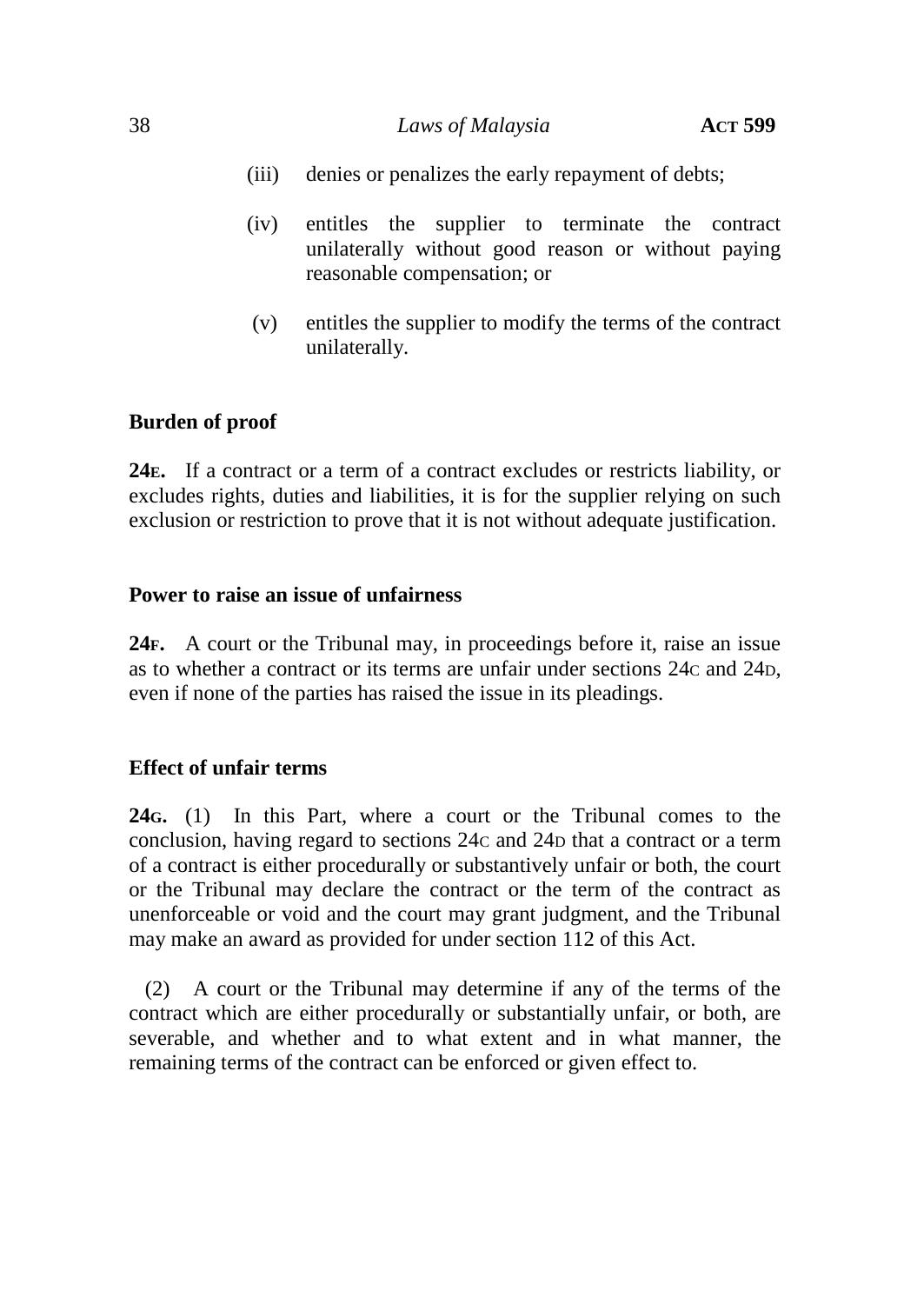## **Executed contracts**

**24H.** A court may grant judgment, and the Tribunal may make an award as provided for under section 112 of this Act, notwithstanding that the contract has been wholly or partly executed and for that purpose the court or Tribunal may consider—

- *(a)* whether and to what extent restitution is possible in the facts and circumstances of the case; and
- *(b)* where such restitution is not possible, either wholly or partly, whether any compensation is payable.

# **Contravention of Part IIIA to be an offence**

**24I.** (1) Any person who contravenes any of the provisions of this Part commits an offence and shall on conviction be liable—

- *(a)* if such person is a body corporate, to a fine not exceeding two hundred and fifty thousand ringgit, and for a second or subsequent offence, to a fine not exceeding five hundred thousand ringgit;
- *(b)* if such person is not a body corporate, to a fine not exceeding one hundred thousand ringgit or to imprisonment for a term not exceeding three years, or to both, and for a second or subsequent offence, to a fine not exceeding two hundred and fifty thousand ringgit or to imprisonment for a term not exceeding six years, or to both.

(2) In the case of a continuing offence, the offender shall, in addition to the penalties under subsection (1), be liable to a fine not exceeding two thousand ringgit for each day or part of a day during which the offence continues after conviction.

### **Regulations relating to unfair contract terms**

**24J.** The Minister may make such regulations as may be necessary or expedient in respect of this Part.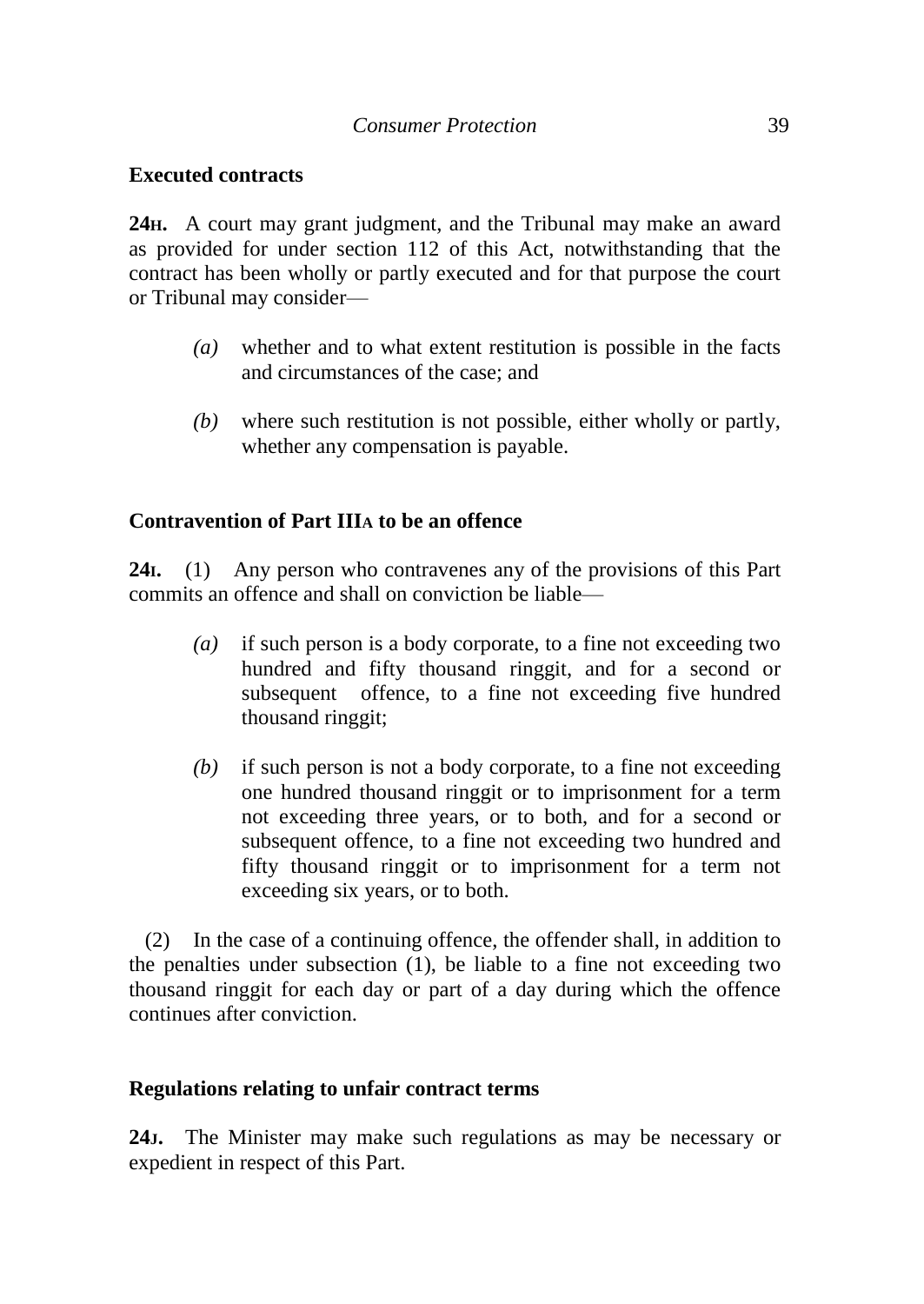## PART IV

# OFFENCES, DEFENCES AND REMEDIES IN RELATION TO PARTS II AND III

#### **Contravention of Parts II and III to be an offence**

**25.** (1) Any person who contravenes any of the provisions of Parts II and III commits an offence and shall on conviction be liable—

- *(a)* if such person is a body corporate, to a fine not exceeding two hundred and fifty thousand ringgit, and for a second or subsequent offence, to a fine not exceeding five hundred thousand ringgit;
- *(b)* if such person is not a body corporate, to a fine not exceeding one hundred thousand ringgit or to imprisonment for a term not exceeding three years or to both, and for a second or subsequent offence, to a fine not exceeding two hundred and fifty thousand ringgit or to imprisonment for a term not exceeding six years or to both.

(2) In the case of a continuing offence, the offender shall, in addition to the penalties under subsection (1), be liable to a fine not exceeding one thousand ringgit for each day or part of a day during which the offence continues after conviction.

#### **Offence caused by act or default of another person**

**26.** Where an offence under Part II or III is due to the act or default of another person, that other person shall be deemed to have committed of the offence and may be charged with and convicted of the offence whether or not proceedings are taken against the first-mentioned person.

#### **Defence of mistake, accident,** *etc***.**

**27.** In any proceedings for an offence under section 25, it shall be a defence for the person charged to prove—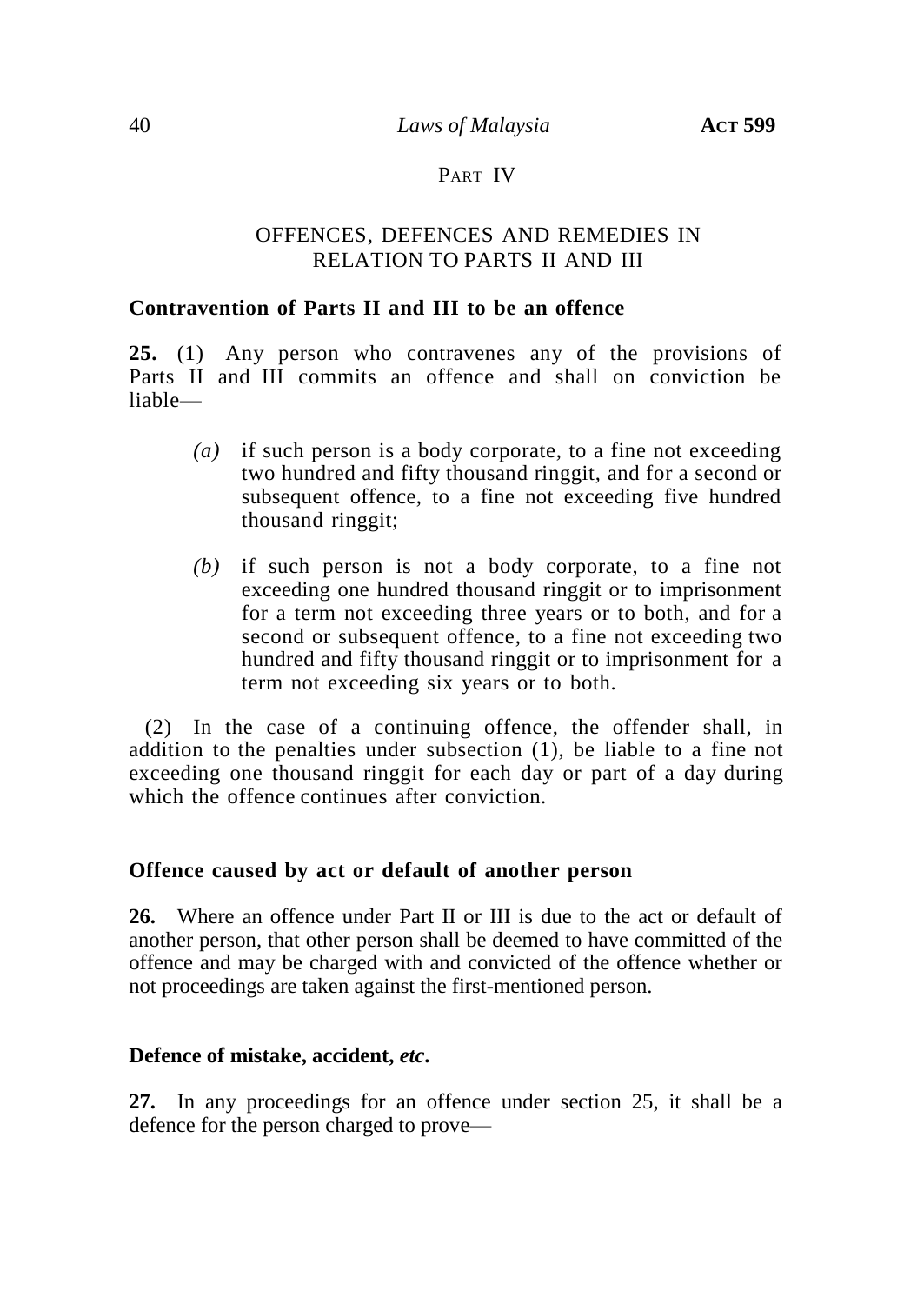- *(a)* that the contravention was due to—
	- (i) a reasonable mistake on his part;
	- (ii) reasonable reliance on information supplied to him;
	- (iii) the act or default of another person;
	- (iv) an accident; or
	- (v) a cause beyond his control; and
- *(b)* that he took reasonable precautions and exercised all due diligence to avoid such contravention by himself or by any person under his control.

# **Defence of innocent publication of advertisement**

**28.** Where an offence under section 25 is committed by the publication of an advertisement, it shall be a defence in any proceedings for the offence for the person charged to prove that—

- *(a)* his business is that of publishing or arranging for the publication of advertisements;
- *(b)* he received the advertisement or the information contained in the advertisement, as the case may be, for publication in the ordinary course of business; and
- *(c)* he did not know and had no reason to suspect that the publication of the advertisement would constitute an offence under section 25.

### **Power of court to grant ancillary relief**

**29.** (1) Where, in any proceedings under this Part, or on the application of any person, the court finds that such person, whether or not he is a party to the proceedings, has suffered or is likely to suffer loss or damage by the conduct of any other person that constitutes or would constitute—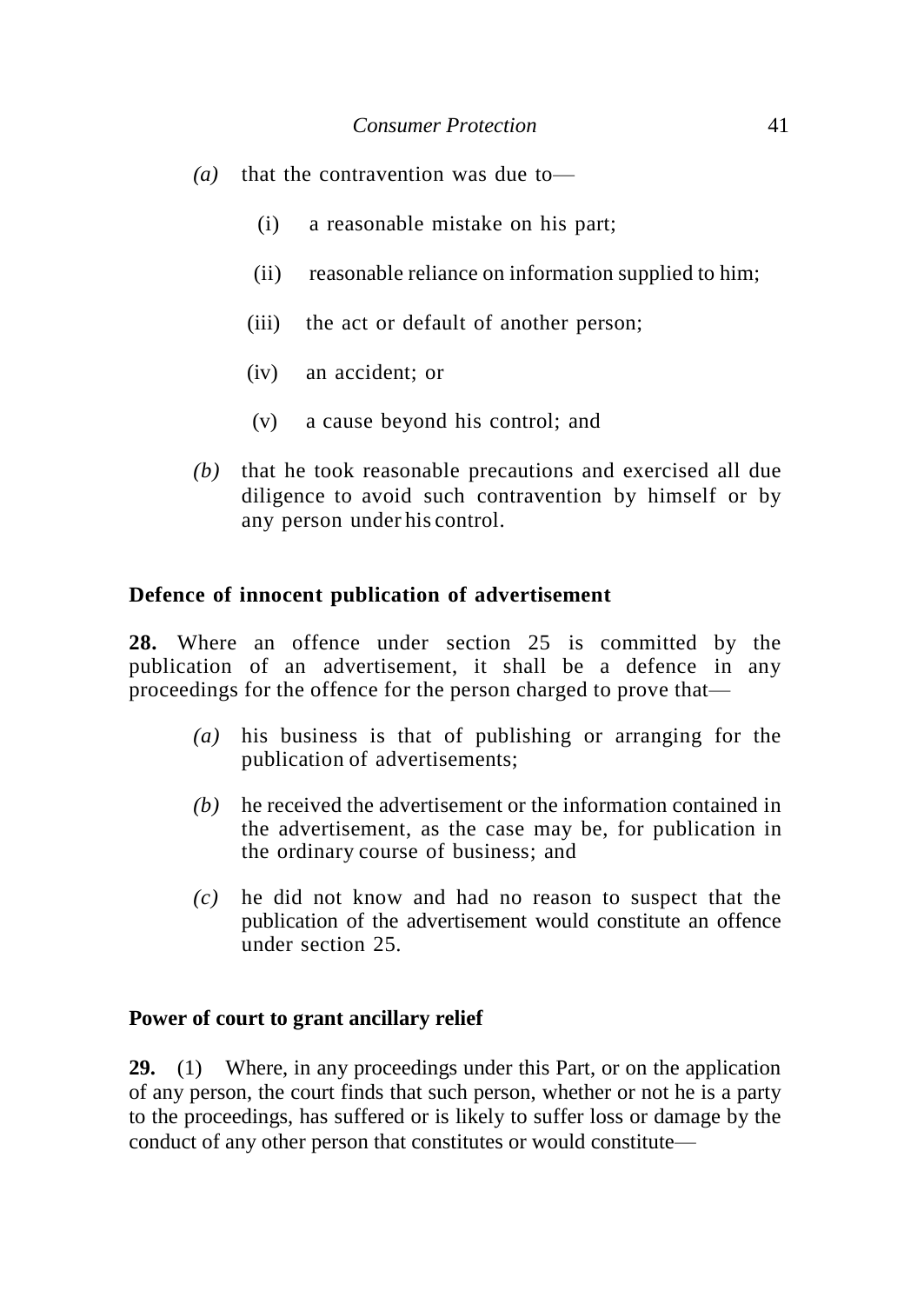- *(a)* a contravention of;
- *(b)* aiding, abetting, counselling or procuring the contravention of;
- *(c)* inducing by threats, promises or otherwise the contravention of;
- *(d)* being in any way knowingly concerned in or party to, whether directly or indirectly, the contravention of; or
- *(e)* conspiring with any other person in the contravention of,

any of the provisions of Part II or III, the court may, without prejudice to any other relief it may grant, make any or all of the orders referred to in subsection (2).

(2) For the purposes of this section, the court may make the following orders:

- *(a)* an order declaring—
	- (i) the whole or any part of a contract made between the person who suffered or is likely to suffer the loss or damage and the person who engaged in the conduct referred to in subsection (1); or
	- (ii) the whole or any part of a collateral arrangement relating to such a contract,

to be void and, if the court thinks fit, to be void *ab initio* or at all times on and after such date, before the date on which the order is made, as may be specified in the order;

- *(b)* an order varying the contract or arrangement in such manner as may be specified in the order and, if the court thinks fit, declaring the contract or arrangement to have had effect as so varied on and after such date, before the date on which the order is made, as may be specified in the order;
- *(c)* an order directing the person who engaged in the conduct referred to in subsection (1)—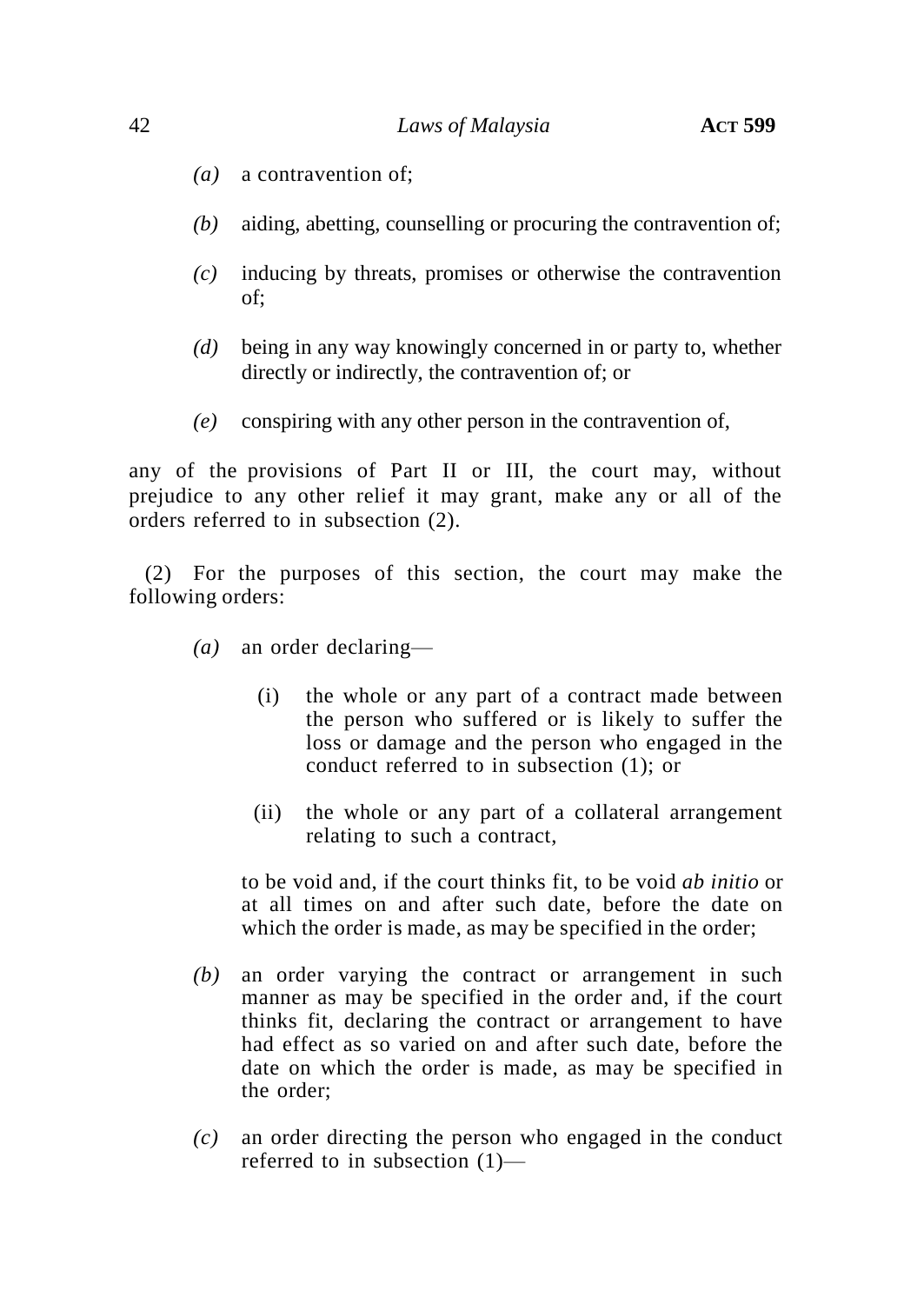- (i) to refund the money or return the property;
- (ii) to pay the amount of the loss or damage;
- (iii) at the person's own expense, to repair or provide parts for goods that have been supplied by him;
- (iv) at the person's own expense, to supply specified services,

to the person who suffered, or is likely to suffer, the loss or damage, as the case may be.

(3) An order under paragraph (2)*(a)* or *(b)* shall not prevent proceedingsfrom being instituted or maintained under this Part.

(4) In an application for an order against a person under this section, a finding of fact made in proceedings for an offence under section 25, being proceedings in which that person was found to have engaged in conduct of the kind referred to in subsection (1), shall be *prima facie* evidence of that fact and the finding may be proved by the production of a document under the seal of the court in which the finding was made.

### PART V

### GUARANTEES IN RESPECT OF SUPPLY OF GOODS

### **Application**

**30.** The implied guarantees under this Part shall apply whether or not the goods are supplied in connection with services.

#### **Implied guarantee as to title**

**31.** (1) Subject to subsection (5), the following guarantees shall be implied where goods are supplied to a consumer:

*(a)* that the supplier has a right to sell the goods;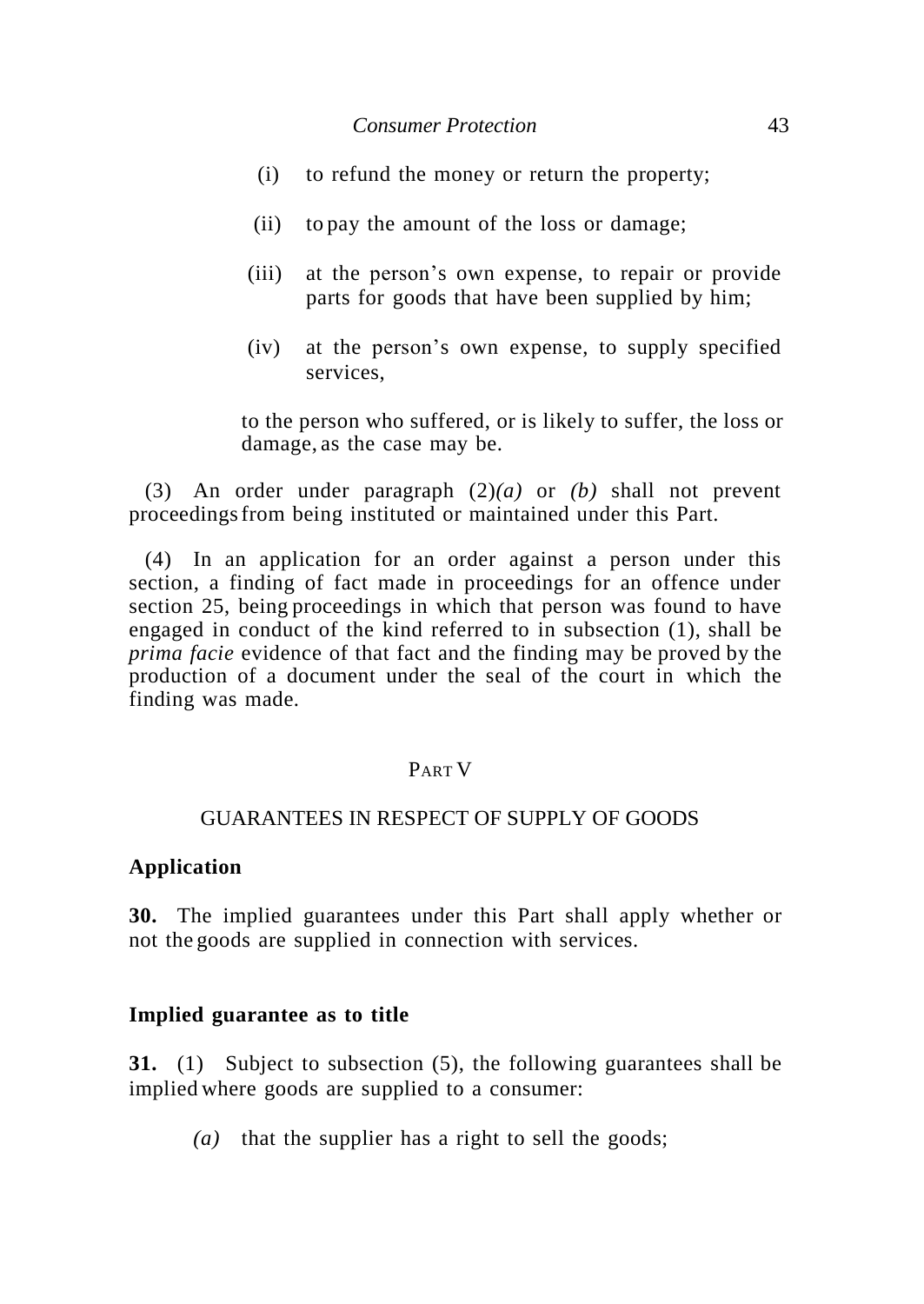- *(b)* that the goods are free from any undisclosed security; and
- *(c)* that the consumer has a right to quiet possession of the goods, except in so far as that right is varied by—
	- (i) a term of the agreement for supply where that agreement is a hire-purchase agreement within the meaning of the Hire-Purchase Act 1967 [*Act 212*];
	- (ii) a disclosed security; or
	- (iii) a term of the agreement for supply.

(2) Where subparagraphs  $(1)(c)(ii)$  and  $(iii)$  apply, the supplier shall first orally advise the consumer as to the way in which his right to quiet possession of the goods may be varied.

(3) The advice given by the supplier under subsection (2) shall be as may be sufficient to enable a reasonable consumer to understand the general nature and effect of the variation.

- (4) Where a consumer has received oral advice under subsection (2)—
	- *(a)* the supplier shall give to the consumer a written copy of the security or agreement for supply or a written copy of the part thereof which provides for the variation as explained to the consumer under subsection (2); and
	- *(b)* the consumer shall acknowledge receipt thereof in writing.
- (5) Where the goods are only hired or leased—
	- *(a)* paragraphs (1)*(a)* and *(b)* shall not apply; and
	- *(b)* paragraph (1)*(c)* shall confer a right to quiet possession of the goods only for the period of the hire or lease.
- (6) For the purposes of this section—

"right to sell" means a right to dispose of the ownership of the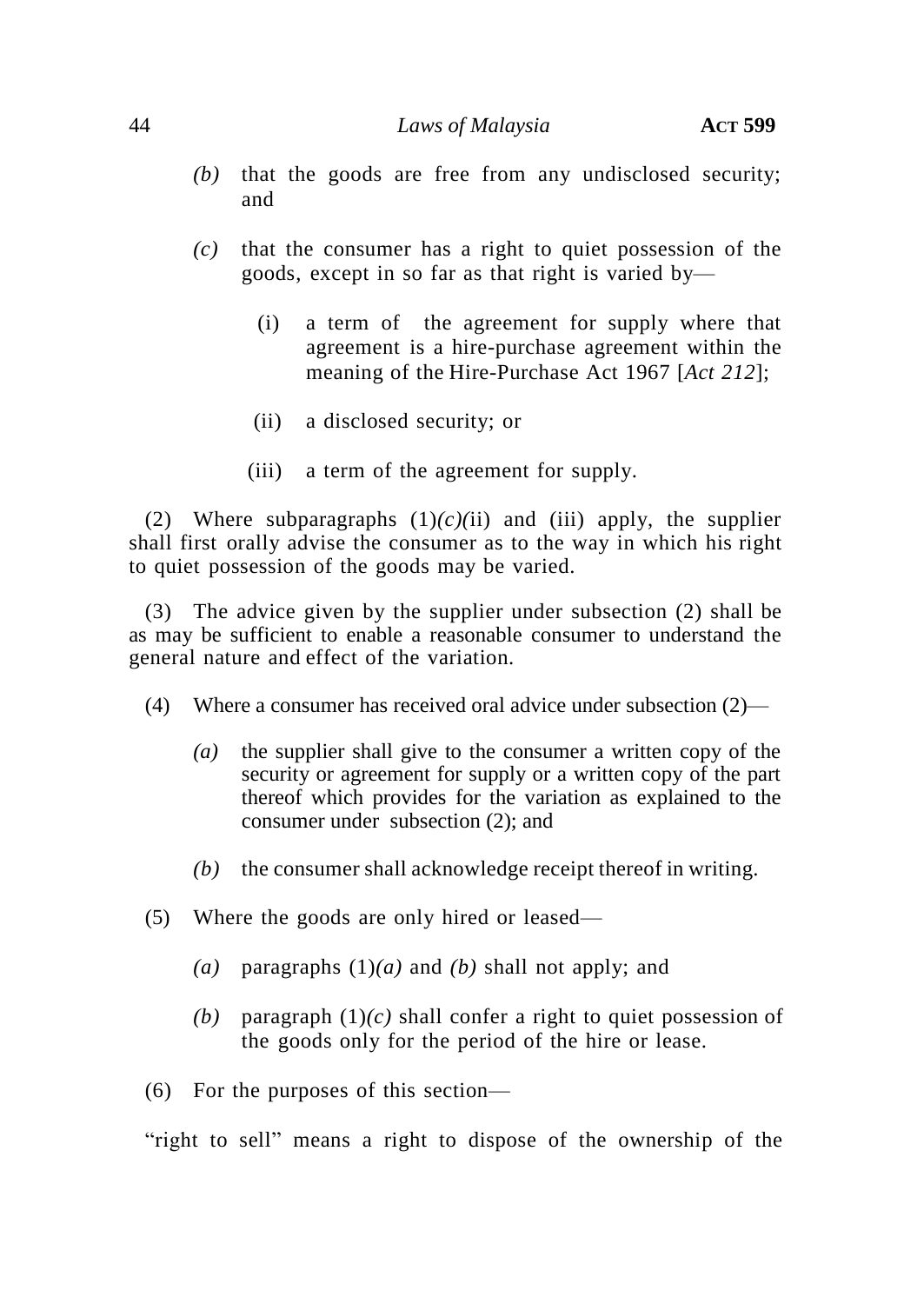goods to the consumer at the time when that ownership is to pass;

"undisclosed security" means any security that is—

- *(a)* not disclosed to the consumer in writing before he agrees to the supply; and
- *(b)* not created by or with his express consent.

#### **Implied guarantee as to acceptable quality**

**32.** (1) Where goods are supplied to a consumer there shall be implied a guarantee that the goods are of acceptable quality.

(2) For the purposes of subsection (1), goods shall be deemed to be of acceptable quality—

- *(a)* if they are—
	- (i) fit for all the purposes for which goods of the type in question are commonly supplied;
	- (ii) acceptable in appearance and finish;
	- (iii) free from minor defects;
	- (iv) safe; and
	- (v) durable; and
- *(b)* a reasonable consumer fully acquainted with the state and condition of the goods, including any hidden defects, would regard the goods as acceptable having regard to—
	- (i) the nature of the goods;
	- (ii) the price;
	- (iii) any statements made about the goods on any packaging or label on the goods;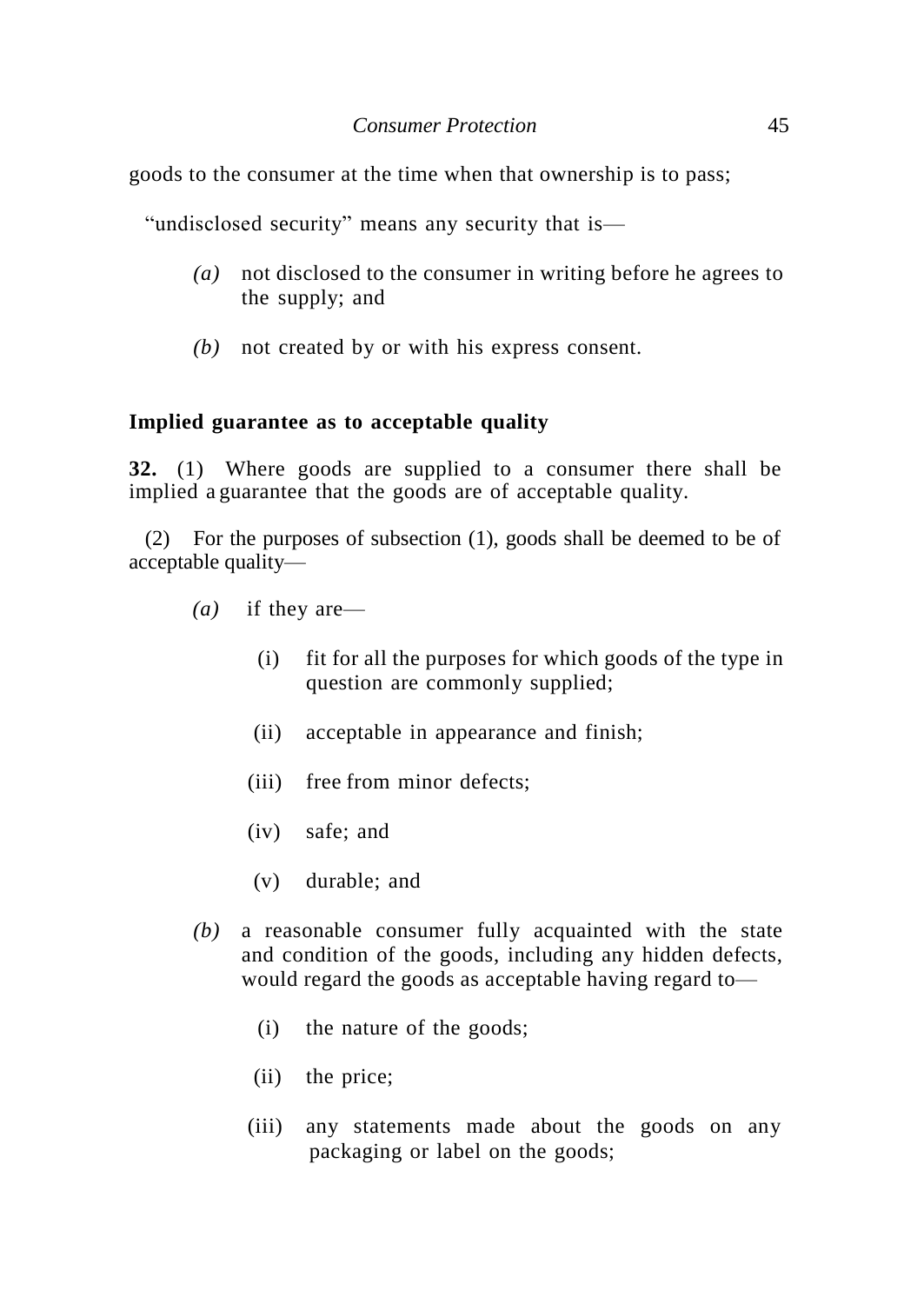- (iv) any representation made about the goods by the supplier or the manufacturer; and
- (v) all other relevant circumstances of the supply of the goods.

(3) Where any defects in the goods have been specifically drawn to the consumer's attention before he agrees to the supply, then, the goods shall not be deemed to have failed to comply with the implied guarantee as to acceptable quality by reason only of those defects.

(4) Where goods are displayed for sale or hire, the defects that are to be treated as having been specifically drawn to the consumer's attention for the purposes of subsection (3) shall be defects disclosed on a written notice displayed with the goods.

(5) Goods shall not be deemed to have failed to comply with the implied guarantee as to acceptable quality if—

- *(a)* the goods have been used in a manner or to an extent which is inconsistent with the manner or extent of use that a reasonable consumer would expect to obtain from the goods; and
- *(b)* the goods would have complied with the implied guarantee as to acceptable quality if they had not been used in that manner or to that extent.

(6) A reference in subsections (3) and (4) to a defect is a reference to any failure of the goods to comply with the implied guarantee as to acceptable quality.

### **Implied guarantee as to fitness for particular purpose**

**33.** (1) Subject to subsection (2), the following guarantees shall be implied where goods are supplied to a consumer:

*(a)* that the goods are reasonably fit for any particular purpose that the consumer makes known, expressly or by implication, to the supplier as the purpose for which the goods are being acquired by the consumer; and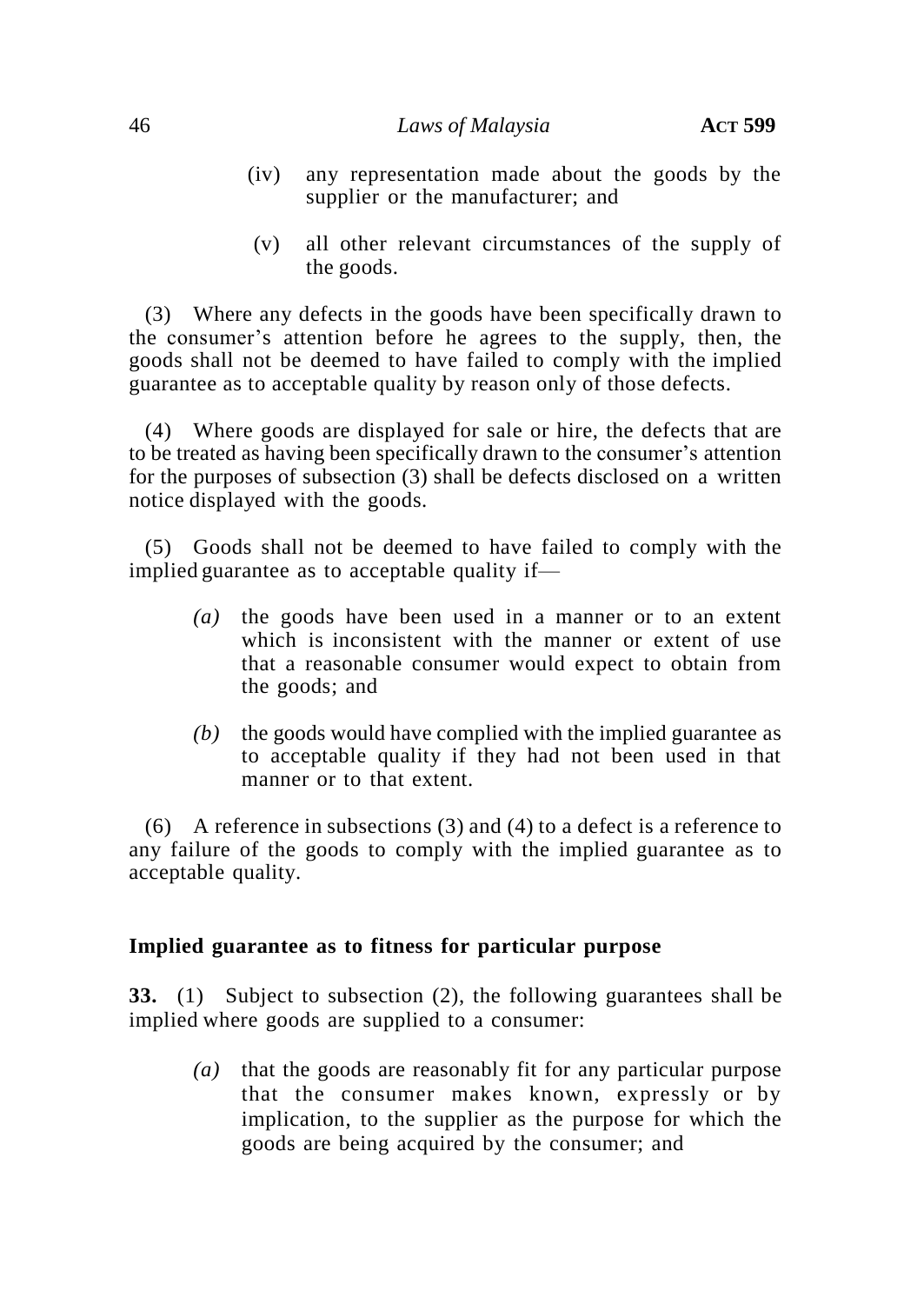*(b)* that the goods are reasonably fit for any particular purpose for which the supplier represents that they are or will be fit.

(2) The implied guarantees referred to in subsection (1) shall not apply where the circumstances show that—

- *(a)* the consumer does not rely on the supplier's skill or judgment; or
- *(b)* it is unreasonable for the consumer to rely on the supplier's skill or judgment.

(3) This section shall apply whether or not the purpose is a purpose as to which the goods are commonly supplied.

### **Implied guarantee that goods comply with description**

**34.** (1) Where goods are supplied by description to a consumer, there shall be implied a guarantee that the goods correspond with description.

(2) A supply of goods is not prevented from being a supply by description by reason only that, being exposed for sale or hire, they are selected by a consumer.

(3) If the goods are supplied by reference to a sample or demonstration model as well as by description, the implied guarantees in thissection and section 35 shall apply.

### **Implied guarantee that goods comply with sample**

**35.** (1) The following guarantees shall be implied where goods are supplied to a consumer by reference to a sample or demonstration model:

- *(a)* that the goods correspond with the sample or demonstration model in quality; and
- *(b)* that the consumer will have a reasonable opportunity to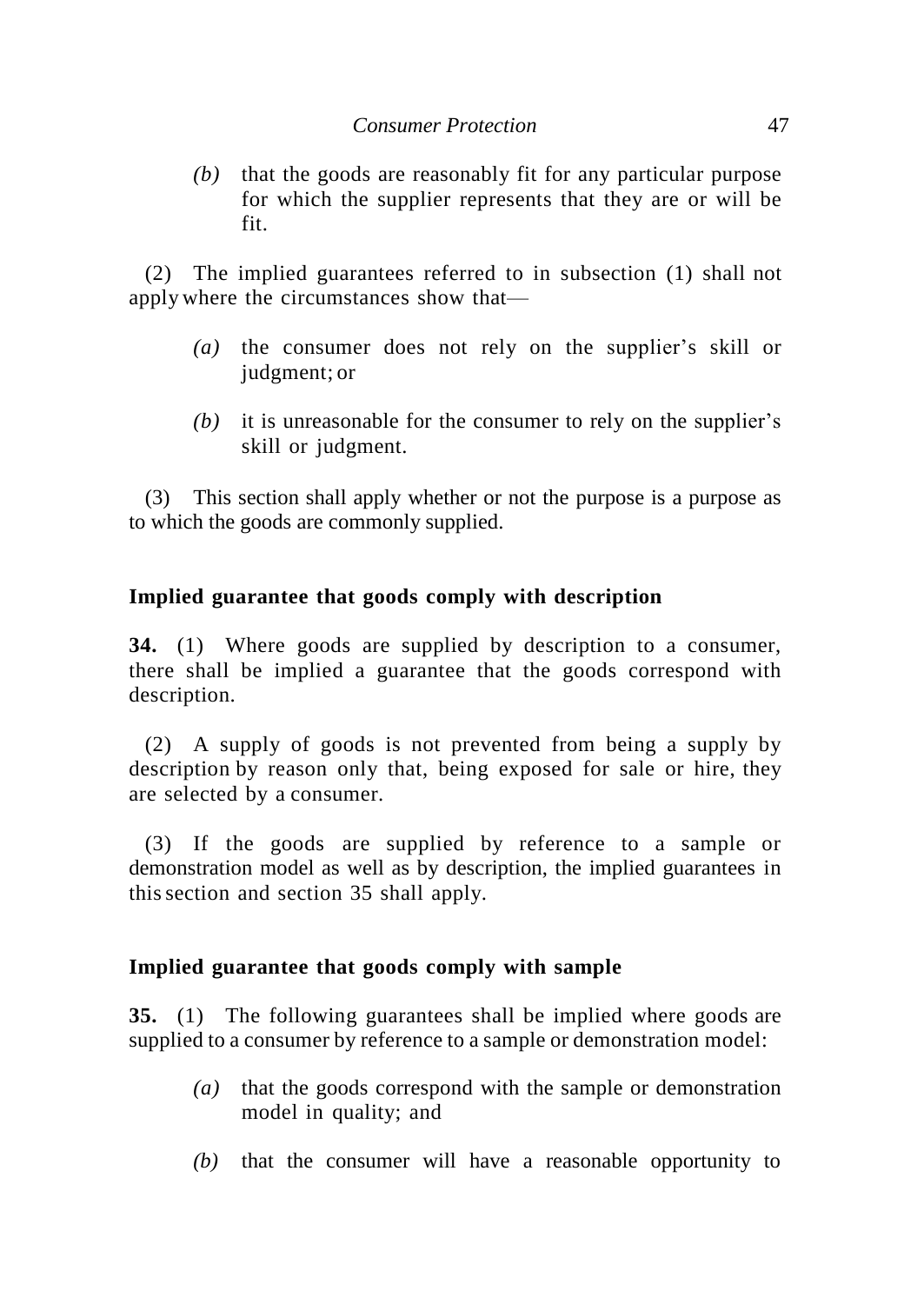compare the goods with the sample or demonstration model.

(2) If the goods are supplied by reference to a description as well as by a sample or demonstration model, the implied guarantees in this section and section 34 shall apply.

### **Implied guarantee as to price**

**36.** (1) Where goods are supplied to a consumer, there shall be implied a guarantee that the consumer shall not be liable to pay to the supplier more than the reasonable price of the goods where the price for the goods is not—

- *(a)* determined by the contract;
- *(b)* left to be determined in a manner agreed by the contract; or
- *(c)* left to be determined by the course of dealing between the parties.

(2) Where there is a failure to comply with the implied guarantee under subsection (1), the consumer's only right of redress shall be to refuse to pay more than the reasonable price.

(3) Nothing in Part VI shall be taken to confer on the consumer any other right of redress.

(4) For the purposes of this section, what is a "reasonable price" shall be a question of fact depending on the circumstances of each particular case, and where the price has been fixed under any written law, the reasonable price shall be as may be specified under that written law.

### **Implied guarantee as to repairs and spare parts**

**37.** (1) Where imported or locally manufactured goods are supplied to a consumer, there shall be implied a guarantee that the manufacturer and the supplier will take reasonable action to ensure that facilities for the repair of the goods and the supply of spare parts for the goods are reasonably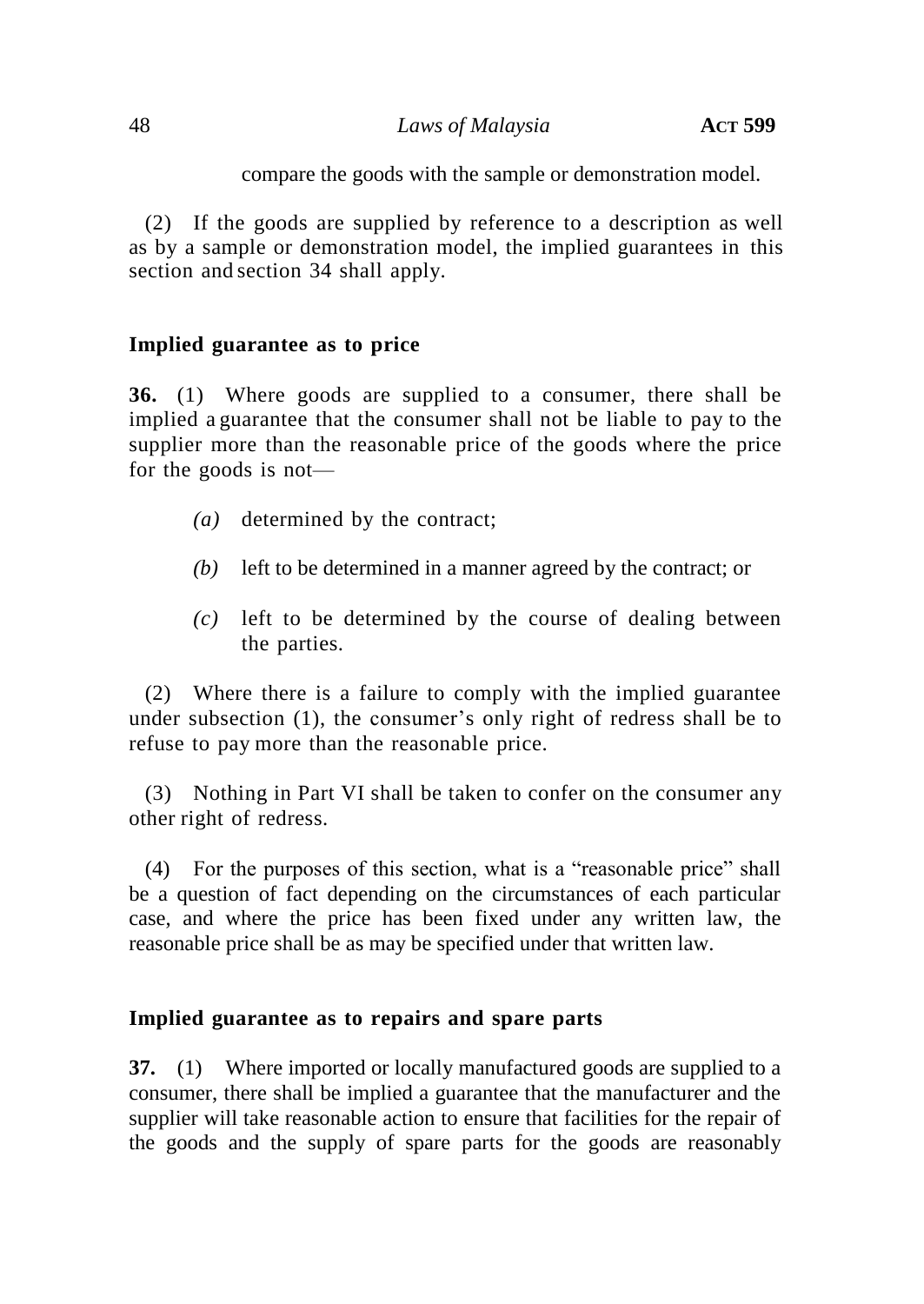available for a reasonable period after the goods are so supplied.

(2) Subsection (1) shall not apply where reasonable action has been taken to notify the consumer, at or before the time the imported or locally manufactured goods are supplied, that the manufacturer or the supplier or both does not undertake that repair facilities and spare parts will be available for those goods.

(3) Where reasonable action has been taken to notify the consumer, at or before the time the goods are supplied, that the manufacturer or supplier or both does not undertake that repair facilities and spare parts will be available for those goods after the expiration of a specified period, subsection (1) shall not apply in relation to the imported or locally manufactured goods after the expiration of that period.

#### **Manufacturer's express guarantee**

**38.** (1) An express guarantee given by a manufacturer of goods which are supplied to a consumer shall bind the manufacturer to the extent specified in subsections  $(2)$ ,  $(3)$  and  $(4)$ .

(2) An express guarantee in respect of goods given by a manufacturer in a document binds the manufacturer where the document is given to a consumer with the actual or apparent authority of the manufacturer in connection with the supply by a supplier of those goods to the consumer.

(3) An express guarantee which is included in a document relating to the goods and which appears to have been made by the manufacturer of the goods shall, in the absence of proof to the contrary, be presumed to have been made by the manufacturer.

(4) Proof that a consumer was given a document containing express guarantees by a manufacturer in respect of goods in connection with the supply of those goods to the consumer shall, in the absence of proof to the contrary, constitute proof that the document was given to the consumer with the authority of the manufacturer.

 $(5)$  For the purposes of this section, "express guarantee", in relation to any goods, means an undertaking, assertion or representation in relation to—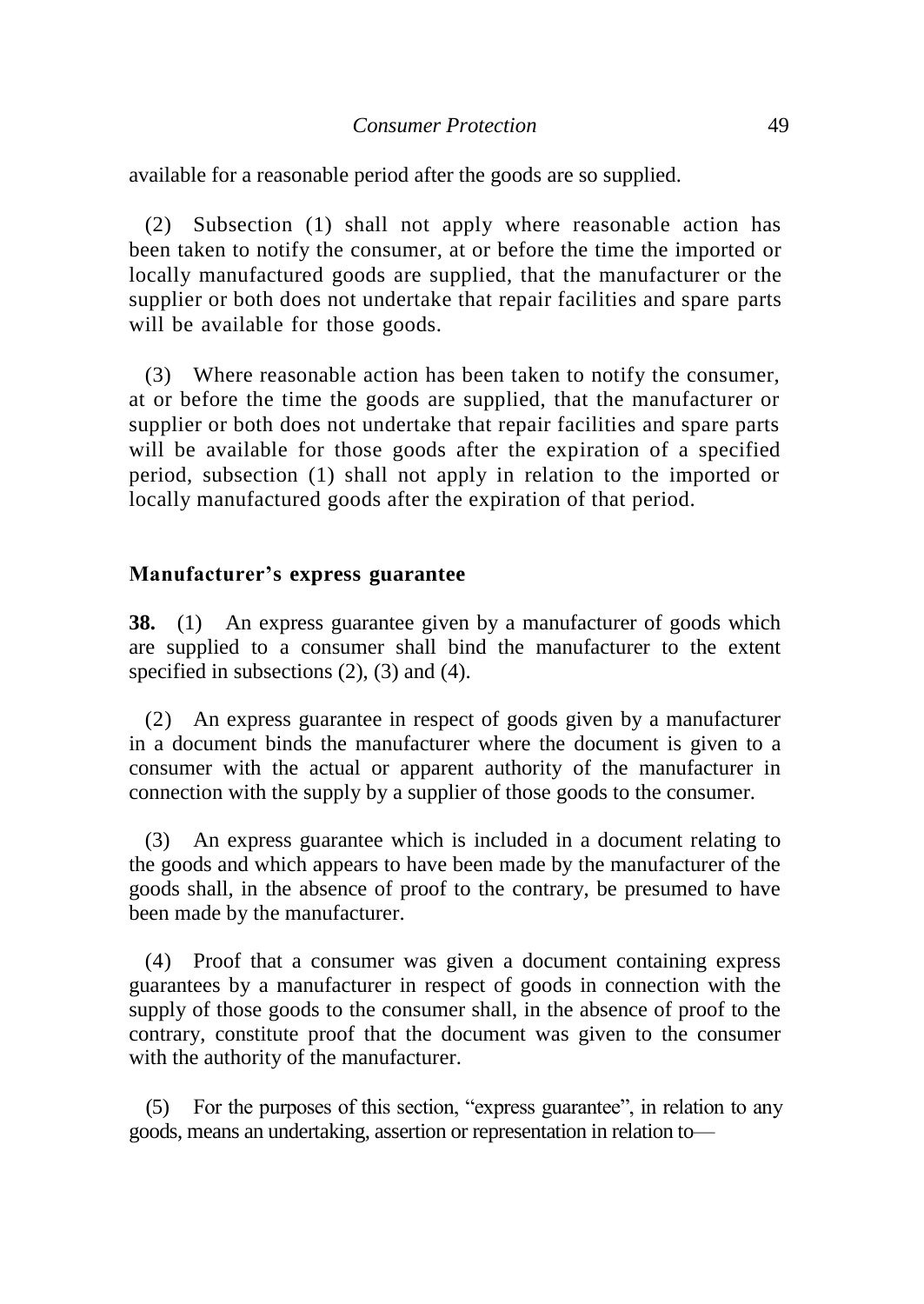- *(a)* the quality, performance or characteristics of the goods;
- *(b)* the provision of services that are or may at any time be required in respect of the goods;
- *(c)* the supply of parts that are or may at any time be required for the goods;
- *(d)* the future availability of identical goods, or of goods constituting or forming part of a set of which the goods in relation to which the undertaking, assertion or representation is given or made form part of; or
- *(e)* the return of money or other consideration should the goods not meet any undertaking by the guarantor,

given or made in connection with the supply of the goods or in connection with the promotion by any means of the supply or use of the goods.

# PART VI

# RIGHTS AGAINST SUPPLIERS IN RESPECT OF GUARANTEES IN THE SUPPLY OF GOODS

# **Consumer's right of redress against suppliers**

**39.** This Part gives a consumer a right of redress against a supplier of goods where the goods fail to comply with any of the implied guarantees under sections 31 to 37.

# **Exception in respect of implied guarantee as to acceptable quality**

**40.** Notwithstanding section 39, there shall be no right of redress against the supplier of goods under this Act in respect of the failure of the goods to comply with the implied guarantee as to acceptable quality where—

*(a)* the manufacturer makes a representation in respect of the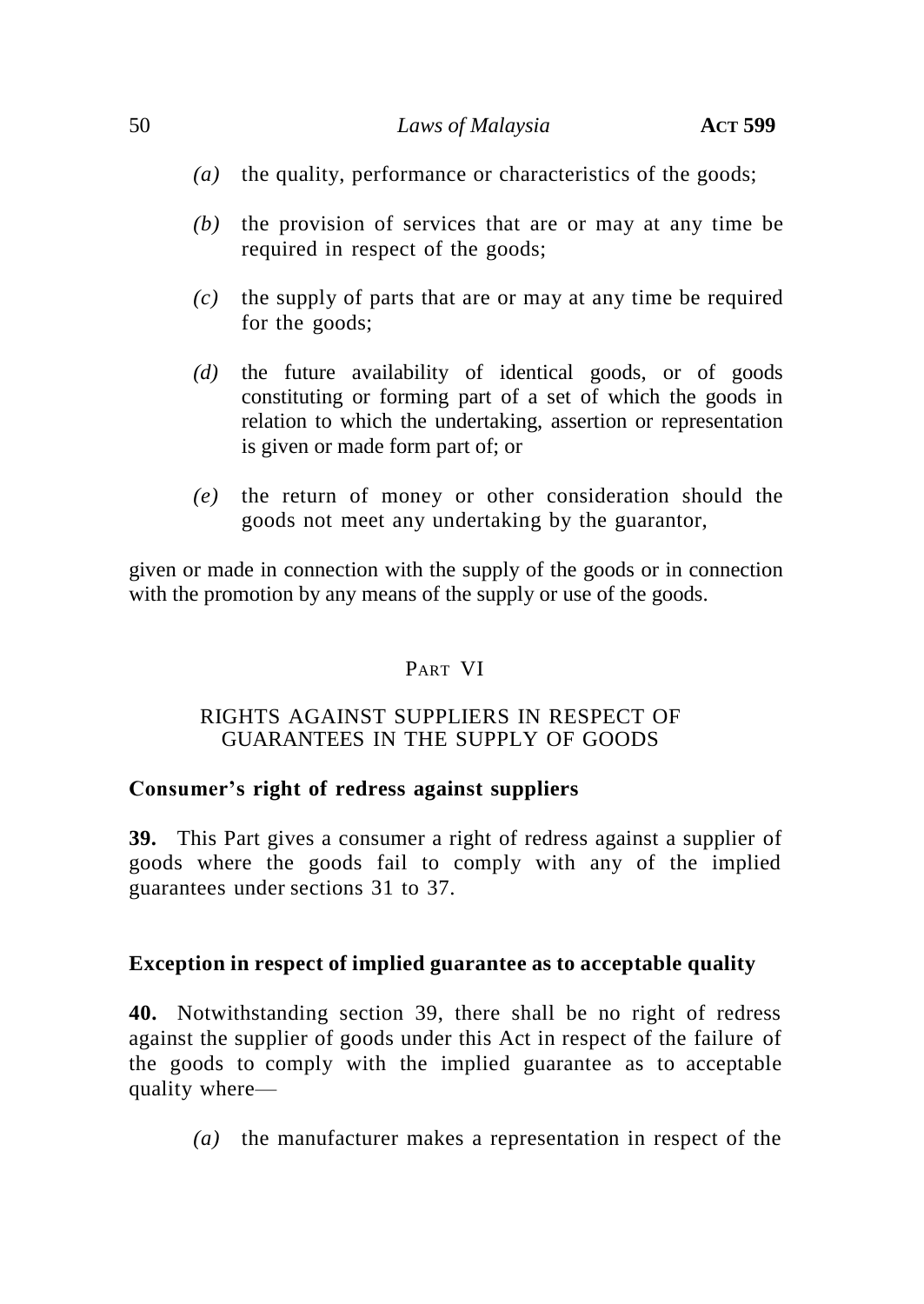goods otherwise than by a statement on any packaging or label; and

*(b)* the goods would have complied with the implied guarantee as to acceptable quality if that representation had not been made.

# **Options against suppliers where goods do not comply with guarantees**

**41.** (1) Where a consumer has a right of redress against the supplier under this Part in respect of the failure of any goods to comply with a guarantee under Part V, the consumer may exercise the following remedies:

- *(a)* where the failure is one that can be remedied, the consumer may require the supplier to remedy the failure within a reasonable time in accordance with section 42; and
- *(b)* where the failure is one that cannot be remedied or is of a substantial character within the meaning of section 44, the consumer may—
	- (i) subject to section 43, reject the goods in accordance with section 45; or
	- (ii) obtain from the supplier damages in compensation for any reduction in the value of the goods below the price paid or payable by the consumer for the goods.

(2) In addition to the remedies under subsection  $(1)$ , the consumer may obtain from the supplier damages for any loss or damage suffered by the consumer, other than loss or damage through a reduction in the value of the goods, which is proved to be a result or consequence of the failure.

(3) Where the supplier refuses or neglects to remedy the failure as required under paragraph  $(1)(a)$ , or refuses or neglects to do so within a reasonable time, the consumer may—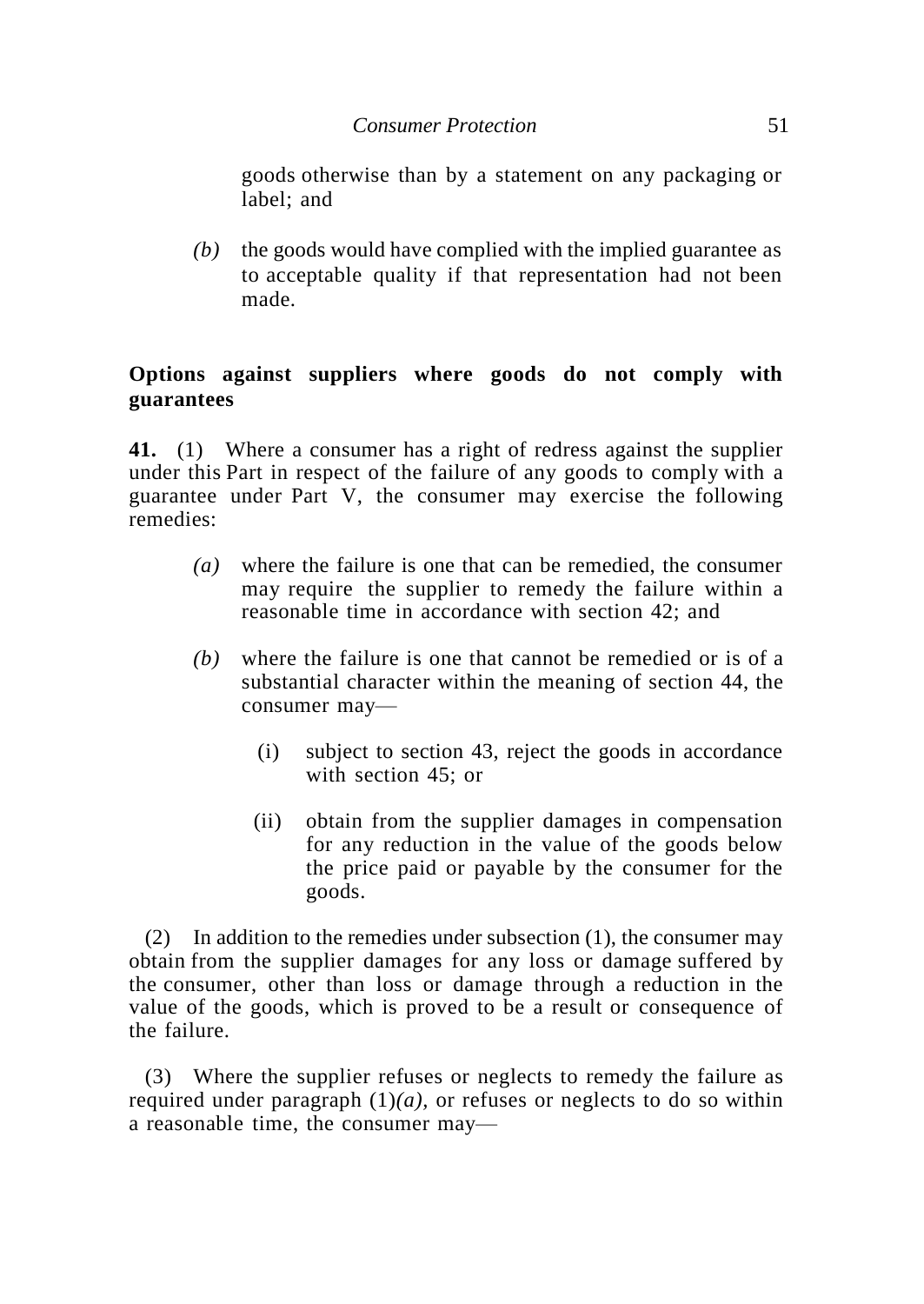- *(a)* have the failure remedied elsewhere and obtain from the supplier all reasonable costs incurred in having the failure remedied; or
- *(b)* subject to section 43, reject the goods in accordance with section 45.

# **Satisfaction of requirement to remedy a failure**

**42.** (1) A supplier may satisfy a requirement under section 41 to remedy a failure of any goods to comply with a guarantee by—

- *(a)* where the failure does not relate to title, repairing the goods;
- *(b)* where the failure relates to title, curing any defect in title;
- *(c)* replacing the goods with goods of identical type; or
- *(d)* providing a refund of any money paid or other consideration provided by the consumer in respect of the goods where the supplier cannot reasonably be expected to repair or replace the goods or cure any defect in title.

(2) Where a consumer obtains goods to replace defective goods under paragraph  $(1)(c)$ , the replacement goods shall, for the purposes of this Act, be deemed to be supplied by the supplier and the guarantees and obligations under this Act relating to the supply of goods to a consumer shall apply to the replacement goods.

(3) A refund under paragraph (1)*(d)* means a refund in cash of the money paid or the value of any other consideration provided, or both, as the case may require.

### **Loss of right to reject goods**

**43.** (1) The right conferred under this Act to reject goods shall not apply where—

*(a)* the right is not exercised within a reasonable time;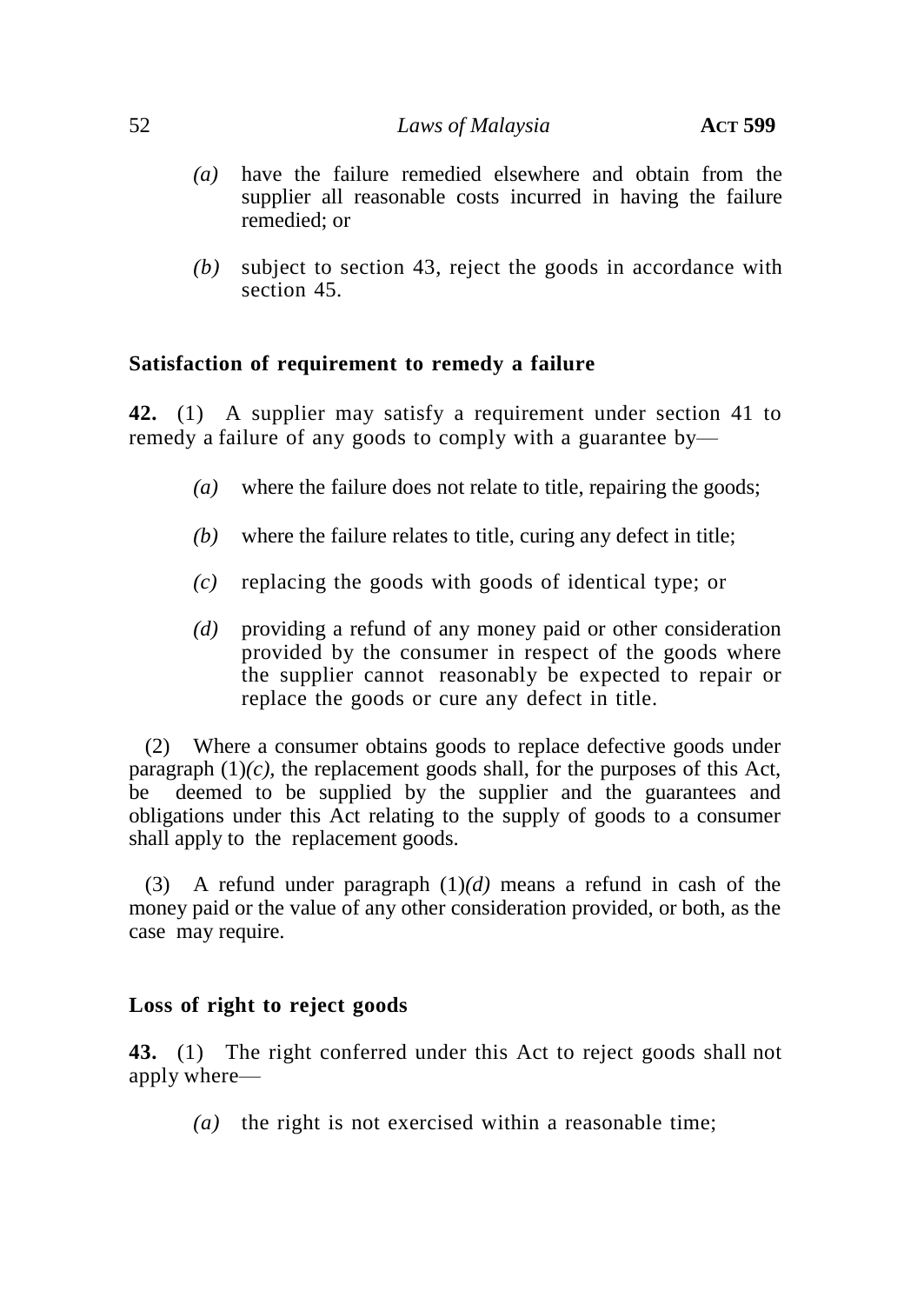- *(b)* the goods have been disposed of by the consumer;
- *(c)* the goods have been lost or destroyed while in the possession of a person other than the supplier;
- *(d)* the goods were damaged after delivery to the consumer for reasons not related to their state or condition at the time of supply; or
- *(e)* the goods have been attached to or incorporated in any real or personal property and the goods cannot be detached or isolated without damaging them.

(2) For the purposes of paragraph  $(1)(a)$ , "reasonable time" means a period from the time of the supply of the goods within which it would be reasonable to expect the defect to become apparent having regard to—

- *(a)* the type of goods;
- *(b)* the use to which a consumer is likely to put the goods;
- *(c)* the length of time for which it is reasonable for the goods to be used; and
- *(d)* the amount of use to which it is reasonable for the goods to be put before the defect becomes apparent.

#### **Failure of substantial character**

**44.** For the purposes of paragraph 41(1*)(b),* a failure to comply with a guarantee shall be of a substantial character where—

- *(a)* the goods would not have been acquired by a reasonable consumer fully acquainted with the nature and extent of the failure;
- *(b)* the goods depart in one or more significant respects from the description by which they were supplied or, where they were supplied by reference to a sample or demonstration model, from the sample or demonstration model;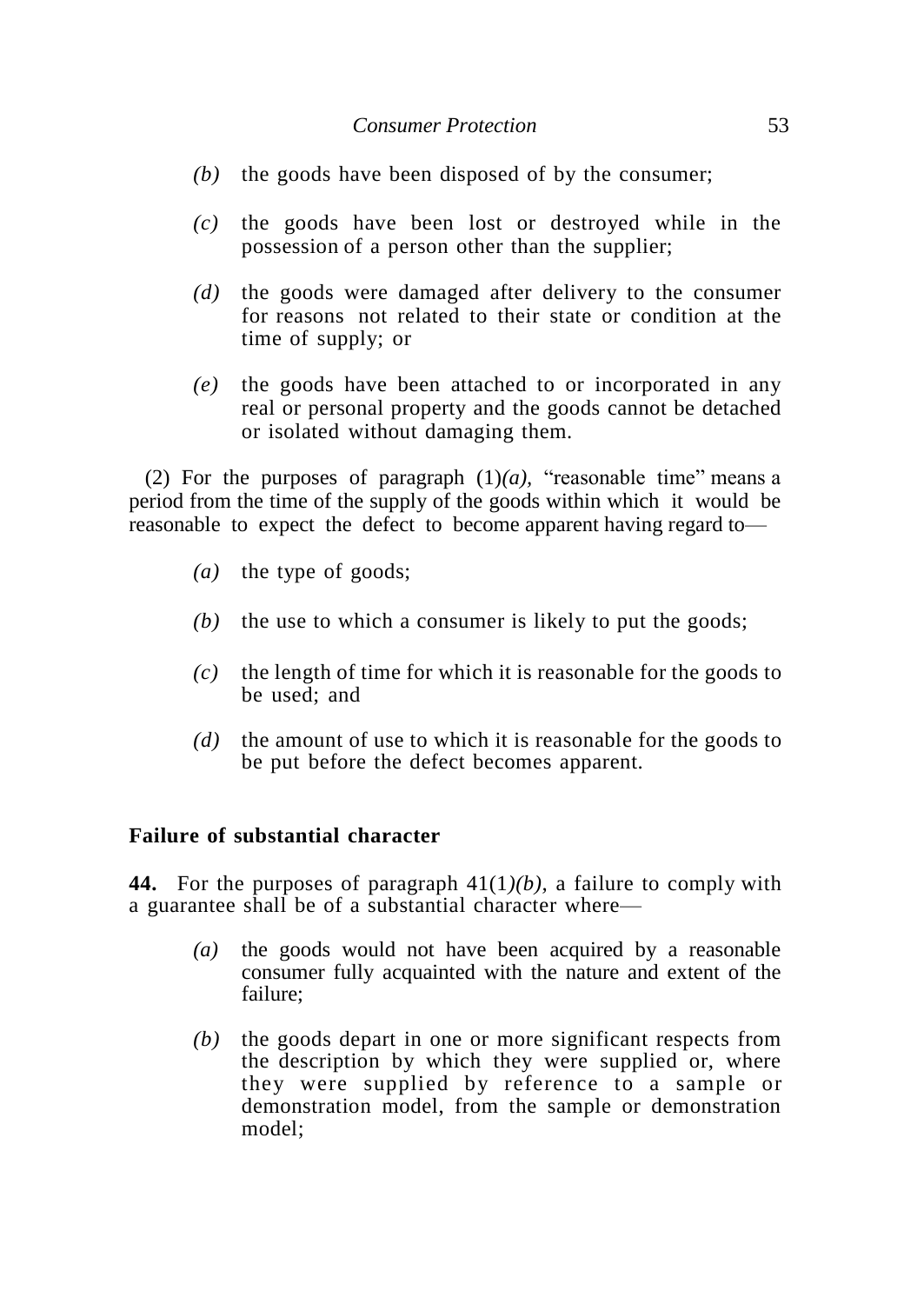- *(c)* the goods are—
	- (i) substantially unfit for a purpose for which goods of the type in question are commonly supplied; or
	- (ii) where subsection 33(1) applies, unfit for a particular purpose made known to the supplier or represented by the supplier to be a purpose for which the goods would be fit,

and the goods cannot easily and within a reasonable time be remedied to make them fit for such purpose; or

*(d)* the goods are not of acceptable quality within the meaning of section 32 because they are unsafe.

#### **Manner of rejecting goods**

**45.** (1) The consumer shall exercise the right conferred under this Act to reject goods by notifying the supplier of the decision to reject the goods and of the ground or grounds for the rejection.

(2) Where the consumer exercises the right to reject goods, the consumer shall return the rejected goods to the supplier unless—

- *(a)* because of—
	- (i) the nature of the failure to comply with the guarantee in respect of which the consumer has the right to reject the goods; or
	- (ii) the size or height or method of attachment,

the goods cannot be returned or removed or transported without significant cost to the consumer, in which case the supplier shall collect the goods at its own expense;

*(b)* because of the method of attachment, the goods cannot be returned or removed without significant damage to the real or personal property to which they are attached, in which case the supplier shall compensate the consumer for any loss or damage resulting from or consequent upon such removal; or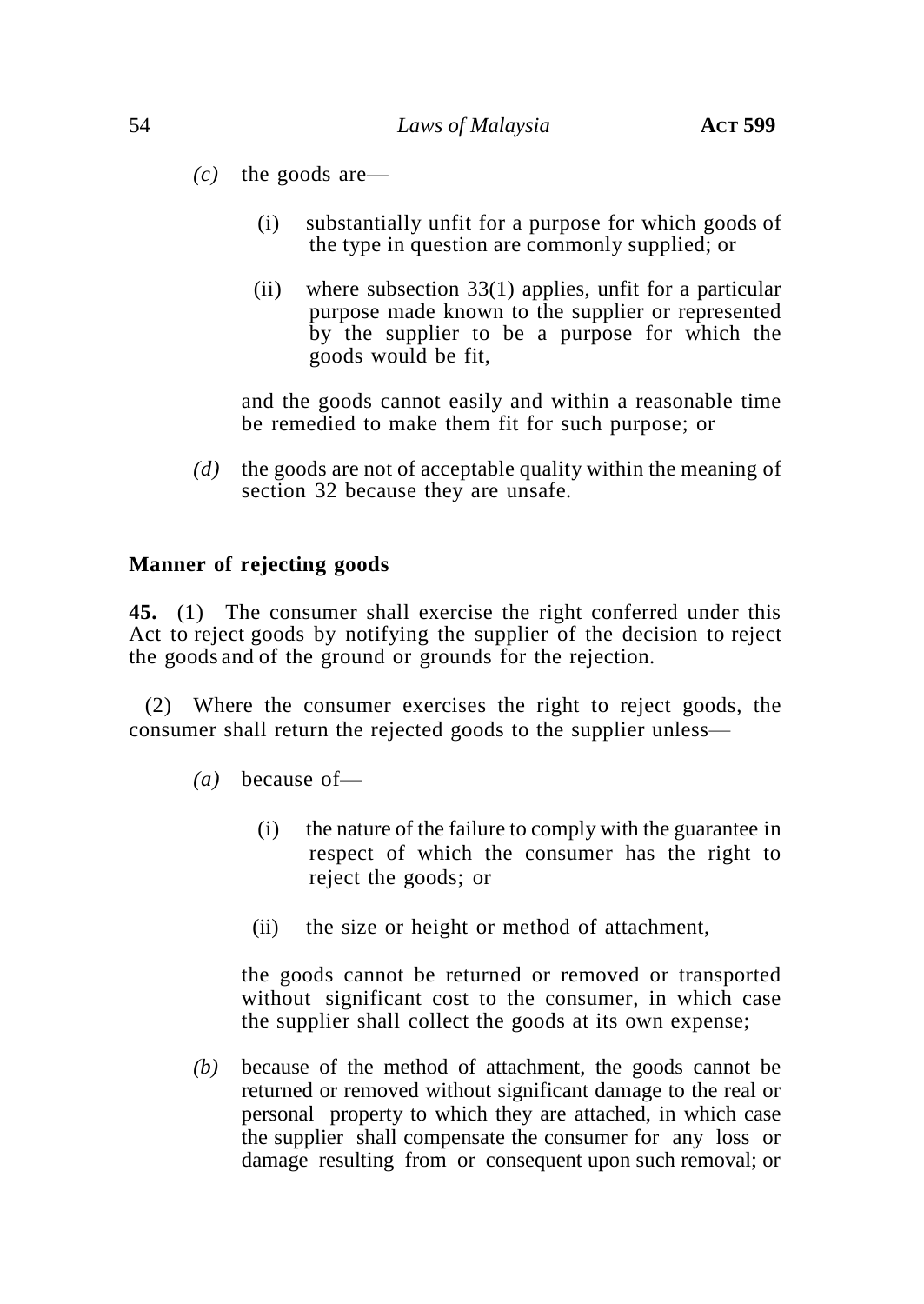*(c)* the goods have already been returned to, or retrieved by, the supplier.

(3) Where the ownership in the goods has passed to the consumer before the consumer exercises the right of rejection, the ownership in the goods re-vests in the supplier upon notification of rejection.

### **Consumer's option of refund or replacement**

**46.** (1) Where the consumer exercises the right to reject goods conferred under this Act, the consumer may choose to have—

- *(a)* a refund of any money paid or other consideration provided by the consumer in respect of the rejected goods; or
- *(b)* goods of the same type and of similar value to replace the rejected goods where such goods are reasonably available to the supplier as part of the stock of the supplier,

and the supplier shall make provision accordingly.

(2) A refund referred to in paragraph (1*)(a)* means a refund in cash of the money paid or the value of any other consideration provided, or both, as the case may require.

(3) The obligation to refund cannot be satisfied by permitting the consumer to acquire other goods from the supplier.

(4) Where a consumer obtains goods to replace rejected goods under paragraph  $(1)(b)$ , the replacement goods shall, for the purposes of this Act, be deemed to be supplied by the supplier, and the guarantees and obligations under this Act relating to the supply of goods to a consumer shall apply to the replacement goods.

#### **Assessment of damages in case of hire-purchase agreements**

**47.** The damages that a consumer may recover for a failure of goods supplied under a hire-purchase agreement to comply with a guarantee under this Act shall be assessed, in the absence of evidence to the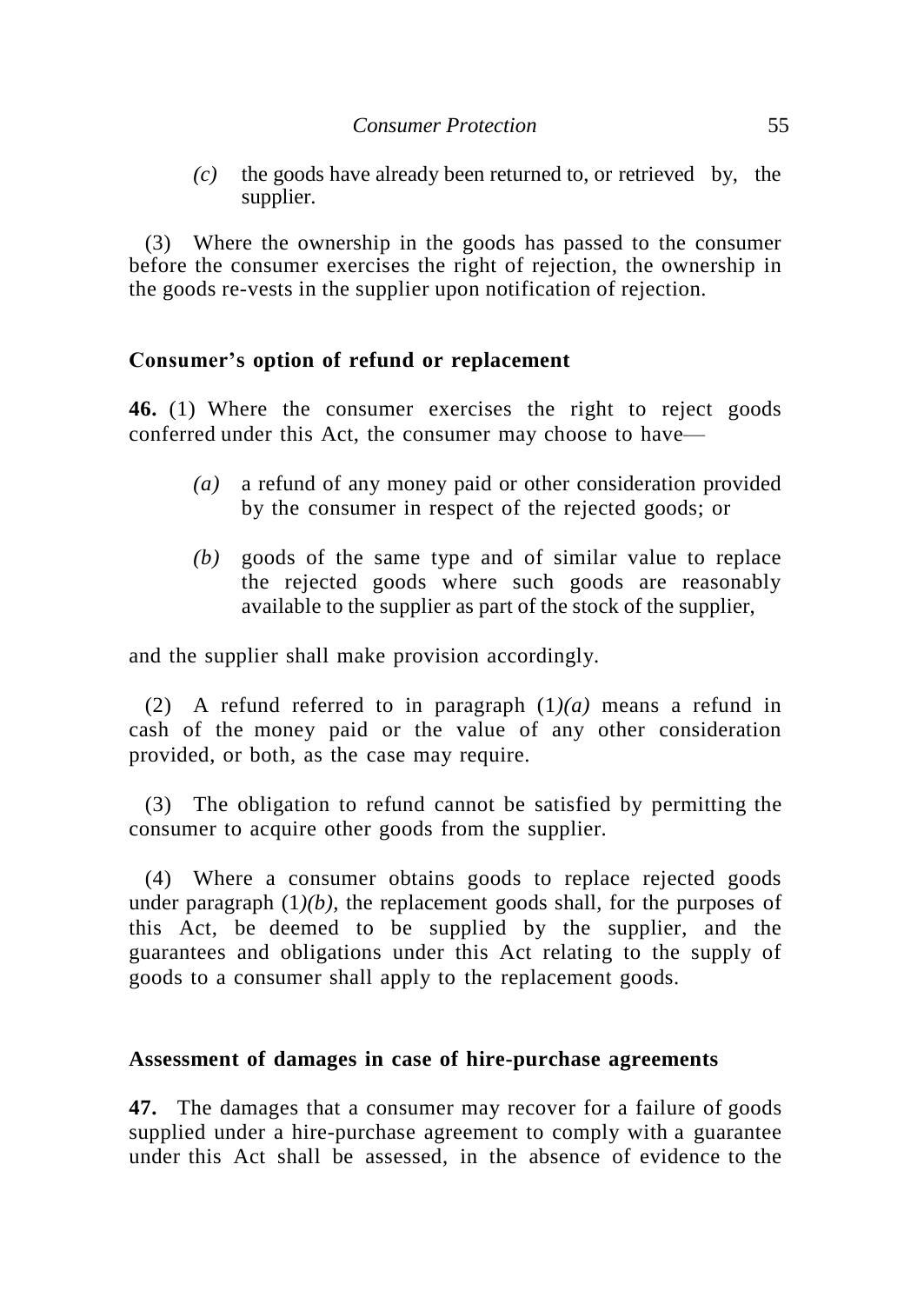contrary, on the basis that the consumer will complete the purchase of the goods or would have completed the purchase if the goods had complied with the guarantee.

# **Liability for representation**

**48.** (1) Where goods assigned or procured to be assigned to the supplier by a person acting in trade (the "dealer") are supplied to a consumer, every representation made to the consumer by the dealer or by any person acting on the dealer's behalf in connection with, or in the course of negotiations leading to, the supply of the goods shall give the consumer—

- *(a)* as against the supplier, subject to section 49, the same rights as the consumer would have had under this Act if the representation had been made by the supplier personally; and
- *(b)* as against the dealer who made the representation and any person on whose behalf the dealer was acting in making it, the same rights against any or all of them personally as the consumer would have had under this Act if that person had supplied the goods to the consumer as a result of the negotiations.

(2) Without prejudice to any other rights or remedies to which a supplier may be entitled, a supplier shall be entitled, where the representation was made without his express or implied authority, to be indemnified by the dealer who made the representation and by any person on whose behalf the dealer was acting in making it, against any damage suffered by the supplier through the operation of subsection (1).

### **Liability of assignees and financiers**

**49.** (1) This section shall apply only in respect of hire-purchase agreements.

(2) The liability under this Act of an assignee of the rights of a supplier under a contract of supply shall not exceed the amount owing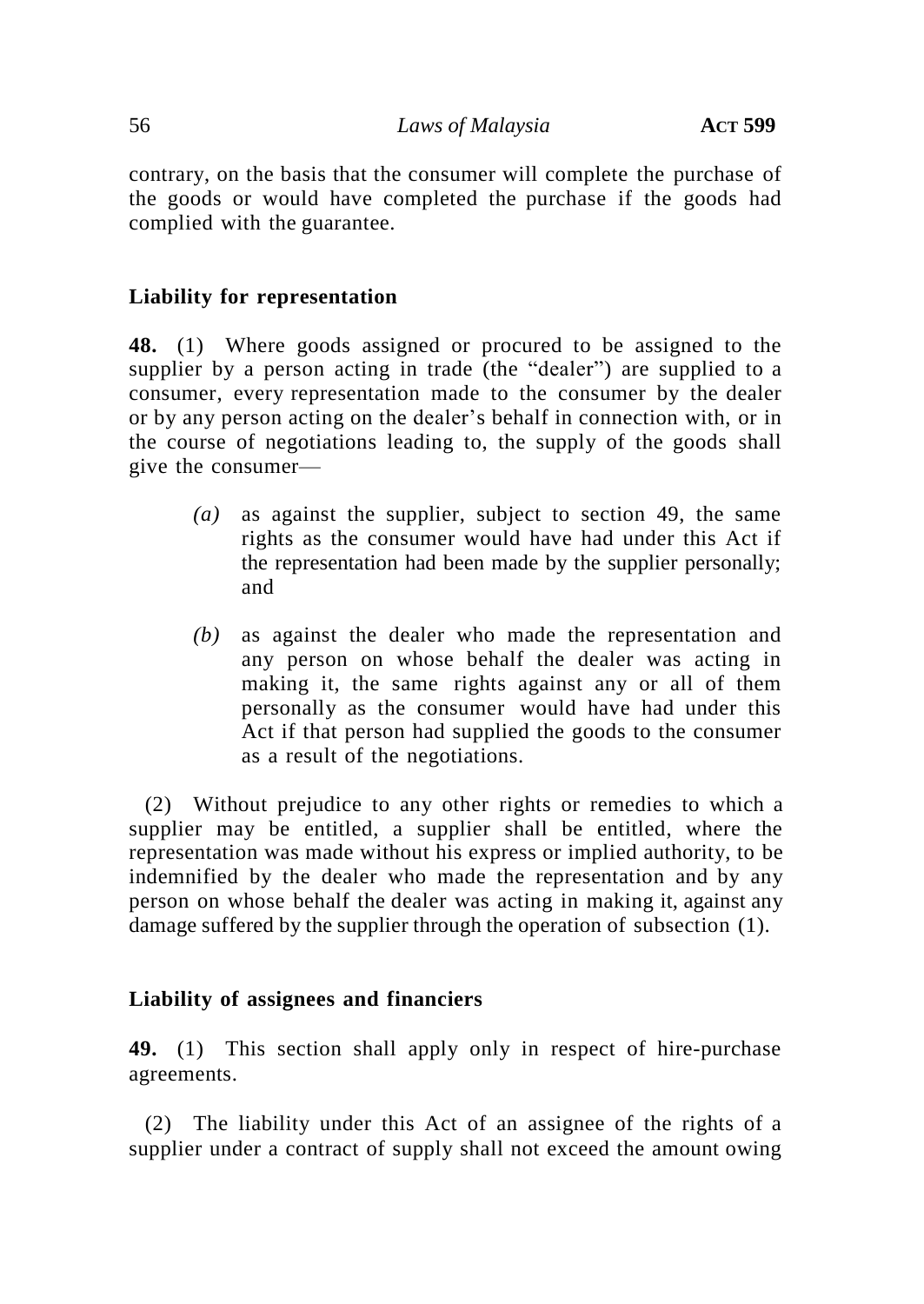by the consumer under the contract at the date of the assignment.

(3) The liability under this Act of a financier who has lent money on the security of goods supplied to a consumer shall not exceed the amount owing by the consumer at the date of the loan.

(4) Where the assignee referred to in subsection (2) or the financier referred to in subsection (3) suffers any losses because of a liability to the consumer under this Act, the assignee or financier shall, subject to any agreement with the supplier, be entitled to be indemnified by the supplier against those losses.

(5) No assignment of the rights under a contract of supply shall affect the exercise of any right or remedy given under this Act against the supplier.

### PART VII

#### RIGHTS AGAINST MANUFACTURERS IN RESPECT OF GUARANTEES IN THE SUPPLY OF GOODS

#### **Consumer's right of redress against manufacturers**

**50.** This Part gives a consumer a right of redress against a manufacturer of goods where—

- *(a)* the goods fail to comply with the implied guarantee as to acceptable quality under section 32;
- *(b)* the goods fail to comply with the implied guarantee as to correspondence with description under section 34 due to the failure of the goods to correspond with a material description applied to the goods by or on behalf of the manufacturer or with the express or implied consent of the manufacturer;
- *(c)* the goods fail to comply with the implied guarantee as to repairs and spare parts under section 37;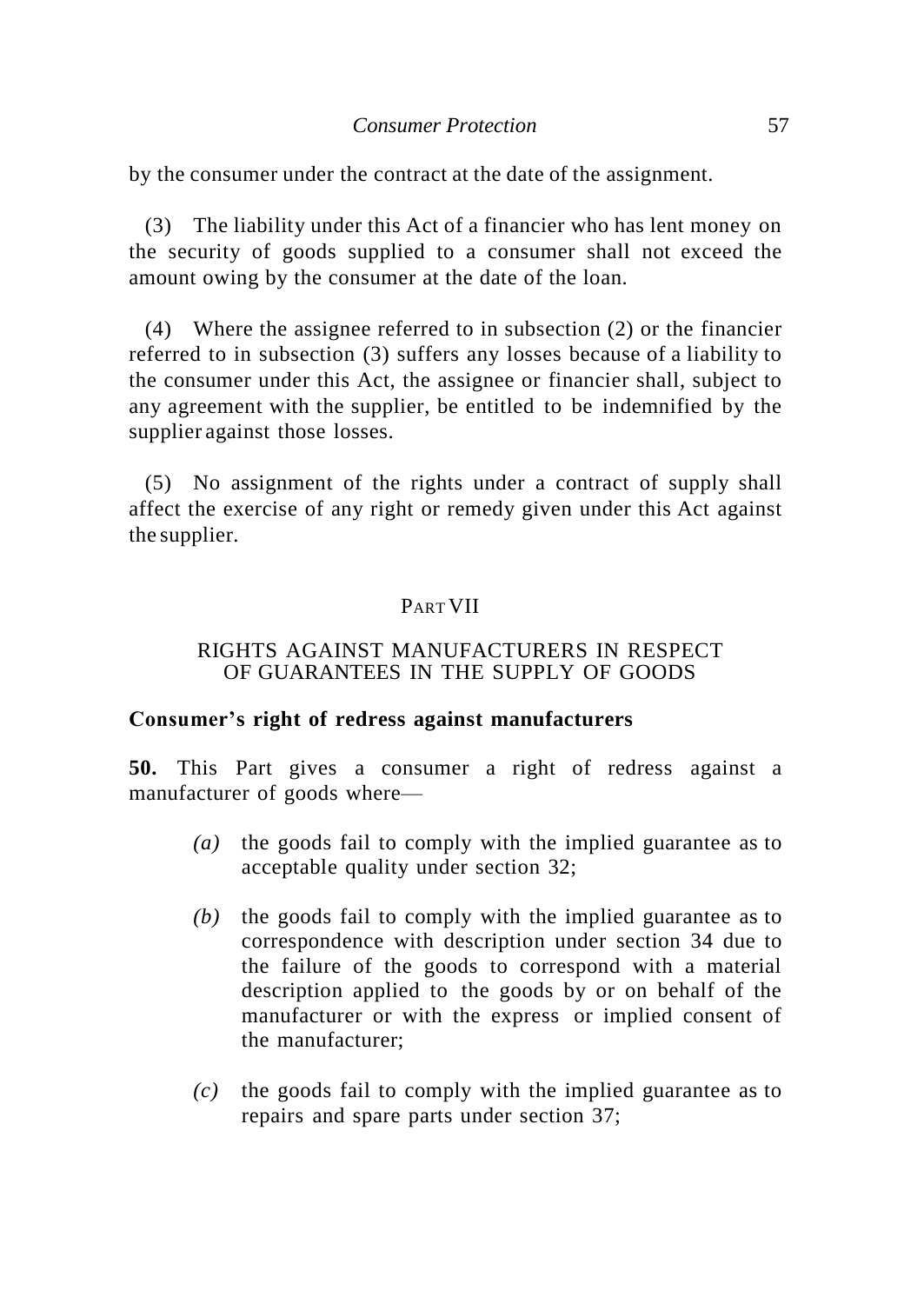*(d)* the goods fail, during the currency of the guarantee, to comply with any express guarantee given by the manufacturer that is binding on the manufacturer in accordance with section 38.

# **Exceptions to right of redress against manufacturers**

**51.** Notwithstanding section 50, there shall be no right of redress against the manufacturer under this Act in respect of goods which fail to comply with the implied guarantee under section 32 or 34 where the failure is due to—

- *(a)* an act, default or omission of, or any representation made by, a person other than the manufacturer; or
- *(b)* a cause independent of human control, occurring after the goods have left the control of the manufacturer.

# **Options against manufacturers where goods do not comply with guarantees**

**52.** (1) Where a consumer has a right of redress against the manufacturer under this Part in respect of the failure of any goods to comply with a guarantee under Part V, the consumer may obtain damages from the manufacturer—

- *(a)* for the reduction in the value of the goods resulting from the manufacturer's failure, namely—
	- (i) the reduction below the price paid or payable by the consumer for the goods; or
	- (ii) the reduction below the average retail price of the goods at the time of supply,

whichever price is lower;

*(b)* for any loss or damage to the consumer resulting from the manufacturer's failure, other than loss or damage through a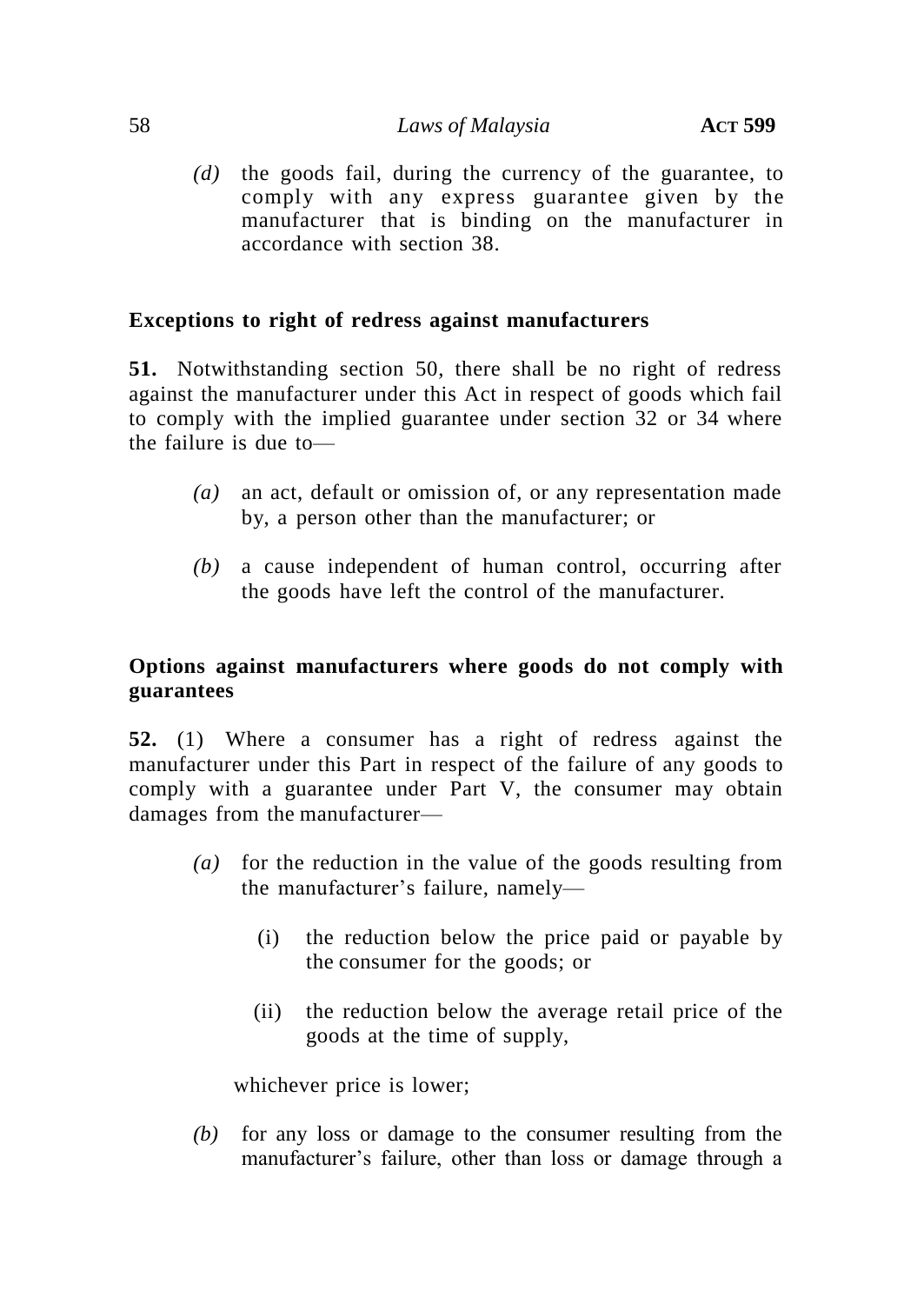reduction in the value of the goods, which is proved to be a result or consequence of the failure.

(2) Where the consumer is entitled by an express guarantee given by the manufacturer to require the manufacturer to remedy the failure  $b$ v—

- *(a)* repairing the goods; or
- *(b)* replacing the goods with goods of identical type,

no action shall be commenced under paragraph (1*)(a)* unless the consumer has required the manufacturer to remedy the failure and the manufacturer has refused or neglected to remedy, or has not succeeded in remedying, the failure within a reasonable time.

# PART VIII

## GUARANTEES IN RESPECT OF SUPPLY OF SERVICES

### **Implied guarantee as to reasonable care and skill**

**53.** Where services are supplied to a consumer, there shall be implied a guarantee that the services will be carried out with reasonable care and skill and that any material supplied in connection with such services will be fit for the purpose for which it is supplied.

### **Implied guarantee as to fitness for particular purpose**

**54.** (1) Where services are supplied to a consumer, there shall be implied a guarantee that the services, and any product resulting from the services, will be—

- *(a)* reasonably fit for any particular purpose; and
- *(b)* of such nature and quality that it can reasonably be expected to achieve any particular result,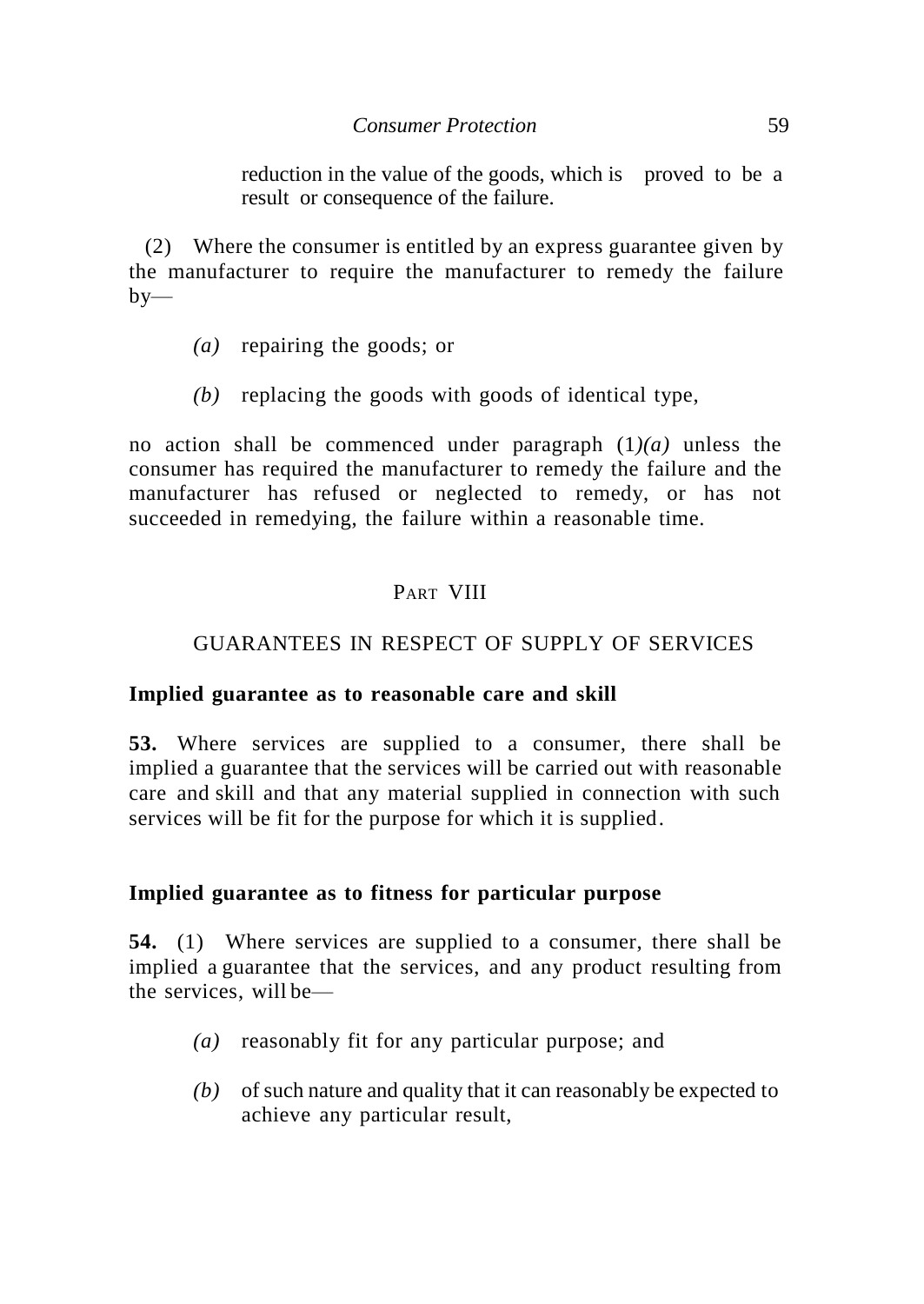that the consumer makes known to the supplier, before or at the time of the making of the contract for the supply of the services, as the particular purpose for which the services are required or the result that the consumer desires to achieve.

(2) The implied guarantees referred to in subsection (1) shall not apply where the circumstances show that—

- *(a)* the consumer does not rely on the supplier's skill or judgment; or
- *(b)* it is unreasonable for the consumer to rely on the supplier's skill or judgment.

# **Implied guarantee as to time of completion**

**55.** Where services are supplied to a consumer, there shall be implied a guarantee that the services will be completed within a reasonable time where the time for the services to be carried out is not—

- *(a)* determined by the contract;
- *(b)* left to be determined in a manner agreed by the contract; or
- *(c)* left to be determined by the course of dealing between the parties.

### **Implied guarantee as to price**

**56.** (1) Where services are supplied to a consumer, there shall be implied a guarantee that the consumer shall not be liable to pay to the supplier more than the reasonable price for the services where the price for the services is not—

- *(a)* determined by the contract;
- *(b)* left to be determined in a manner agreed by the contract; or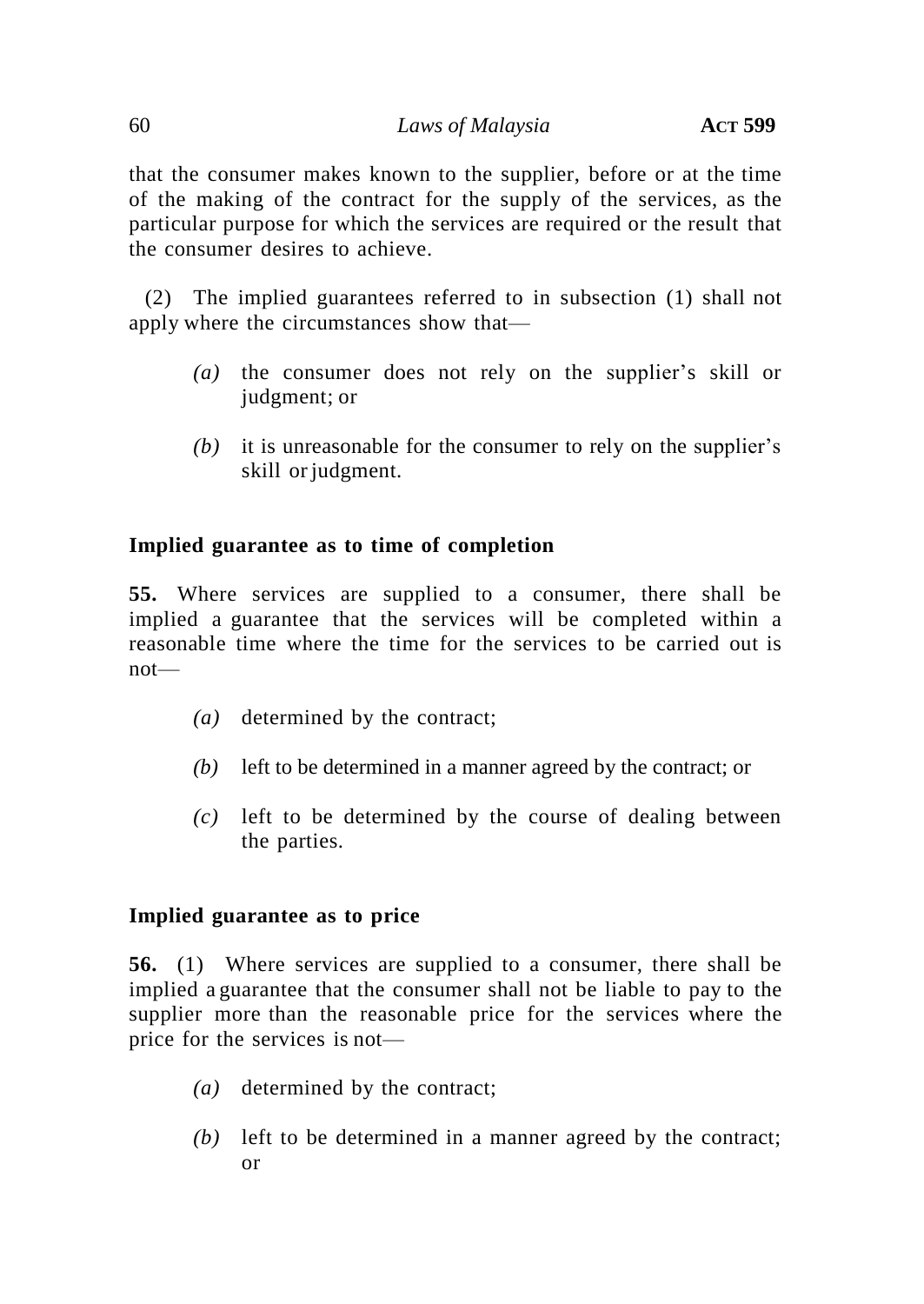*(c)* left to be determined by the course of dealing between the parties.

(2) Where there is a failure to comply with the implied guarantee under subsection (1), the consumer's only right of redress shall be to refuse to pay more than the reasonable price.

(3) Nothing in Part IX shall be taken to confer on the consumer any other right of redress.

 $(4)$  For the purposes of this section, what is a "reasonable price" shall be a question of fact depending on the circumstances of each particular case, and where the price has been fixed under any written law, the reasonable price shall be as may be specified under that written law.

# PART IX

#### RIGHTS AGAINST SUPPLIERS IN RESPECT OF GUARANTEES IN THE SUPPLY OF SERVICES

#### **Consumer's right of redress against suppliers**

**57.** This Part gives a consumer a right of redress against a supplier of services where the services or product resulting from the services fail to comply with any of the implied guarantees under sections 53 to 55.

# **Exceptions to right of redress against supplier in relation to services**

**58.** Notwithstanding section 57, there shall be no right of redress against the supplier under this Act in respect of the failure of the services or any product resulting from the services to comply with the implied guarantee under section 54 or 55 where the failure is due to—

*(a)* an act, default or omission of, or any representation made by, a person other than the supplier; or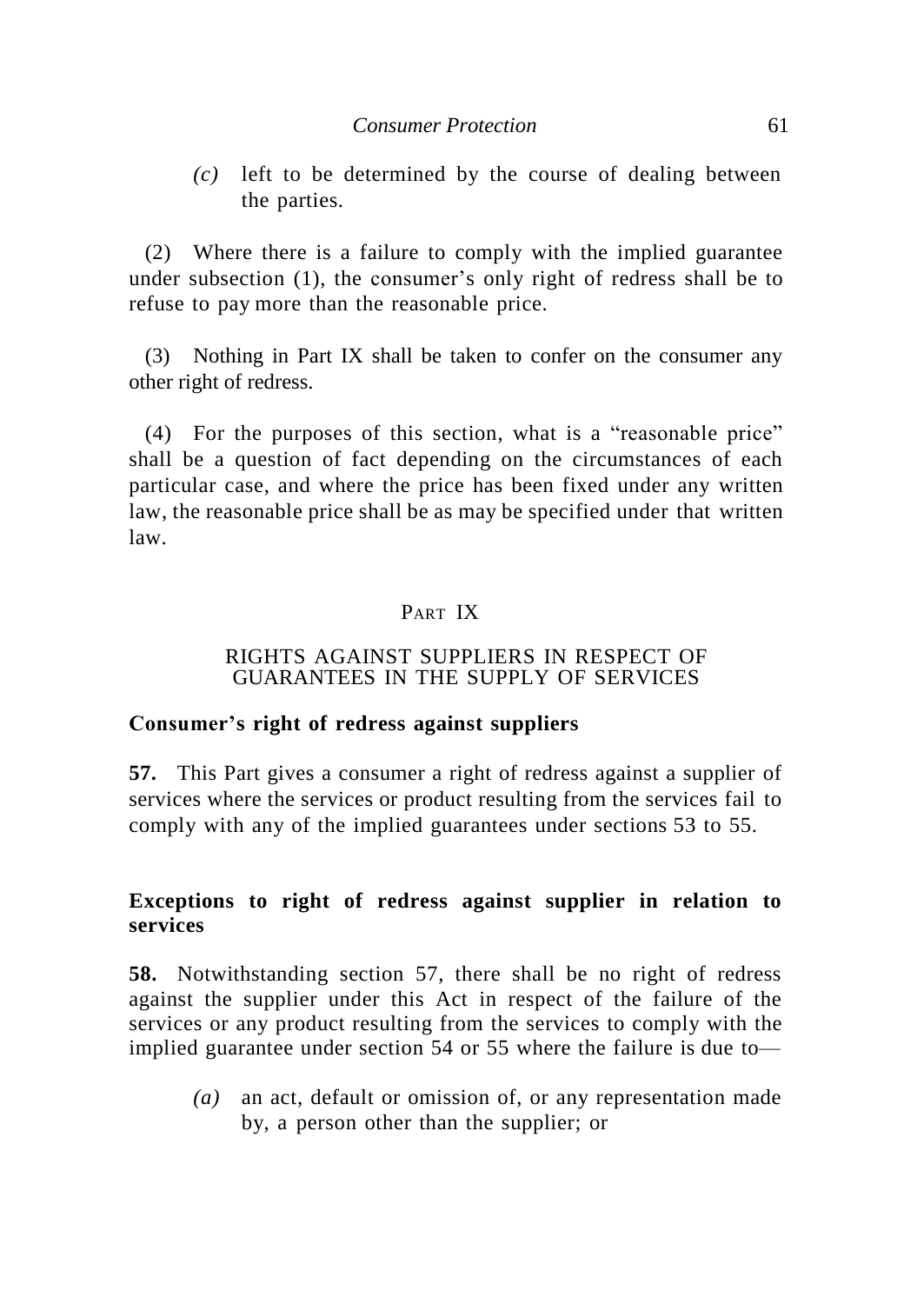*(b)* a cause independent of human control.

#### **Contracts of work and materials**

**59.** Nothing in section 57 shall limit or affect the rights of a consumer under Part VI or VII where the contract is one involving work and materials.

# **Options against suppliers where services do not comply with guarantees**

**60.** (1) Where a consumer has a right of redress against the supplier under this Part in respect of the failure of any services or any product resulting from the services to comply with a guarantee under Part VIII, the consumer may exercise the following remedies:

- *(a)* where the failure is one that can be remedied, the consumer may require the supplier to remedy the failure within a reasonable time;
- *(b)* where the failure is one that cannot be remedied or is of a substantial character within the meaning of section 62, the consumer may—
	- (i) subject to section 61, cancel the contract for the supply of the services in accordance with section 63; or
	- (ii) obtain from the supplier damages in compensation for any reduction in the value of the product resulting from the services below the charge paid or payable by the consumer for the services.

(2) In addition to the remedies under subsection (1), the consumer may obtain from the supplier damages for any loss or damage suffered by the consumer, other than loss or damage through a reduction in the value of the product resulting from the services, which is proved to be a result or consequence of the failure.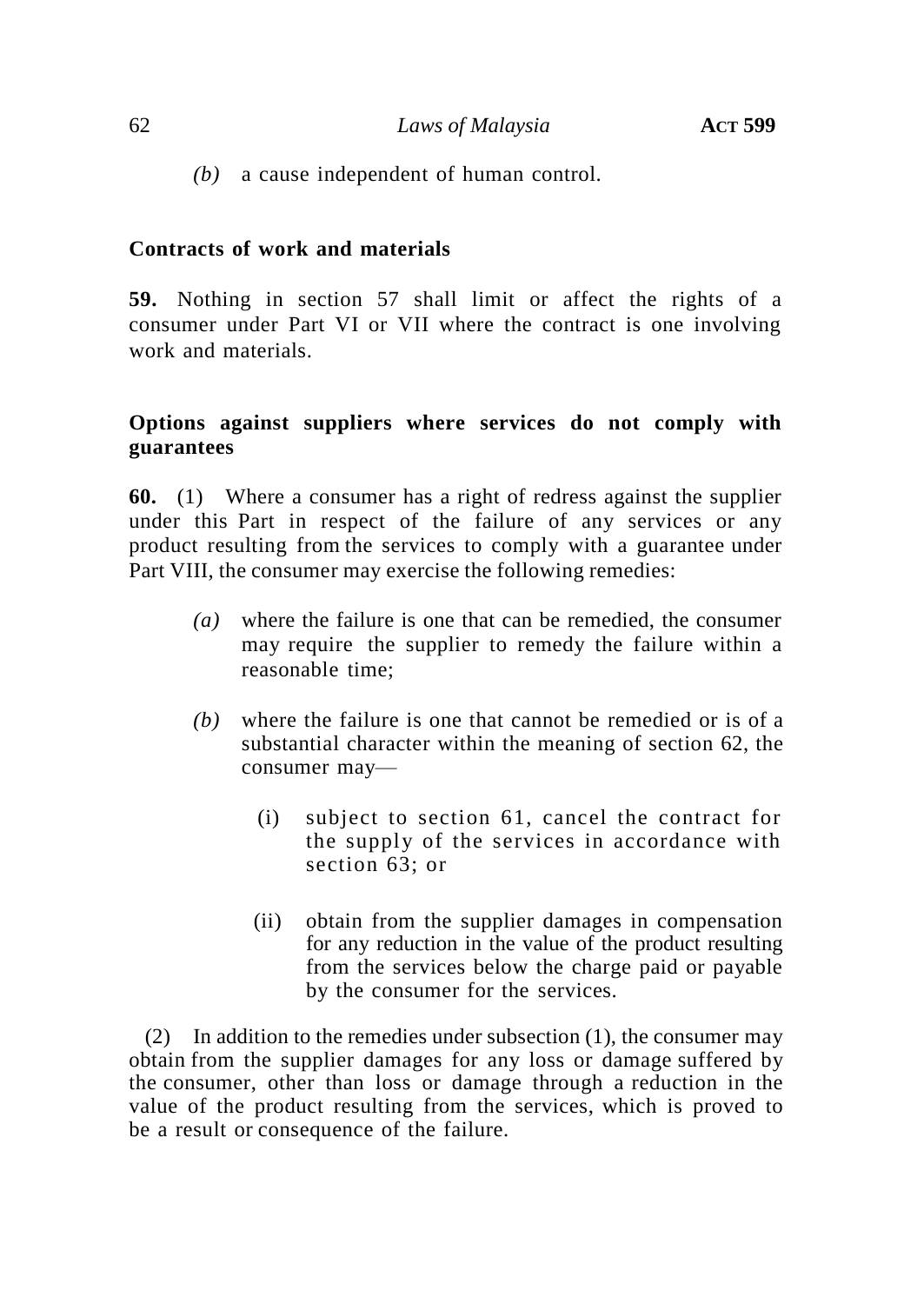(3) Where the supplier refuses or neglects to remedy the failure as required under paragraph  $(1)(a)$ , or refuses or neglects to do so within a reasonable time, the consumer may—

- *(a)* have the failure remedied elsewhere and obtain from the supplier all reasonable costs incurred in having the failure remedied; or
- *(b)* subject to section 61, cancel the contract for the supply of the services in accordance with section 63.

### **Loss of right to cancel contract**

**61.** The right conferred under this Act to cancel a contract shall not apply where—

- *(a)* the services supplied under the contract is merely incidental to the supply of the goods; and
- *(b)* the consumer has or had the right to reject the goods under section 41, whether or not he exercises that right.

### **Failure of substantial character**

**62.** For the purposes of paragraph 60(1)*(b),* a failure to comply with a guarantee shall be of a substantial character where—

- *(a)* the product resulting from the services—
	- (i) is substantially unfit for a purpose for which services of the type in question are commonly supplied; or
	- (ii) where subsection  $54(1)$  applies—
		- (A) is unfit for a particular purpose made known to the supplier; or
		- (B) of such a nature and quality that the product cannot be expected to achieve a particular result made known to the supplier,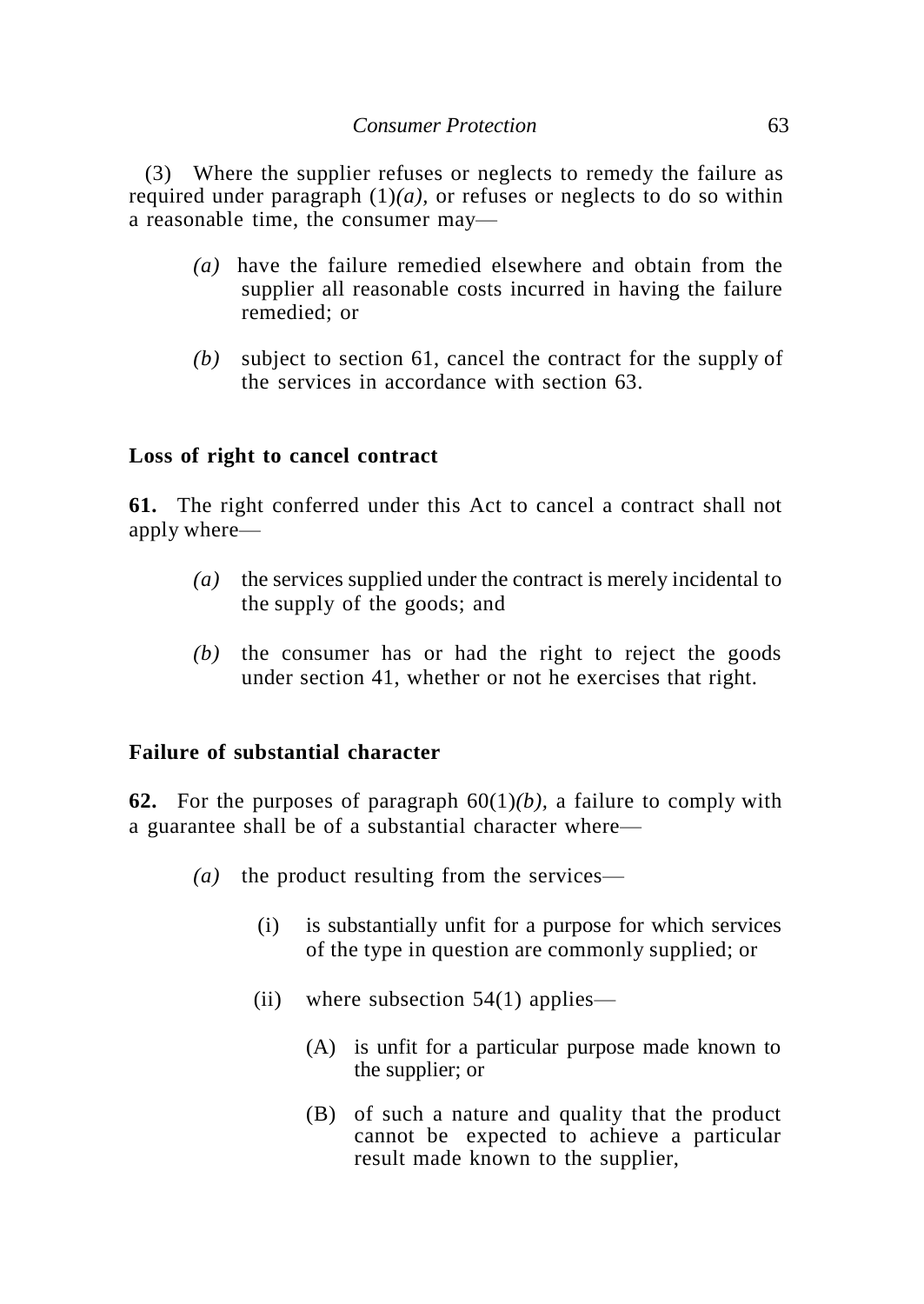and the product cannot easily and within a reasonable time be remedied to make it fit for the particular purpose or to achieve the particular result; or

*(b)* the product resulting from the services is unsafe.

# **Rules applying to cancellation of contract**

**63.** (1) A cancellation of a contract for the supply of services shall not take effect—

- *(a)* before the time at which the cancellation is communicated to the supplier; or
- *(b)* where it is not reasonably practicable to communicate with the supplier, before the time at which the consumer indicates to the supplier, by means which are reasonable in the circumstances, his intention to cancel the contract.

(2) Subject to subsection (3), a cancellation of the contract may be communicated by words or conduct or both which indicate the intention of the consumer to cancel the contract, and it shall not be necessary to use any particular form of words, as long as the intention to cancel is clear.

(3) Where it is reasonably practicable to communicate with the supplier, subsection (2) shall take effect subject to any express provision in the contract requiring notice of cancellation to be in writing.

### **Effect of cancellation of contract**

**64.** (1) Where the consumer exercises the right conferred under this Act to cancel a contract for the supply of services—

*(a)* the consumer shall be entitled to obtain from the supplier a refund of any money paid or other consideration provided in respect of the services unless a court or the Tribunal, as the case may be, orders that the supplier may retain the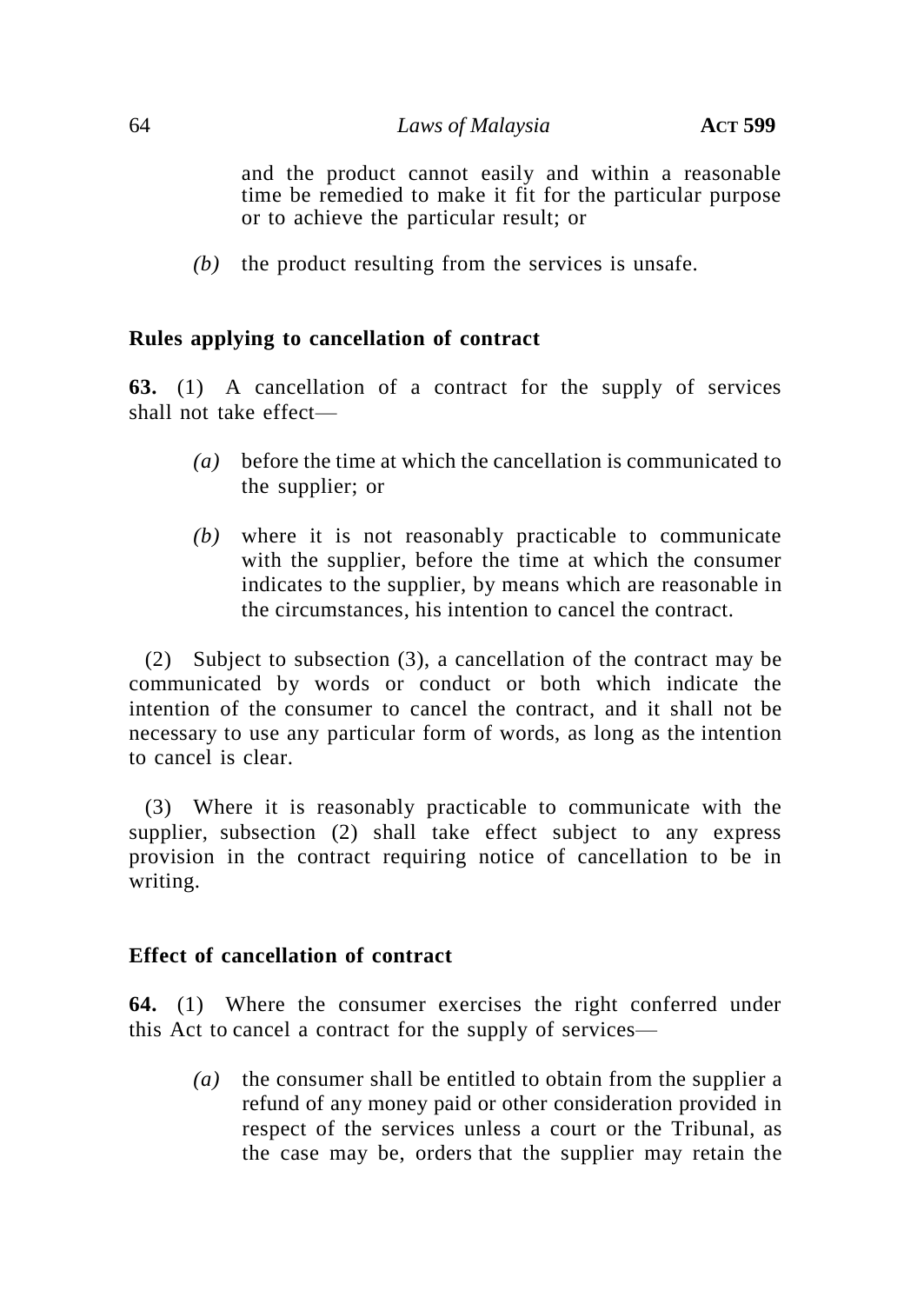whole or any part of the money paid or other consideration provided by the consumer;

- *(b)* in so far as the contract has been performed at the time of the cancellation, no party shall by reason of the cancellation be divested of any property transferred or money paid under the contract, except as provided under paragraph *(a)*; and
- *(c)* in so far as the contract remains unperformed at the time of the cancellation, no party shall be obliged or entitled to perform it further.
- (2) Nothing in subsection (1) shall affect—
	- *(a)* the right of a party to recover damages in respect of a misrepresentation or the repudiation or breach of the contract by another party;
	- *(b)* the right of the consumer to obtain damages under subparagraph  $60(1)(b)(ii)$  or subsection  $60(2)$  for failure to comply with a guarantee; or
	- *(c)* the right of the consumer under this Act to reject goods supplied in connection with the services.

# **Power of court to grant ancillary relief**

**65.** (1) Where the consumer cancels a contract for the supply of services under this Act, a court, in any proceedings or on an application made for the purpose, may make any order or orders granting relief under this section as it thinks just and practicable to do so.

(2) An application for an order under this section may be made  $by-$ 

- *(a)* the consumer;
- *(b)* the supplier; or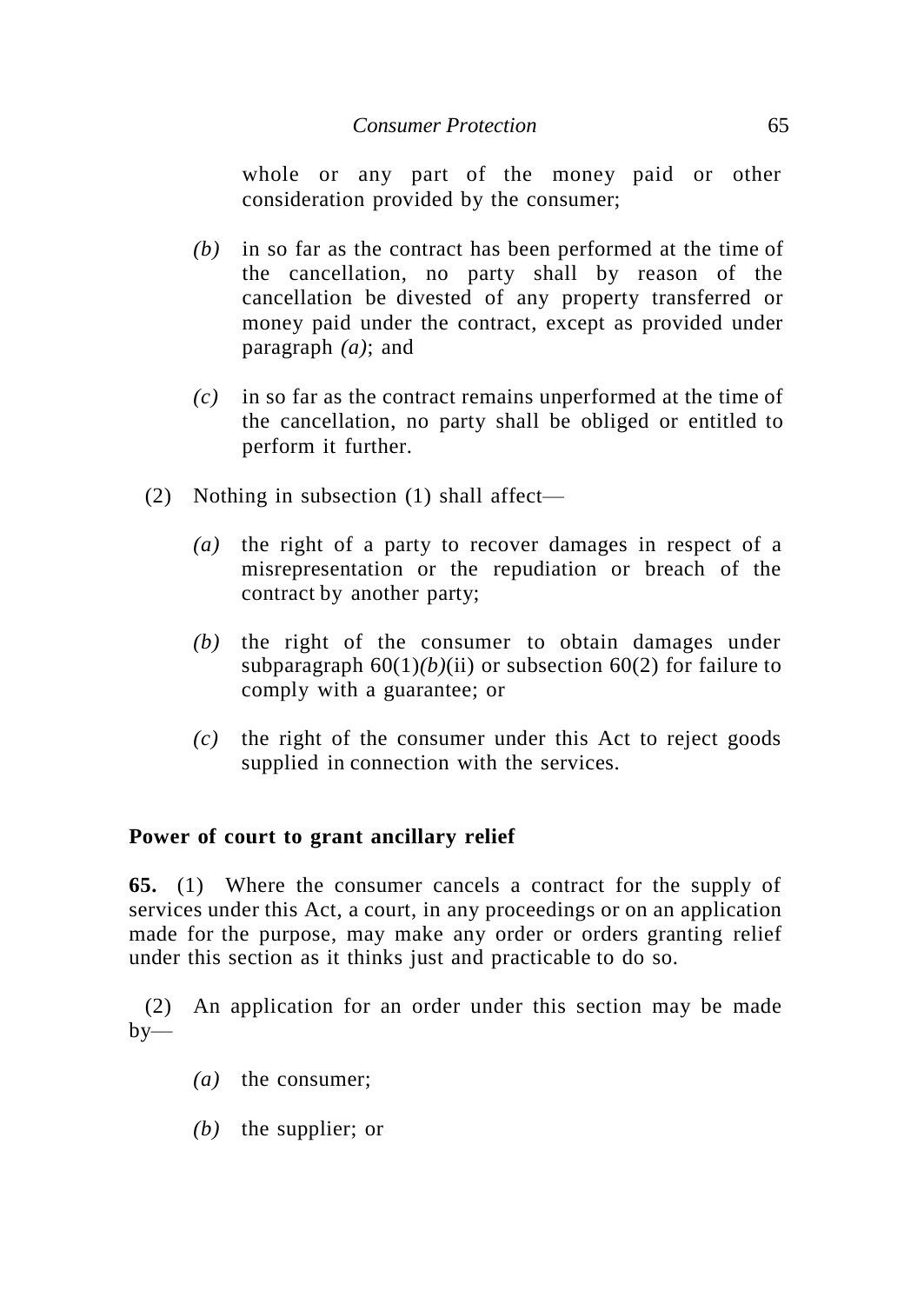- *(c)* any other person who has suffered loss.
- (3) An order under this section may—
	- *(a)* vest in any party to the proceedings the whole or any part of any real or personal property that was the subject of the contract or was the whole or part of the consideration for it;
	- *(b)* direct any party to the proceedings to transfer or assign to any other such party or to give him the possession of the whole or any part of any real or personal property that was the subject of the contract or was the whole or part of the consideration for it;
	- *(c)* without prejudice to any right to recover damages, direct any party to the proceedings to pay to any other such party such sum as the court thinks just; or
	- *(d)* permit a supplier to retain the whole or any part of any money paid or other consideration provided in respect of the services under the contract.

(4) An order under subsection (1) or any provision of it, may be made on and subject to such terms and conditions as the court thinks fit, not being a term or condition that would have the effect of preventing a claim for damages by any party.

(5) In considering whether to make an order under this section, and in considering the terms and conditions it proposes to impose, the court shall have regard to the following:

- *(a)* any benefit or advantage obtained by the consumer by reason of anything done by the supplier in or for the purpose of supplying the services;
- *(b)* the value, in the opinion of the court, of any work or services performed by the supplier in or for the purpose of supplying the services;
- *(c)* any expenditure incurred by the consumer or the supplier in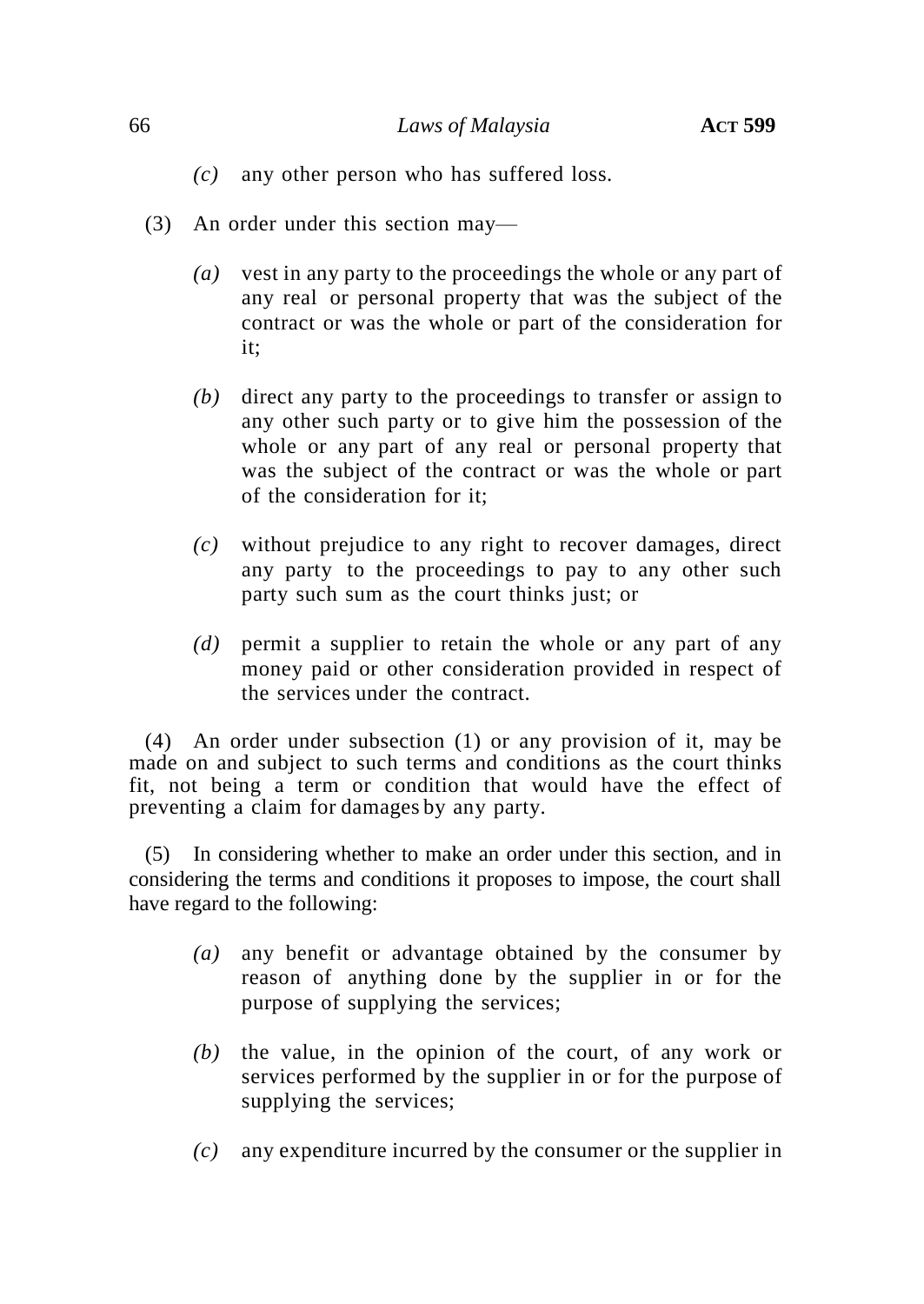or for the purpose of the performance of the services;

- *(d)* the extent to which the supplier or the consumer was or would have been able to perform the contract in whole or in part; and
- *(e)* such other matters as the court thinks fit.

(6) No order under paragraph (3)*(a)* shall be made if it would have the effect of depriving a person, not being a party to the contract, of the possession of, or any estate or interest in, any property acquired by him in good faith and for valuable consideration.

(7) No order shall be made under this section in respect of any property if any party to the contract has so altered his position in relation to the property, whether before or after the cancellation of the contract, that having regard to all the relevant circumstances, it would, in the opinion of the court, be inequitable to any party to make such an order.

#### PART X

#### PRODUCT LIABILITY

#### **Interpretation**

**66.** (1) In this Part, unless the context otherwise requires—

"agricultural produce" means any produce of the soil, of stock farming or of fisheries;

"damage" means death or personal injury, or any loss of or damage to any property, including land, as the case may require;

"dependant" has the same meaning as in the Civil Law Act 1956 [*Act 67*];

"producer", in relation to a product, means—

*(a)* the person who manufactured it;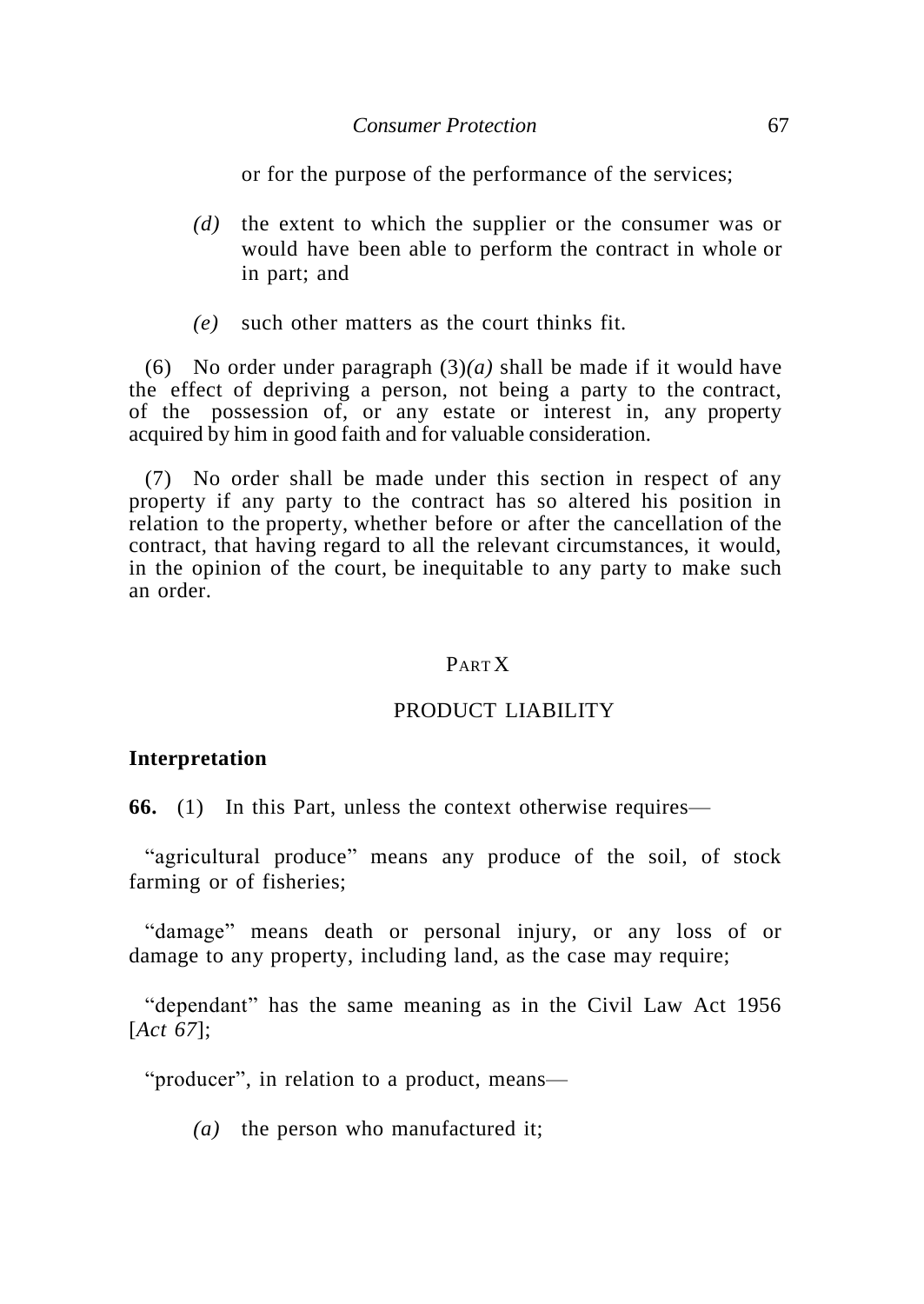- *(b)* in the case of a substance which is not manufactured but is won or abstracted, the person who won or abstracted it;
- *(c)* in the case of a product which is not manufactured, won or abstracted but the essential characteristics of which are attributable to an industrial or other process having been carried out, the person who carried out that process;

"product" means any goods and, subject to subsection (2), includes a product which is comprised in another product, whether by virtue of being a component part, raw material or otherwise.

(2) For the purposes of this Part, a person who supplies any product in which other products are comprised therein, whether by virtue of being a component part, raw material or otherwise, shall not be treated by reason only of his supply of that product as supplying any of the products so comprised therein.

# **Meaning of "defect"**

**67.** (1) Subject to subsections (2) and (3), there is a defect in a product for the purposes of this Part if the safety of the product is not such as a person is generally entitled to expect.

(2) In determining what a person is generally entitled to expect in relation to a product, all relevant circumstances shall be taken into account including—

- *(a)* the manner in which, and the purposes for which, the product has been marketed;
- *(b)* the get-up of the product;
- *(c)* the use of any mark in relation to the product;
- *(d)* instructions for or warnings with respect to doing or refraining from doing anything with or in relation to the product;
- *(e)* what may reasonably be expected to be done with, or in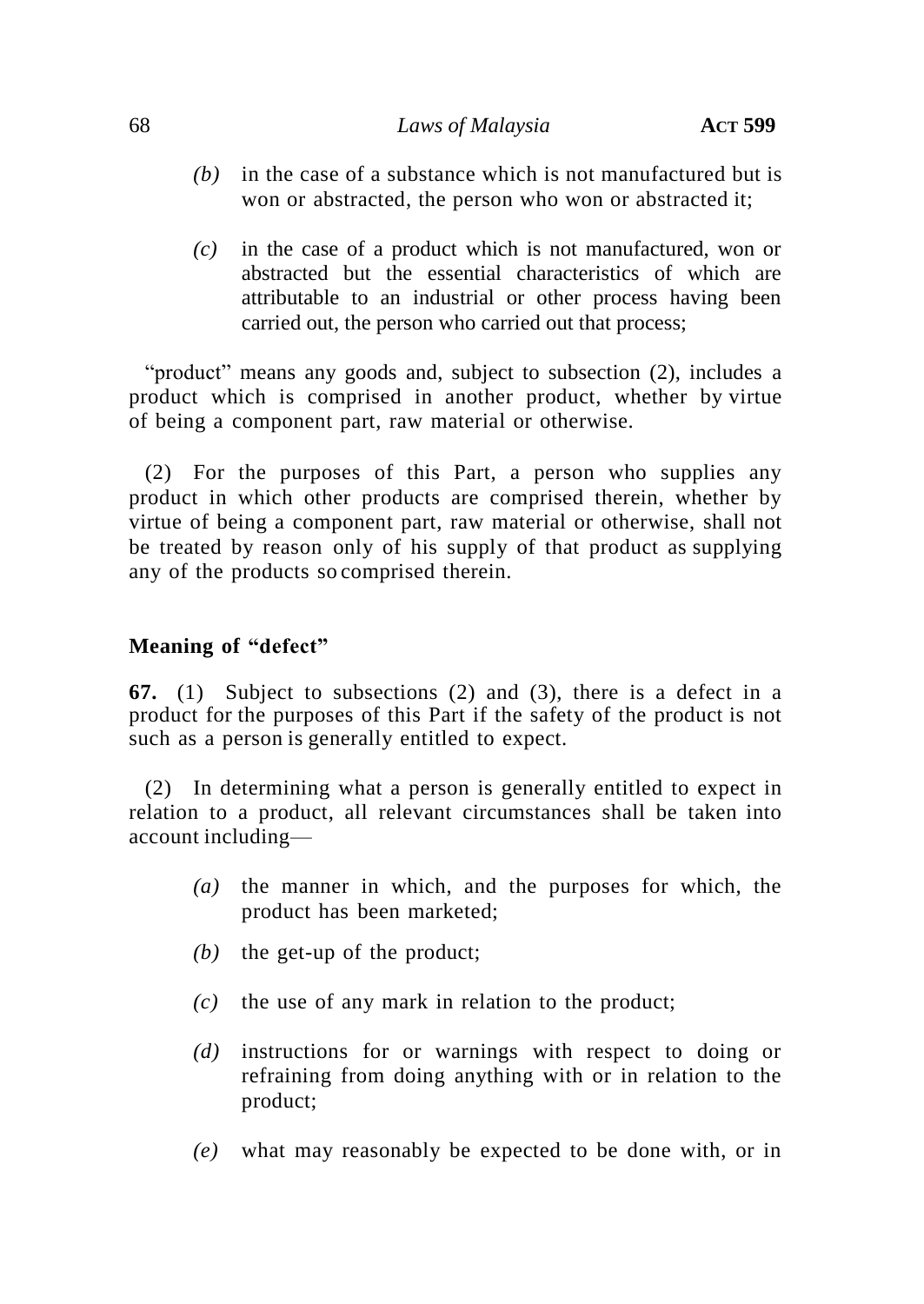relation to, the product; and

*(f)* the time when the product was supplied by its producer to another person.

(3) Nothing in this section shall require a defect to be inferred from the mere fact that the safety of a product which is subsequently supplied is greater than the safety of the product in question.

 $(4)$  For the purposes of this section, "safety", in relation to a product, shall include—

- *(a)* safety with respect to products comprised therein;
- *(b)* safety in the context of risk of damage to property; and
- *(c)* safety in the context of risk of death or personal injury.

#### **Liability for defective products**

**68.** (1) Where any damage is caused wholly or partly by a defect in a product, the following persons shall be liable for the damage:

- *(a)* the producer of the product;
- *(b)* the person who, by putting his name on the product or using a trade mark or other distinguishing mark in relation to the product, has held himself out to be the producer of the product; and
- *(c)* the person who has, in the course of his business, imported the product into Malaysia in order to supply it to another person.

(2) Where damage is caused wholly or partly by a defect in a product, the person who suffered the damage may within a reasonable period after the damage occurs request the supplier to identify any or all of the persons referred to in subsection (1), whether or not he is or they are still in existence.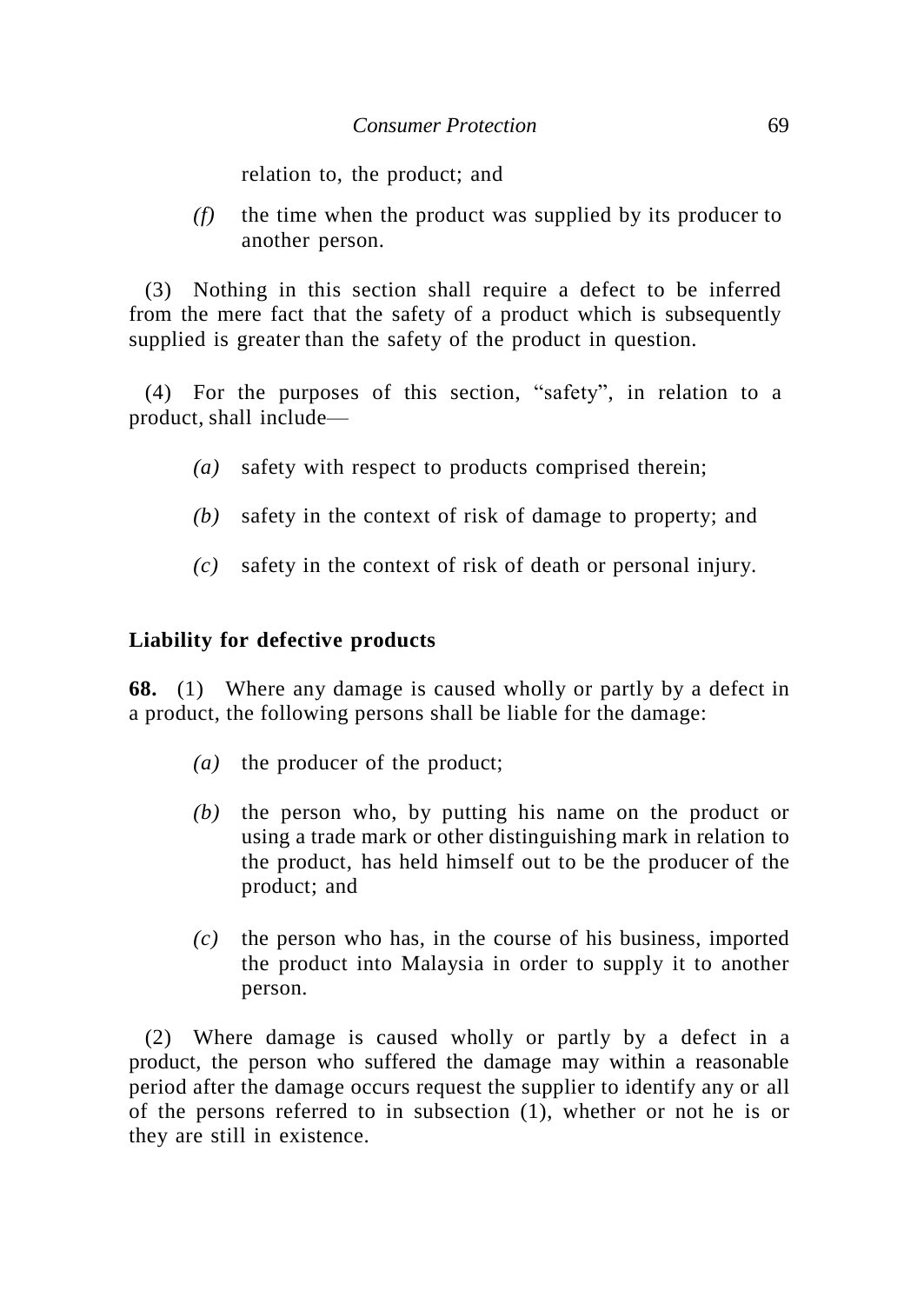(3) For the purpose of subsection (2), it is immaterial whether the supplier supplied the defective product to—

- *(a)* the person who suffered the damage;
- *(b)* the producer of a product in which the defective product is comprised therein; or
- *(c)* any other person.

(4) Where the supplier fails to comply with a request under subsection (2) within a reasonable time having regard to all the circumstances, the supplier shall be held liable for the loss or damage.

(5) This section shall not apply to a person in respect of any defect in agricultural produce if the only supply of the agricultural produce by the person to another person was at a time when the agricultural produce has not undergone any industrial process.

(6) Where two or more persons are liable under this Part for the same damage, their liability shall be joint and several.

(7) This section shall be without prejudice to any liability arising otherwise than under this Part.

(8) The Minister may, by order published in the *Gazette*, declare that no proceeding shall be brought before the Tribunal or any court in respect of any defect in any goods after the expiry of such period calculated from the date of manufacture of such goods or class or both of such goods as may be specified in the order; and upon the making of such declaration, no proceeding shall be brought in respect of such defect before the Tribunal or any court.

### **Extent of liability for loss or damage**

**69.** (1) Where any damage is caused wholly or partly by a defect in a product, the liability of the person liable for the damage under section 68 shall not include the loss of or damage to—

*(a)* the defective product;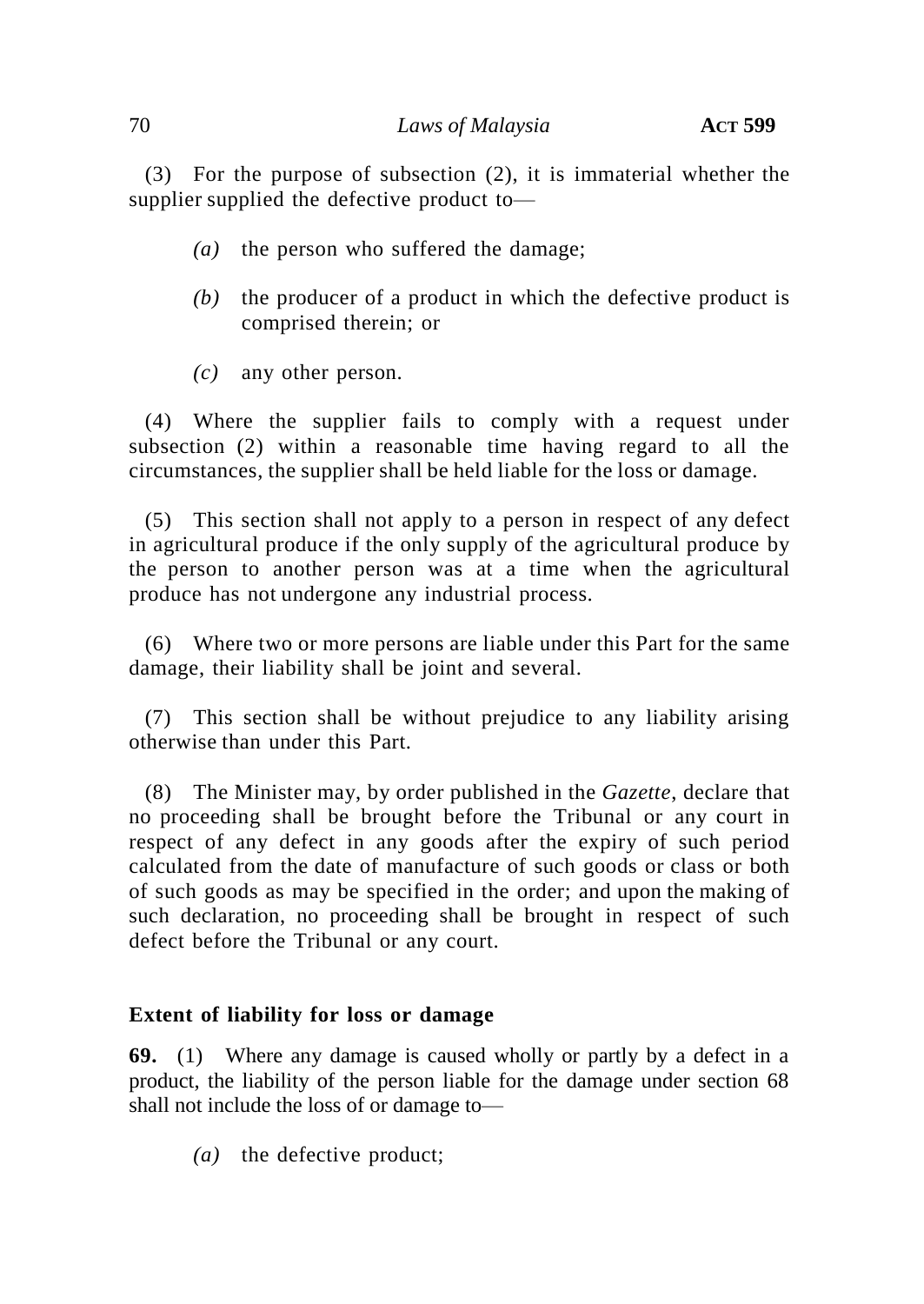- *(b)* the whole or any part of the product which comprises the defective product; or
- *(c)* any property which at the time it is lost or damaged is not—
	- (i) of a description of property ordinarily intended for private use, occupation or consumption; and
	- (ii) intended by the person suffering the loss or damage mainly for his own private use, occupation or consumption.

(2) For the purposes of paragraph (1)*(c),* loss or damage to property shall be deemed to have occurred at the earliest time at which a person with an interest in the property has knowledge of the material facts about the loss or damage.

- (3) For the purposes of subsection (2)—
	- *(a)* the material facts about any loss of or damage to any property are such facts about the loss or damage as would lead a reasonable person with an interest in the property to consider the loss or damage sufficiently serious to justify his instituting proceedings for damages against a defendant who does not dispute liability and is able to satisfy a judgment against him;
	- *(b)* a person's knowledge includes knowledge which he may reasonably be expected to acquire—
		- (i) from facts observable or ascertainable by him; or
		- (ii) from facts ascertainable by him with the help of appropriate expert advice which it is reasonable for him to seek:

Provided that a person shall not be deemed to have knowledge of a fact ascertainable by him only with the help of expert advice unless he has failed to take all reasonable steps to obtain and where appropriate, to act on that advice.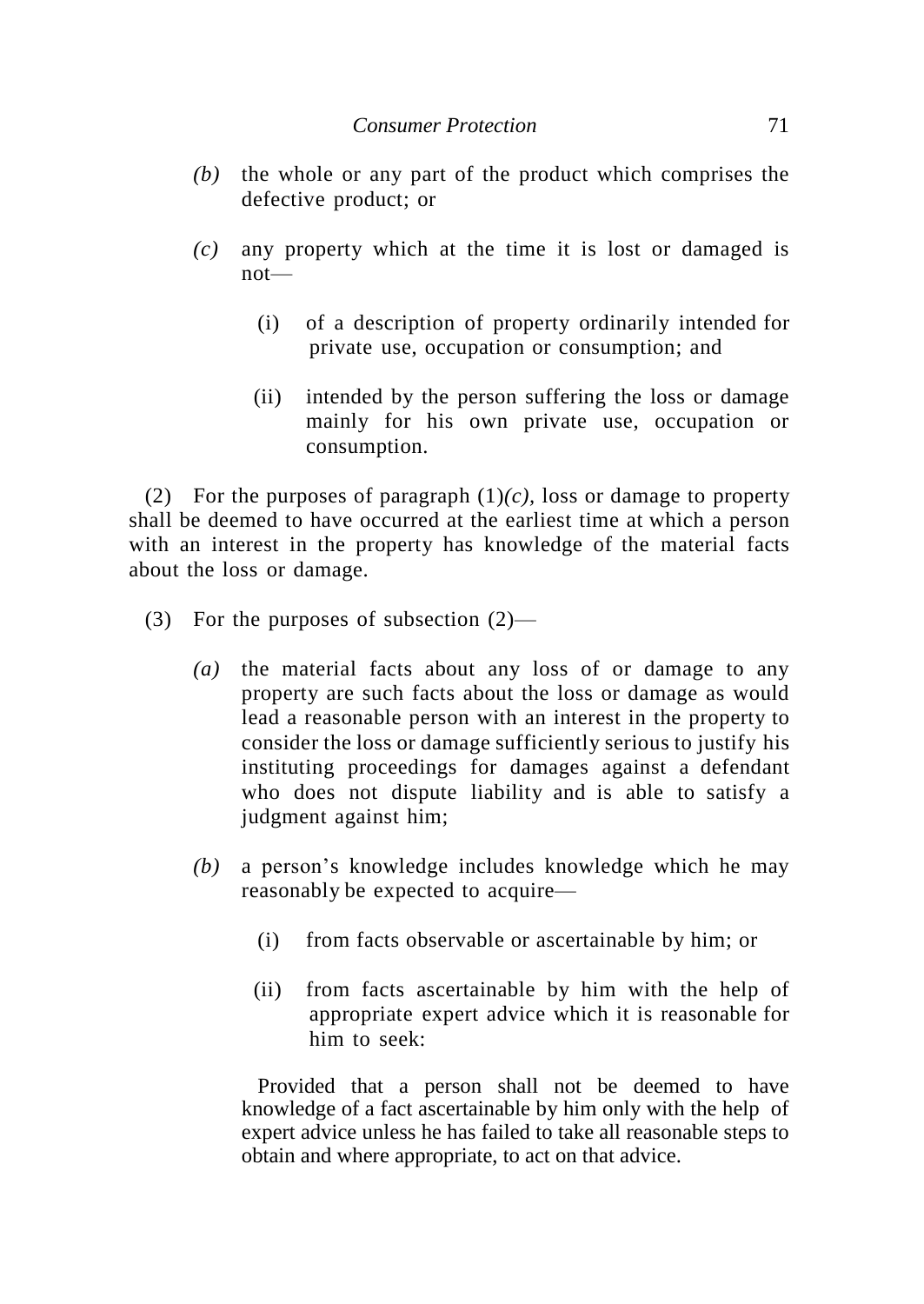### **Application of other written law**

**70.** (1) For the purposes of a claim under the Civil Law Act 1956, any damage for which a person is liable under section 68 shall be deemed to have been caused by the person's wrongful act, neglect or default.

(2) Where the person who suffered the damage caused wholly or partly by a defect in a product dies after suffering the damage, the request to the supplier under subsection 68(3) may, for the purposes of a claim under the Civil Law Act 1956, be made by the personal representative or dependant, as the case may be, of the deceased person.

(3) Where any damage is caused partly by a defect in a product and partly by the fault of the person who suffered the damage, the Civil Law Act 1956 shall have effect as if the defect were the fault of every person liable under this Part for the damage caused by the defect.

(4) For the purposes of any written law conferring jurisdiction on any court with respect to any matter, liability for damage under this Part shall be treated as liability in tort.

 $(5)$  For the purposes of subsection  $(3)$ , "fault" has the same meaning asin the Civil Law Act 1956.

### **Prohibition on exclusion from liability**

**71.** The liability of a person under this Part to a person who has suffered damage caused wholly or partly by a defect in a product, or to a dependant of such a person, shall not be limited or excluded by any contract term, notice or other provision.

### **Defences**

**72.** (1) In any civil proceeding under this Part against any person in respect of a defect in a product, it shall be a defence for that person to show—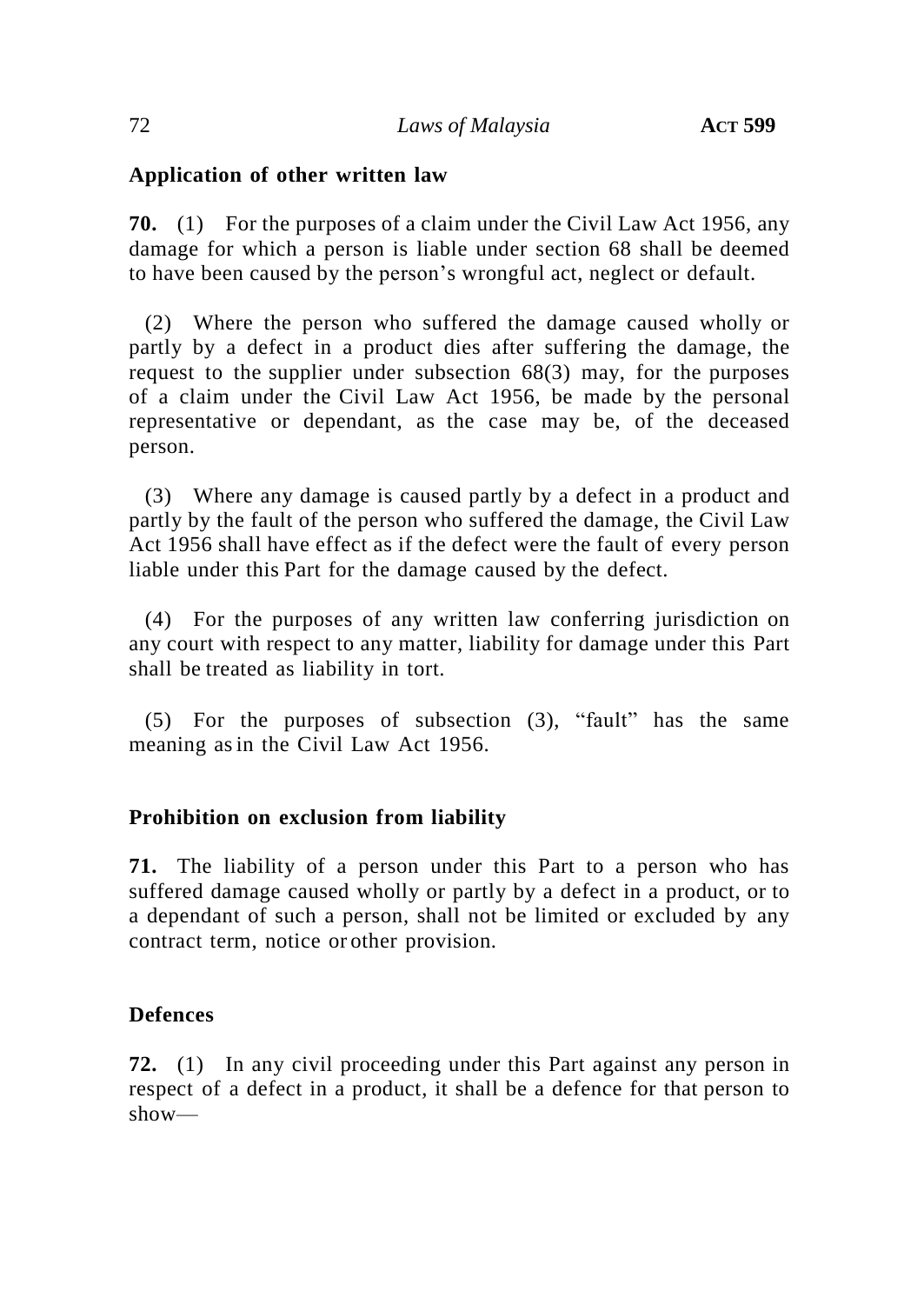- *(a)* that the defect is attributable to compliance with any requirement imposed under any written law;
- *(b)* that he did not at any time supply the defective product to another person;
- *(c)* that the defect did not exist in the product at the relevant time;
- *(d)* that the state of scientific and technical knowledge at the relevant time was not such that a producer of products of the same description as the product in question may reasonably be expected to discover the defect if it had existed in his product while it was under his control; or
- *(e)* that the defect—
	- (i) is a defect in a product in which the product in question is comprised therein (the "subsequent" product"); and
	- (ii) is wholly attributable to—
		- (A) the design of the subsequent product; or
		- (B) compliance by the producer of the product in question with instructions given by the producer of the subsequent product.
- (2) For the purposes of subsection (1), "relevant time"—
	- *(a)* in relation to electricity, means the time at which it was generated, being a time before it was transmitted or distributed; and
	- *(b)* in relation to any other product, means—
		- (i) where section 68 applies, the time when the producer supplied the product to another person; and
		- (ii) where section 68 does not apply, the time when the product was last supplied by a person to whom section 68 applies to another person.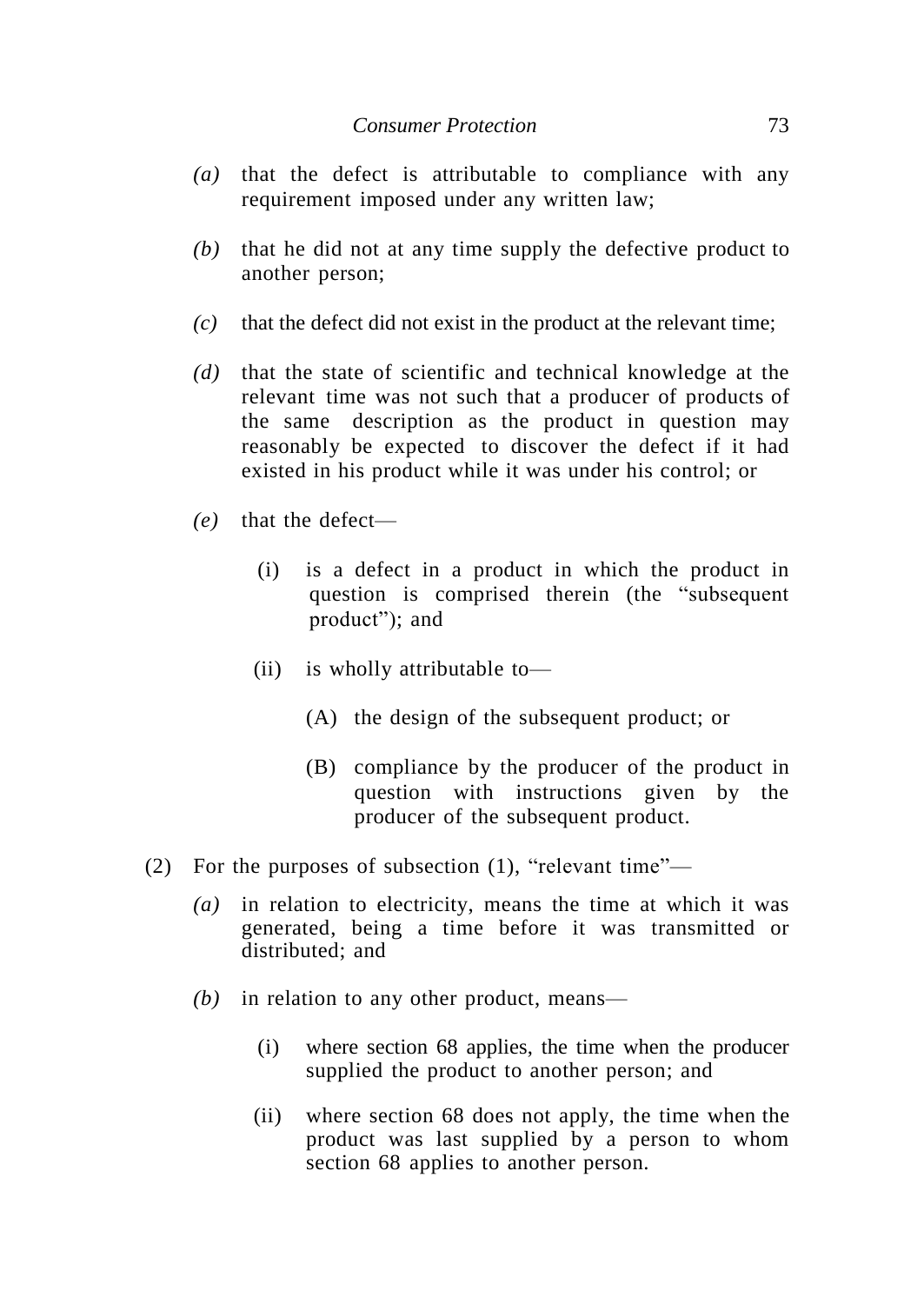## 74 *Laws of Malaysia* **ACT 599**

## PART XI

# THE NATIONAL CONSUMER ADVISORY COUNCIL

## **Establishment of the National Consumer Advisory Council**

**73.** (1) The Minister may establish the National Consumer Advisory Council to advise him on the following matters:

- *(a)* in respect of consumer issues and the operation of this Act;
- *(b)* the promotion of consumer protection and awareness in consumer affairs; and
- *(c)* any other matter which may be referred to it by the Minister for the proper and effective implementation of this Act and for the protection of consumers.

# **Membership of Council**

- **74.** (1) The Council shall consist of the following members:
	- *(a)* the Secretary General of the Ministry responsible for consumer affairs or his representative; and
	- *(b)* not more than sixteen other persons to represent the interests of consumers, manufacturers, suppliers, other non-governmental organizations and academicians.
	- (2) The members referred to in paragraph  $(1)(b)$ 
		- *(a)* shall be appointed by the Minister for a term not exceeding two years; and
		- *(b)* shall be eligible for reappointment upon expiry of his term of office.

(3) The Minister shall appoint from among the members of the Council a Chairman and a Deputy Chairman.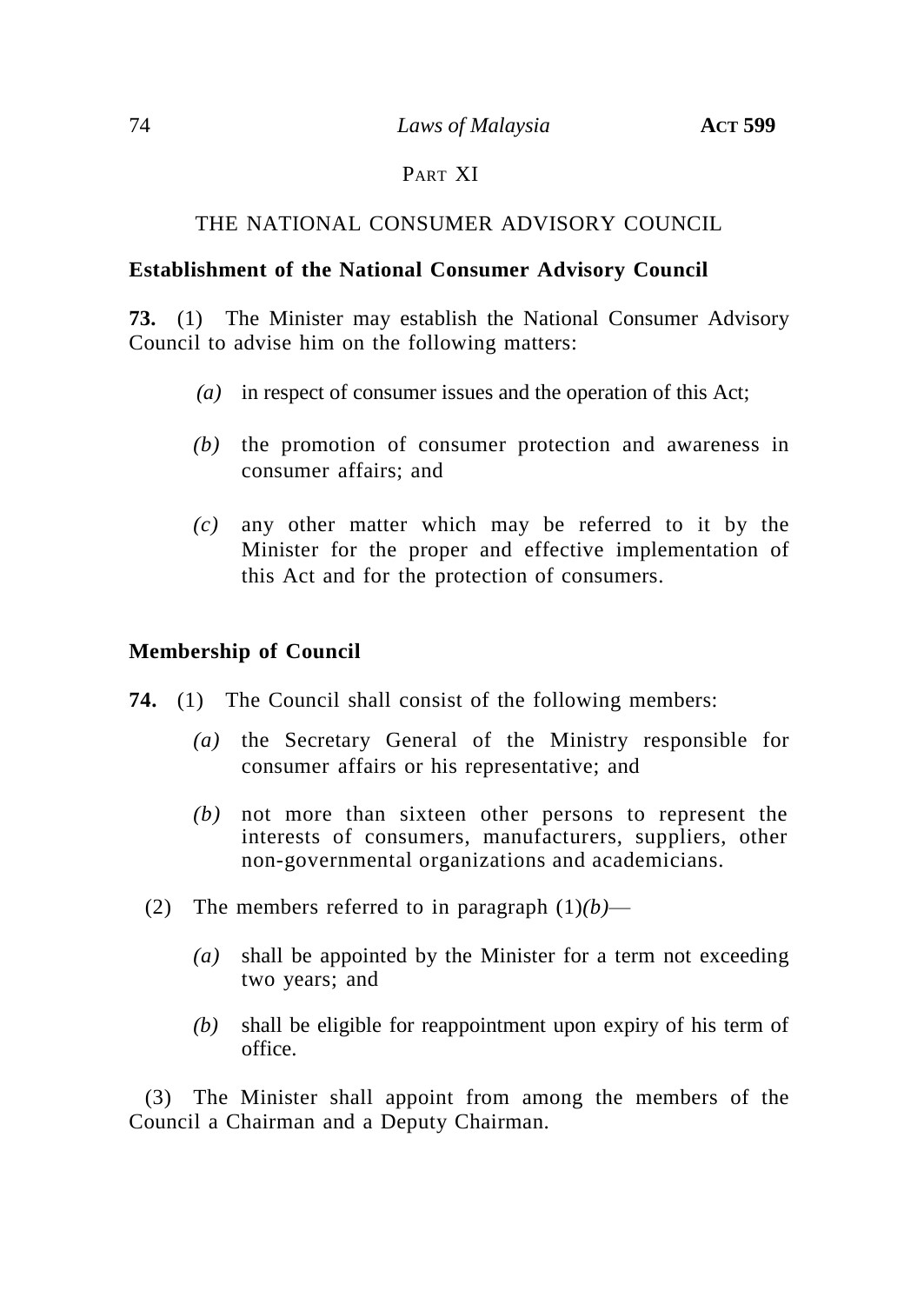## **Temporary exercise of functions of Chairman**

**75.** (1) Where the Chairman is for any reason unable to perform his functions or during any period of vacancy in the office of the Chairman, the Deputy Chairman shall perform the functions of the Chairman.

(2) Where both the Chairman and the Deputy Chairman are for any reason unable to perform the functions of the Chairman or during any period of vacancy in the offices of the Chairman and Deputy Chairman, the Minister may appoint any member of the Council to perform the functions of the Chairman.

(3) The Deputy Chairman or the member appointed under subsection (2), as the case may be, shall, during the period in which he is performing the functions of the Chairman under this section, be deemed to be the Chairman.

## **Vacation of office**

**76.** The office of a member of the Council referred to in paragraph 74(1)*(b)* shall become vacant—

- *(a)* upon the death of the member;
- *(b)* upon the member resigning from such office by letter addressed to the Minister; or
- *(c)* upon the expiration of his term of office.

### **Revocation of appointment**

**77.** The Minister may revoke the appointment of a member of the Council referred to in paragraph  $74(1)(b)$ —

*(a)* if his conduct, whether in connection with his duties as a member of the Council or otherwise, has been such as to bring discredit to the Council;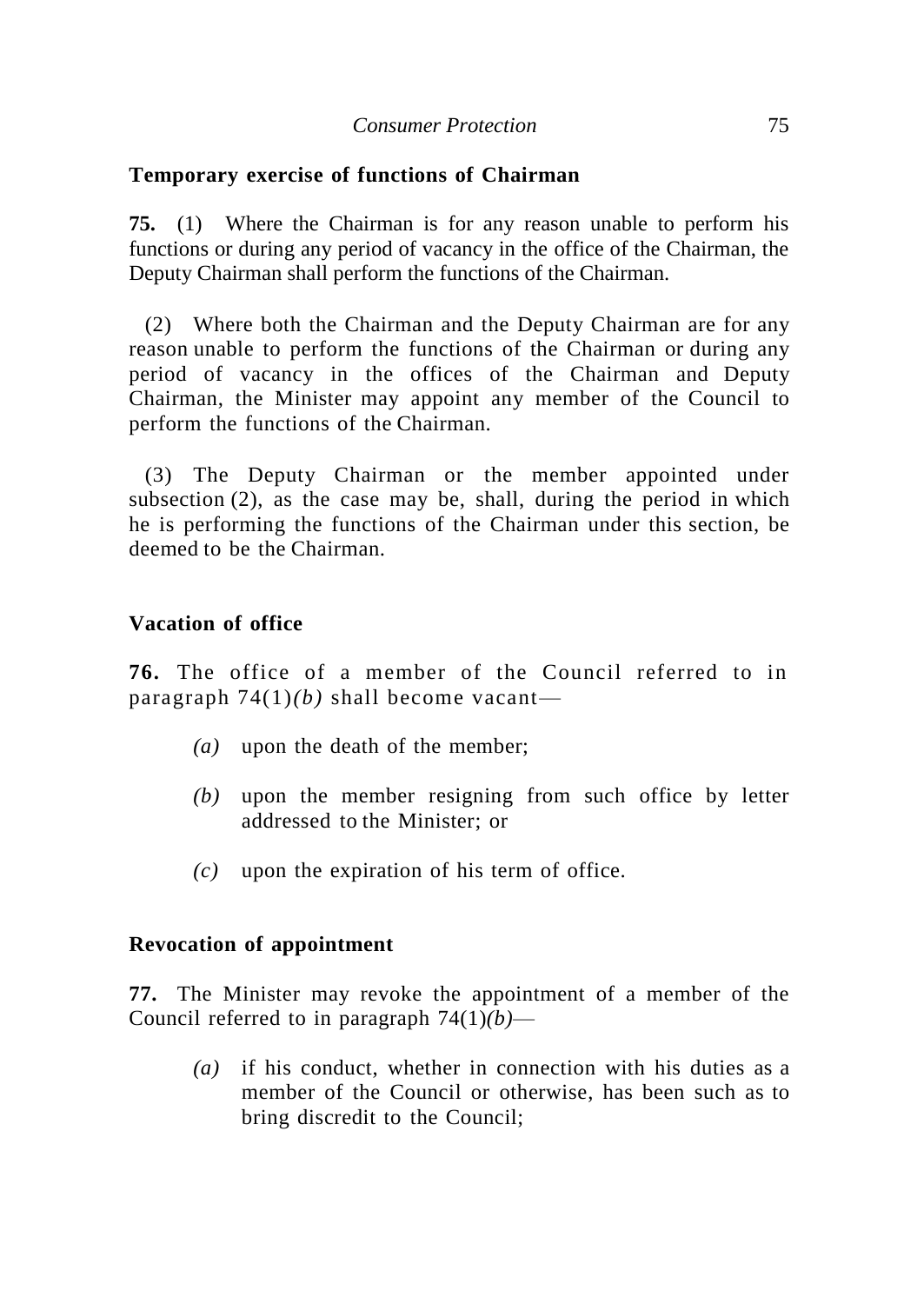### 76 *Laws of Malaysia* **ACT 599**

- *(b)* if he has become incapable of properly carrying out his duties as a member of the Council;
- *(c)* if there has been proved against him, or he has been convicted on, a charge in respect of—
	- (i) an offence involving fraud, dishonesty or moral turpitude;
	- (ii) an offence under a law relating to corruption;
	- (iii) an offence under this Act; or
	- (iv) any other offence punishable with imprisonment for more than two years;
- *(d)* if he is adjudicated a bankrupt;
- *(e)* if he has been found or declared to be of unsound mind or has otherwise become incapable of managing his affairs; or
- *(f)* if he absents himself from three consecutive meetings of the Council without obtaining leave in writing from the Chairman of the Council.

### **Resignation**

**78.** A member of the Council appointed under paragraph 74(1)*(b)* may at any time resign his office by a letter addressed to the Minister.

### **Filling of vacancy**

**79.** Where a member appointed under paragraph 74(1)*(b)* ceases to be a member of the Council, the Minister may appoint another person to fill the vacancy for the remainder of the term for which the vacating member was appointed.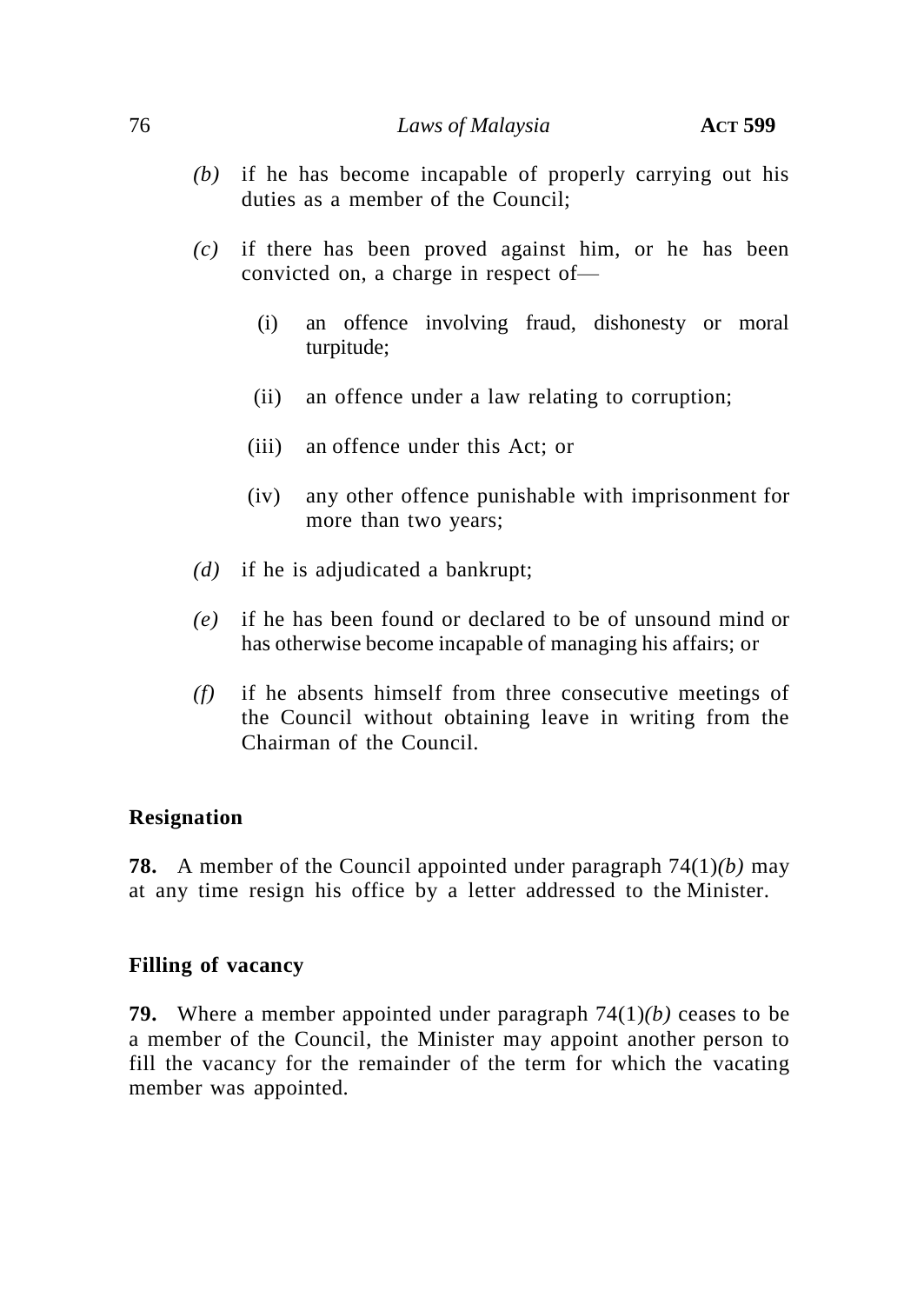# **Secretary to Council and other officers**

**80.** There shall be appointed a Secretary to the Council and such other officers as may be necessary to assist the Council.

## **Allowance**

**81.** The members of the Council appointed under paragraph 74(1)*(b)* shall be paid such allowances as the Minister may determine.

## **Council may invite others to meetings**

**82.** (1) The Council may invite any person to attend a meeting or deliberation of the Council for the purpose of advising it on any matter under discussion but that person shall not be entitled to vote at the meeting or deliberation.

(2) A person invited under subsection (1) shall be paid such fee as the Council may determine.

# **Validity of acts and proceedings**

**83.** No act done or proceeding taken under this Act shall be questioned on the ground of—

- *(a)* a vacancy in the membership of, or a defect in the constitution of, the Council; or
- *(b)* an omission, a defect or an irregularity not affecting the merit of the case.

### **Regulations relating to the Council**

**84.** The Minister may make such regulations as he thinks necessary or expedient in respect of this Part.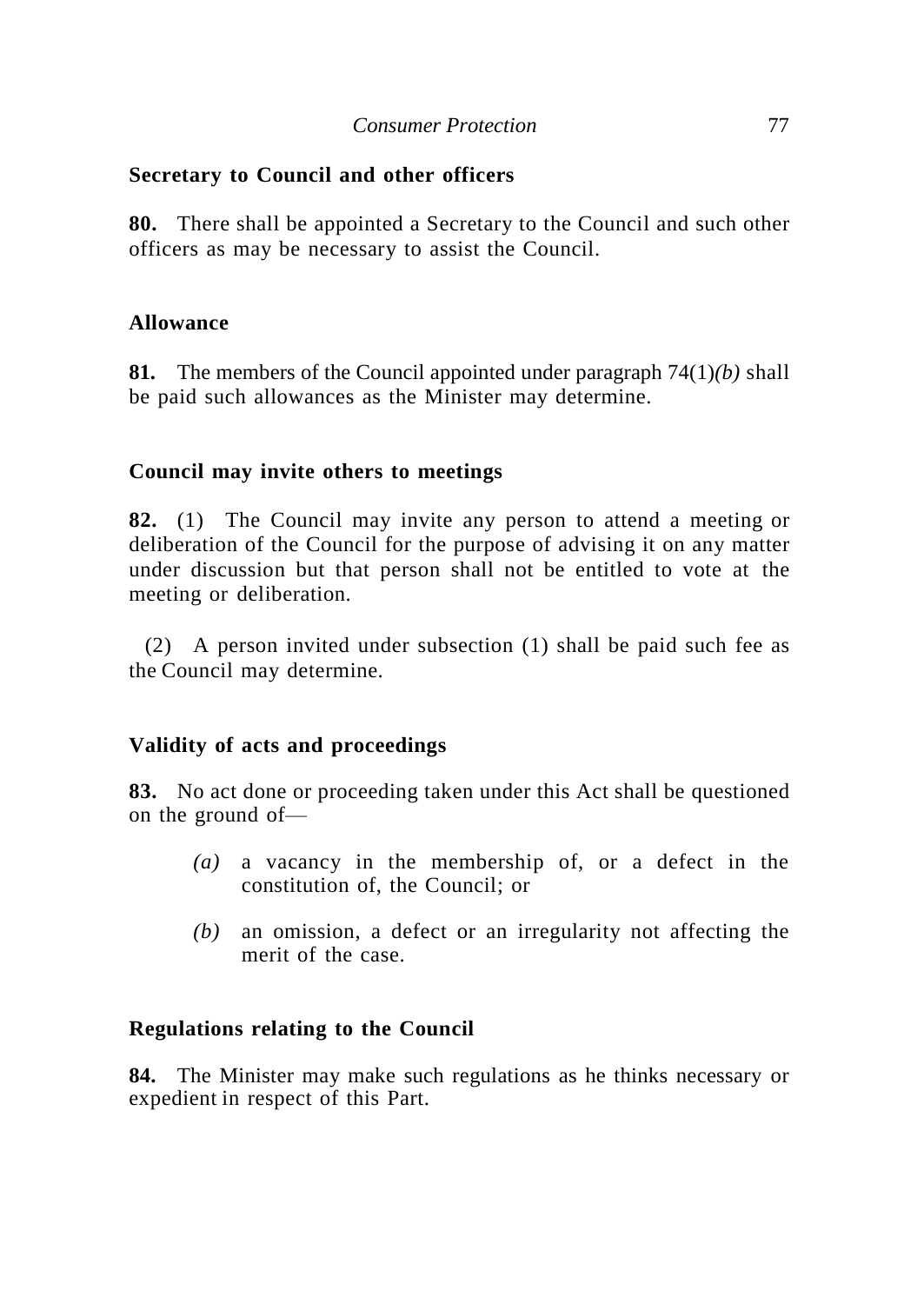# PART XIA

## COMMITTEE ON ADVERTISEMENT

#### **Committee on Advertisement**

**84A.** The Minister may establish a committee to be known as the Committee on Advertisement which shall have the following functions:

- *(a)* to advise the Minister on any aspect related to advertisement, including advertisement in contravention of Part II of this Act;
- *(b)* to examine complaints related to advertisements;
- *(c)* to issue or publicize information concerning the nature and characteristics of goods or services which may be prejudicial to the rights or may cause damage to the consumers; and
- *(d)* to do any other thing as it deems fit to enable it to perform its functions effectively or which is incidental to the performance of its functions.

### **Membership of Committee on Advertisement**

**84B.** (1) The Committee on Advertisement shall consist of the following members:

- *(a)* the Secretary General of the Ministry responsible for consumer affairs or his representative; and
- *(b)* not less than seven and not more than thirteen other persons to represent the interests of consumers, and any other person, as the Minister deems fit.
- (2) The members referred to in paragraph  $(1)(b)$ 
	- *(a)* shall be appointed by the Minister for a term not exceeding three years; and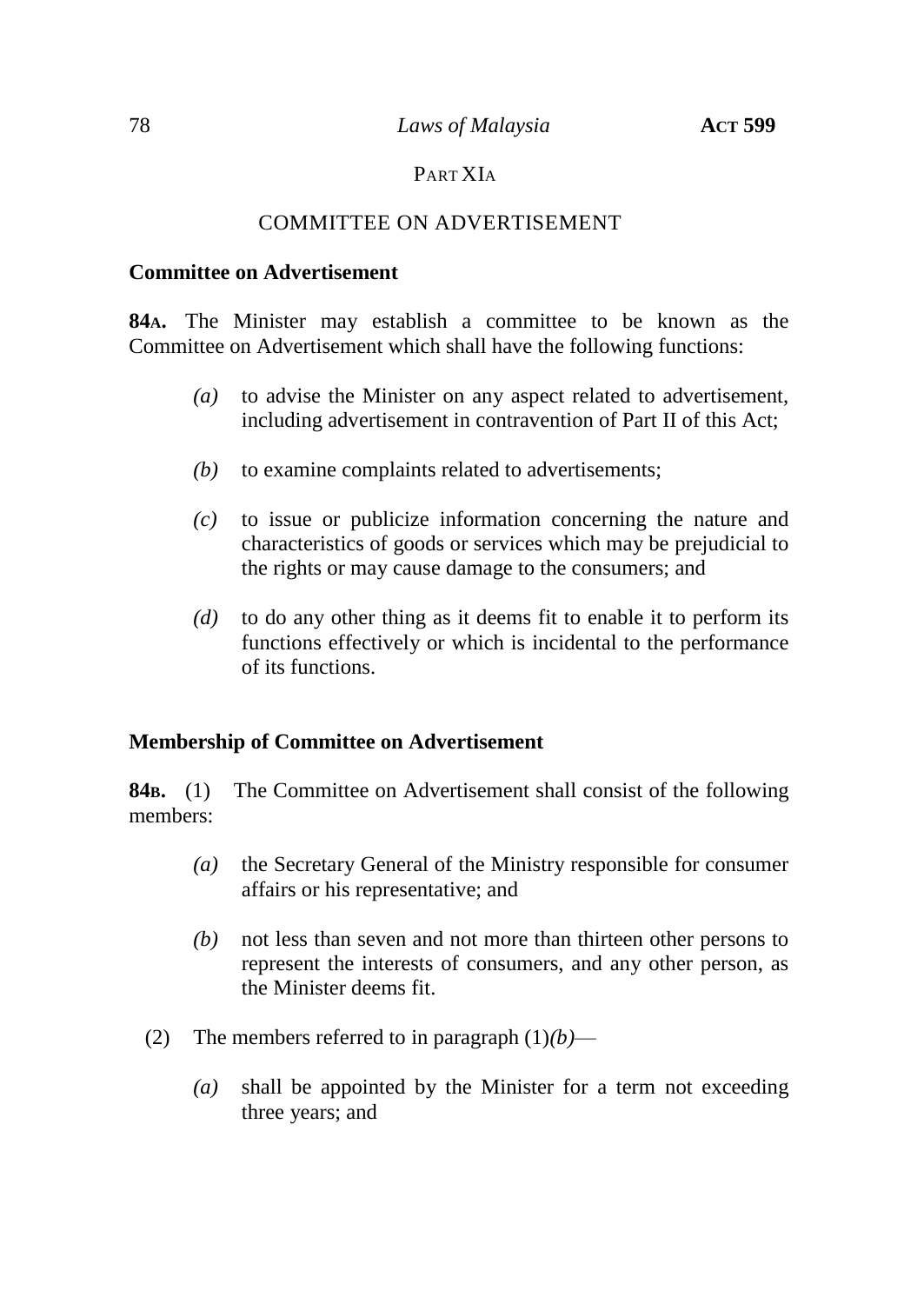*(b)* shall be eligible for reappointment upon the expiry of his term of office.

(3) The Minister shall appoint from among the members of the Committee of Advertisement a Chairman and a Deputy Chairman.

### **Provisions of Schedule to apply to Committee on Advertisement**

**84C.** (1) The provisions of the Schedule shall apply to the members of the Committee on Advertisement.

(2) The Minister may, by order published in the *Gazette*, amend the provisions of the Schedule.

## **Regulations relating to the Committee on Advertisement**

**84D.** The Minister may make such regulations as he thinks necessary or expedient to give full effect to the provisions of this Part.

### PART XII

# THE TRIBUNAL FOR CONSUMER CLAIMS

### **Establishment of the Tribunal for Consumer Claims**

**85.** There shall be established a tribunal to be known as the "Tribunal for Consumer Claims".

### **Membership of Tribunal**

**86.** (1) The Tribunal shall consist of the following members who shall be appointed by the Minister:

- *(a)* a Chairman and a Deputy Chairman from among members of the Judicial and Legal Service; and
- *(b)* not less than five members—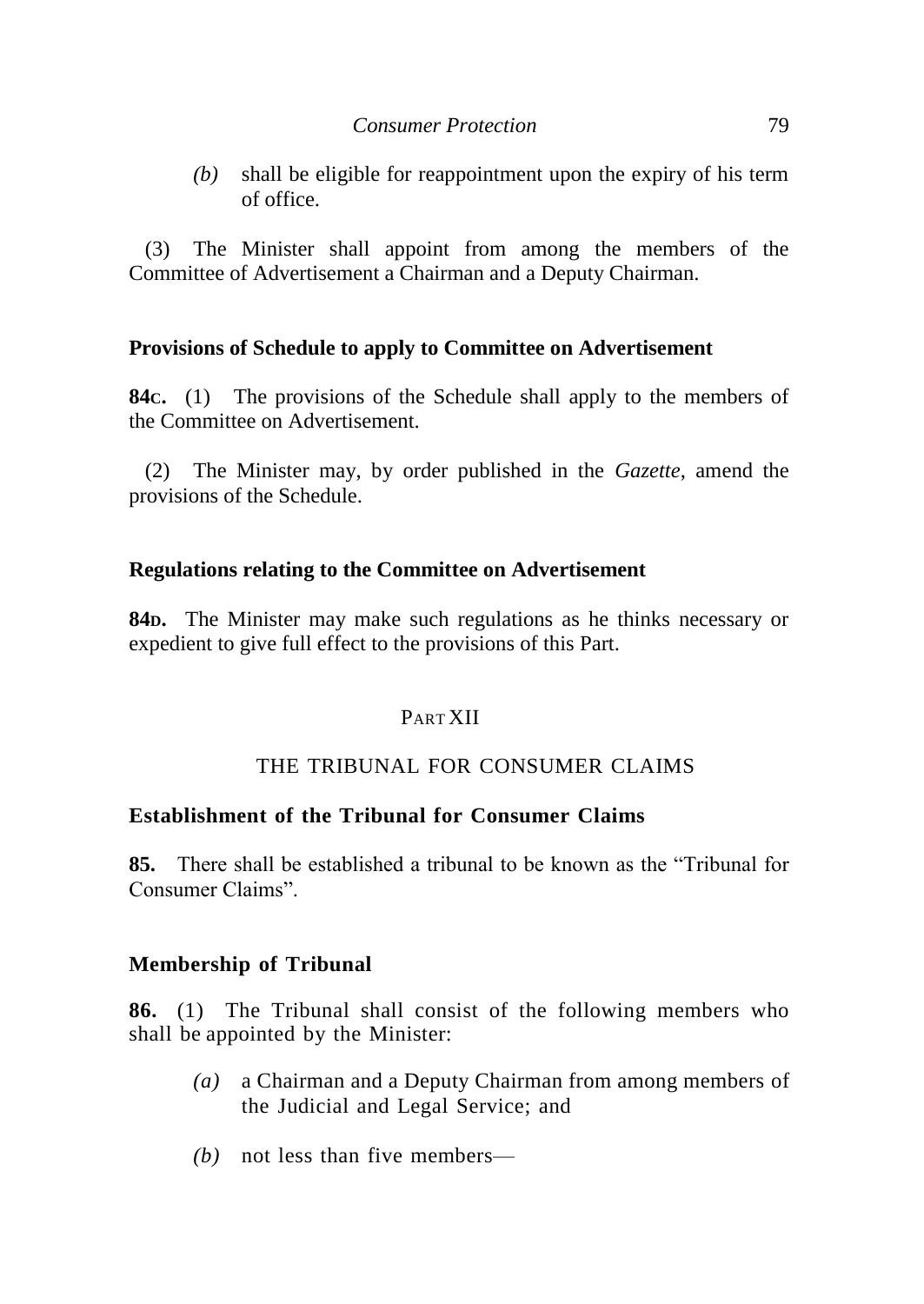# 80 *Laws of Malaysia* **ACT 599**

- (i) being persons who are members of the Judicial and Legal Service or who are qualified persons within the meaning of the Legal Profession Act 1976 [*Act 166*], Advocates Ordinance Sabah [*Sabah Cap. 2*] or Advocates Ordinance Sarawak [*Sarawak Cap. 110*], as the case may require;
- (ii) persons not falling within subparagraph (i) but are holding or have held the posts specified in the Fourth Schedule to the Subordinate Courts Act 1948 [*Act 92*]; or
- (iii) any combination of members from subparagraph (i) or  $(ii)$ .
- (2) The members referred to in paragraph  $(1)(b)$ 
	- *(a)* shall hold office for a term not exceeding three years; and
	- *(b)* shall be eligible for reappointment upon expiry of his term of office but shall not be appointed for more than three consecutive terms.

### **Temporary exercise of functions of Chairman**

**87.** Where the Chairman is for any reason unable to perform his functions or during any period of vacancy in the office of the Chairman, the Deputy Chairman shall perform the functions of the Chairman.

### **Vacation of office**

- **88.** The office of a member of the Tribunal shall become vacant—
	- *(a)* upon the death of the member;
	- *(b)* upon the member resigning from such office by giving three months' written notice to the Minister; or
	- *(c)* upon expiration of his term of office.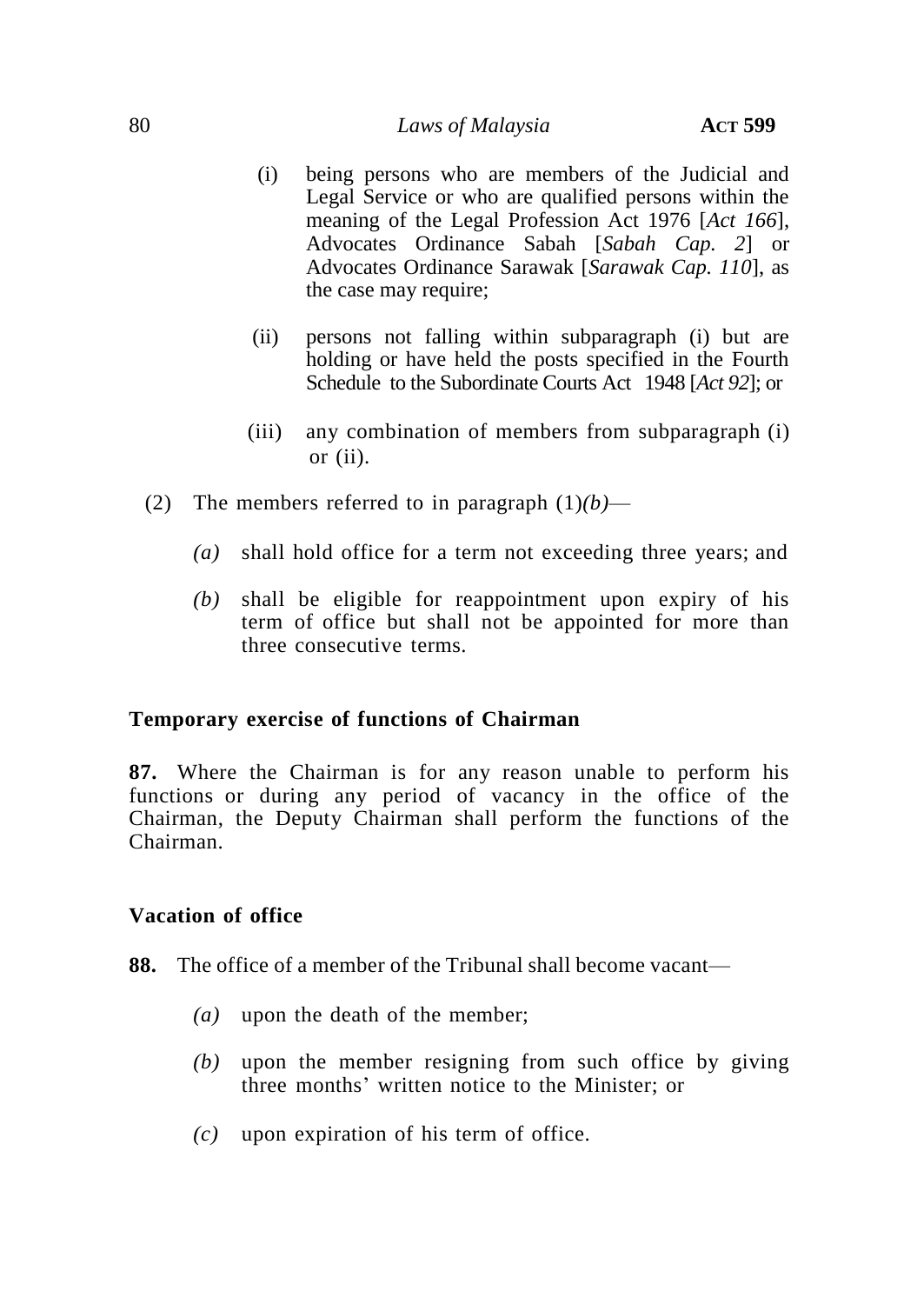#### **Revocation of appointment**

**89.** The Minister may revoke the appointment of a member of the Tribunal appointed under paragraph 86(1)*(b)*—

- *(a)* if his conduct, whether in connection with his duties as a member of the Tribunal or otherwise, has been such as to bring discredit to the Tribunal;
- *(b)* if he has become incapable of properly carrying out his duties as a member of the Tribunal;
- *(c)* if there has been proved against him, or he has been convicted on, a charge in respect of—
	- (i) an offence involving fraud, dishonesty or moral turpitude;
	- (ii) an offence under a law relating to corruption;
	- (iii) an offence under this Act; or
	- (iv) any other offence punishable with imprisonment for more than two years;
- *(d)* if he is adjudicated a bankrupt;
- *(e)* if he has been found or declared to be of unsound mind or has otherwise become incapable of managing his affairs; or
- *(f)* if he absents himself from three consecutive sittings of the Tribunal without leave of the Chairman.

#### **Resignation**

**90.** A member of the Tribunal appointed under paragraph 86(1)*(b)* may at any time resign his office by giving three months' written notice to the Minister.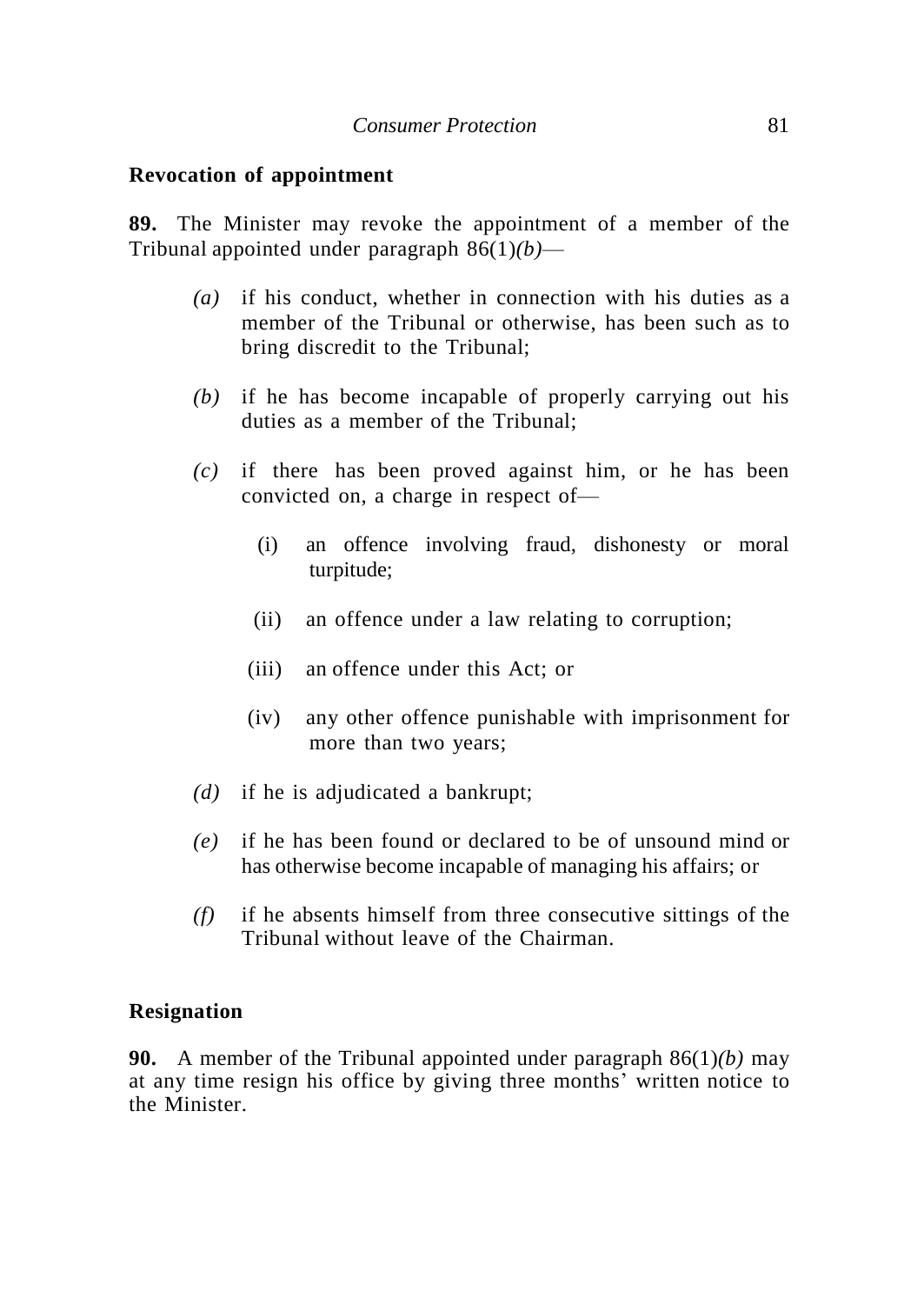# **Filling of vacancy**

**91.** Where a member ceases to be a member of the Tribunal, the Minister may appoint another person to fill the vacancy for the remainder of the term for which the vacating member was appointed.

## **Remuneration**

**92.** (1) The members of the Tribunal appointed under paragraph 86(1)*(a)* shall be paid such fixed allowances and other allowances as the Minister may determine.

(2) The members of the Tribunal appointed under paragraph 86(1)*(b)*  shall be paid—

- *(a)* a daily sitting allowance during the sitting of the Tribunal; and
- *(b)* a lodging, travelling and subsistence allowance, as the Minister may determine.

(3) The remuneration provided under subsections (1) and (2) shall be charged on the Consolidated Fund.

# **Secretary to Tribunal and other officers**

**93.** (1) There shall be appointed a Secretary to the Tribunal and such number of officers as may be necessary for carrying out the functions of the Tribunal.

(2) The Chairman shall have general control of the officers of the Tribunal.

(3) For the purposes of this Act, the Secretary to the Tribunal shall be deemed to be an officer of the Tribunal.

# **Public servant**

**94.** All members and officers of the Tribunal while discharging their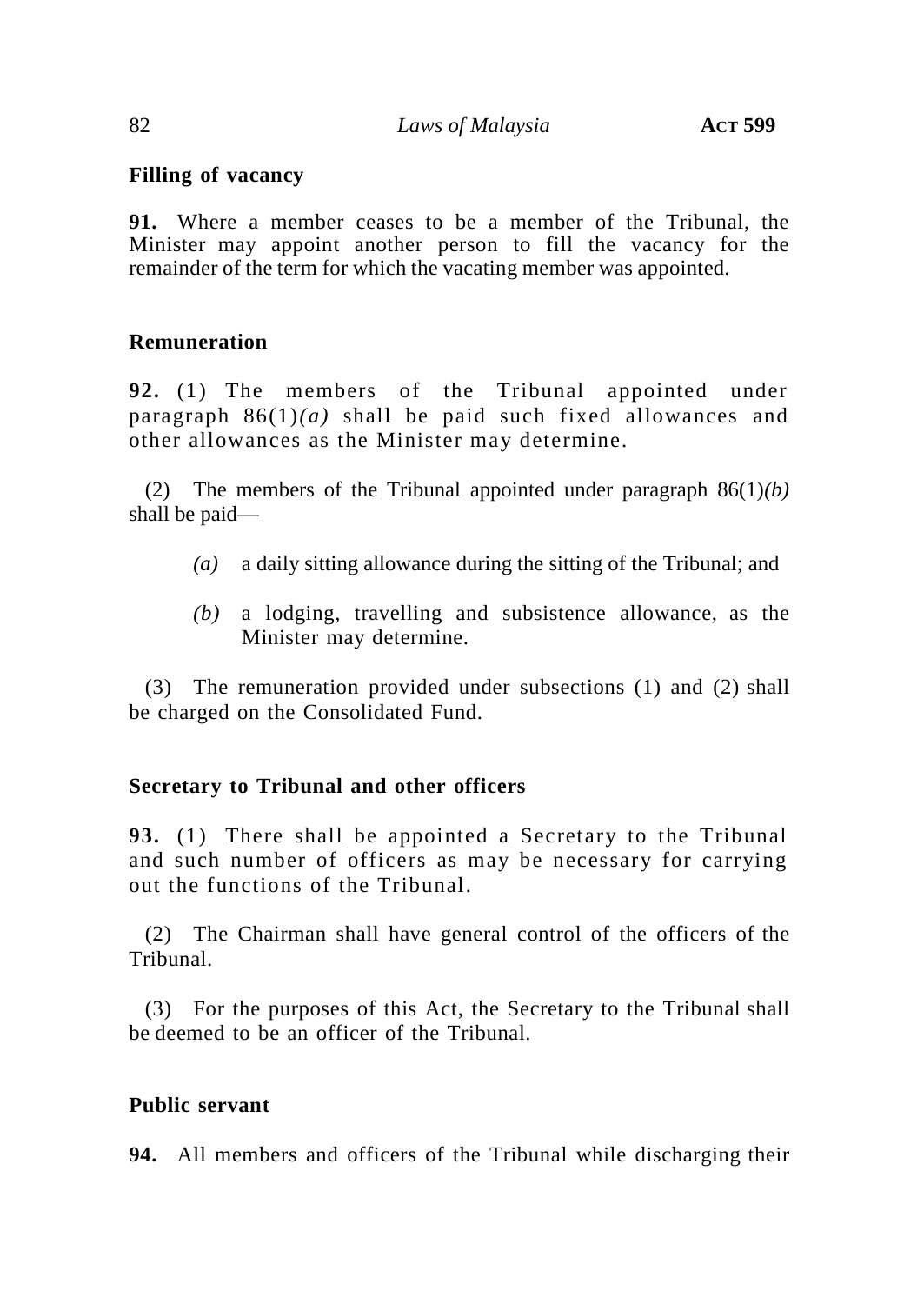duties as such members and officers, shall be deemed to be public servants within the meaning of the Penal Code.

#### **No action to lie against Tribunal**

**95.** The Public Authorities Protection Act 1948 [*Act 198*] shall apply to any action, suit, prosecution or proceedings against the Tribunal or against any member or officer of the Tribunal in respect of any act, neglect or default done or committed by him in such capacity.

#### **Sittings of Tribunal**

**96.** (1) The jurisdiction of the Tribunal shall be exercised by any of the following persons sitting alone:

- *(a)* the Chairman of the Tribunal;
- *(b)* the Deputy Chairman of the Tribunal; or
- *(c)* any member of the Tribunal selected by the Chairman.

(2) The Tribunal may sit in two or more sittings on such day and at such time and place as the Chairman may determine.

(3) If the person presiding over any proceedings in respect of a claim dies or becomes incapacitated, or is for any other reason unable to complete the hearing or dispose of the proceedings, the proceedings shall be heard afresh by another member of the Tribunal, unless the parties agree that the proceedings be continued by another member of the Tribunal.

(4) Where the term of appointment of any member of the Tribunal under this section expires during the pendency of any proceedings in respect of a claim, the term of his appointment shall be deemed to be extended until the final disposal of the claim.

#### **Commencement of proceedings**

**97.** A consumer may lodge with the Tribunal a claim in the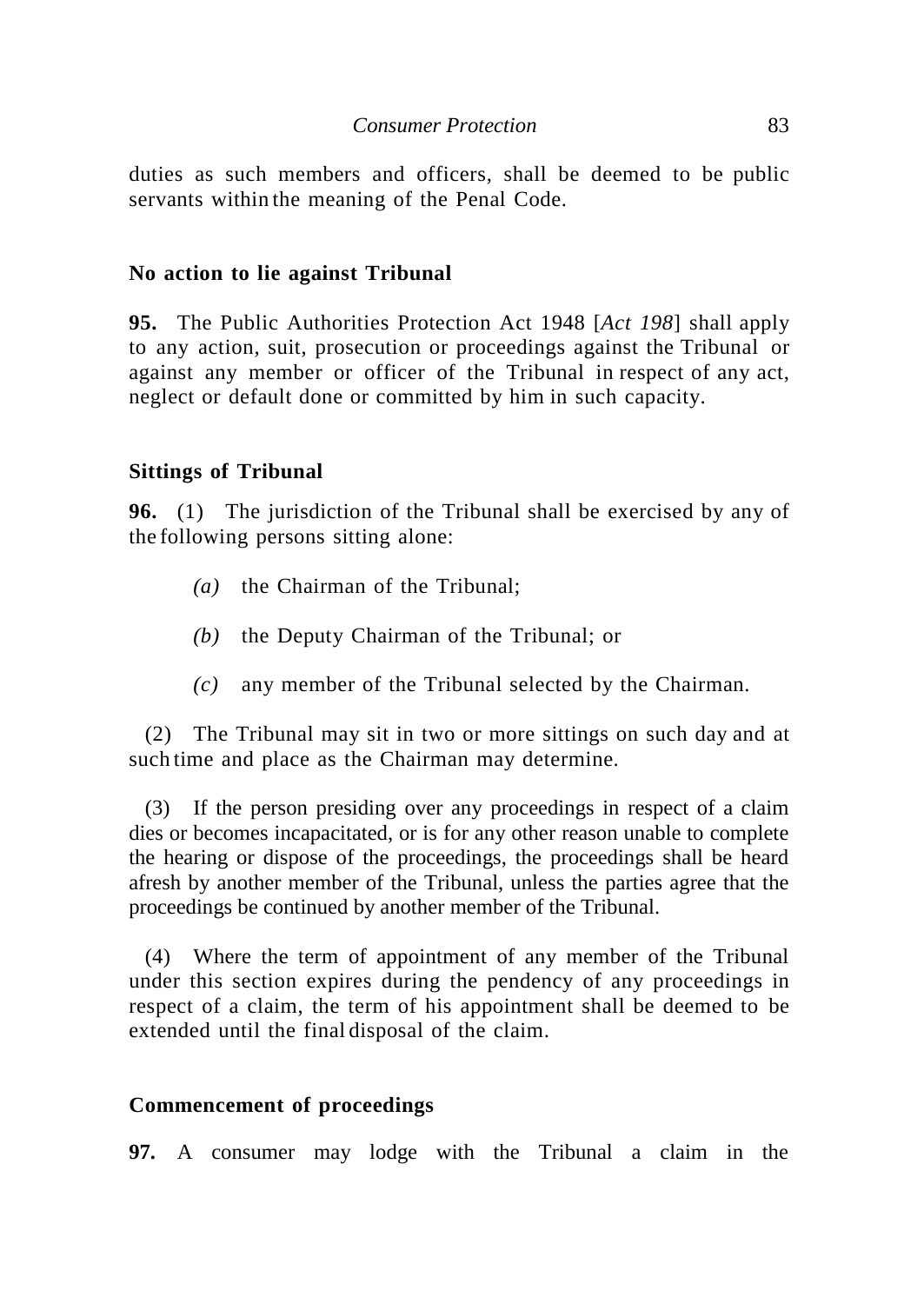prescribed form together with the prescribed fee claiming for any loss suffered on any matter concerning his interests as a consumer under this Act.

## **Jurisdiction of Tribunal**

**98.** (1) Subject to sections 99 and 100, the Tribunal shall have jurisdiction to hear consumer claims within the ambit of this Act including claims in respect of all goods and services for which no redress mechanism is provided for under any other law and where the total amount in respect of which an award of the Tribunal is sought does not exceed twenty-five thousand ringgit.

(2) Subject to subsection (1), a respondent to a claim may raise a debt or liquidated demand as—

- *(a)* a defence; or
- *(b)* a counter-claim.

(3) Where a respondent raises a debt or liquidated claim in the manner set out in subsection (2) the Tribunal shall—

- *(a)* give effect to the defence; or
- *(b)* hear and determine the counter-claim notwithstanding that the original claim is withdrawn, abandoned or struck out.

(4) Any claim lodged with the Tribunal may include loss or damage of a consequential nature.

# **Limitation of jurisdiction**

**99.** (1) Except as expressly provided under this Act, the Tribunal shall have no jurisdiction in respect of any claim—

- *(a)* for the recovery of land, or any estate or interest in land;
- *(b)* in which the title to any land, or any estate or interest in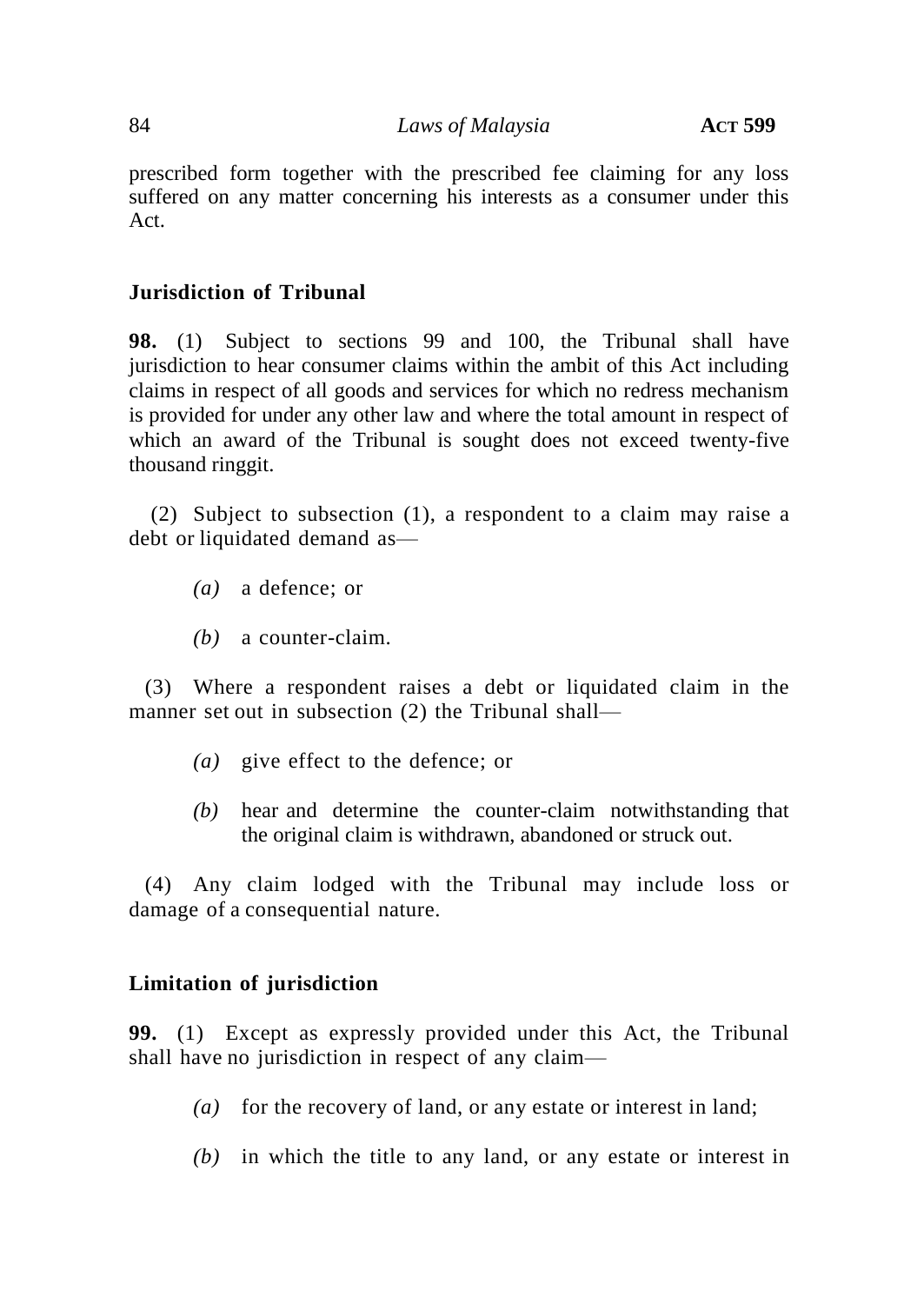land, or any franchise, is in question;

- *(c)* in which there is a dispute concerning—
	- (i) the entitlement of any person under a will or settlement, or on any intestacy (including a partial intestacy);
	- (ii) good will;
	- (iii) any *chose in action*; or
	- (iv) any trade secret or other intellectual property;
- *(d)* where any tribunal has been established by any other written law to hear and determine claims on the matter which is the subject matter of such claim.

(2) The jurisdiction of the Tribunal shall be limited to a claim that is based on a cause of action which accrues within three years of the claim.

(3) Nothing in this section shall be deemed to authorize the Tribunal to deal with a claim arising from personal injury or death.

 $(4)$  For the purposes of subsection  $(1)$ , "land" does not include fixtures.

#### **Extension of jurisdiction by agreement**

I

**100.** (1) Notwithstanding that the amount or value of the subject-matter claimed or in issue exceeds \* twenty-five thousand ringgit, the Tribunal shall have jurisdiction to hear and determine the claim if the parties have entered into an agreement in writing that the Tribunal shall have jurisdiction to hear and determine the claim.

(2) An agreement may be made under subsection (1)—

<sup>\*</sup>*NOTE*—Previously "ten thousand ringgit"-see the Consumer Protection (Amendment) Act 2003 [*Act A1199*].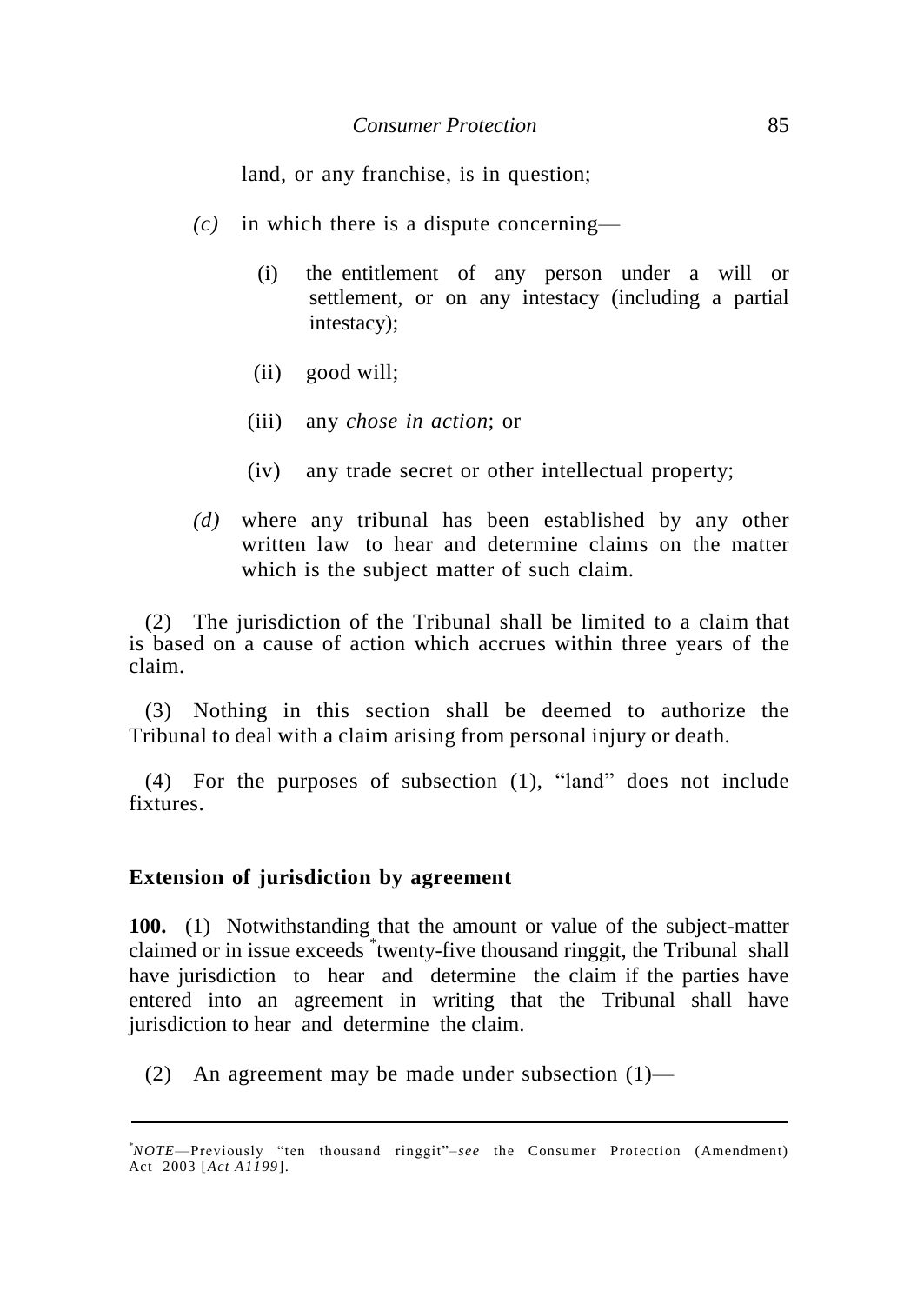#### 86 *Laws of Malaysia* **ACT 599**

- *(a)* before a claim is lodged under section 97; or
- *(b)* where a claim has been lodged under section 97, at any time before the Tribunal has recorded an agreed settlement in respect of the claim under subsection 107(3) or has determined the claim under section 112, as the case may require.

### **Abandonment to bring claim within jurisdiction**

**101.** (1) A claimant may abandon so much of a claim as exceeds \* twenty-five thousand ringgit in order to bring the claim within the jurisdiction of the Tribunal.

(2) Where a part of a claim has been abandoned under subsection (1), the Tribunal's record of an agreed settlement under subsection 107(3) or the Tribunal's award under section 112, as the case may require, in relation to the claim shall operate to discharge the person—

- *(a)* who is a party to that agreed settlement; or
- *(b)* against whom the claim and the subsequent award are made,

from liability in respect of the amount so abandoned.

#### **Cause of action not to be split**

**102.** Claims may not be split, nor more than one claim brought, in respect of the same matter against the same party for the purpose of bringing it within the jurisdiction of the Tribunal.

**103.** (*Deleted by Act A1381*).

*<sup>\*</sup>NOTE*—Previously "ten thousand ringgit"-see the Consumer Protection (Amendment) Act 2003 [*Act A1199*].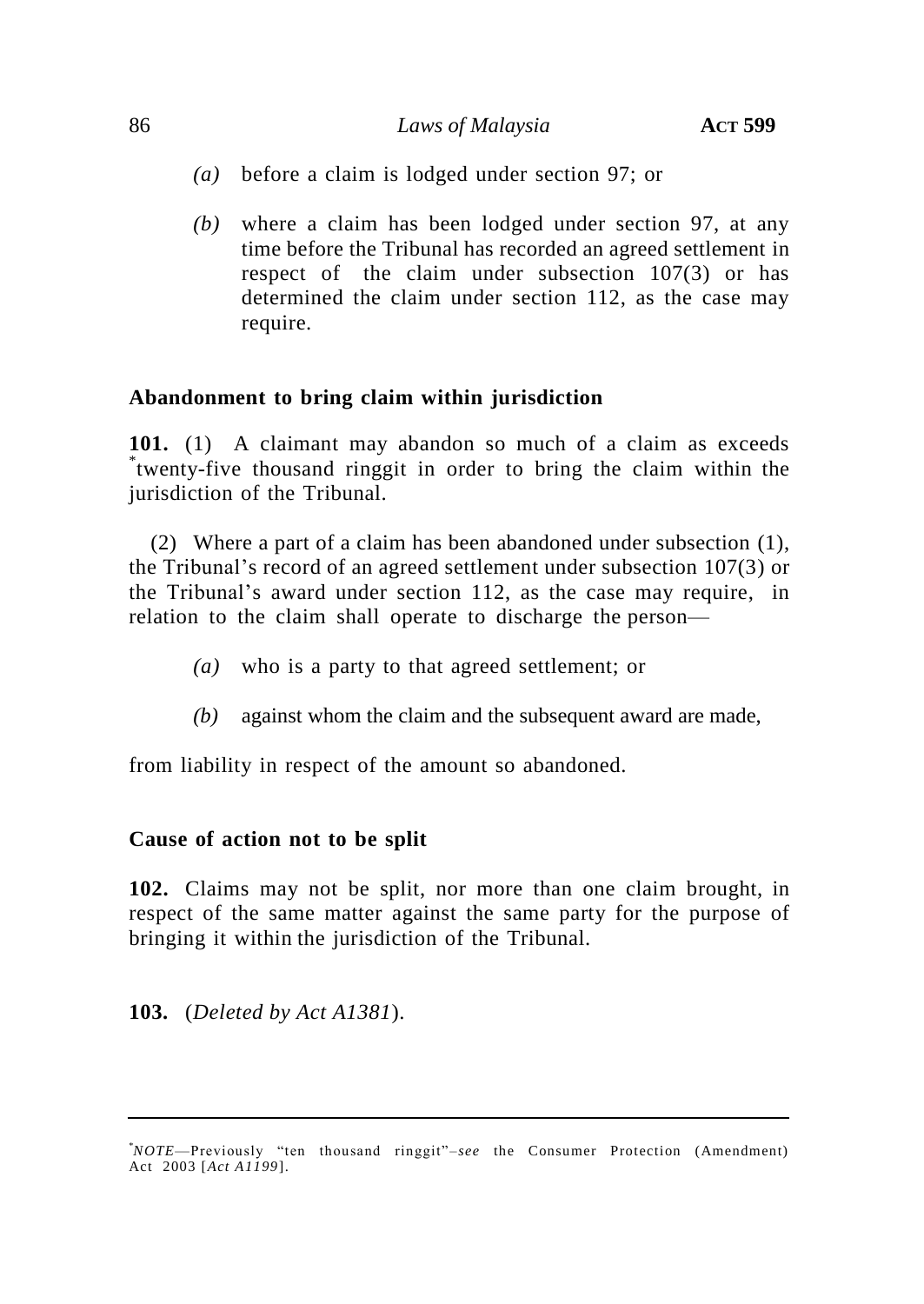## **Exclusion of jurisdiction of court**

**104.** (1) Where a claim is lodged with the Tribunal and the claim is within the Tribunal's jurisdiction, the issues in dispute in that claim, whether as shown in the initial claim or as emerging in the course of the hearing, shall not be the subject of proceedings between the same parties in any court unless—

- *(a)* the proceedings before the court were commenced before the claim was lodged with the Tribunal; or
- *(b)* the claim before the Tribunal is withdrawn, abandoned or struck out.

(2) Where paragraph (1)*(a)* applies, the issues in dispute in the claim to which those proceedings relate, whether as shown in the initial claim or emerging in the course of the hearing, shall not be the subject of proceedings between the same parties before the Tribunal unless the claim before the court is withdrawn, abandoned or struck out.

### **Disposal of perishable goods**

**105.** Where the subject-matter of the claim is goods of perishable nature and storage of such goods pending final disposal of the claim involves unreasonable expense and inconvenience, the Tribunal may, on the application of a party to the proceedings, at any time order that—

- *(a)* the goods be sold; and
- *(b)* the proceeds of the sale be held to abide by the award of the Tribunal under section 112.

#### **Notice of claim and hearing**

**106.** Upon a claim being lodged under section 97, the Secretary to the Tribunal shall give notice of the details of the day, time and place of hearing in the prescribed form to the claimant and the respondent.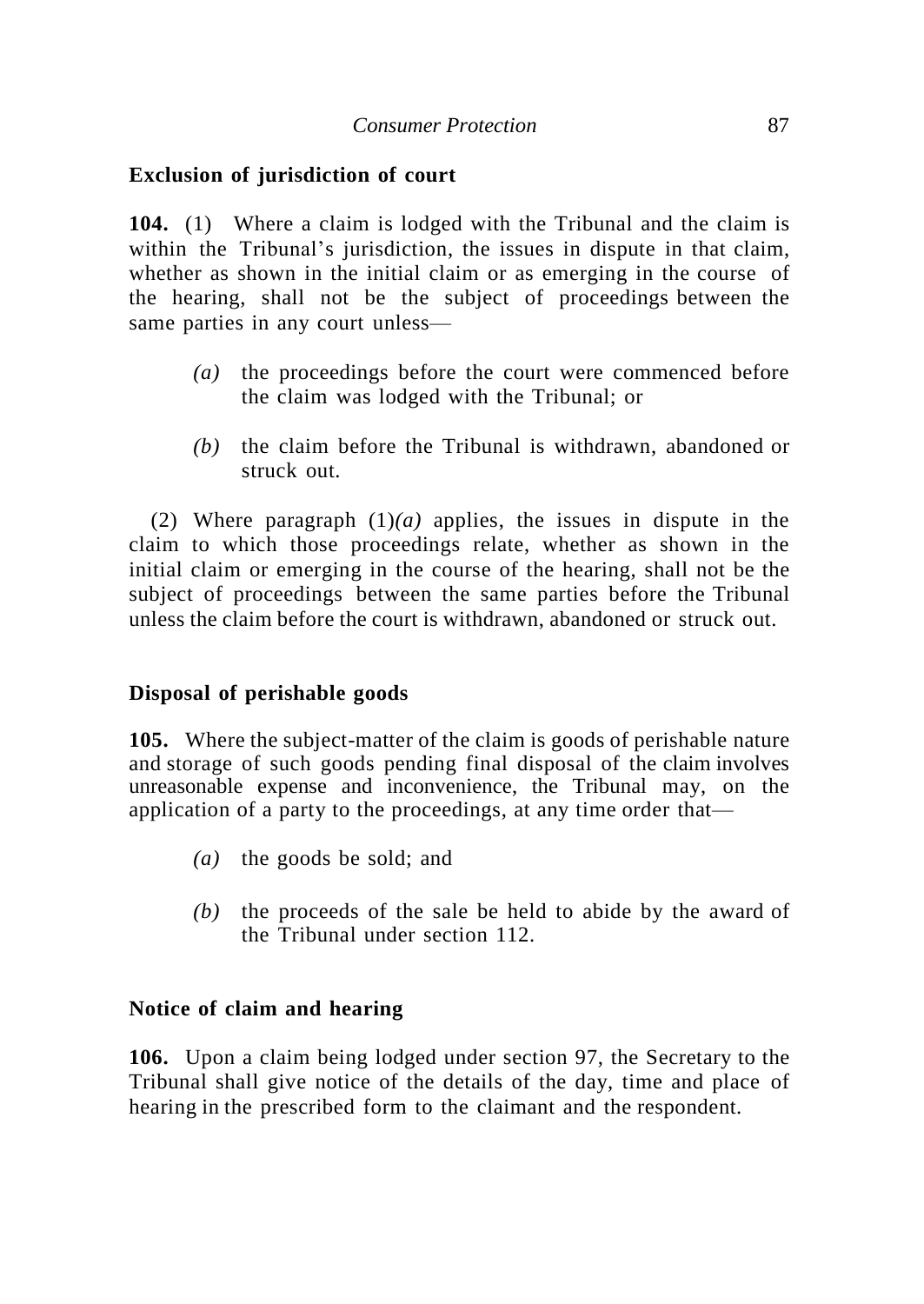## **Negotiation for settlement**

**107.** (1) The Tribunal shall, as regards every claim within its jurisdiction, assess whether, in all the circumstances, it is appropriate for the Tribunal to assist the parties to negotiate an agreed settlement in relation to the claim.

(2) Without limiting the generality of subsection (1), in making an assessment the Tribunal shall have regard to any factors that, in the opinion of the Tribunal, are likely to impair the ability of either or both of the parties to negotiate an agreed settlement.

(3) Where the parties reach an agreed settlement, the Tribunal shall approve and record the settlement and the settlement shall then take effect as if it is an award of the Tribunal.

- (4) Where—
	- *(a)* it appears to the Tribunal that it would not be appropriate for it to assist the parties to negotiate an agreed settlement in relation to the claim; or
	- *(b)* the parties are unable to reach an agreed settlement in relation to the claim,

the Tribunal shall proceed to determine the dispute.

### **Right to appear at hearings**

**108.** (1) At the hearing of a claim every party shall be entitled to attend and be heard.

(2) No party shall be represented by an advocate and solicitor at a hearing.

(3) Subject to subsection (2) but notwithstanding section 37 of the Legal Profession Act 1976—

*(a)* a corporation or an unincorporated body of persons may be represented by its full time paid employee;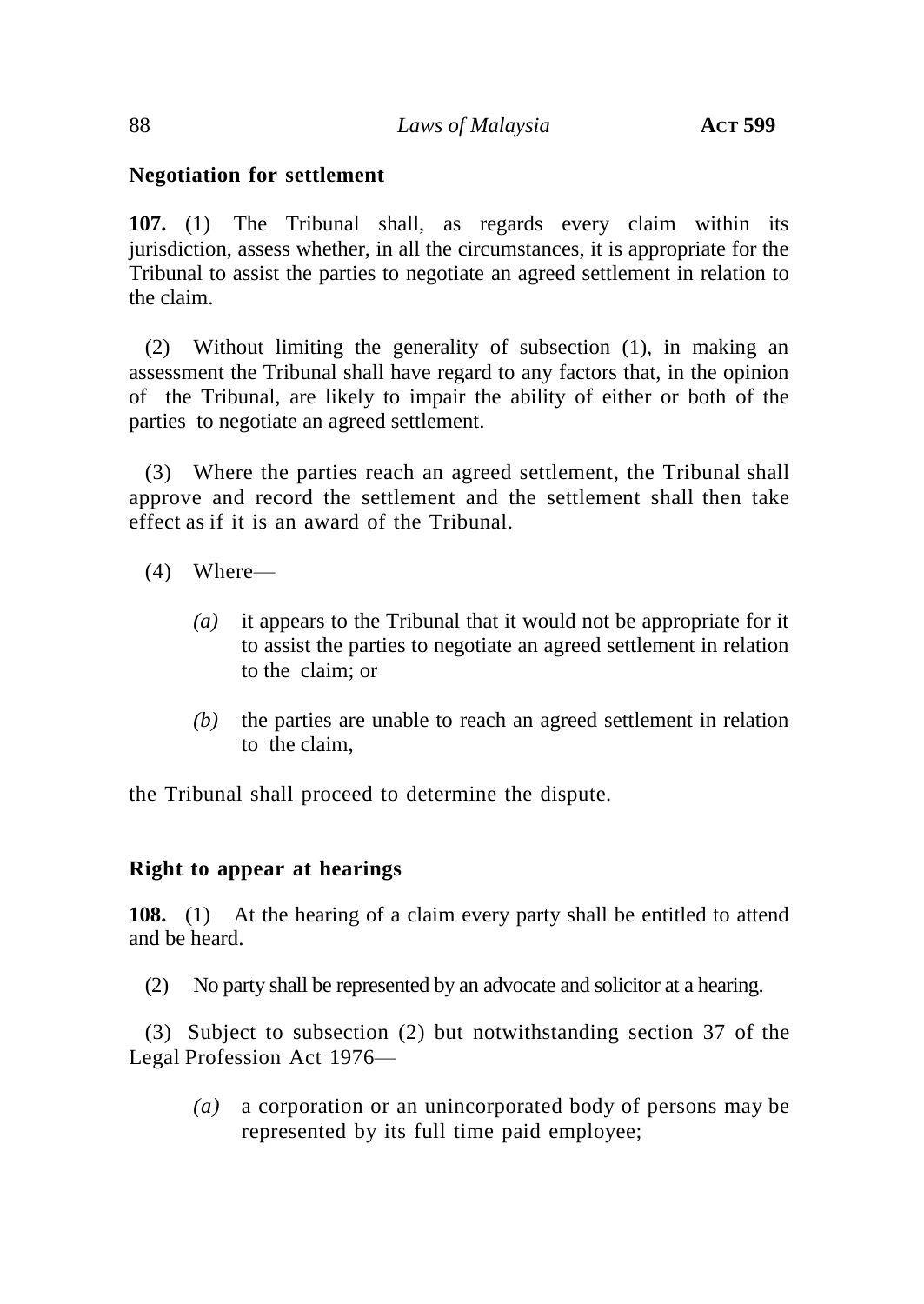*(b)* a minor or any other person under a disability may be represented by his next friend or guardian *ad litem*.

(4) Where a party is represented as provided under subsection (3), the Tribunal may impose such conditions as it considers necessary to ensure that the other party to the proceedings is not substantially disadvantaged.

### **Proceedings to be public**

**109.** All proceedings before the Tribunal shall be open to the public.

# **Procedure to be reduced into writing**

**109A.** (1) Subject to the other provisions of this Act, the proceedings of the Tribunal shall be conducted in accordance with such procedure as may be determined by the Tribunal and published under subsection (2).

(2) The Chairman shall cause the procedure determined under subsection (1) to be reduced into writing and published in the *Gazette* or in such other manner as the Chairman deems fit.

# **Evidence**

- **110.** (1) The Tribunal may—
	- *(a)* procure and receive evidence on oath or affirmation, whether written or oral, and examine all such persons as witnesses, as the Tribunal thinks necessary to procure, receive or examine;
	- *(b)* require the production before it of books, papers, documents, records and things;
	- *(c)* administer the oath, affirmation or statutory declaration, as the case may require;
	- *(d)* seek and receive such other evidence and make such other inquiries as it thinks fit;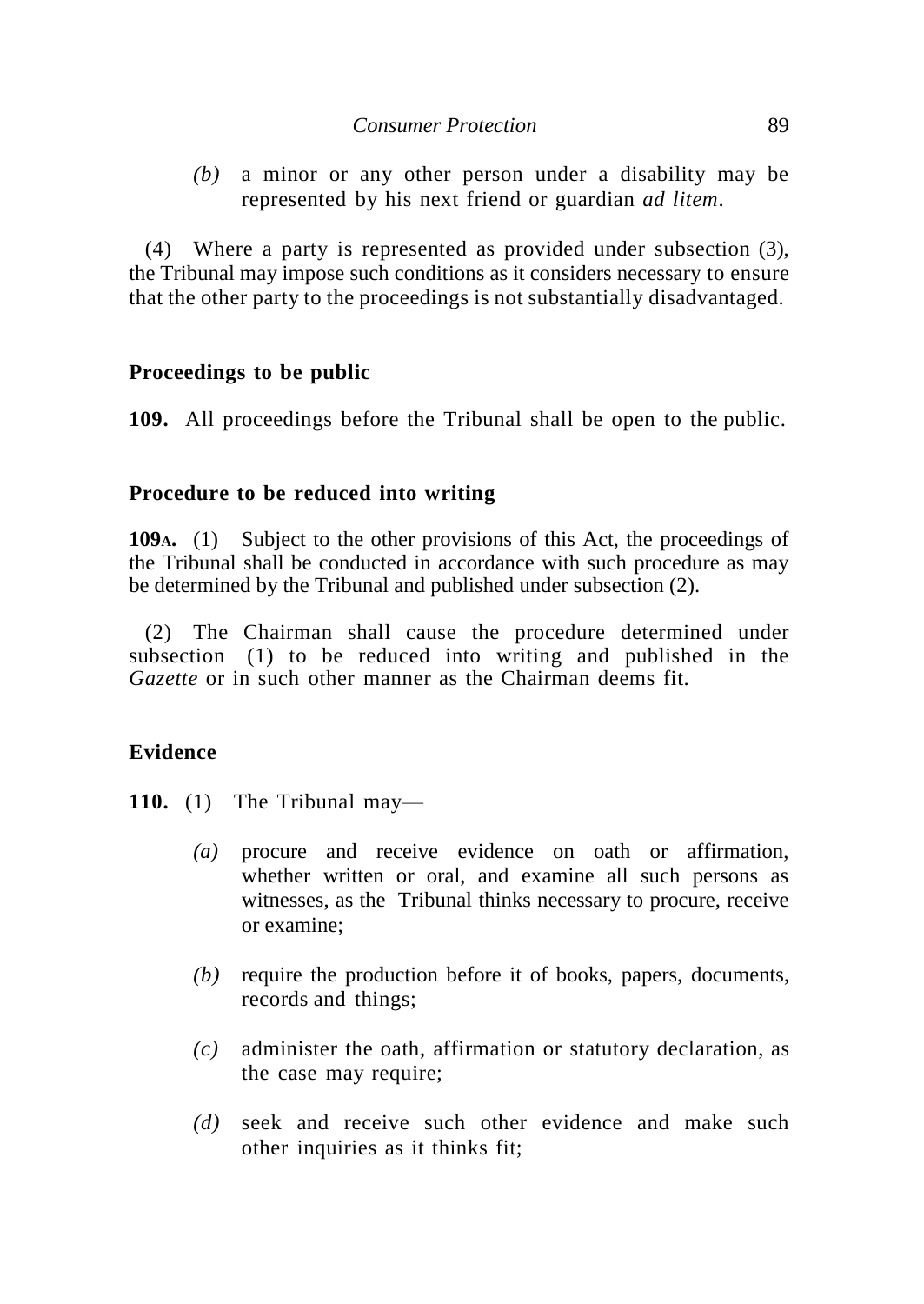- *(e)* summon the parties to the proceedings or any other person to attend before it to give evidence or to produce any document, records or other thing in his possession or otherwise to assist the Tribunal in its deliberations;
- *(f)* receive expert evidence; and
- *(g)* generally direct and do all such things as may be necessary or expedient for the expeditious determination of the claim.

(2) A summons issued under this section shall be served and enforced as if it were a summons issued by a subordinate court.

### **Tribunal may act in absence of party**

**111.** The Tribunal may hear and determine the claim before it notwithstanding the absence of any party to the proceedings if it is proved to the satisfaction of the Tribunal that a notice of the hearing has been duly served on the absent party.

### **Awards of Tribunal**

**112.** (1) The Tribunal shall make its award without delay and, where practicable, within sixty days from the first day the hearing before the Tribunal commences.

(2) An award of the Tribunal under subsection (1) may require one or more of the following:

- *(a)* that a party to the proceedings pay money to any other party;
- *(b)* that goods be supplied or resupplied in accordance with this Act or the contract to which the consumer is a party;
- *(c)* that goods supplied or resupplied to the consumer be replaced or repaired;
- *(d)* that the price or other consideration paid or supplied by the consumer or any other person be refunded to the consumer or that person;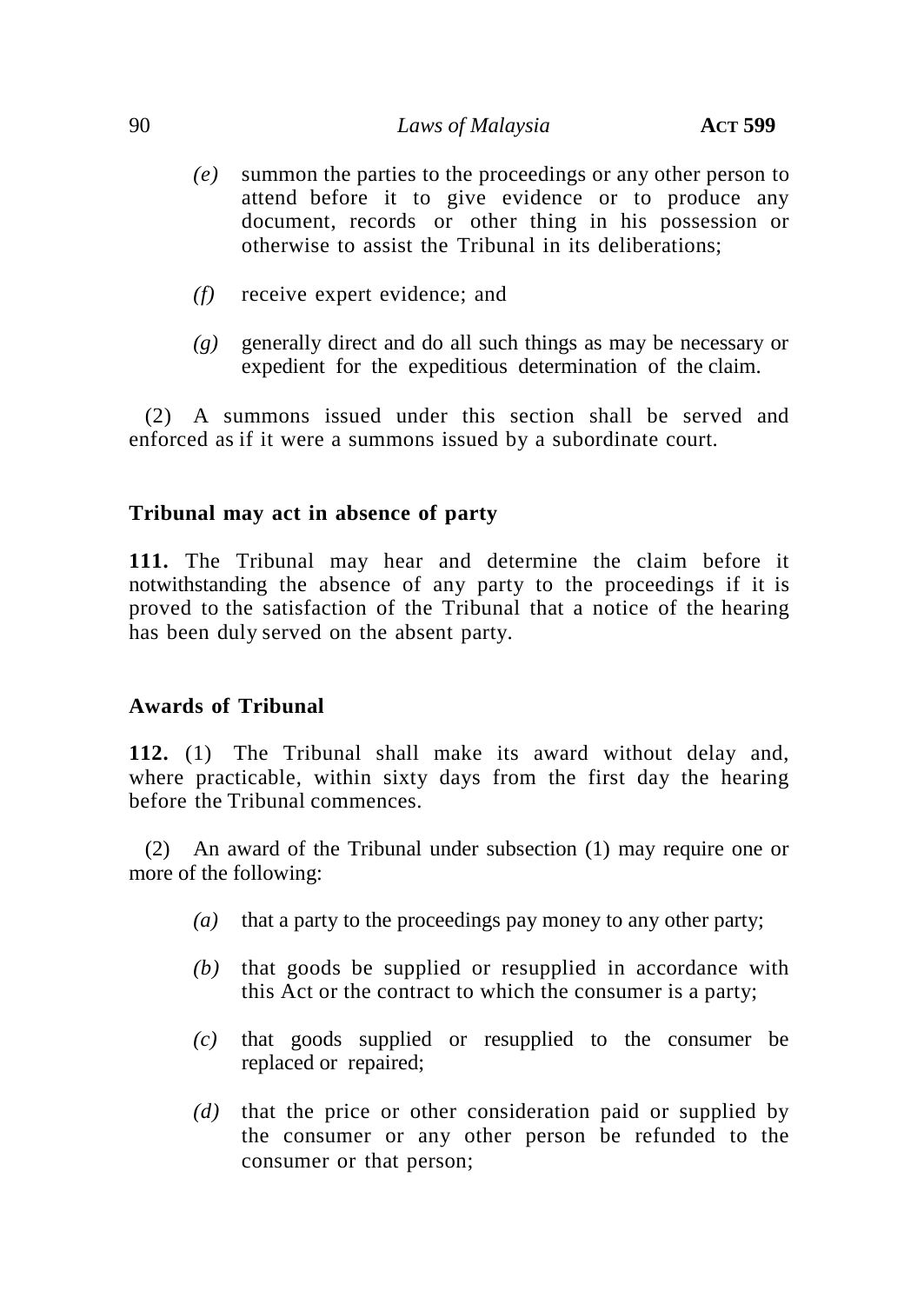- *(e)* that a party comply with the guarantee;
- *(f)* that money be awarded to compensate for any loss or damage suffered by the claimant;
- *(g)* that the contract be varied or set aside, wholly or in part;
- *(h)* that costs to or against any party be paid;
- *(i)* that interest be paid on any sum or monetary award at a rate not exceeding eight per centum per annum, unless it has been otherwise agreed between the parties;
- *(j)* that the claim is dismissed.

(3) Nothing in paragraph (1)*(f)* shall be deemed to empower the Tribunal to award any damages for any non-pecuniary loss or damage.

#### **Reference to a Judge of the High Court on a question of law**

**113.** (1) Before the Tribunal makes an award under section 112, it may, in its discretion, refer to a Judge of the High Court a question of law—

- *(a)* which arose in the course of the proceedings;
- *(b)* which, in the opinion of the Tribunal, is of sufficient importance to merit such reference; and
- *(c)* the determination of which by the Tribunal raises, in the opinion of the Tribunal, sufficient doubt to merit such reference.

(2) If the Tribunal refers any question of law under subsection (1) for the decision of a Judge of the High Court, it shall make its award in conformity with such decision.

(3) A Federal Counsel authorized by the Attorney General for the purpose may appear on behalf of the Tribunal in any proceedings before a Judge of the High Court under this section.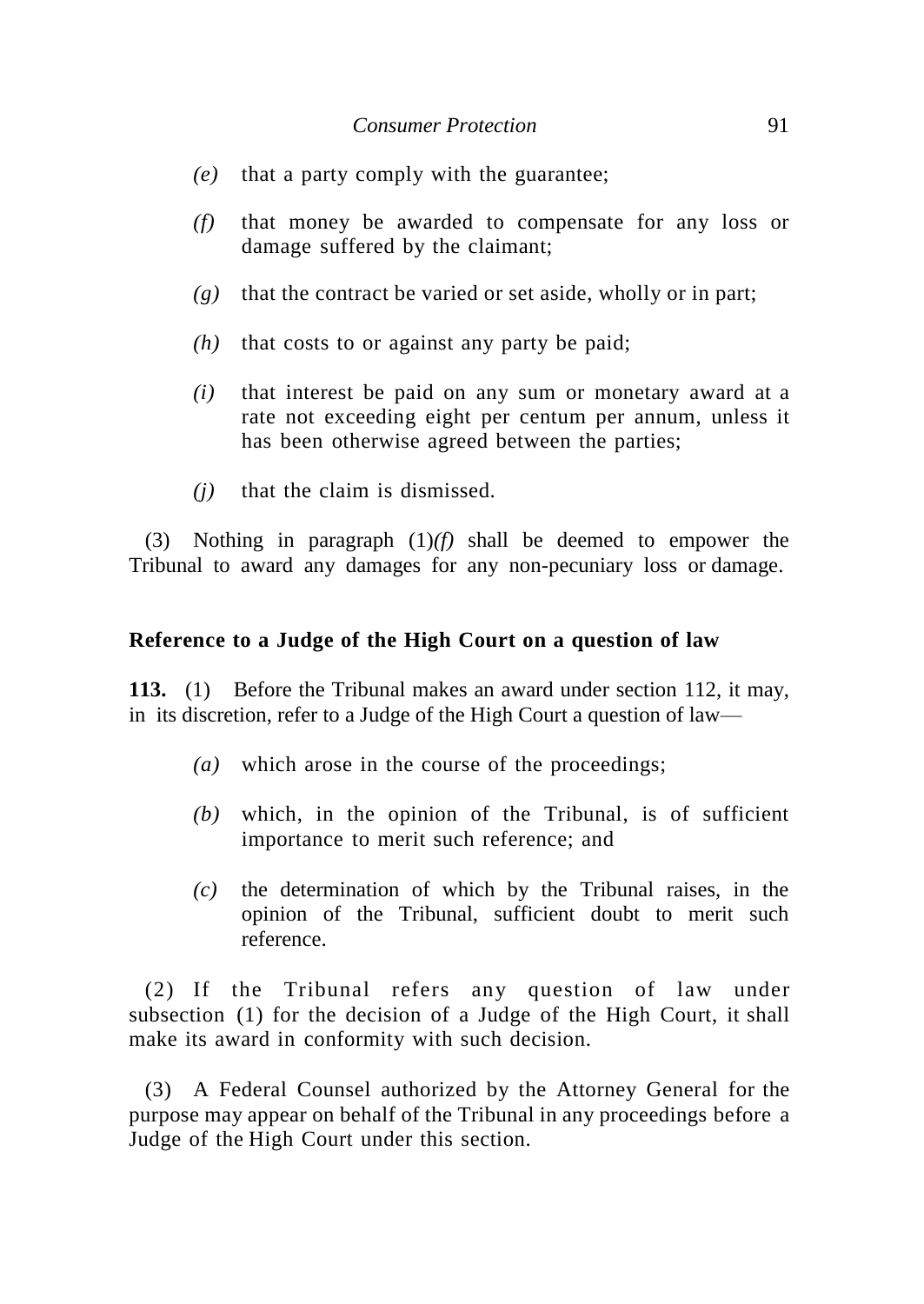#### **Reasons for decision**

**114.** The Tribunal shall in all proceedings give its reasons for its award in the proceedings.

#### **Orders and settlements to be recorded in writing**

**115.** The Tribunal shall make or cause to be made a written record of the terms of—

- *(a)* every agreed settlement reached by the parties under subsection 107(3); and
- *(b)* every award made by it under section 112.

## **Decisions of Tribunal to be final**

**116.** (1) Every agreed settlement recorded by the Tribunal under subsection 107(3) and every award made by the Tribunal under section 112—

- *(a)* shall be final and binding on all parties to the proceedings; and
- *(b)* shall be deemed to be an order of a Magistrate's Court and be enforced accordingly by any party to the proceedings.

(2) For the purpose of paragraph (1)*(b)*, the Secretary to the Tribunal shall send a copy of the award made by the Tribunal to the Magistrate's court having jurisdiction in the place to which the award relates or in the place where the award was made and the Court shall cause the copy to be recorded.

### **Criminal penalty for failure to comply**

**117.** (1) Any person who after fourteen days fails to comply with an award made by the Tribunal commits an offence and shall on conviction be liable to a fine not exceeding five thousand ringgit or to imprisonment for a term not exceeding two years or to both.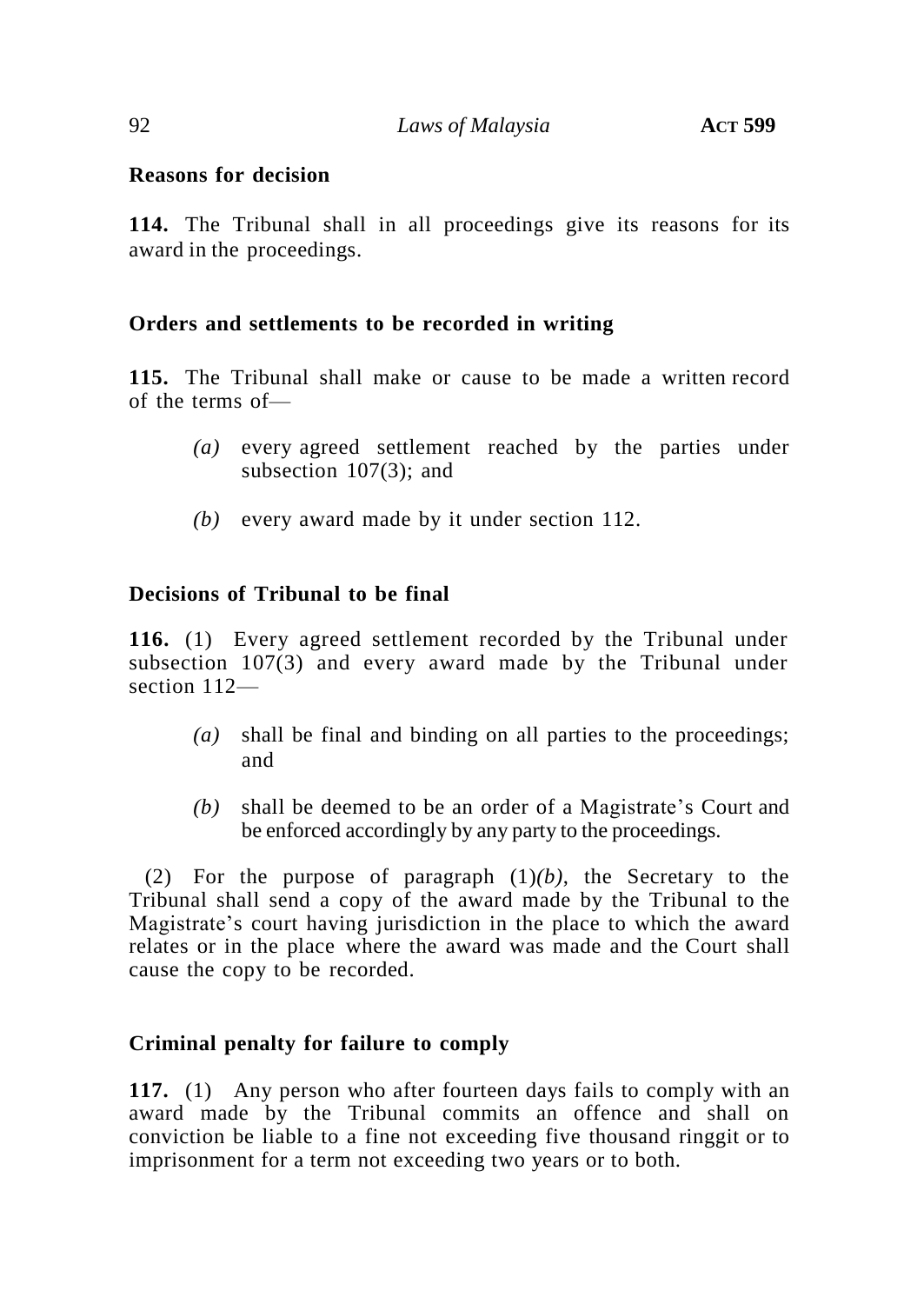(2) In the case of a continuing offence, the offender shall, in addition to the penalties under subsection (1), be liable to a fine not exceeding one thousand ringgit for each day or part of a day during which the offence continues after conviction.

#### **Procedure where no provision is made**

**118.** Subject to this Act and to any regulations, the Tribunal shall adopt such procedure as it thinks fit and proper.

#### **Want of form**

**119.** No proceedings of the Tribunal or award or other document of the Tribunal shall be set aside or quashed for want of form.

#### **Disposal of documents,** *etc.*

**120.** (1) The Tribunal may, at the conclusion of the proceedings before it, order that any document, record, material or other property produced during the proceedings be delivered to the rightful owner or be disposed of in such manner as it thinks fit.

(2) Where no person has taken delivery of the document, record, material or other property referred to in subsection (1) after a period of six months, the ownership in the document, record, material or other property shall be deemed to have passed to and become vested in the Government.

#### **Act or omission done in good faith**

**121.** No action or suit shall be instituted or maintained in any court against—

- *(a)* the Tribunal;
- *(b)* a member of the Tribunal;
- *(c)* a person authorized to act for or on behalf of the Tribunal,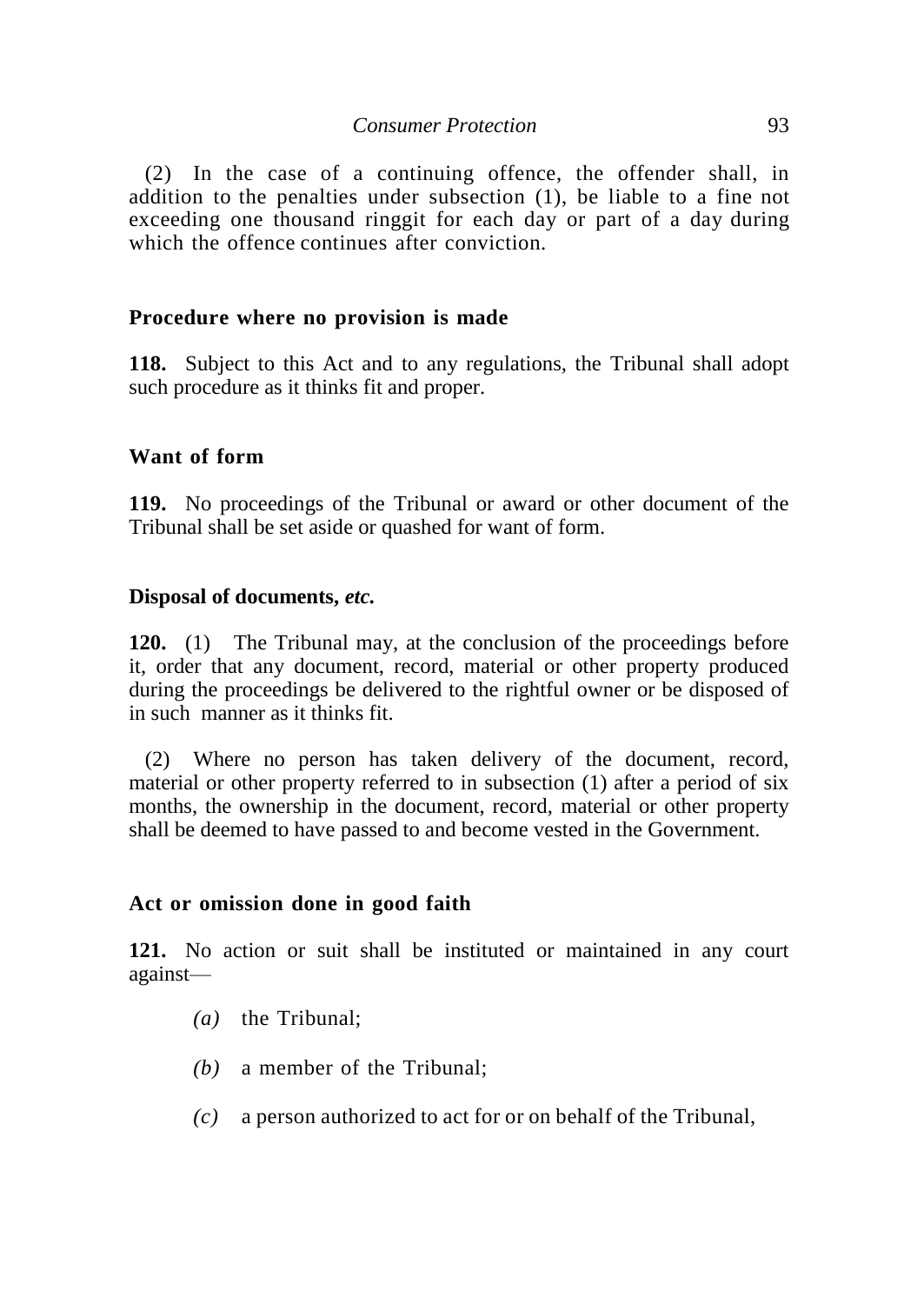for any act or omission done in good faith in the performance of its or his functions and the exercise of its or his powers under this Act.

## **Regulations in respect of the Tribunal**

**122.** (1) The Minister may make such regulations as may be necessary or expedient in respect of the Tribunal.

(2) Without prejudice to the generality of subsection (1), regulations may be made for—

- *(a)* prescribing the responsibilities and control of members of the Tribunal;
- *(b)* prescribing the procedure of the Tribunal;
- *(c)* prescribing forms;
- *(d)* prescribing and imposing fees and providing for the manner for collecting and disbursing such fees;
- *(e)* prescribing anything required to be prescribed under this Part.

### PART XIII

#### ENFORCEMENT

#### **Power of investigation**

**123.** An Assistant Controller shall have the power to investigate the commission of any offence under this Act.

### **Authority cards**

**124.** An Assistant Controller when acting under this Act shall on demand declare his office and produce to the person against whom he is acting or from whom he seeks any information such authority card as the Controller may direct to be carried by such officer.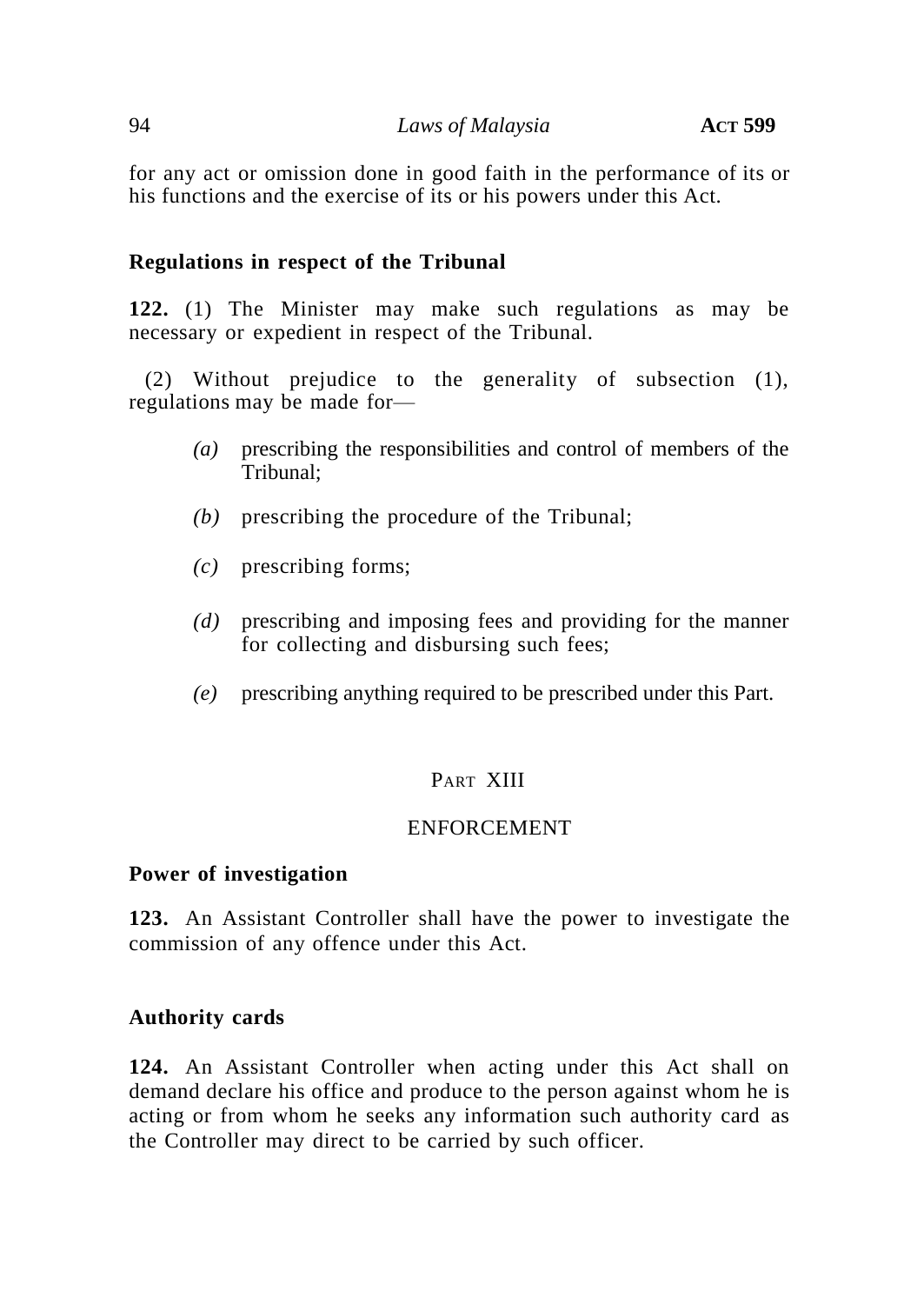#### **Search by warrant**

**125.** (1) If it appears to a Magistrate, upon written information on oath and after such enquiry as he considers necessary, that there is reasonable cause to believe that in any premises there is or has been any contravention of this Act, the Magistrate may issue a warrant authorizing any Assistant Controller named therein to enter the premises at any reasonable time by day or by night, with or without assistance and if need be by force, and there to—

- *(a)* search for and seize any goods, thing, book, document, record or other article that is reasonably believed to furnish evidence of the contravention of this Act;
- *(b)* take samples of any goods or thing found in the premises for the purpose of ascertaining, by testing or otherwise, whether an offence has been committed; and
- *(c)* make copies of or take extracts from any book, document, record or other article found in the premises.

(2) Where, by reason of their nature, size or amount, it is not practicable to remove any goods, thing, book, document, record or other article seized under subsection (1), the Assistant Controller shall, by any means, seal such goods, thing, book, document, record or other article in the premises or container in which they are found.

(3) It shall be an offence for any person without lawful authority to break, tamper with or damage the seal referred to in subsection (2) or to remove any goods, thing, book, document, record or other article under seal or to attempt to do so.

(4) An Assistant Controller entering any premises under this section may take with him such other persons and equipment as may appear to him to be necessary.

(5) An Assistant Controller may in the exercise of his powers under this section, if it is necessary so to do—

*(a)* break open any outer or inner door of the premises and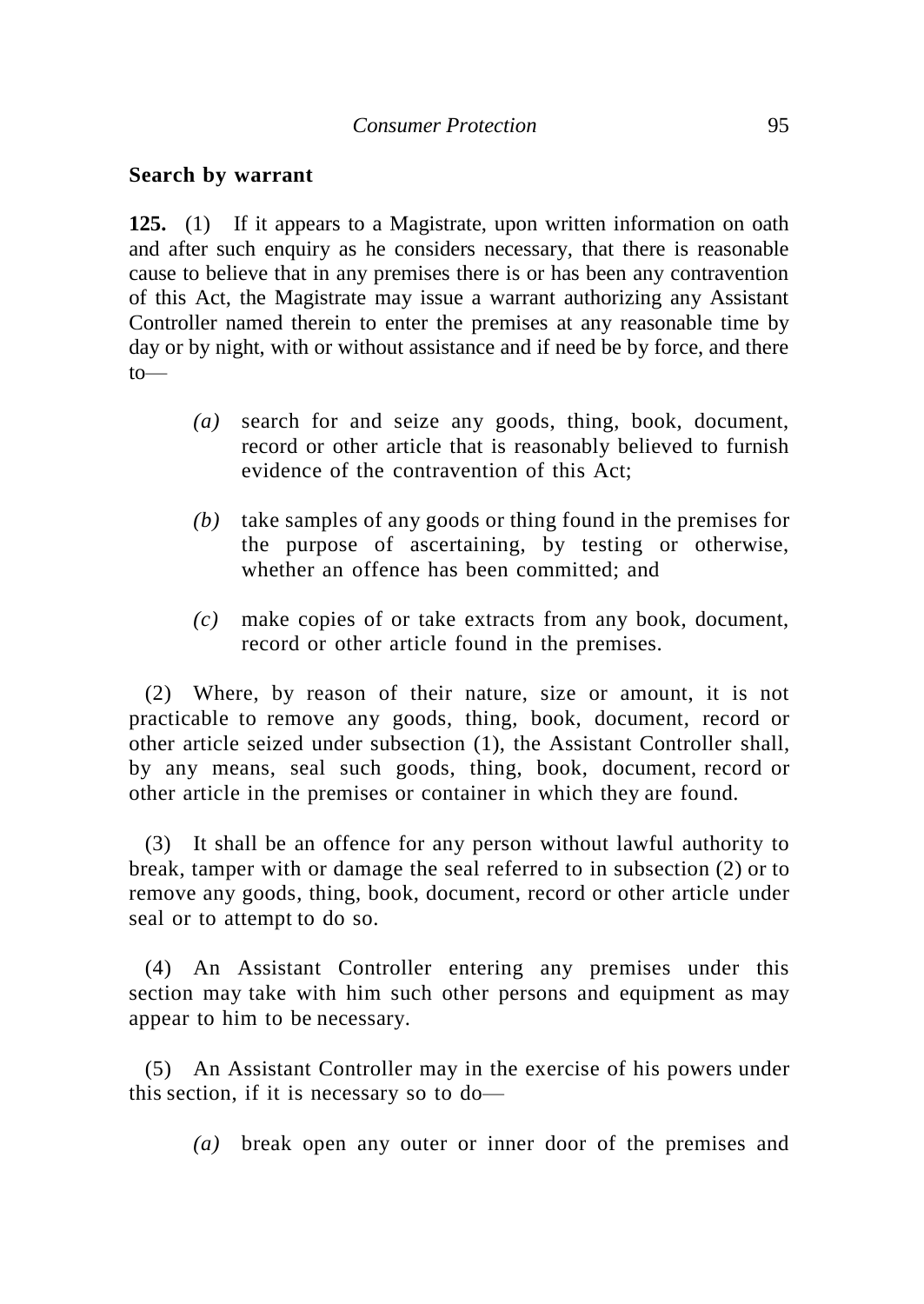enter into the premises;

- *(b)* forcibly enter the premises and every part of the premises;
- *(c)* remove by force any obstruction to entry, search, seizure or removal as he is empowered to effect; and
- *(d)* detain every person found in the premises until the place has been searched.

#### **Search and seizure without warrant**

**126.** If an Assistant Controller in any of the circumstances referred to in section 125 has reasonable cause to believe that by reason of delay in obtaining a search warrant under that section the investigation would be adversely affected or evidence of the contravention is likely to be tampered with, removed, damaged or destroyed, such officer may enter such premises and exercise in, upon and in respect of, the premises all the powers referred to in section 125 in as full and ample a manner as if he were authorized to do so by a warrant issued under that section.

### **List of things seized**

**127.** (1) Except as provided in subsections (2) and (3), where any goods, things, books, documents, records or other articles are seized under this Part, the seizing officer shall prepare a list of the things seized and immediately deliver a copy signed by him to the occupier of the premises which has been searched under section 125 or 126, or to his agent or servant, at those premises.

(2) Where goods are seized from a vending machine, the seizing officer shall immediately deliver a copy of the list signed by him to the person whose name and address are stated on the machine as being the proprietor or, if no name or address is so stated, the occupier of the premises on which the machine is installed or to which it is affixed.

(3) Where the premises are unoccupied, the seizing officer shall whenever possible post a list of the things seized conspicuously on the premises.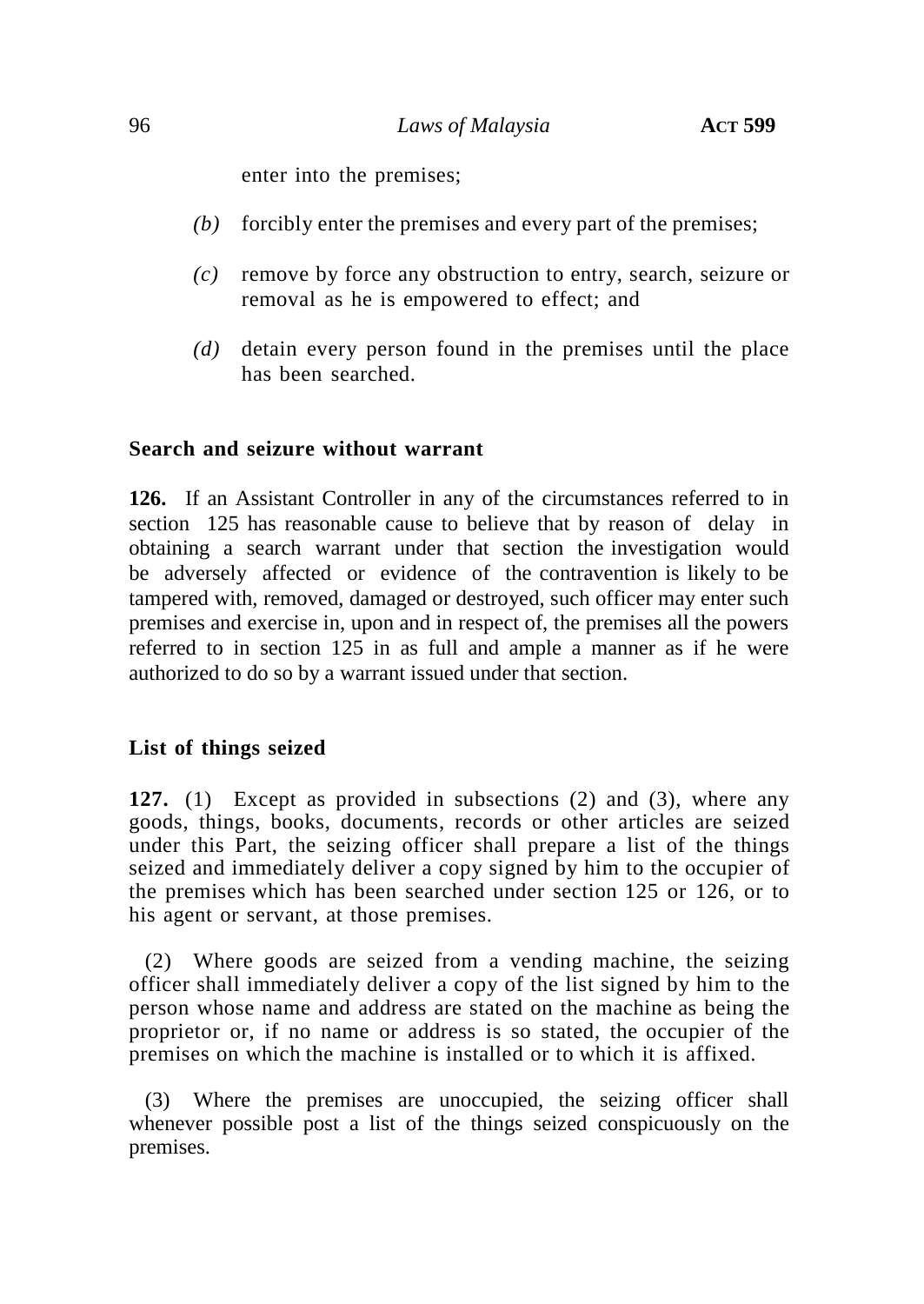#### **Power to require attendance of person acquainted with case**

**128.** (1) An Assistant Controller making an investigation under this Act may by order in writing require the attendance before himself of any person who appears to the Assistant Controller to be acquainted with the facts and circumstances of the case, and such person shall attend as so required.

(2) If any such person refuses to attend as so required, the Assistant Controller may report such refusal to a Magistrate who shall issue a summons to secure the attendance of such person as may be required by the order made under subsection (1).

#### **Examination of person acquainted with case**

**129.** (1) An Assistant Controller making an investigation under this Act may examine orally any person supposed to be acquainted with the facts and circumstances of the case.

(2) Such person shall be legally bound to answer all questions relating to such case put to him by the Assistant Controller, but such person may refuse to answer any question the answer to which would have a tendency to expose him to a criminal charge or penalty or forfeiture.

(3) A person making a statement under this section shall be legally bound to state the truth, whether or not such statement is made wholly or partly in answer to questions.

(4) An Assistant Controller examining a person under subsection (1) shall first inform that person of the provisions of subsections (2) and (3).

(5) A statement made by any person under this section, whether or not a caution has been administered to him under subsection 130(2) shall, whenever possible, be reduced into writing and signed by the person making it or affixed with his thumb-print, as the case may be—

- *(a)* after it has been read to him in the language in which he made it; and
- *(b)* after he has been given an opportunity to make any correction he may wish.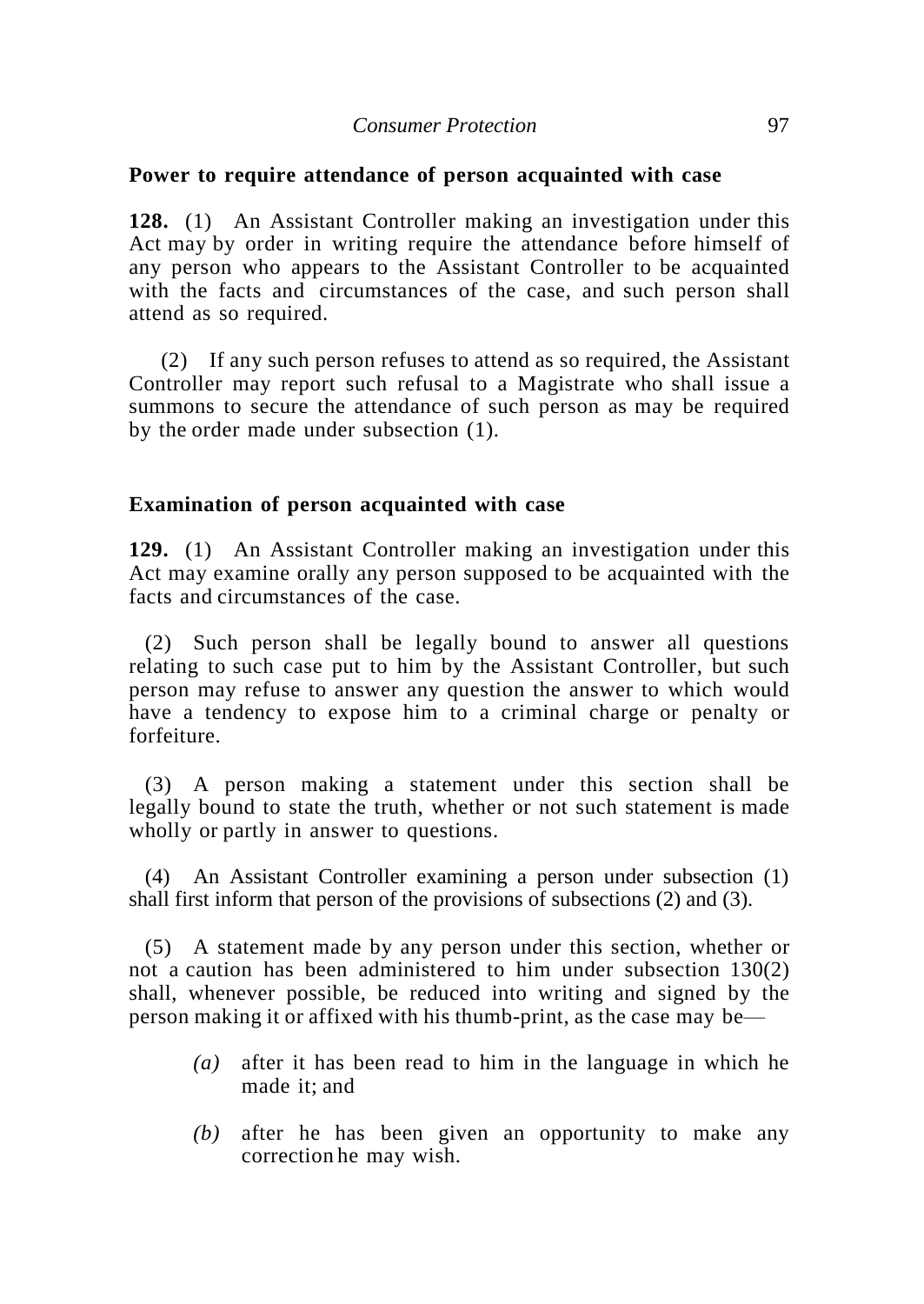## **Statement to be admissible in evidence**

**130.** (1) Where any person is charged with an offence under this Act, any statement, whether the statement amounts to a confession or not or is oral or in writing, made at any time, whether before or after the person is charged and whether in the course of an investigation under this Act or not and whether or not wholly or partly in answer to questions, by that person to or in the hearing of an Assistant Controller and whether or not interpreted to him by another Assistant Controller or other person shall, notwithstanding any other written law to the contrary, be admissible in evidence at his trial and, if the person charged tenders himself as a witness, any such statement may be used in cross-examination and for the purpose of impeaching his credit.

- (2) The statement referred to in subsection  $(1)$ 
	- *(a)* shall not be admissible or used under that subsection—
		- (i) if the making of the statement appears to the court to have been caused by any inducement, threat or promise having reference to the charge proceeding from a person in authority and sufficient in the opinion of the court to give the person charged grounds which would appear to him reasonable for supposing that by making it he would gain any advantage or avoid any evil of a temporal nature in reference to the proceeding against him; or
		- (ii) in the case of a statement made by the person after his arrest, unless the court is satisfied that a caution was administered to him in the following words or words to the like effect:

"It is my duty to warn you that you are not obliged to say anything or to answer any question, but anything you say, whether in answer to a question or not, may be given in evidence."; and

*(b)* if made by any person before there is time to caution him, shall not be rendered inadmissible in evidence merely by reason of no such caution having been administered if it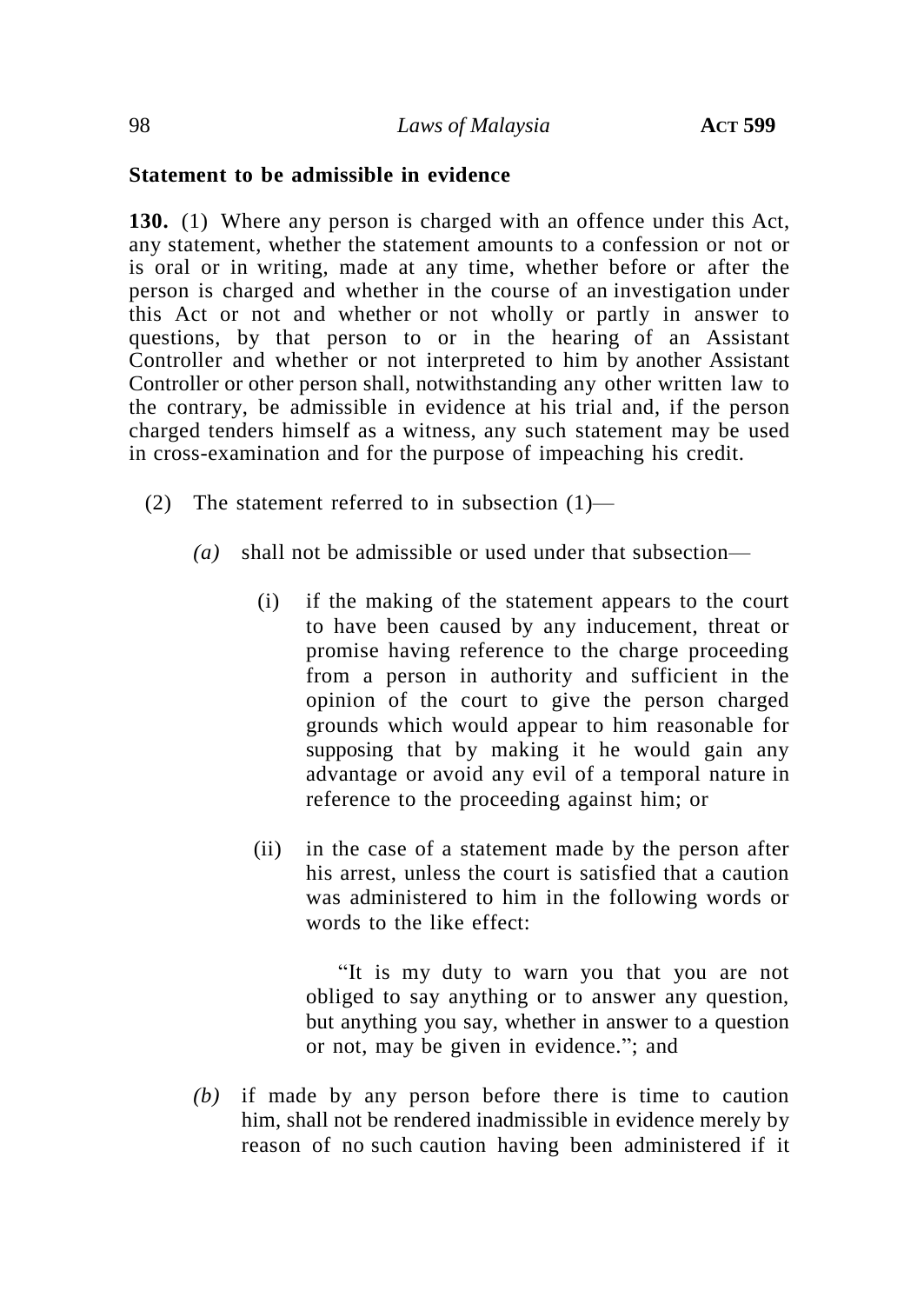has been administered as soon as possible.

(3) Notwithstanding anything to the contrary contained in any written law, a person charged for an offence to whichsubsection (1) applies shall not be bound to answer any question relating to the case after a caution under subsection (2) has been administered to him.

#### **Forfeiture of goods,** *etc.***, seized**

**131.** (1) Any goods, thing, book, document, record or other article seized in exercise of any power conferred under this Act shall be liable to forfeiture.

(2) An order for the forfeiture or for the release of any goods, thing, book, document, record or other article seized in exercise of any power conferred under this Act shall be made by the court before which the prosecution with regard thereto has been held and an order for the forfeiture of the goods, thing, book, document, record or other article shall be made if it is proved to the satisfaction of the court that an offence under this Act has been committed and that the goods, thing, book, document, record or other article was the subject matter of or was used in the commission of the offence, notwithstanding that no person may have been convicted of such offence.

(3) If there is no prosecution with regard to any goods, thing, book, document, record or other article seized in exercise of any power conferred under this Act, such goods, thing, book, document, record or other article shall be taken and deemed to be forfeited at the expiration of one calendar month from the date of service of a notice to the last known address of the person from whom the goods, thing, book, document, record or other article was seized indicating that there is no prosecution in respect of such goods, thing, book, document, record or other article, unless before that date a claim thereto is made in the manner set out in subsections (4), (5) and (6).

(4) Any person asserting that he is the owner of the goods, thing, book, document, record or other article referred to in subsection (3) and that they are not liable to forfeiture may personally or by his agent authorized in writing, give written notice to the Assistant Controller in whose custody such goods, thing, book, document, record or other article is held that he claims the same.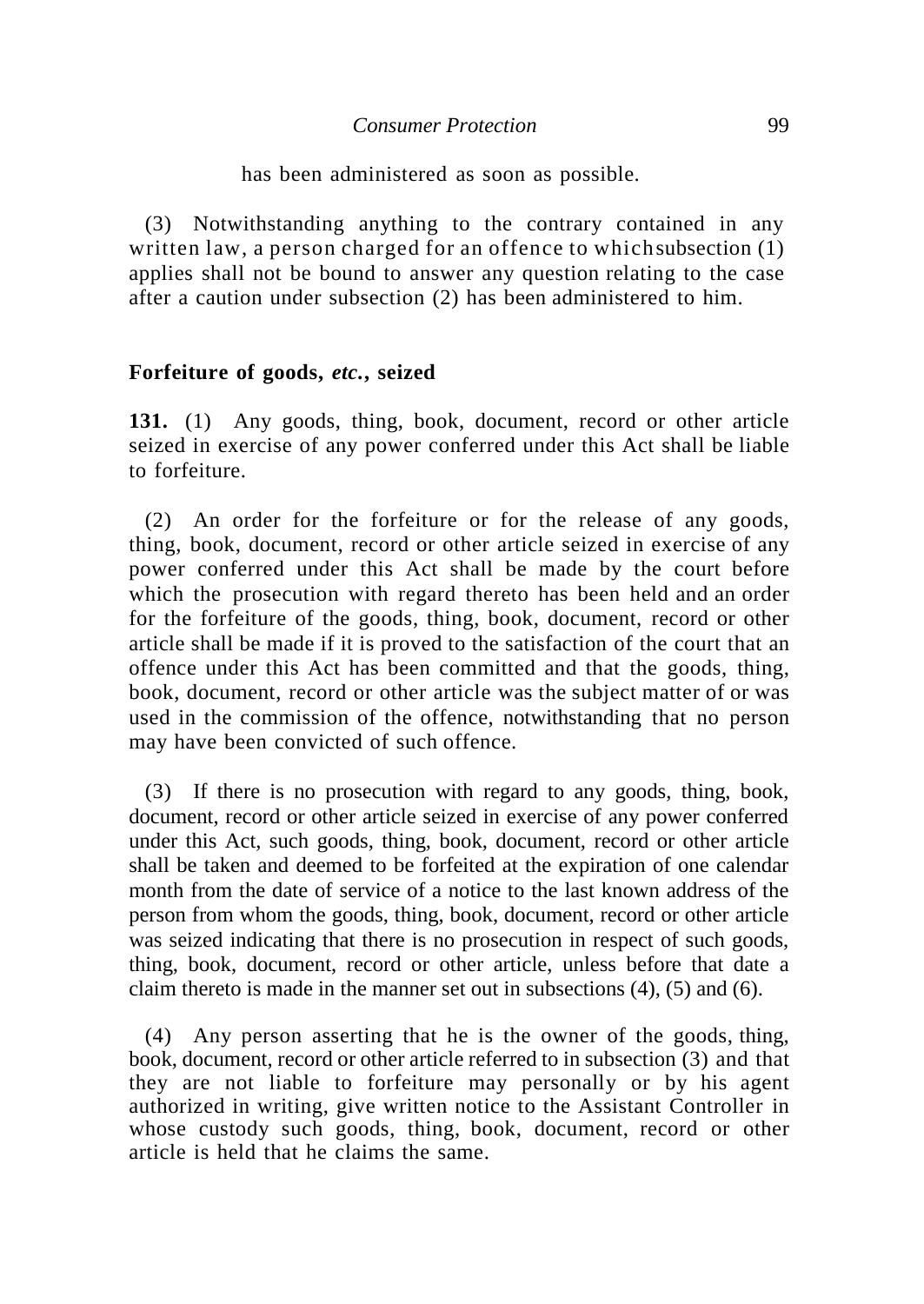(5) On receipt of the notice referred to in subsection (4), the Assistant Controller shall refer the matter to a Magistrate for a decision.

(6) The Magistrate to whom a matter is referred under subsection (5) shall issue a summons requiring the person asserting that he is the owner of the goods, thing, book, document, record or other article and the person from whom they were seized, to appear before the Magistrate and on their appearance or default to appear, due service of the summons having been proved, the Magistrate shall proceed to the examination of the matter and on proof that an offence under this Act has been committed and that such goods, thing, book, document, record or other article was the subject-matter of or was used in the commission of such offence, shall order the same to be forfeited and shall, in the absence of such proof, order their release.

(7) Any goods, thing, book, document, record or other article forfeited or deemed to be forfeited shall be delivered to the Assistant Controller and shall be disposed of in accordance with the directions of the Magistrate.

(8) Where any goods, thing, book, document, record or other article seized in exercise of the powers conferred under this Act are of a perishable nature or is subject to speedy and natural decay or where the custody of such goods, thing, book, document, record or other article involves unreasonable expense and inconvenience, or is believed to cause obstruction or hazard to the public, the Controller may direct that such goods, thing, book, document, record or other article be sold at any time and the proceeds of the sale held to abide by the result of any prosecution under this Act.

### **Cost of holding goods,** *etc.***, seized**

**132.** Where any goods, thing, book, document, record or other article seized under this Act is held in the custody of the Government pending completion of any proceedings in respect of an offence under this Act, the cost of holding such thing in custody shall, in the event of any person being found guilty of an offence, be a debt due to the Government by such person and shall be recoverable accordingly.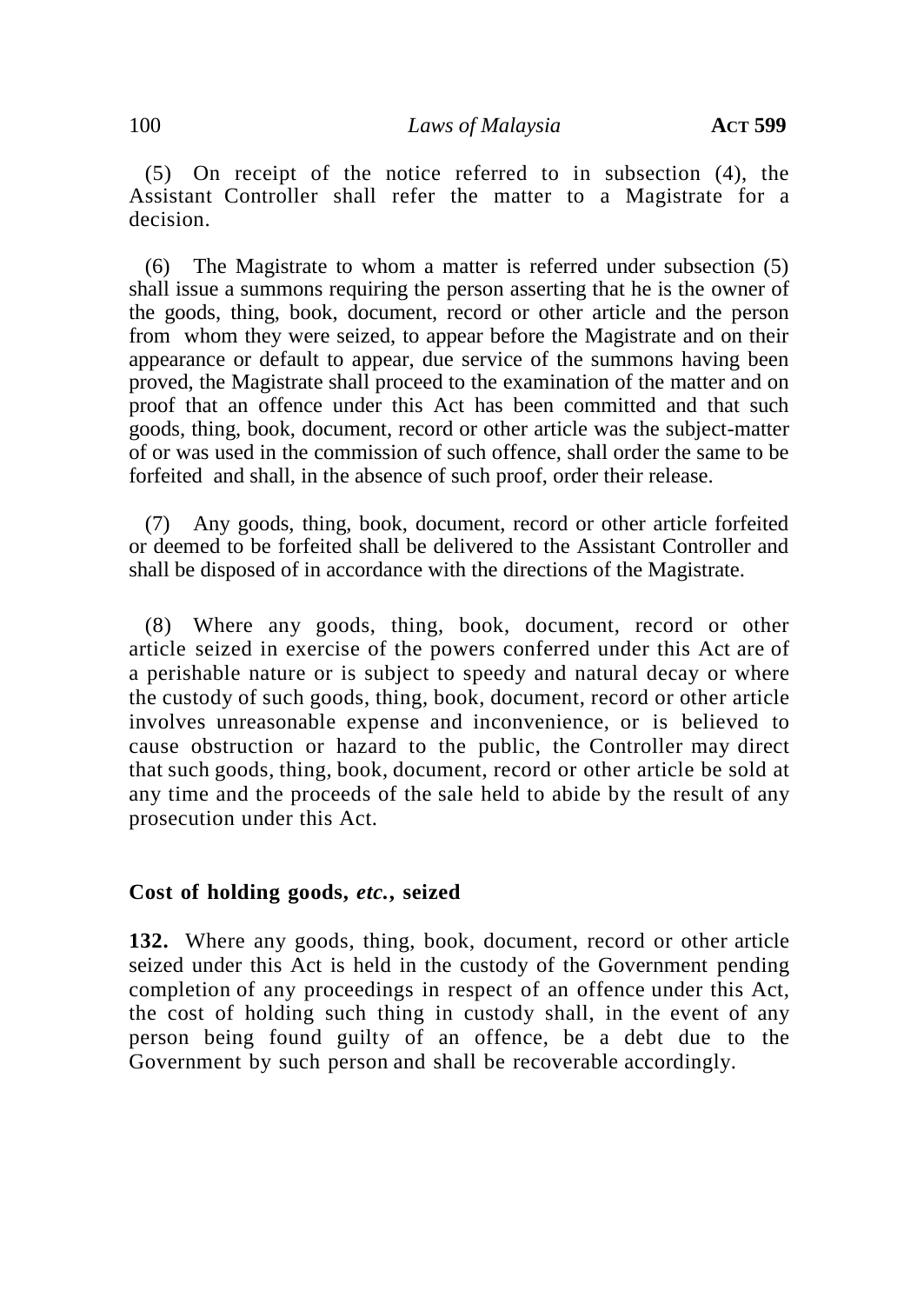## **No costs or damages arising from seizure to be recoverable**

**133.** No person shall, in any proceedings before any court in respect of the seizure of any goods, thing, book, document, record or other article seized in the exercise or the purported exercise of any power conferred under this Act, be entitled to the costs of such proceedings or to any damages or other relief unless such seizure was made without reasonable cause.

## **Protection of informers**

**134.** (1) Except as hereinafter provided, no witness in any civil or criminal proceedings shall be obliged or permitted to disclose the name or address of any informer or the substance and nature of the information received from him or to state any matter which may lead to his discovery.

(2) If any books, documents, records or papers which are in evidence or are liable to inspection in any civil or criminal proceedings contain any entry in which any informer is named or described or which might lead to his discovery, the court shall cause all such passages to be concealed from view or to be obliterated so far only as may be necessary to protect the informer from discovery.

(3) If on trial for any offence under this Act the court after full inquiry into the case believes that the informer wilfully made in his complaint a material statement which he knew or believed to be false or did not believe to be true, or if in any other proceeding the court is of the opinion that justice cannot be fully done between the parties thereto without the discovery of the informer, itshall be lawful for the court to require the production of the original complaint, if in writing, and permit inquiry, and require full disclosure, concerning the informer.

### **Reward for information**

**135.** In the case of a conviction involving a fine, the court imposing the fine may, on the application of the prosecuting officer, direct the payment of any part of the fine not exceeding one half of such fine in such proportion as the court thinks fit to the person who gave the information leading to the conviction.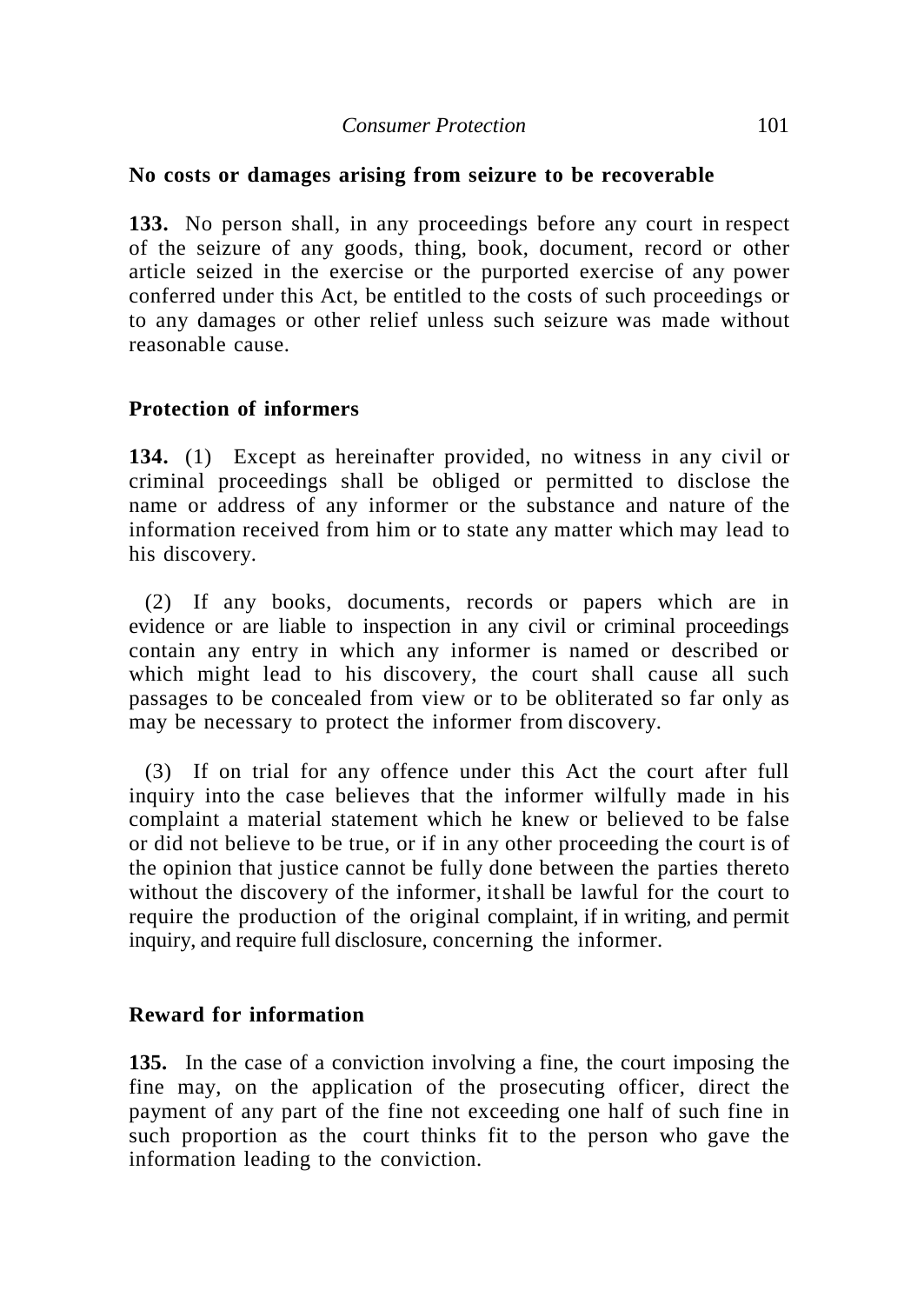## **Disappearance or destruction of goods,** *etc.***, to be seized**

**136.** Any person who causes the disappearance or destruction of any goods, thing, book, document, record or other article to be seized under this Act with the intent to prevent the seizure thereof commits an offence and shall on conviction be liable to a fine not exceeding fifty thousand ringgit or to imprisonment for a term not exceeding three years or to both.

### **Offences with respect to information**

- **137.** (1) Any person who—
	- *(a)* submits false information in any application, report or other document under this Act;
	- *(b)* furnishes or causes to be furnished to any Assistant Controller any false particular, information or statement in respect of any matter which such officer requires to be given under this Act;
	- *(c)* refuses to answer or gives a false answer to any question put to him by any Assistant Controller for the purpose of obtaining any particulars, information or statement required to be given under this Act; or
	- *(d)* fails or refuses to produce any document as may be required by any Assistant Controller,

commits an offence and shall on conviction be liable to a fine not exceeding two thousand ringgit or to imprisonment for a term not exceeding six months or to both.

(2) Nothing in subsection (1) shall be construed as requiring a person to answer any question or to give any information if the answer or information would have a tendency to expose him to a criminal charge or penalty or forfeiture.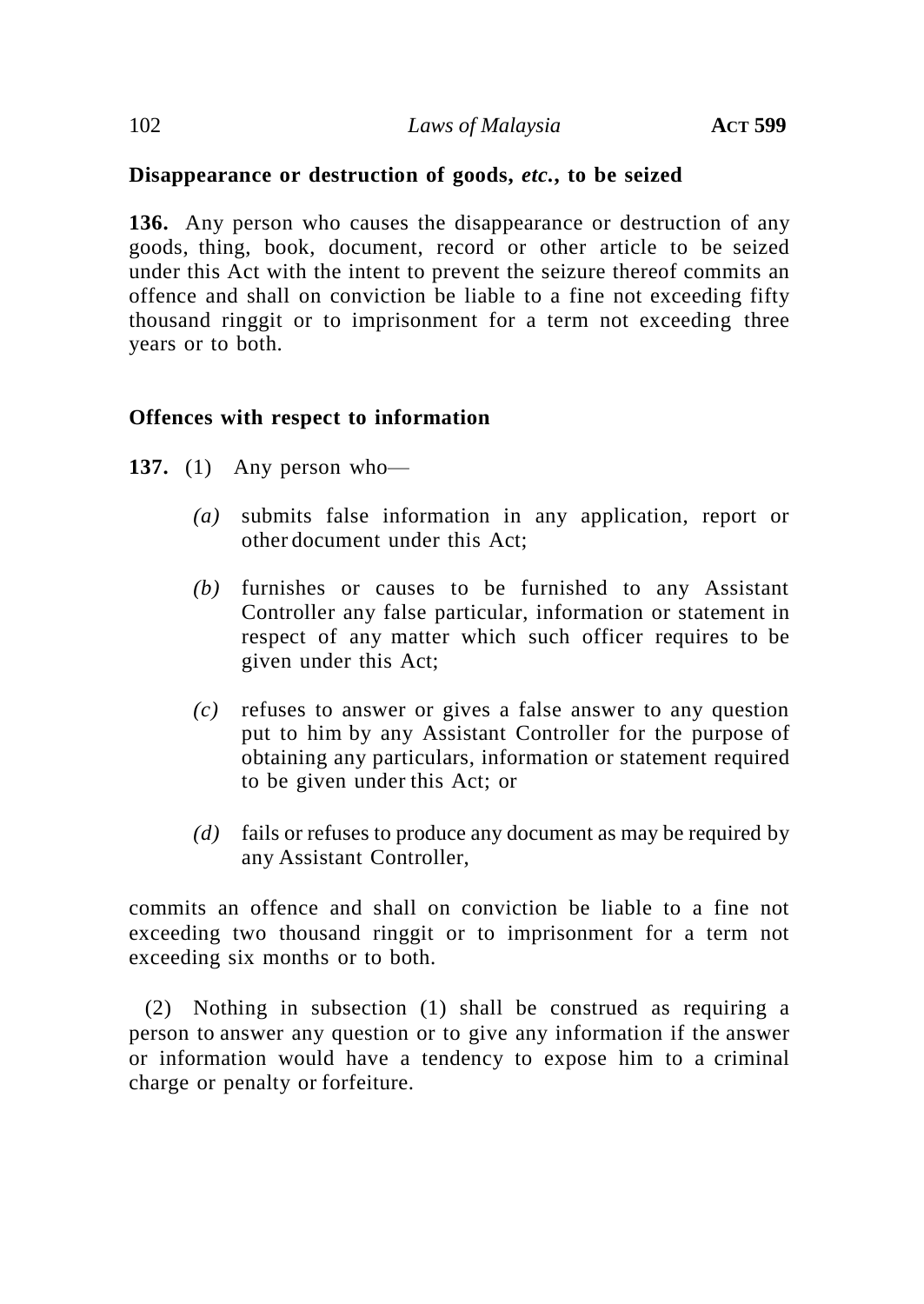# **Obstruction of Assistant Controller**

**138.** Any person who obstructs, impedes, assaults or interferes with any Assistant Controller in the performance of his functions under this Act commits an offence.

## **Use of confidential information**

**139.** (1) Any person who makes use of any confidential information obtained by virtue of the provisions of this Act commits an offence and shall on conviction be liable to a fine not exceeding one hundred thousand ringgit or to imprisonment for a term not exceeding five years or to both.

(2) Nothing in subsection (1) shall operate to prevent the disclosure of information where the disclosure is made—

- *(a)* for or in connection with the due administration of this Act;
- *(b)* for the purpose of any legal proceedings;
- $(c)$  for the purpose of any investigation conducted under this Act;
- *(d)* to any consultant to the Government or to any officer who is approved in writing by the Minister as a proper person to receive the information; or
- *(e)* for or in connection with the preparation by the Government of statistics in respect of the operation of this Act.

# PART XIV

# GENERAL AND MISCELLANEOUS

### **Receipts**

**140.** (1) A person who supplies or offers to supply any goods or services shall provide the consumer with a receipt for any purchase of goods or services exceeding the prescribed value.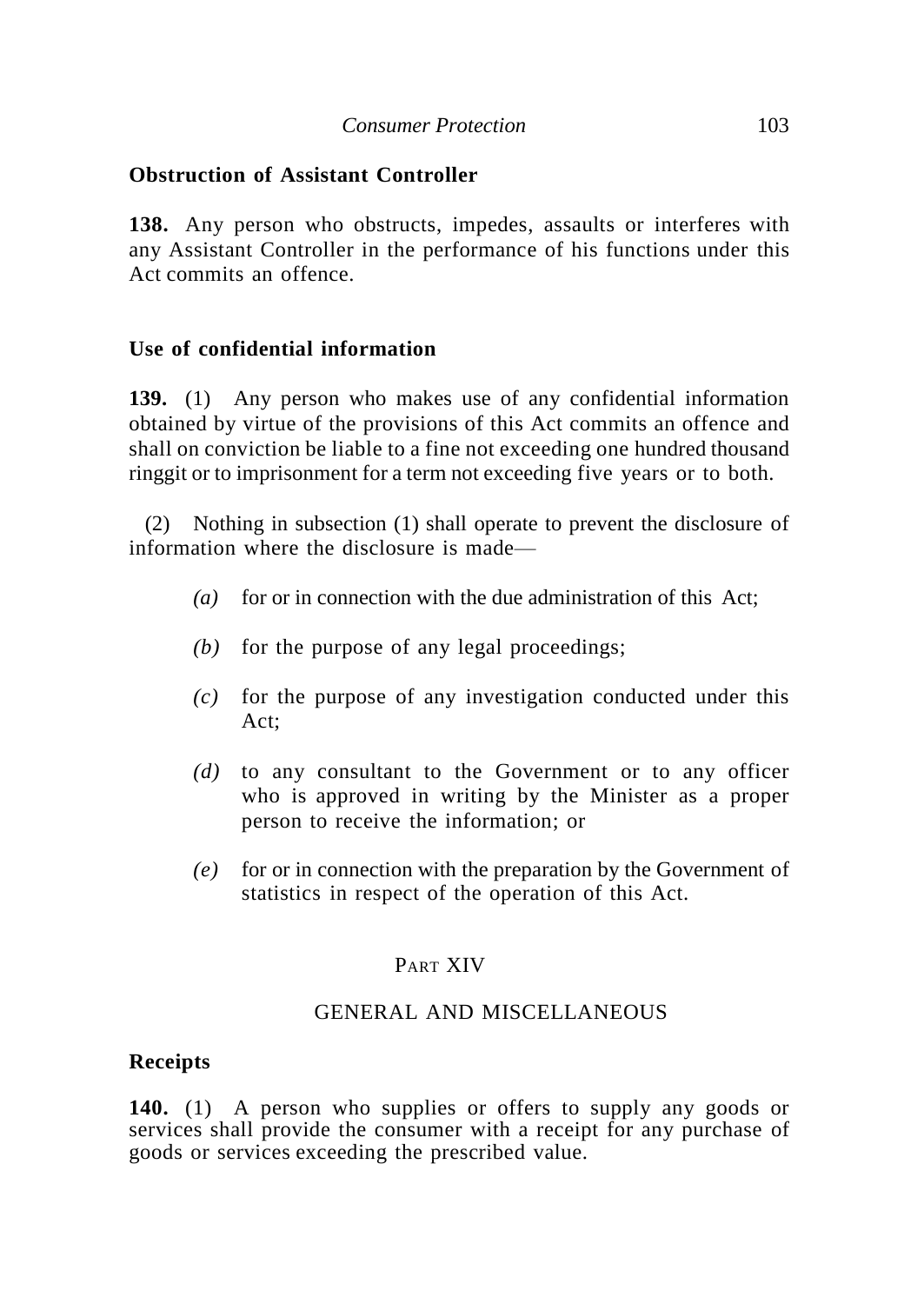#### 104 *Laws of Malaysia* **ACT 599**

(2) Notwithstanding anything contained in subsection (1), a consumer shall be supplied with a receipt for any purchase of goods or services if the consumer so requests.

(3) A receipt issued under this section shall contain the following particulars:

- *(a)* the trade name and address of the supplier;
- *(b)* the date of purchase;
- *(c)* the amount of money paid for each item of purchase;
- *(d)* the total amount of money paid including a separate statement of any amount paid as tax;
- *(e)* where applicable, the make and model number of the goods; and
- *(f)* any other particulars as may be prescribed in the regulations.

(4) The Minister may, by order published in the *Gazette*, exempt any business or class of business from this section.

(5) Any person who contravenes this section commits an offence.

### **Power to order compliance**

**141.** (1) Where the Controller has reasonable grounds to believe that a person is contravening, has contravened or is about to contravene this Act, the Controller may make an order requiring the person to—

- *(a)* cease the contravention;
- *(b)* refrain from the contravention or contemplated contravention; or
- *(c)* refrain from any further contravention,

of this Act.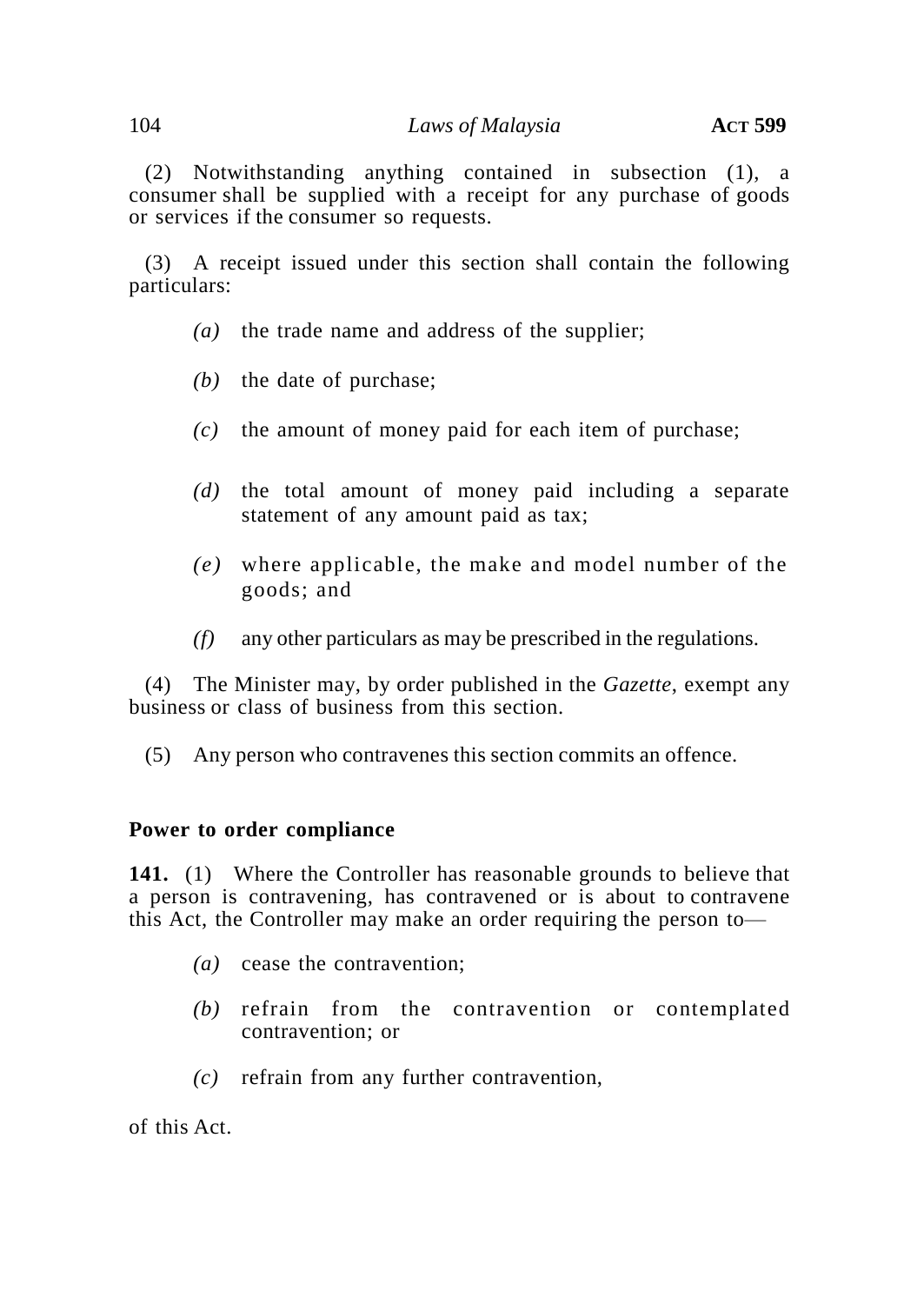(2) A copy of the order made under subsection (1) shall be served on every person named in it together with written reasons for the order, and such order shall take effect immediately on the service thereof.

(3) For the purposes of this section, service may be made personally or by A.R. registered post, telegram, facsimile transmission or by any other electronic or other means of transmission which results in the order being transmitted in writing to the person named in it.

(4) The power to issue an order under subsection (1) may be exercised by the Controller personally or by any officer authorized in writing by the Controller.

# **Failure to comply with lawful order**

**142.** Any person who fails to comply with any written order issued by the Controller or any officer authorized in writing by the Controller commits an offence under this Act.

# **Offences by body corporate**

**143.** Where an offence under this Act has been committed by a body corporate, any person who at the time of the commission of the offence was a director, manager, secretary or other similar officer of the body corporate or who was purporting to act in any such capacity shall, as well as the body corporate, be deemed to have committed that offence unless he proves that the offence was committed without his knowledge, consent or connivance and that he took reasonable precautions and had exercised due diligence to prevent the commission of the offence.

# **Offences by employees, agents or employees of agents**

**144.** Where an offence under this Act has been committed by—

- *(a)* an employee;
- *(b)* an agent; or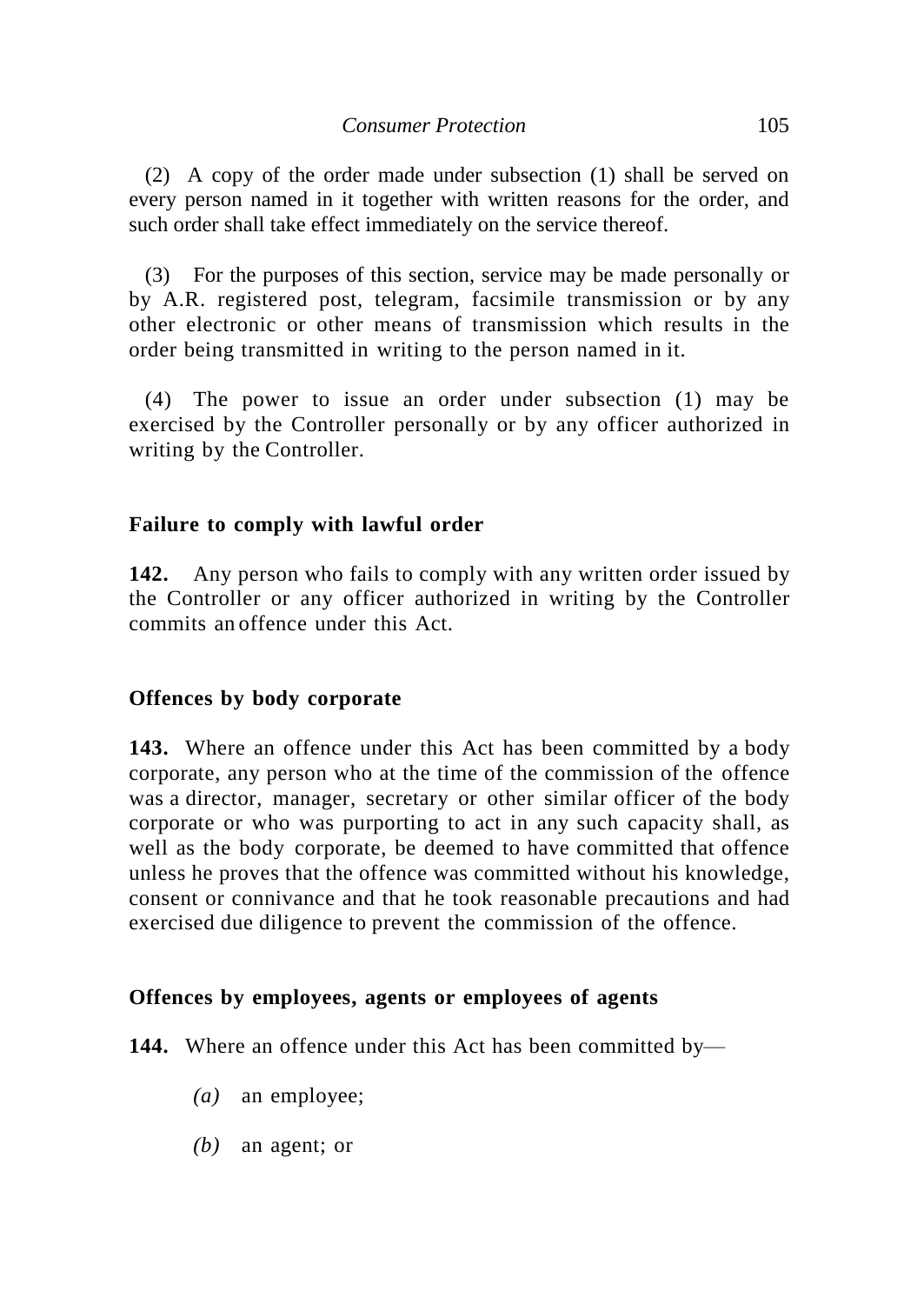*(c)* an employee of the agent,

of any person (the "principal"), the principal shall be deemed to have committed that offence unless he proves that—

- *(aa)* the offence was committed without his knowledge or that he took reasonable precautions to prevent its commission; and
- *(bb)* the offence was committed—
	- (i) in the case of an employee, outside the course of his employment;
	- (ii) in the case of an agent, when the agent was not acting on the principal's behalf; or
	- (iii) in the case of an employee of the agent, outside the course of his employment by the agent or otherwise on behalf of the agent.

### **General penalty**

**145.** (1) Any person who is convicted of an offence under this Act for which no penalty is expressly provided shall be liable to a fine not exceeding fifty thousand ringgit or to imprisonment for a term not exceeding three years or to both, and for a second or subsequent offence to a fine not exceeding one hundred thousand ringgit or to imprisonment for a term not exceeding five years or to both.

(2) Any body corporate which is convicted of an offence under this Act for which no penalty is expressly provided shall be liable to a fine not exceeding one hundred thousand ringgit, and for a second or subsequent offence to a fine not exceeding two hundred thousand ringgit.

(3) Any person who or body corporate which is convicted of an offence under this Act shall, in the case of a continuing offence, in addition to any fine provided under this Act, be liable to a fine not exceeding one thousand ringgit for each day or part of a day during which the offence continues after conviction.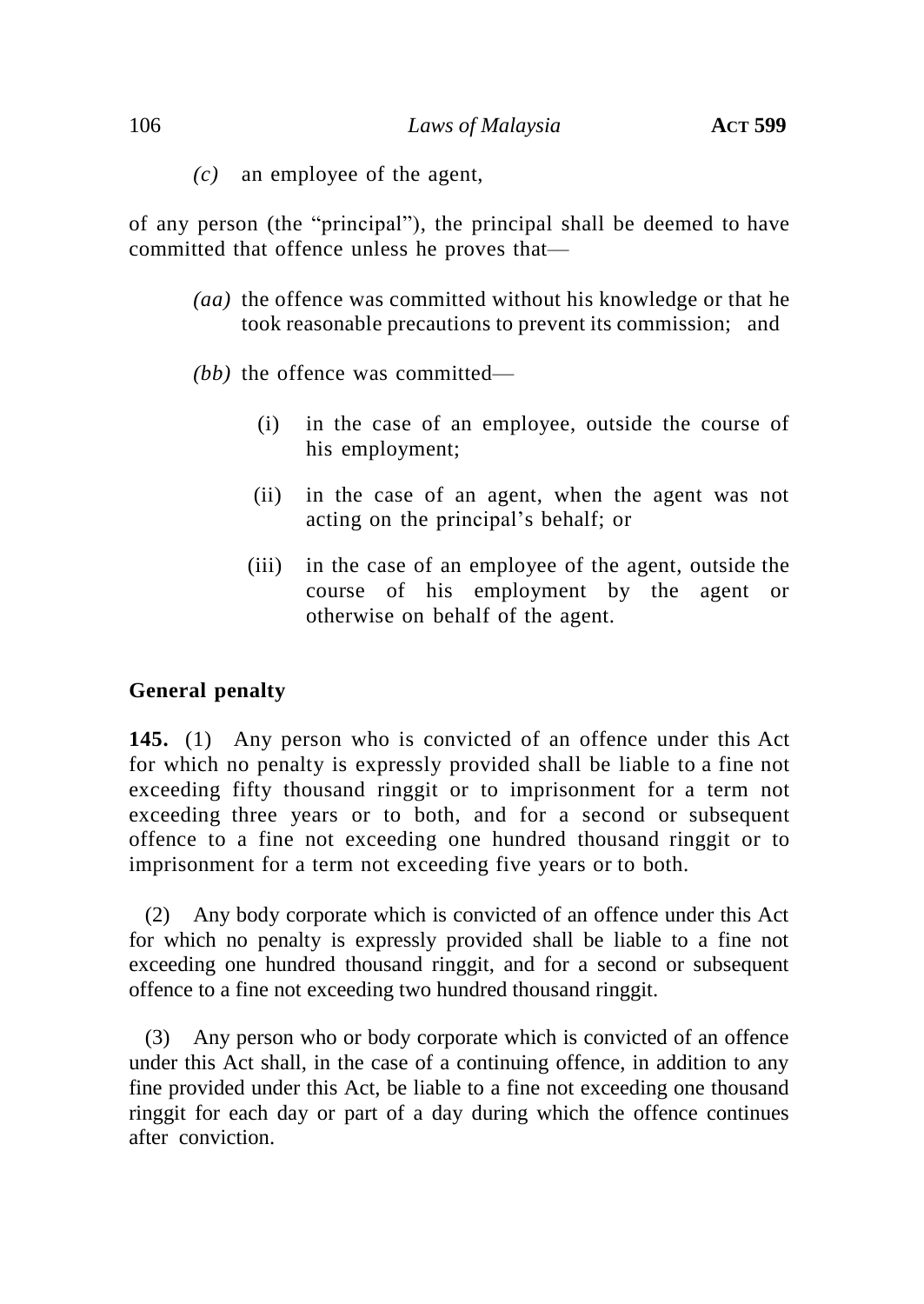## **Compounding of offences**

**146.** (1) The Controller or a Deputy Controller or any person authorized in writing by the Controller, with the consent in writing of the Public Prosecutor, may compound any offence, except offences under sections 138 and 139, committed by any person under this Act by making a written offer to such person to compound the offence upon payment to the Controller or the Deputy Controller or any person authorized in writing by the Controller such amount not exceeding fifty per centum of the amount of maximum fine for that offence within such time as may be specified in the offer.

(2) An offer under subsection (1) may be made at any time after the offence has been committed, but before any prosecution for it has been instituted, and where the amount specified in the offer is not paid within the time specified in the offer or within such extended period as the Controller or the Deputy Controller or any person authorized in writing by the Controller may grant, prosecution for the offence may be instituted at any time thereafter against the person to whom the offer was made.

- (3) Where an offence has been compounded under subsection (1)—
	- *(a)* no prosecution shall thereafter be instituted in respect of such offence against the person to whom the offer to compound was made; and
	- *(b)* any goods, thing, book, document, record or other article seized in connection with such offence shall be released immediately.

(4) Any moneys paid to the Controller or the Deputy Controller or any person authorized in writing by the Controller, as the case may be, under this section shall be paid into and form part of the Federal Consolidated Fund.

### **Institution of prosecution**

**147.** No prosecution for or in relation to any offence under this Act shall be instituted without the written consent of the Public Prosecutor.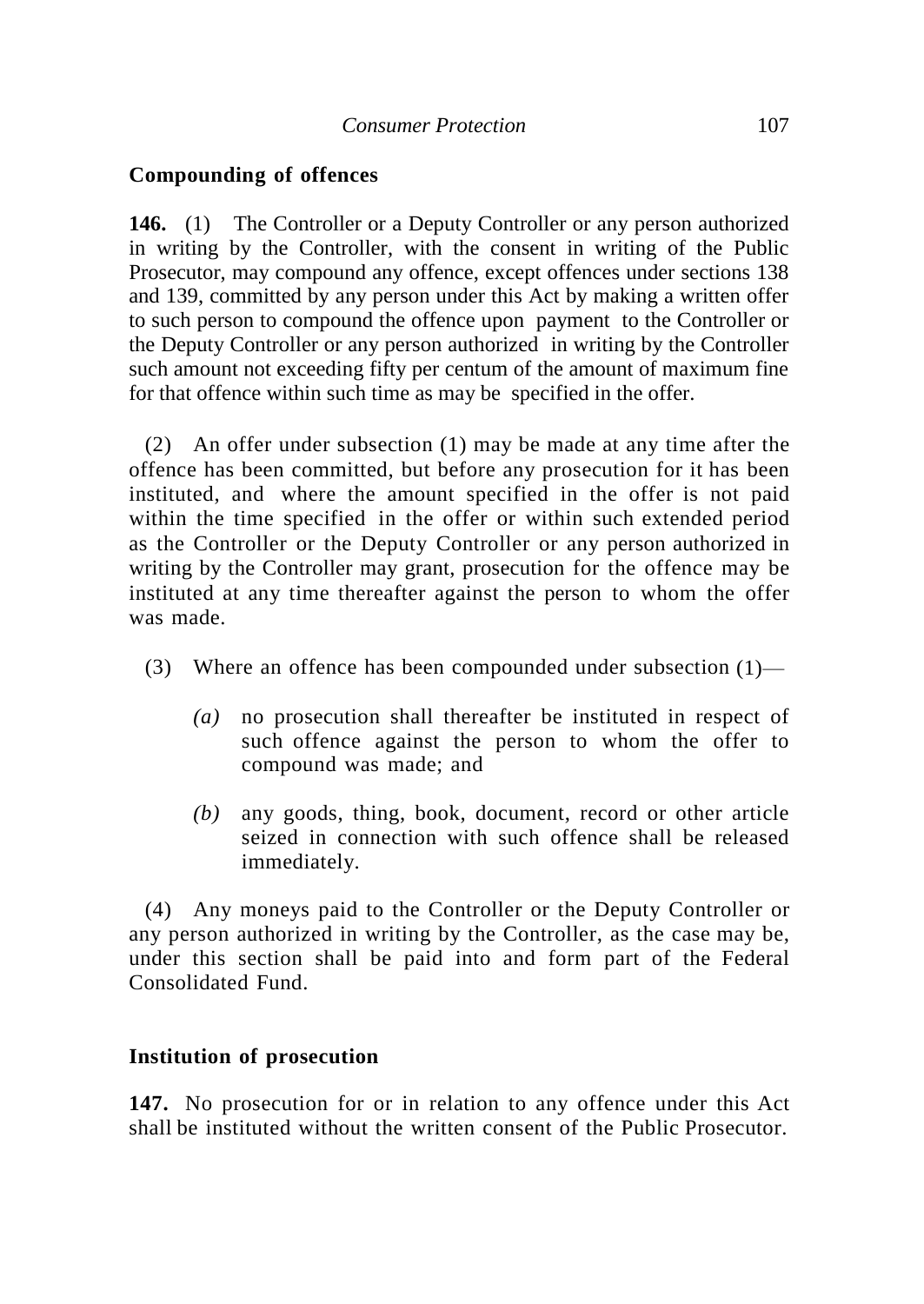# **Jurisdiction to try offences**

**148.** Notwithstanding any written law to the contrary, a Court of a Magistrate of the First Class shall have jurisdiction to try any offence under this Act and to impose the full punishment for any such offence.

# **Protection of officers**

**149.** No action or prosecution shall be brought, instituted or maintained in any court against—

- *(a)* the Controller, Deputy Controllers, Assistant Controllers or any other officer duly appointed under this Act for or on account of or in respect of any act ordered or done for the purpose of carrying this Act into effect; and
- *(b)* any other person for or on account of or in respect of any act done or purported to be done by him under the order, direction or instruction of the Controller, a Deputy Controller, an Assistant Controller or any other officer duly appointed under this Act if the act was done in good faith and in a reasonable belief that it was necessary for the purpose intended to be served by it.

# **Regulations**

**150.** (1) The Minister may make such regulations as may be necessary or expedient for the purpose of carrying into effect the provisions of this Act.

(2) In particular and without prejudice to the generality of subsection (1), such regulations may—

- *(a)* prescribe, in respect of goods or services of any description or of any class or classes of goods or services, a consumer information standard concerning any or all of the following matters:
	- (i) the disclosure of information relating to the kind,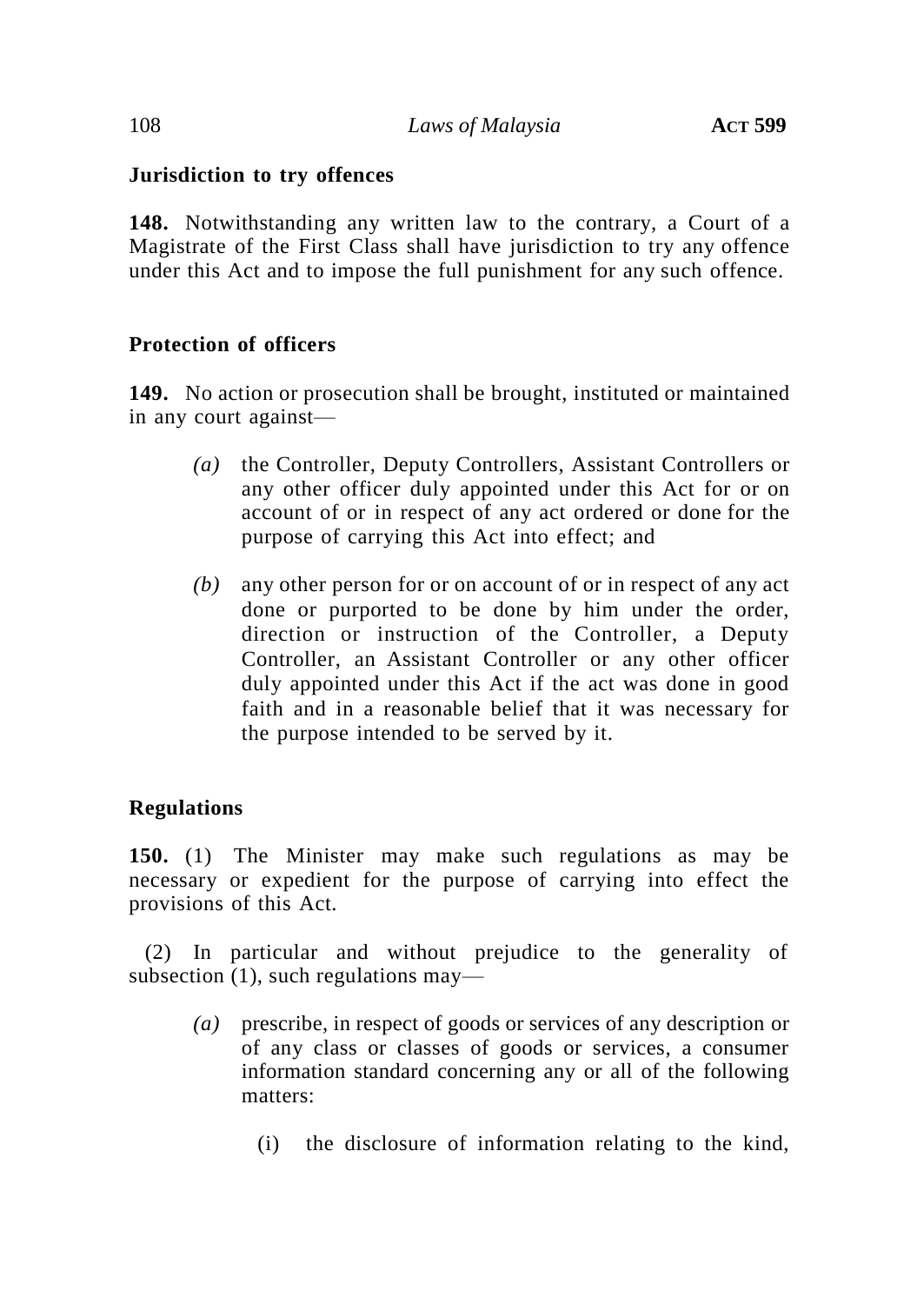grade, quantity, origin, performance, care, composition, contents, design, construction, use, price, finish, packaging, promotion or supply of the goods or services; and

- (ii) the form or manner in which the information is to be disclosed on or in relation to or in connection with the supply or resupply or promotion of the supply of the goods or services;
- *(b)* prescribe any forms for the purposes of this Act;
- *(c)* generally prescribe and provide for fees under this Act and the manner for collecting and disbursing such fees;
- *(d)* prescribe the particulars required to be contained in receipts and the value of transactions for which receipts shall be required and for this purpose may prescribe different values for different transactions; and
- *(e)* provide for any matter which under this Act is required or permitted to be prescribed or which are necessary or expedient to be prescribed to give effect to this Act.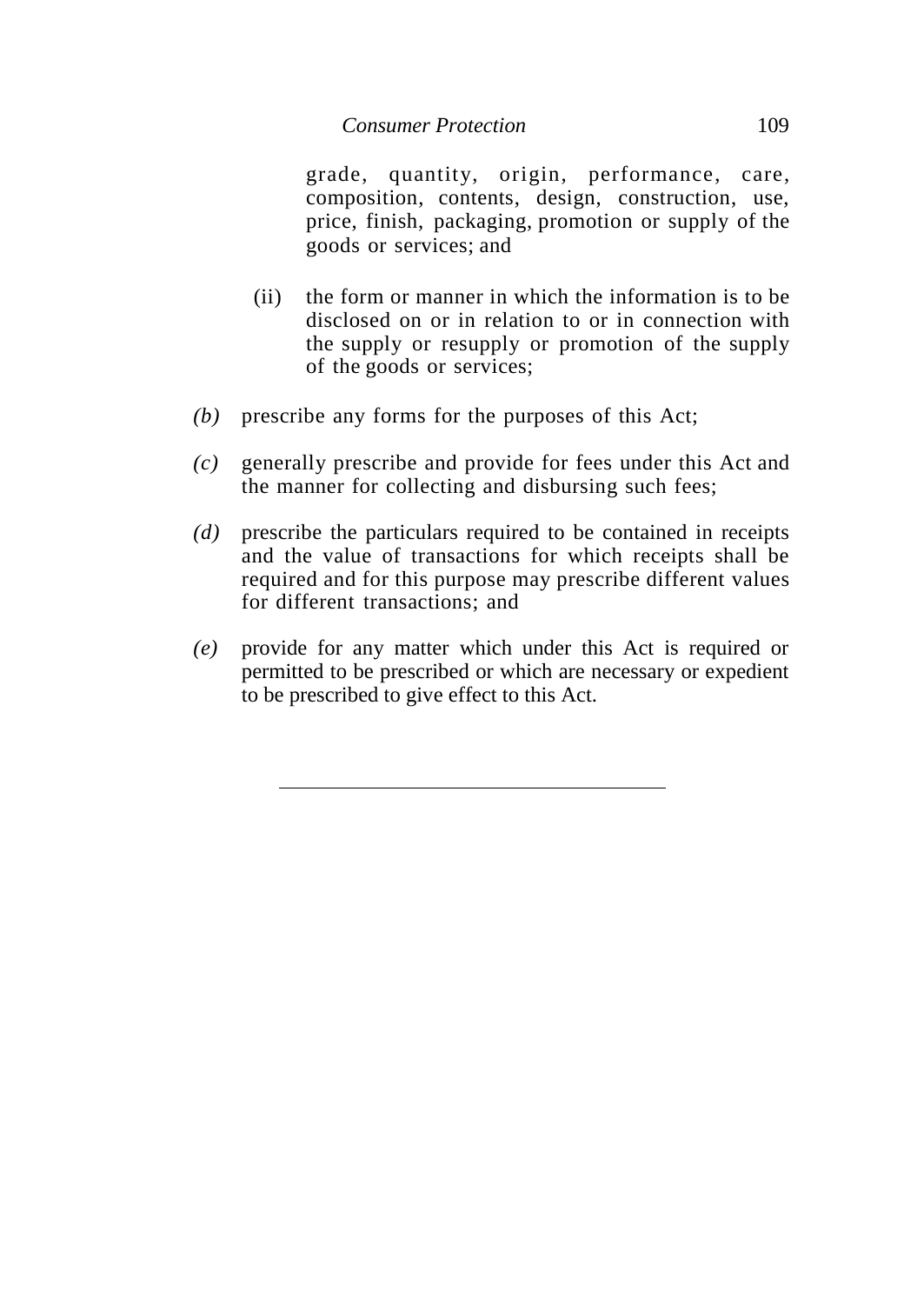## 110 *Laws of Malaysia* **ACT 599**

### **SCHEDULE**

### [Section 84c]

## **COMMITTEE ON ADVERTISEMENT**

#### **Temporary exercise of functions of Chairman**

**1.** (1) Where the Chairman is for any reason unable to perform his functions or during any period of vacancy in the office of the Chairman, the Deputy Chairman shall perform the functions of the Chairman.

(2) Where both the Chairman and the Deputy Chairman are for any reason unable to perform the functions of the Chairman or during any period of vacancy in the offices of the Chairman and Deputy Chairman, the Minister may appoint any member of the Committee on Advertisement to perform the functions of the Chairman.

(3) The Deputy Chairman or the member appointed under subparagraph (2), as the case may be, shall, during the period in which he is performing the functions of the Chairman under be deemed to be the Chairman.

(4) In this paragraph, "Chairman" and "Deputy Chairman" mean the Chairman and Deputy Chairman of the Committee on Advertisement respectively.

#### **Vacation of office**

**2.** The office of a member of the Committee on Advertisement referred to in paragraph 84B(1)*(b)* of this Act shall become vacant—

- *(a)* upon the death of the member;
- *(b)* upon the member resigning from such office by letter addressed to the Minister; or
- *(c)* upon the expiration of his term of office.

#### **Revocation of appointment**

**3.** The Minister may revoke the appointment of a member of the Committee on Advertisement referred to in paragraph 84B(1)*(b)* of this Act—

- *(a)* if his conduct, whether in connection with his duties as a member of the Committee on Advertisement or otherwise, has been such as to bring discredit to the Committee on Advertisement;
- *(b)* if he has become incapable of properly carrying out his duties as a member of the Committee on Advertisement;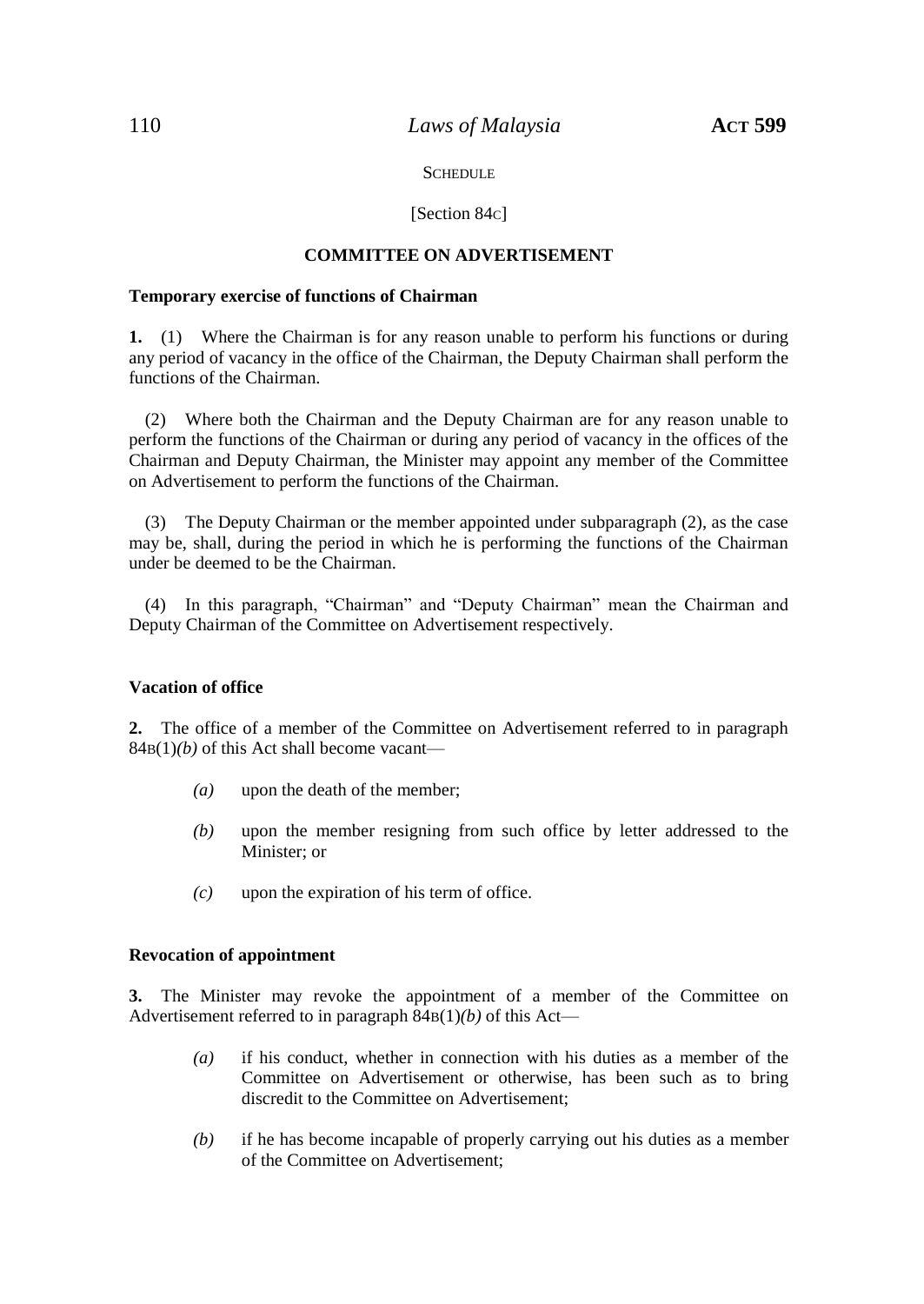- *(c)* if there has been proved against him, or he has been convicted on, a charge in respect of—
	- (i) an offence involving fraud, dishonesty or moral turpitude;
	- (ii) an offence under the law relating to corruption;
	- (iii) an offence under this Act; or
	- (iv) any other offence punishable with imprisonment for more than two years;
- *(d)* if he is adjudicated a bankrupt;
- *(e)* if he has been found or declared to be of unsound mind or has otherwise become incapable of managing his affairs; or
- *(f)* if he absents himself from three consecutive meetings of the Committee on Advertisement without obtaining leave in writing from the Chairman of the Committee on Advertisement.

### **Resignation**

**4.** A member of the Committee on Advertisement appointed under paragraph 84B(1)*(b)* of this Act may at any time resign his office by letter addressed to the Minister.

### **Filling of vacancy**

**5.** Where a member appointed under paragraph  $84B(1)/b$  of this Act ceases to be a member of the Committee on Advertisement, the Minister may appoint another person to fill the vacancy for the remainder of the term for which the vacating member was appointed.

### S**ecretary to Committee on** A**dvertisement and other officers**

**6.** The Minister may appoint a Secretary to the Committee and such other officers as may be necessary to assist the Committee.

### **Allowances**

**7.** The members of the Committee on Advertisement appointed under paragraph 84B(1)*(b)* may be paid such allowances as the Minister may determine.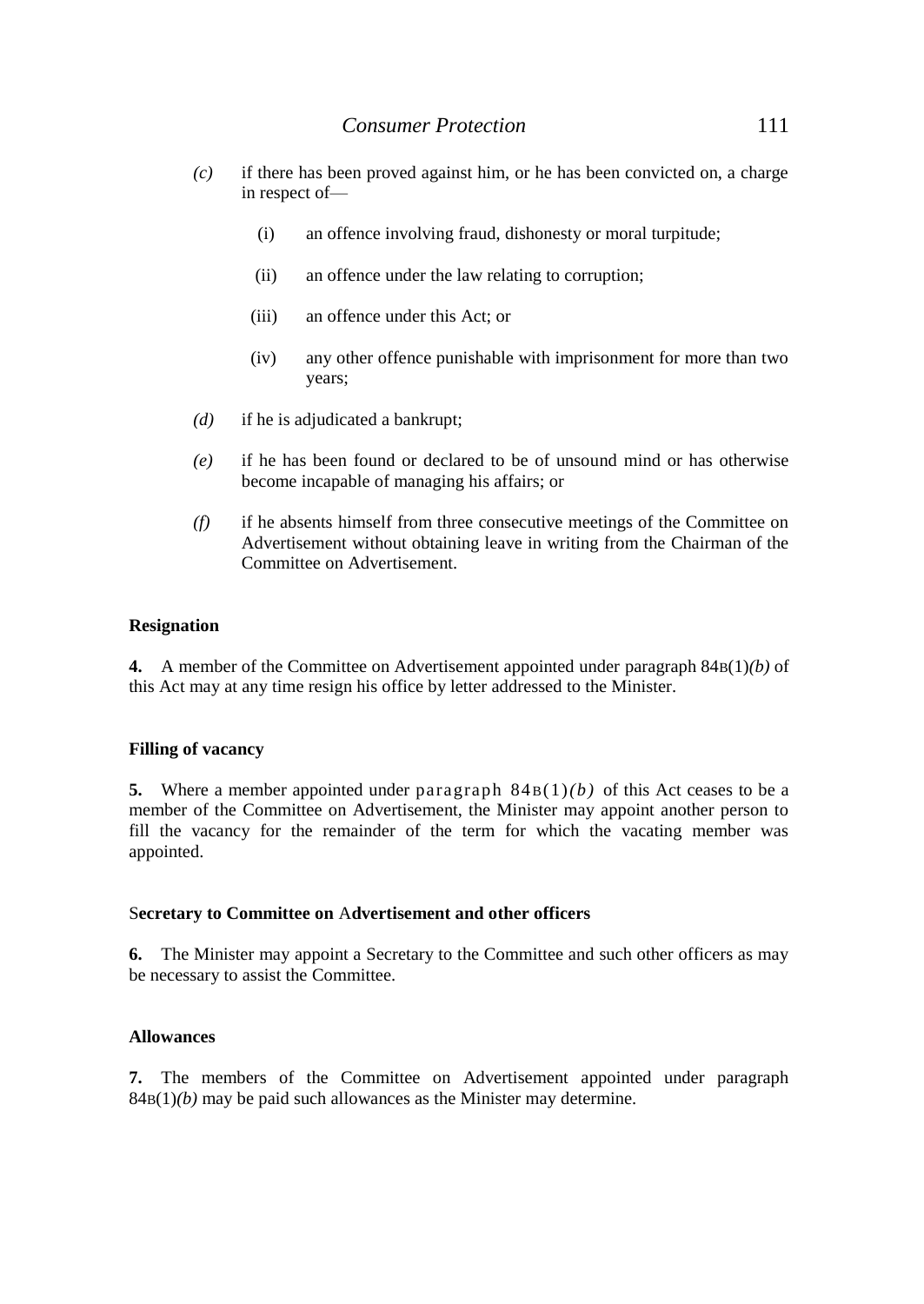## **Experts**

**8.** (1) The Committee on Advertisement may invite an expert or experts in a particular field or fields—

- *(a)* to attend a meeting or deliberation of the Committee on Advertisement for the purpose of advising it on any matter under discussion; or
- *(b)* to consider or carry out any matter as entrusted by the Committee on Advertisement and to do any other thing as the Committee on Advertisement deems fit or necessary.

(2) An expert or experts invited under subparagraph (1) may be paid such fee as the Minister may determine.

## **Validity of acts and proceedings**

- **9.** No act done or proceeding taken under this Act shall be questioned on the ground of—
	- *(a)* a vacancy in the membership of, or a defect in the constitution of, the Committee on Advertisement; or
	- *(b)* an omission, a defect or an irregularity not affecting the merit of the case.

### **Annual report**

**10.** The Committee on Advertisement shall make an annual report on the discharge of its functions to the Minister.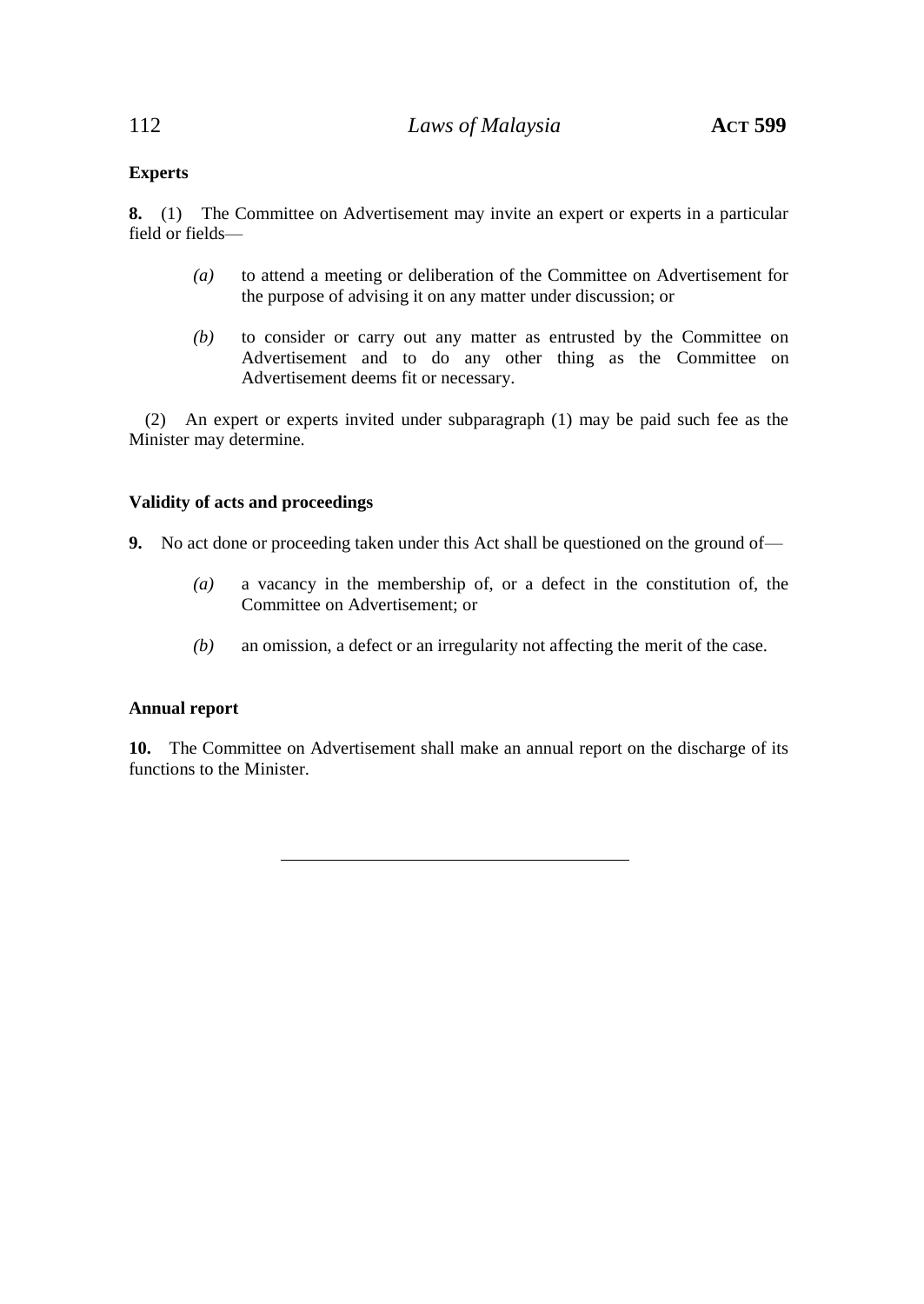# **LAWS OF MALAYSIA**

## **Act 599**

# **CONSUMER PROTECTION ACT 1999**

## LIST OF AMENDMENTS

| Amending law     | Short title                                        | In force from    |
|------------------|----------------------------------------------------|------------------|
| <b>Act A1199</b> | <b>Consumer Protection</b><br>(Amendment) Act 2003 | $01-09-2003$     |
| <b>Act A1298</b> | <b>Consumer Protection</b><br>(Amendment) Act 2007 | 15-08-2007       |
| <b>Act A1381</b> | <b>Consumer Protection</b><br>(Amendment) Act 2010 | $01 - 02 - 2011$ |